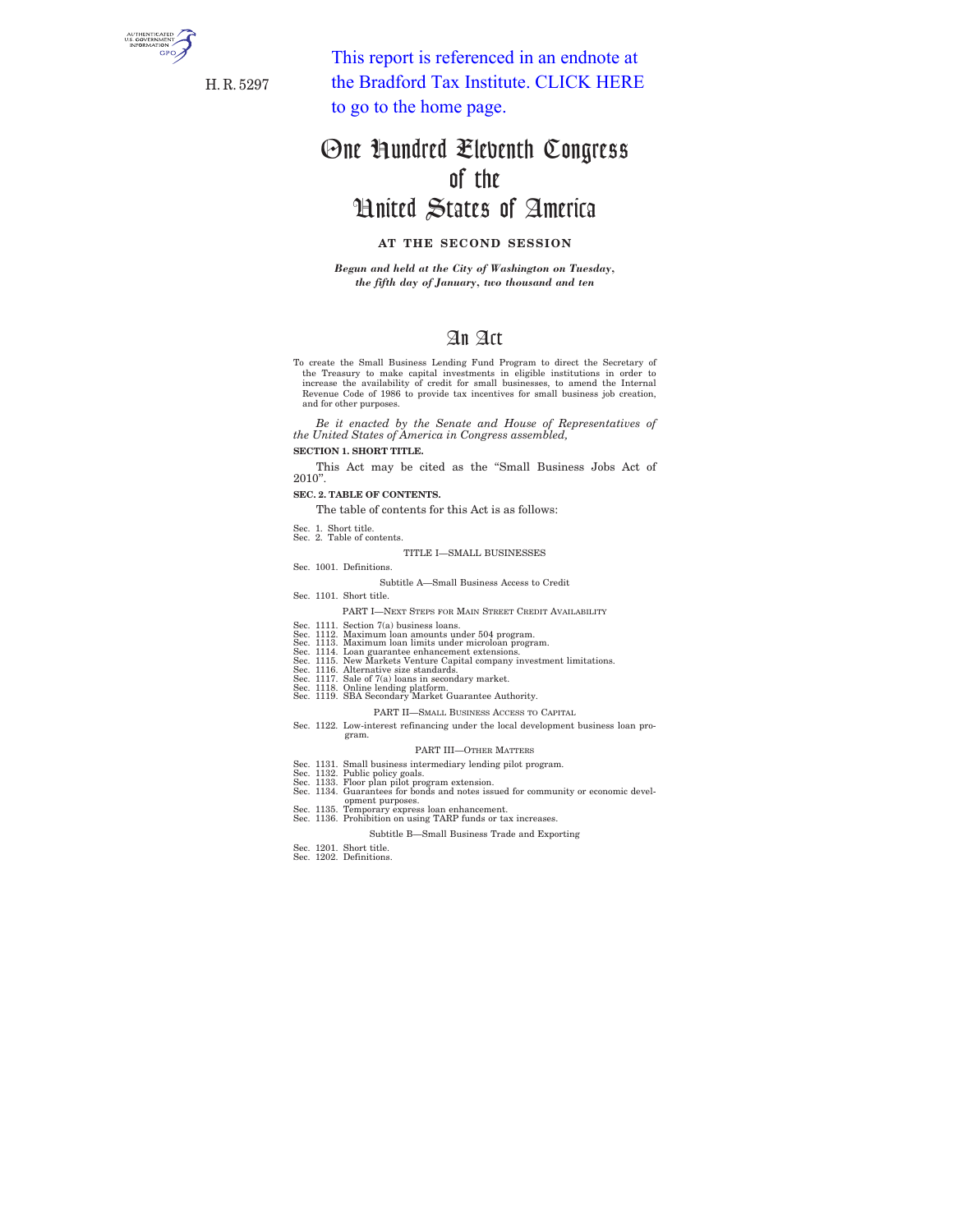- 
- 
- Sec. 1203. Office of International Trade.<br>Sec. 1204. Duties of the Office of International Trade.<br>Sec. 1205. Export assistance centers.<br>Sec. 1206. International trade finance programs.<br>Sec. 1207. State Trade and Export Pro
- 
- Sec. 1208. Rural export promotion. Sec. 1209. International trade cooperation by small business development centers.

## Subtitle C—Small Business Contracting

### PART I—CONTRACT BUNDLING

- Sec. 1311. Small Business Act.
- 
- Sec. 1312. Leadership and oversight. Sec. 1313. Consolidation of contract requirements. Sec. 1314. Small business teams pilot program.

#### PART II—SUBCONTRACTING INTEGRITY

- 
- Sec. 1321. Subcontracting misrepresentations. Sec. 1322. Small business subcontracting improvements.

### PART III—ACQUISITION PROCESS

- 
- 
- 
- 
- Sec. 1331. Reservation of prime contract awards for small businesses.<br>Sec. 1332. Micro-purchase gruidelines.<br>Sec. 1333. Agency accountability.<br>Sec. 1334. Payment of subcontractors.<br>Sec. 1335. Repeal of Small Business Compe
	- PART IV—SMALL BUSINESS SIZE AND STATUS INTEGRITY
- Sec. 1341. Policy and presumptions.
- 
- Sec. 1342. Annual certification.<br>Sec. 1343. Training for contracting and enforcement personnel.<br>Sec. 1344. Updated size standards.<br>Sec. 1345. Study and report on the mentor-protege program.<br>Sec. 1346. Contracting goals rep
- 
- 
- - Subtitle D—Small Business Management and Counseling Assistance
- Sec. 1401. Matching requirements under small business programs. Sec. 1402. Grants for SBDCs.
	-

## Subtitle E—Disaster Loan Improvement

- Sec. 1501. Aquaculture business disaster assistance.
	- Subtitle F—Small Business Regulatory Relief
- Sec. 1601. Requirements providing for more detailed analyses. Sec. 1602. Office of advocacy.
	-

#### Subtitle G—Appropriations Provisions

- 
- 
- Sec. 1701. Salaries and expenses. Sec. 1702. Business loans program account. Sec. 1703. Community Development Financial Institutions Fund program account. Sec. 1704. Small business loan guarantee enhancement extensions.

#### TITLE II—TAX PROVISIONS

Sec. 2001. Short title.

#### Subtitle A—Small Business Relief

## PART I—PROVIDING ACCESS TO CAPITAL

- 
- Sec. 2011. Temporary exclusion of 100 percent of gain on certain small business stock. Sec. 2012. General business credits of eligible small businesses for 2010 carried
- 
- back 5 years. Sec. 2013. General business credits of eligible small businesses in 2010 not subject to alternative minimum tax. Sec. 2014. Temporary reduction in recognition period for built-in gains tax.
- -

#### PART II—ENCOURAGING INVESTMENT

Sec. 2021. Increased expensing limitations for 2010 and 2011; certain real property treated as section 179 property.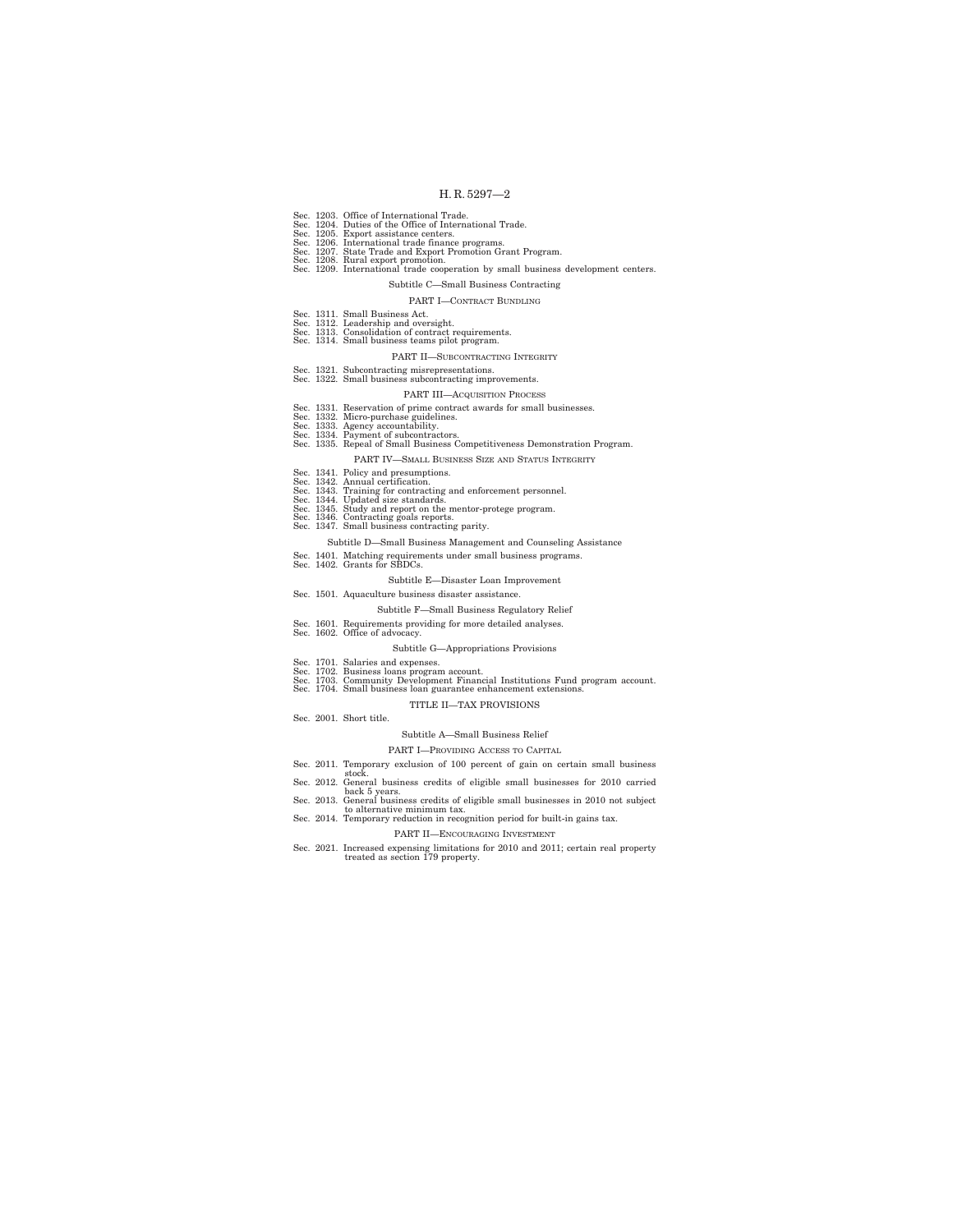Sec. 2022. Additional first-year depreciation for 50 percent of the basis of certain qualified property. Sec. 2023. Special rule for long-term contract accounting.

## PART III—PROMOTING ENTREPRENEURSHIP

- 
- 
- Sec. 2031. Increase in amount allowed as deduction for start-up expenditures in 3ec. 2032. Authorization of appropriations for the United States Trade Representative to develop market access opportunities for United States small- and medium-sized businesses and to enforce trade agreements.

#### PART IV—PROMOTING SMALL BUSINESS FAIRNESS

- Sec. 2041. Limitation on penalty for failure to disclose reportable transactions<br>Sec. 2042. Deduction for health insurance costs in computing self-employment<br>Sec. 2042. Deduction for health insurance costs in computing sel
- -
- Sec. 2043. Removal of cellular telephones and similar telecommunications equip-<br>ment from listed property.

### Subtitle B—Revenue Provisions

#### PART I—REDUCING THE TAX GAP

- 
- 
- Sec. 2101. Information reporting for rental property expense payments.<br>Sec. 2102. Increase in information return penalties.<br>Sec. 2103. Report on tax shelter penalties and certain other enforcement actions.<br>Sec. 2104. Appli tractors.

#### PART II—PROMOTING RETIREMENT PREPARATION

- Sec. 2111. Participants in government section 457 plans allowed to treat elective<br>Sec. 2112. Rollovers from elective deferral plans to designated Roth accounts.<br>Sec. 2112. Rollovers from elective deferral plans to designat
- 
- 

#### PART III—CLOSING UNINTENDED LOOPHOLES

- 
- Sec. 2121. Crude tall oil ineligible for cellulosic biofuel producer credit. Sec. 2122. Source rules for income on guarantees.
	- PART IV—TIME FOR PAYMENT OF CORPORATE ESTIMATED TAXES
- Sec. 2131. Time for payment of corporate estimated taxes.
	- TITLE III—STATE SMALL BUSINESS CREDIT INITIATIVE
- 
- 
- Sec. 3001. Short title. Sec. 3002. Definitions. Sec. 3003. Federal funds allocated to States.
- 
- Sec. 3004. Approving States for participation.<br>
Sec. 3005. Approving State capital access programs.<br>
Sec. 3005. Approving collateral support and other innovative credit access and<br>
Sec. 3007. guarante initiatives for small
- 
- 
- 
- 
- 

#### TITLE IV—ADDITIONAL SMALL BUSINESS PROVISIONS

#### Subtitle A—Small Business Lending Fund

- 
- 
- Sec. 4101. Purpose. Sec. 4102. Definitions. Sec. 4103. Small business lending fund. Sec. 4104. Additional authorities of the Secretary. Sec. 4105. Considerations.
- 
- 
- 
- 
- Sec. 4106. Reports.<br>Sec. 4107. Oversight and audits.<br>Sec. 4108. Credit reform; funding.<br>Sec. 4110. Preservation and continuation of authorities.<br>Sec. 4110. Preservation of authority.
- 
- Sec. 4111. Assurances. Sec. 4112. Study and report with respect to women-owned, veteran-owned, and minority-owned businesse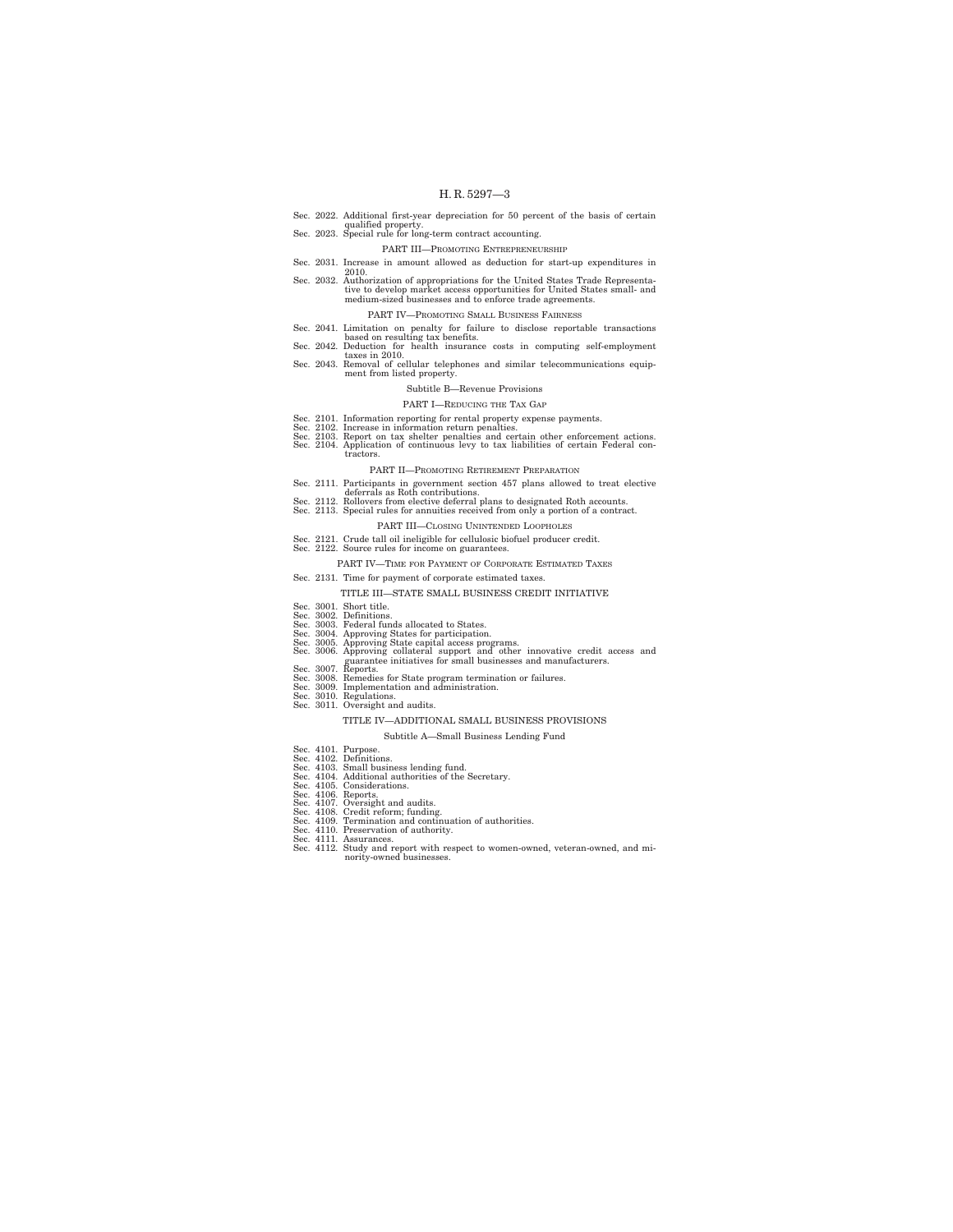#### Sec. 4113. Sense of Congress.

## Subtitle B—Other Provisions

### PART I—SMALL BUSINESS EXPORT PROMOTION INITIATIVES

- Sec. 4221. Short title. Sec. 4222. Global business development and promotion activities of the Department
- of Commerce.<br>Sec. 4223. Additional funding to improve access to global markets for rural busi-<br>Sec. 4223. Additional funding to improve access to global markets for rural busi-
- 
- nesses.<br>Sec. 4224. Additional funding for the ExporTech program.<br>Sec. 4225. Additional funding for the market development cooperator program of<br>the Department of Commerce.<br>Sec. 4226. Hollings Manufacturing Partnership Prog
- 
- 
- Program. Sec. 4227. Sense of the Senate concerning Federal collaboration with States on ex-
- port promotion issues. Sec. 4228. Report on tariff and nontariff barriers.
	- PART II—MEDICARE FRAUD
- Sec. 4241. Use of predictive modeling and other analytics technologies to identify and prevent waste, fraud, and abuse in the Medicare fee-for-service program.

TITLE V—BUDGETARY PROVISIONS

Sec. 5001. Determination of budgetary effects.

## **TITLE I—SMALL BUSINESSES**

## **SEC. 1001. DEFINITIONS.**

In this title—

(1) the terms ''Administration'' and ''Administrator'' mean the Small Business Administration and the Administrator

thereof, respectively; and (2) the term ''small business concern'' has the meaning given that term under section 3 of the Small Business Act (15 U.S.C. 632).

## **Subtitle A—Small Business Access to Credit**

#### **SEC. 1101. SHORT TITLE.**

This subtitle may be cited as the ''Small Business Job Creation and Access to Capital Act of 2010''.

## **PART I—NEXT STEPS FOR MAIN STREET CREDIT AVAILABILITY**

### **SEC. 1111. SECTION 7(a) BUSINESS LOANS.**

(a) AMENDMENT.—Section 7(a) of the Small Business Act (15 U.S.C. 636(a)) is amended—

 $(1)$  in paragraph  $(2)(A)$ —

(A) in clause (i), by striking ''75 percent'' and inserting

''90 percent''; and (B) in clause (ii), by striking ''85 percent'' and inserting ''90 percent''; and

(2) in paragraph  $(3)(A)$ , by striking "\$1,500,000 (or if the gross loan amount would exceed \$2,000,000" and inserting "\$4,500,000" (or if the gross loan amount would exceed  $$5,000,000$ ".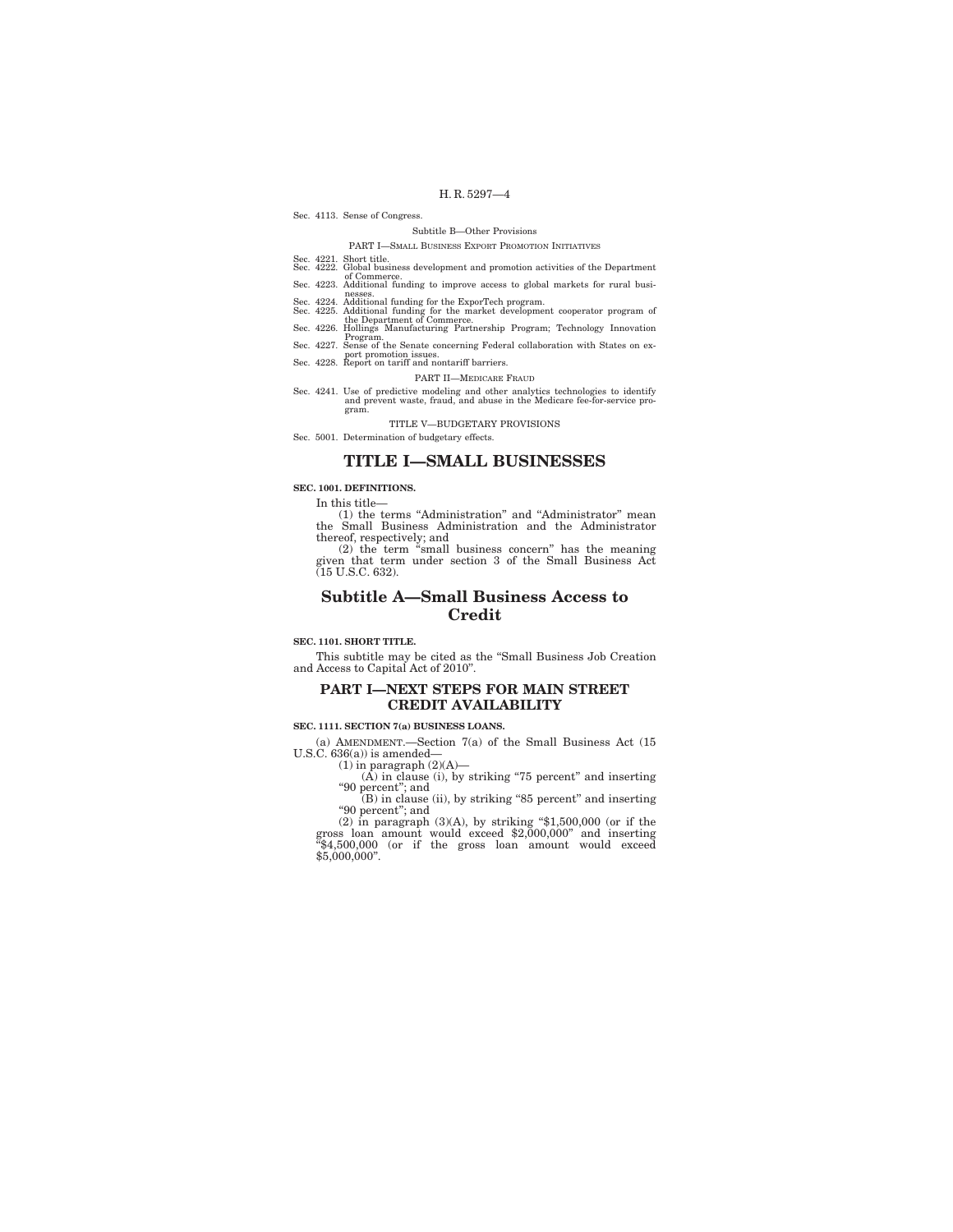(b) PROSPECTIVE REPEAL.—Effective January 1, 2011, section 7(a) of the Small Business Act (15 U.S.C. 636(a)) is amended— (1) in paragraph (2)(A)—

(A) in clause (i), by striking "90 percent" and inserting ''75 percent''; and (B) in clause (ii), by striking ''90 percent'' and inserting

"85 percent"; and

(2) in paragraph (3)(A), by striking ''\$4,500,000'' and inserting ''\$3,750,000''.

#### **SEC. 1112. MAXIMUM LOAN AMOUNTS UNDER 504 PROGRAM.**

Section 502(2)(A) of the Small Business Investment Act of 1958 (15 U.S.C. 696(2)(A)) is amended— $(1)$  in clause (i), by striking "\$1,500,000" and inserting

(1) in clause (i), by striking "\$1,500,000" and inserting  $(2)$  in clause (ii), by striking "\$2,000,000" and inserting "\$5,000,000";

(3) in clause (iii), by striking ''\$4,000,000'' and inserting ''\$5,500,000'';

(4) in clause (iv), by striking " $\frac{4}{3}$ ,000,000" and inserting " $\frac{5}{5}$ ,500,000"; and (5) in clause (v), by striking " $\frac{4}{3}$ ,000,000" and inserting

''\$5,500,000''. **SEC. 1113. MAXIMUM LOAN LIMITS UNDER MICROLOAN PROGRAM.** 

Section 7(m) of the Small Business Act (15 U.S.C. 636(m)) is amended—

(1) in paragraph  $(1)(B)(iii)$ , by striking "\$35,000" and inserting "\$50,000";

(2) in paragraph (3)—

(A) in subparagraph (C), by striking ''\$3,500,000'' and inserting ''\$5,000,000''; and

(B) in subparagraph (E), by striking ''\$35,000'' each place that term appears and inserting ''\$50,000''; and (3) in paragraph (11)(B), by striking ''\$35,000'' and inserting

''\$50,000''.

#### **SEC. 1114. LOAN GUARANTEE ENHANCEMENT EXTENSIONS.**

(a) FEES.—Section 501 of the American Recovery and Reinvestment Act of 2009 (Public Law 111–5; 123 Stat. 151) is amended

by striking "September 30, 2010" each place that term appears<br>and inserting "December 31, 2010".<br>(b) LOAN GUARANTEES.—Section 502(f) of division A of the<br>American Recovery and Reinvestment Act of 2009 (Public Law<br>111–5; 12 inserting "December 31, 2010".

#### **SEC. 1115. NEW MARKETS VENTURE CAPITAL COMPANY INVESTMENT LIMITATIONS.**

Section 355 of the Small Business Investment Act of 1958 (15 U.S.C. 689d) is amended by adding at the end the following: ''(e) INVESTMENT LIMITATIONS.—

''(1) DEFINITION.—In this subsection, the term 'covered New Markets Venture Capital company' means a New Markets Ven-

ture Capital company— ''(A) granted final approval by the Administrator under section 354(e) on or after March 1, 2002; and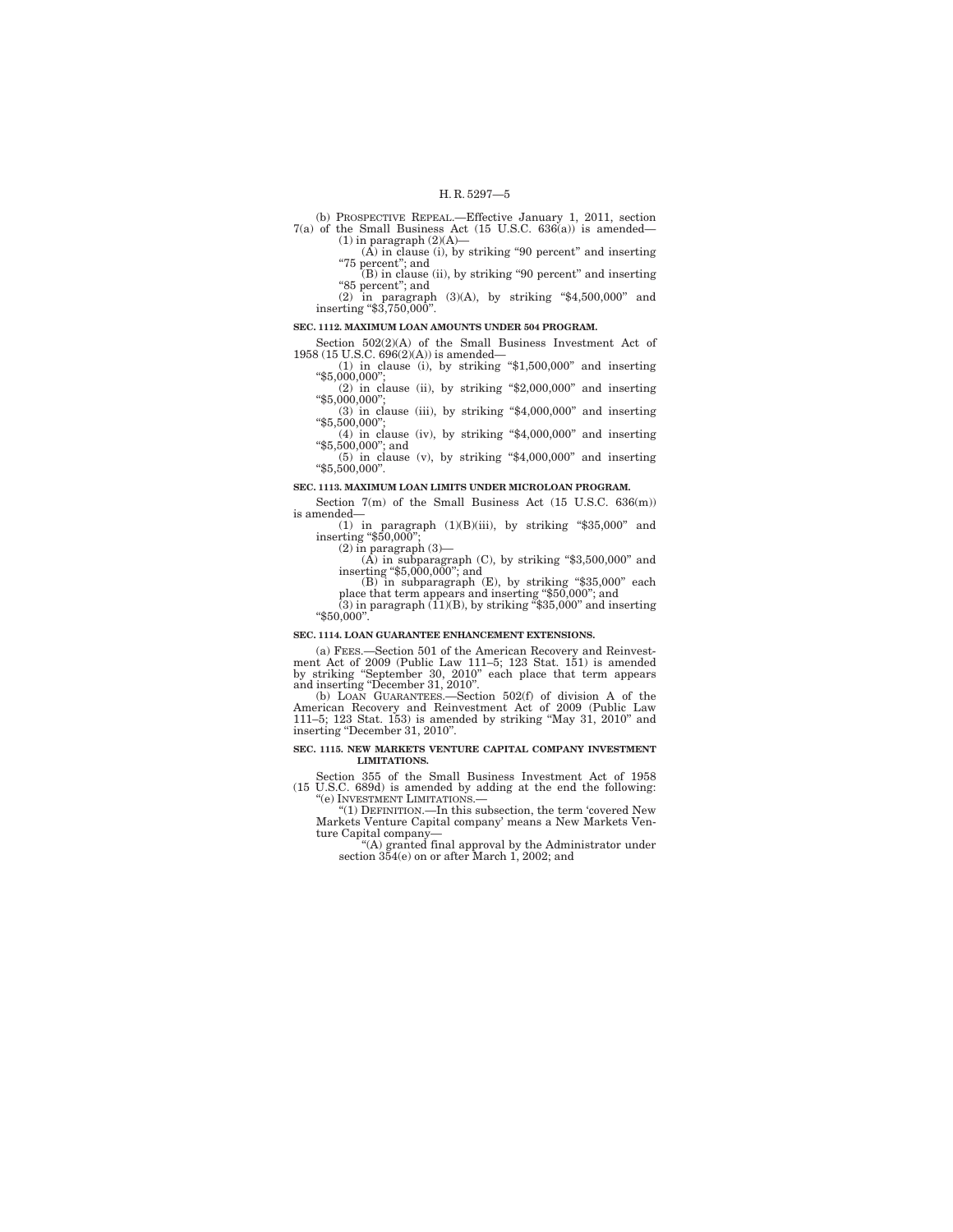''(B) that has obtained a financing from the Administrator.

''(2) LIMITATION.—Except to the extent approved by the Administrator, a covered New Markets Venture Capital company may not acquire or issue commitments for securities under this title for any single enterprise in an aggregate amount equal to more than 10 percent of the sum of—

''(A) the regulatory capital of the covered New Markets

Venture Capital company; and<br>
"(B) the total amount of leverage projected in the<br>
participation agreement of the covered New Markets Venture Capital.''.

#### **SEC. 1116. ALTERNATIVE SIZE STANDARDS.**

Section 3(a) of the Small Business Act (15 U.S.C. 632(a)) is amended by adding at the end the following: ''(5) ALTERNATIVE SIZE STANDARD.—

"(A) IN GENERAL.—The Administrator shall establish an alternative size standard for applicants for business loans under section  $7(a)$  and applicants for development company loans under title V of the Small Business Invest and average net income as an alternative to the use of industry standards.

''(B) INTERIM RULE.—Until the date on which the alternative size standard established under subparagraph (A) is in effect, an applicant for a business loan under section 7(a) or an applicant for a development company loan under title V of the Small Business Investment Act of 1958 may be eligible for such a loan if—<br>"(i) the maximum tangible net worth of the applicant"

is not more than \$15,000,000; and

''(ii) the average net income after Federal income taxes (excluding any carry-over losses) of the applicant for the 2 full fiscal years before the date of the application is not more than \$5,000,000.''.

#### **SEC. 1117. SALE OF 7(a) LOANS IN SECONDARY MARKET.**

Section 5(g) of the Small Business Act (15 U.S.C. 634(g)) is amended by adding at the end the following:

"(6) If the amount of the guaranteed portion of any loan under<br>section  $7(a)$  is more than \$500,000, the Administrator shall, upon<br>request of a pool assembler, divide the loan guarantee into incre-<br>ments of \$500,000 and 1 loan in a pool to be not more than \$500,000. Only 1 increment of any loan guarantee divided under this paragraph may be included in the same pool. Increments of loan guarantees to different borrowers that are divided under this paragraph may be included in the same pool.''.

#### **SEC. 1118. ONLINE LENDING PLATFORM.**

It is the sense of Congress that the Administrator of the Small Business Administration should establish a website that—

(1) lists each lender that makes loans guaranteed by the Small Business Administration and provides information about the loan rates of each such lender; and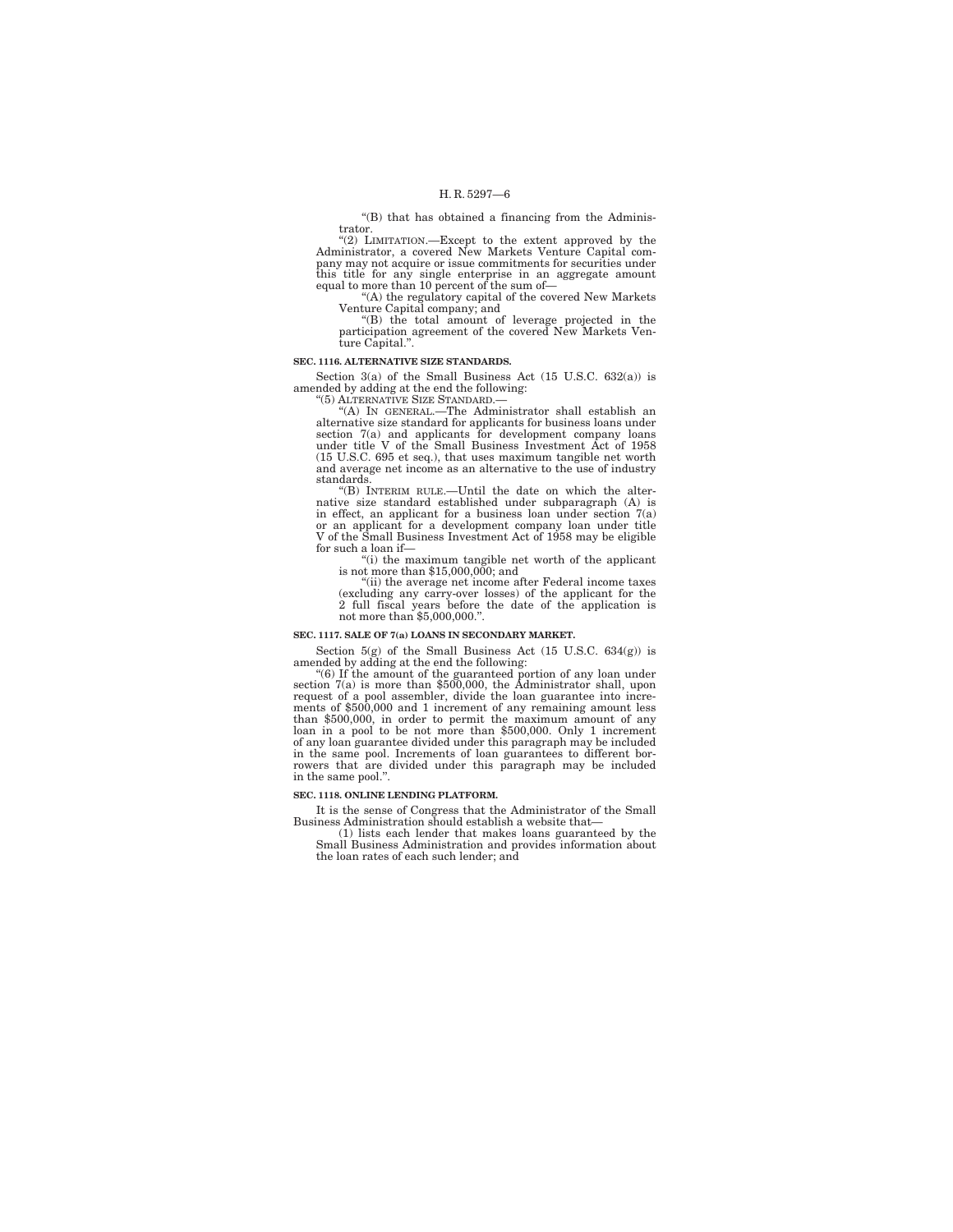(2) allows prospective borrowers to compare rates on loans guaranteed by the Small Business Administration.

## **SEC. 1119. SBA SECONDARY MARKET GUARANTEE AUTHORITY.**

Section 503(f) of division A of the American Recovery and<br>Reinvestment Act of 2009 (Public Law 111–5; 123 Stat. 155) is<br>amended by striking "on the date 2 years after the date of enact-<br>ment of this section" and inserting

## **PART II—SMALL BUSINESS ACCESS TO CAPITAL**

#### **SEC. 1122. LOW-INTEREST REFINANCING UNDER THE LOCAL DEVELOP-MENT BUSINESS LOAN PROGRAM.**

(a) REFINANCING.—Section 502(7) of the Small Business Invest-ment Act of 1958 (15 U.S.C. 696(7)) is amended by adding at the end the following:<br>"C) REFINANCING NOT INVOLVING EXPANSIONS.

''(C) REFINANCING NOT INVOLVING EXPANSIONS.— ''(i) DEFINITIONS.—In this subparagraph— ''(I) the term 'borrower' means a small business concern that submits an application to a development company for financing under this subpara-

graph; ''(II) the term 'eligible fixed asset' means tan-gible property relating to which the Administrator may provide financing under this section; and ''(III) the term 'qualified debt' means indebted-ness—

''(aa) that—

''(AA) was incurred not less than 2 years before the date of the application for assistance under this subparagraph; ''(BB) is a commercial loan;

''(CC) is not subject to a guarantee by a Federal agency; ''(DD) the proceeds of which were used

to acquire an eligible fixed asset; ''(EE) was incurred for the benefit of

the small business concern; and

''(FF) is collateralized by eligible fixed assets; and

''(bb) for which the borrower has been current on all payments for not less than 1 year<br>before the date of the application.

before the date of the application.<br>
"(ii) AUTHORITY.—A project that does not involve<br>
the expansion of a small business concern may include<br>
the refinancing of qualified debt if—<br>
"(1) the amount of the financing is not m the borrower may provide additional cash or other collateral to eliminate any deficiency;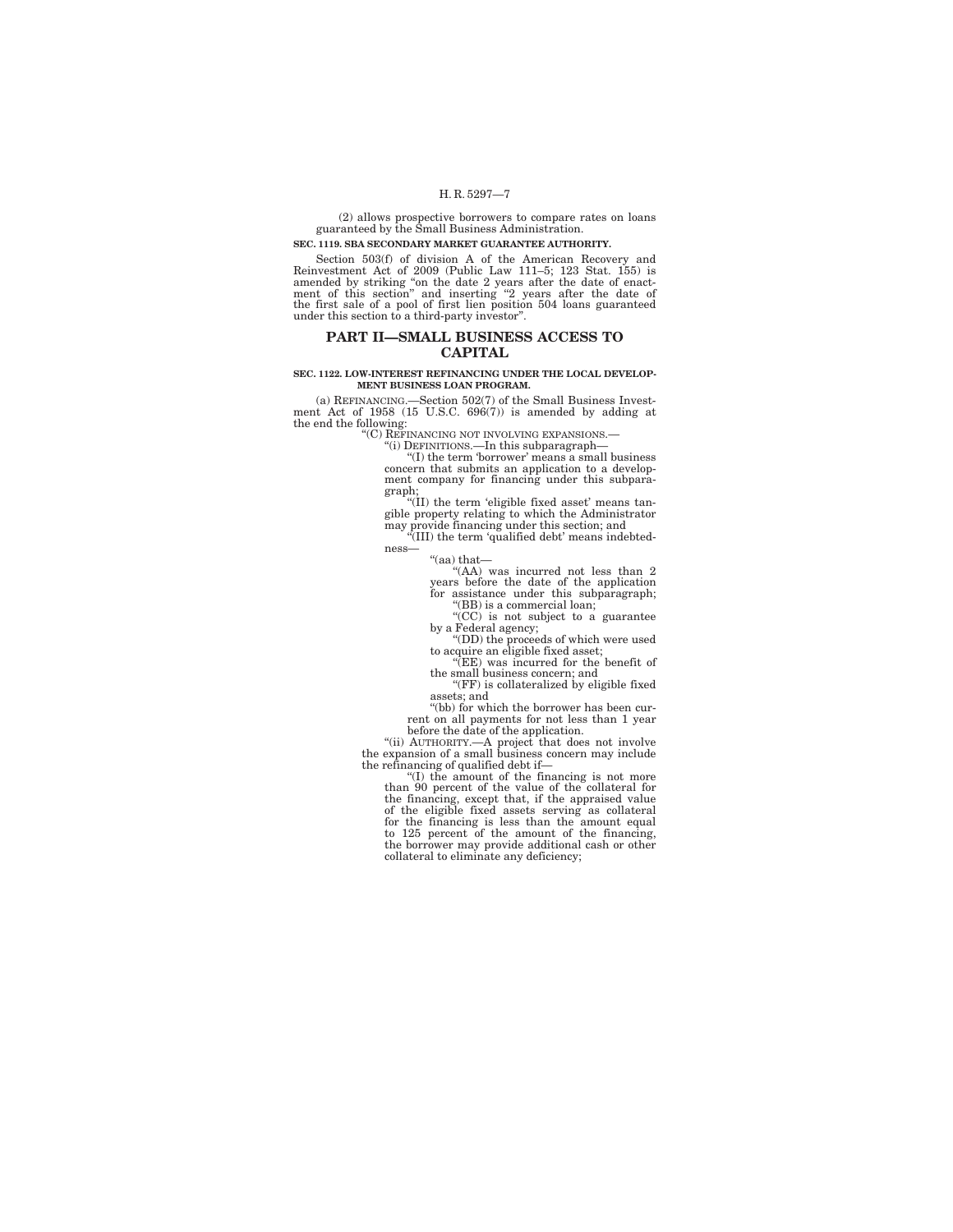''(II) the borrower has been in operation for all of the 2-year period ending on the date of the loan; and

''(III) for a financing for which the Adminis-trator determines there will be an additional cost attributable to the refinancing of the qualified<br>debt, the borrower agrees to pay afee in an amount<br>equal to the anticipated additional cost.<br>"(iii) FINANCING FOR BUSINESS EXPENSES.—

''(I) FINANCING FOR BUSINESS EXPENSES.—The Administrator may provide financing to a borrower that receives financing that includes a refinancing of qualified debt under clause (ii), in addition to the refinancing under clause (ii), to be used solely

for the payment of business expenses.<br>
"(II) APPLICATION FOR FINANCING.—An application for financing under subclause (I) shall include—<br>
"(aa) a specific description of the expenses<br>
for which the additional financing is

requested; and

''(bb) an itemization of the amount of each expense.

"(III) CONDITION ON ADDITIONAL FINANCING. A borrower may not use any part of the financing under this clause for non-business purposes.

''(iv) LOANS BASED ON JOBS.—

"(I) JOB CREATION AND RETENTION GOALS.-''(aa) IN GENERAL.—The Administrator may provide financing under this subpara-graph for a borrower that meets the job creation goals under subsection (d) or (e) of section 501.

''(bb) ALTERNATE JOB RETENTION GOAL.— The Administrator may provide financing under this subparagraph to a borrower that does not meet the goals described in item (aa) in an amount that is not more than the<br>product obtained by multiplying the number<br>of employees of the borrower by \$65,000.<br>"(II) NUMBER OF EMPLOYEES.—For purposes

of subclause (I), the number of employees of a borrower is equal to the sum of—<br>borrower is equal to the sum of—<br>of full-time employees<br>of the borrower on the date on which the bor-

rower applies for a loan under this subpara-

graph; and ''(bb) the product obtained by multiplying—

''(AA) the number of part-time employees of the borrower on the date on which the borrower applies for a loan under this subparagraph; by "(BB) the quotient obtained by dividing the average number of hours each

part time employee of the borrower works each week by 40.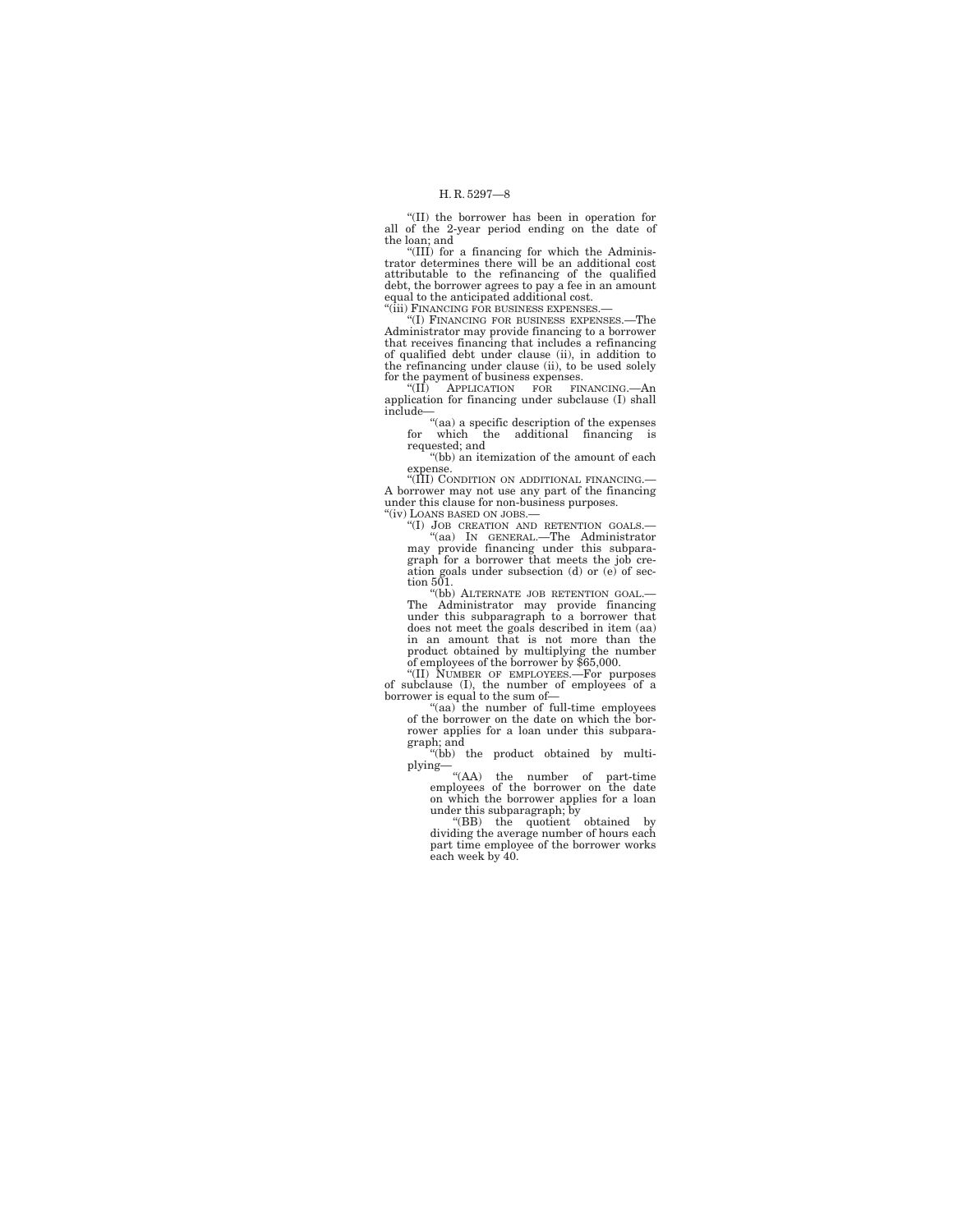''(v) NONDELEGATION.—Notwithstanding section 508(e), the Administrator may not permit a premier certified lender to approve or disapprove an application

for assistance under this subparagraph.<br>"(vi) TOTAL AMOUNT OF LOANS.—The Administrator<br>may provide not more than a total of \$7,500,000,000 of financing under this subparagraph for each fiscal year.''.

(b) PROSPECTIVE REPEAL.—Effective 2 years after the date of enactment of this Act, section 502(7) of the Small Business Invest-ment Act of 1958 (15 U.S.C. 696(7)) is amended by striking subpara-

graph (C).<br>
(c) TECHNICAL CORRECTION.—Section 502(2)(A)(i) of the Small<br>
Business Investment Act of 1958 (15 U.S.C. 696(2)(A)(i)) is amended<br>
by striking "subparagraph (B) or (C)" and inserting "clause (ii),<br>
(iii), (iv),

### **PART III—OTHER MATTERS**

**SEC. 1131. SMALL BUSINESS INTERMEDIARY LENDING PILOT PRO-GRAM.** 

(a) IN GENERAL.—Section 7 of the Small Business Act (15 U.S.C. 636) is amended by striking subsection (l) and inserting the following:

''(l) SMALL BUSINESS INTERMEDIARY LENDING PILOT PROGRAM.— ''(1) DEFINITIONS.—In this subsection— ''(A) the term 'eligible intermediary'—

''(i) means a private, nonprofit entity that—

''(I) seeks or has been awarded a loan from the Administrator to make loans to small business concerns under this subsection; and

''(II) has not less than 1 year of experience making loans to startup, newly established, or growing small business concerns; and

 $\mathrm{^{\tilde{a}}}$ (ii) includes-

''(I) a private, nonprofit community develop-

ment corporation;<br>
"(II) a consortium of private, nonprofit<br>
organizations or nonprofit community development corporations; and

''(III) an agency of or nonprofit entity estab-lished by a Native American Tribal Government; and

''(B) the term 'Program' means the small business intermediary lending pilot program established under paragraph

(2).  $\text{``(2)}$  ESTABLISHMENT.—There is established a 3-year small business intermediary lending pilot program, under which the Administrator may make direct loans to eligible intermediaries, for the purpose of making loan and growing small business concerns.<br>
"(3) PURPOSES.—The purposes of the Program are—<br>
"(A) to assist small business concerns in areas suffering

from a lack of credit due to poor economic conditions or changes in the financial market; and ''(B) to establish a loan program under which the

Administrator may provide loans to eligible intermediaries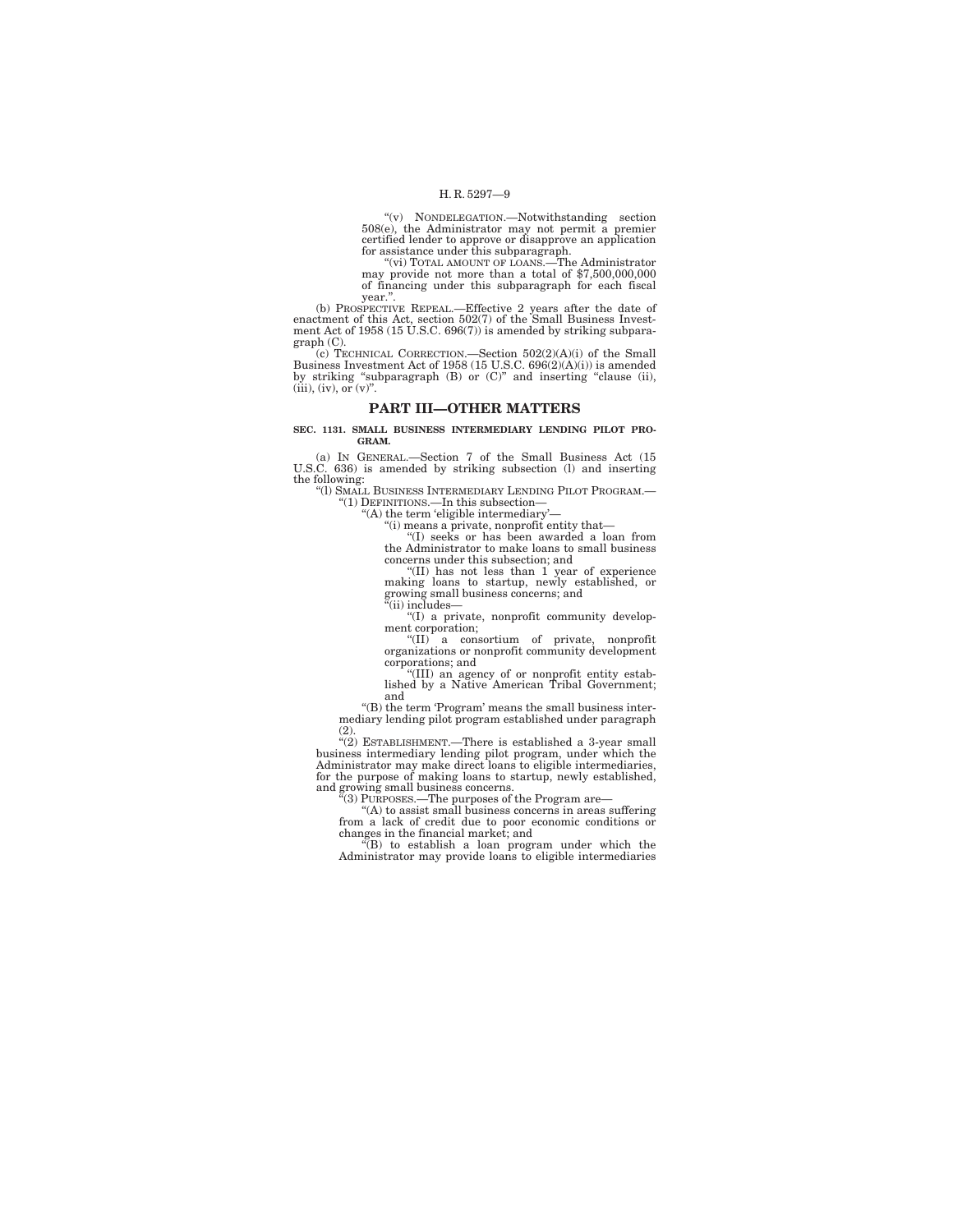to enable the eligible intermediaries to provide loans to startup, newly established, and growing small business concerns for working capital, real estate, or the acquisition of materials, supplies, or equipment.

''(4) LOANS TO ELIGIBLE INTERMEDIARIES.— ''(A) APPLICATION.—Each eligible intermediary desiring a loan under this subsection shall submit an application to the Administrator that describes—

''(i) the type of small business concerns to be assisted;

''(ii) the size and range of loans to be made;

''(iii) the interest rate and terms of loans to be made;

"(iv) the geographic area to be served and the economic, poverty, and unemployment characteristics of the area;

 $''(v)$  the status of small business concerns in the area to be served and an analysis of the availability of credit; and

"(vi) the qualifications of the applicant to carry out this subsection.

''(B) LOAN LIMITS.—No loan may be made to an eligible intermediary under this subsection if the total amount outstanding and committed to the eligible intermediary by the Administrator would, as a result of such loan, exceed \$1,000,000 during the participation of the eligible intermediary in the Program.

''(C) LOAN DURATION.—Loans made by the Adminis-trator under this subsection shall be for a term of 20 years.

''(D) APPLICABLE INTEREST RATES.—Loans made by the Administrator to an eligible intermediary under the Program shall bear an annual interest rate equal to 1.00 percent.

''(E) FEES; COLLATERAL.—The Administrator may not charge any fees or require collateral with respect to any loan made to an eligible intermediary under this subsection.

''(F) DELAYED PAYMENTS.—The Administrator shall not require the repayment of principal or interest on a loan made to an eligible intermediary under the Program during the 2-year period beginning on the date of the initial disbursement of funds under that loan.

''(G) MAXIMUM PARTICIPANTS AND AMOUNTS.—During each of fiscal years 2011, 2012, and 2013, the Administrator may make loans under the Program—<br>"(i) to not more than 20 eligible intermediaries;

and

''(ii) in a total amount of not more than \$20,000,000.

''(5) LOANS TO SMALL BUSINESS CONCERNS.—

''(A) IN GENERAL.—The Administrator, through an eligible intermediary, shall make loans to startup, newly established, and growing small business concerns for working capital, real estate, and the acquisition of materials, supplies, furniture, fixtures, and equipment.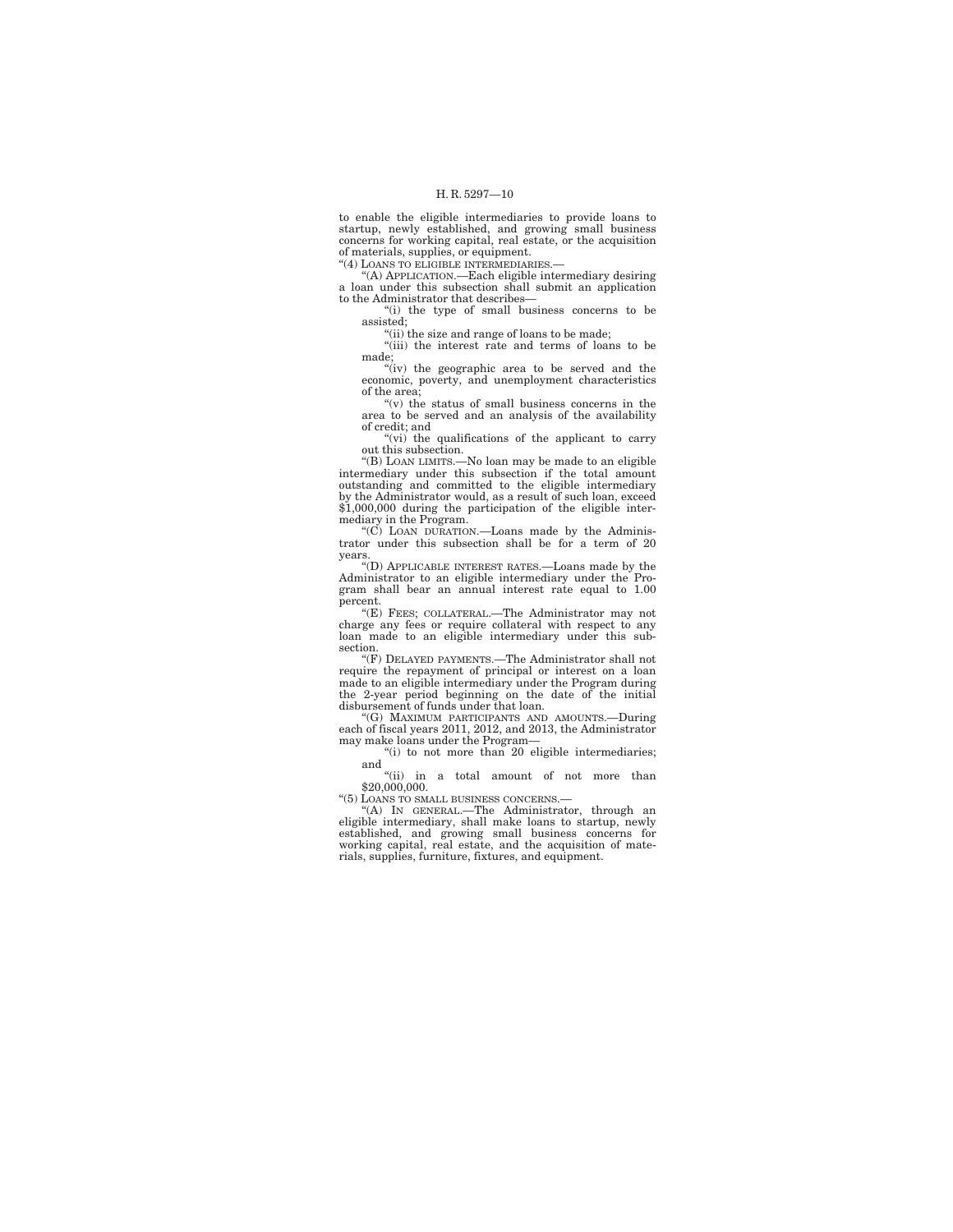''(B) MAXIMUM LOAN.—An eligible intermediary may not make a loan under this subsection of more than

\$200,000 to any 1 small business concern. ''(C) APPLICABLE INTEREST RATES.—A loan made by an eligible intermediary to a small business concern under this subsection, may have a fixed or a variable interest rate, and shall bear an interest rate specified by the eligible intermediary in the application of the eligible intermediary for a loan under this subsection.

''(D) REVIEW RESTRICTIONS.—The Administrator may not review individual loans made by an eligible intermediary to a small business concern before approval of the loan by the eligible intermediary.

''(6) TERMINATION.—The authority of the Administrator to make loans under the Program shall terminate 3 years after the date of enactment of the Small Business Job Creation and Access to Capital Act of 2010.''.

(b) RULEMAKING AUTHORITY.—Not later than 180 days after the date of enactment of this Act, the Administrator shall issue regulations to carry out section 7(l) of the Small Business Act, as amended by subsection (a). (c) AVAILABILITY OF FUNDS.—Any amounts provided to the

Administrator for the purposes of carrying out section 7(l) of the Small Business Act, as amended by subsection (a), shall remain available until expended.

#### **SEC. 1132. PUBLIC POLICY GOALS.**

Section 501(d)(3) of the Small Business Investment Act of 1958

(15 U.S.C. 695(d)(3)) is amended—<br>
(1) in subparagraph (J), by striking "or" at the end;<br>
(2) in subparagraph (K), by striking the period at the<br>
end and inserting ", or"; and

(3) by adding at the end the following: ''(L) reduction of rates of unemployment in labor surplus areas, as such areas are determined by the Secretary of Labor.''.

#### **SEC. 1133. FLOOR PLAN PILOT PROGRAM EXTENSION.**

(a) IN GENERAL.—Section 7(a) of the Small Business Act (15 U.S.C.  $636(a)$ ) is amended-

(1) by redesignating paragraph (32), relating to increased veteran participation, as added by section 208 of the Military Reservist and Veteran Small Business Reauthorization and Opportunity Act of 2008 (Public Law 110–186; 122 Stat. 631), as paragraph (33); and

(2) by adding at the end the following:

''(34) FLOOR PLAN FINANCING PROGRAM.— ''(A) DEFINITION.—In this paragraph, the term 'eligible retail good'—

''(i) means a good for which a title may be obtained under State law; and

''(ii) includes an automobile, recreational vehicle, boat, and manufactured home.

 $'(B)$  PROGRAM.—The Administrator may guarantee the timely payment of an open-end extension of credit to a small business concern, the proceeds of which may be used for the purchase of eligible retail goods for resale.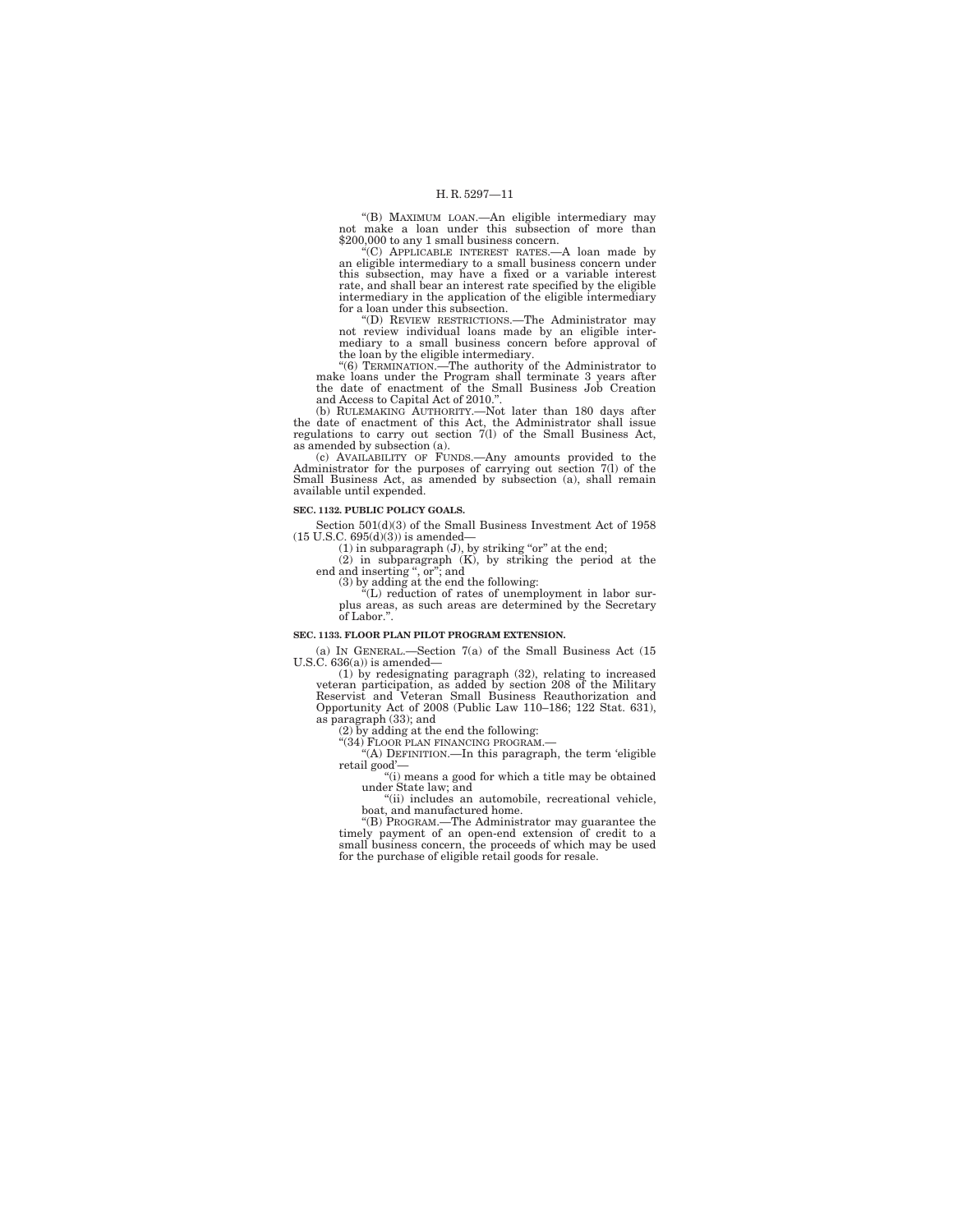''(C) AMOUNT.—An open-end extension of credit guaranteed under this paragraph shall be in an amount not less than \$500,000 and not more than \$5,000,000.

''(D) TERM.—An open-end extension of credit guaranteed under this paragraph shall have a term of not more than 5 years.

''(E) GUARANTEE PERCENTAGE.—The Administrator may guarantee—

"(i) not less than 60 percent of an open-end extension of credit under this paragraph; and ''(ii) not more than 75 percent of an open-end extension of credit under this paragraph.

''(F) ADVANCE RATE.—The lender for an open-end exten-sion of credit guaranteed under this paragraph may allow the borrower to draw funds on the line of credit in an amount equal to not more than 100 percent of the value

of the eligible retail goods to be purchased.''. (b) SUNSET.—Effective September 30, 2013, section 7(a) of the Small Business Act (15 U.S.C. 636(a)) is amended—

(1) by striking paragraph (34); and (2) by redesignating paragraph (35), as added by section 1206 of this Act, as paragraph (34).

#### **SEC. 1134. GUARANTEES FOR BONDS AND NOTES ISSUED FOR COMMU-NITY OR ECONOMIC DEVELOPMENT PURPOSES.**

The Riegle Community Development and Regulatory Improve-ment Act of 1994 (12 U.S.C. 4701 et seq.) is amended by inserting after section 114 (12 U.S.C. 4713) the following:

#### **''SEC. 114A. GUARANTEES FOR BONDS AND NOTES ISSUED FOR COMMUNITY OR ECONOMIC DEVELOPMENT PURPOSES.**

''(a) DEFINITIONS.—In this section, the following definitions shall apply:  $\frac{1}{a(1)}$ 

ELIGIBLE COMMUNITY DEVELOPMENT FINANCIAL INSTITUTION.—The term 'eligible community development financial<br>institution' means a community development financial<br>institution (as described in section 1805.201 of title 12, Code<br>of Federal Regulations, or any successor been granted by a qualified issuer, a loan under the Program.

''(2) ELIGIBLE COMMUNITY OR ECONOMIC DEVELOPMENT PUR- POSE.—The term 'eligible community or economic development purpose'-

"(A) means any purpose described in section 108(b);

and ''(B) includes the provision of community or economic development in low-income or underserved rural areas.

"(3) GUARANTEE.—The term 'guarantee' means a written agreement between the Secretary and a qualified issuer (or trustee), pursuant to which the Secretary ensures repayment of the verifiable losses of principal, interest, or refinance loans to eligible community development financial institutions.

''(4) LOAN.—The term 'loan' means any credit instrument that is extended under the Program for any eligible community or economic development purpose.

''(5) MASTER SERVICER.—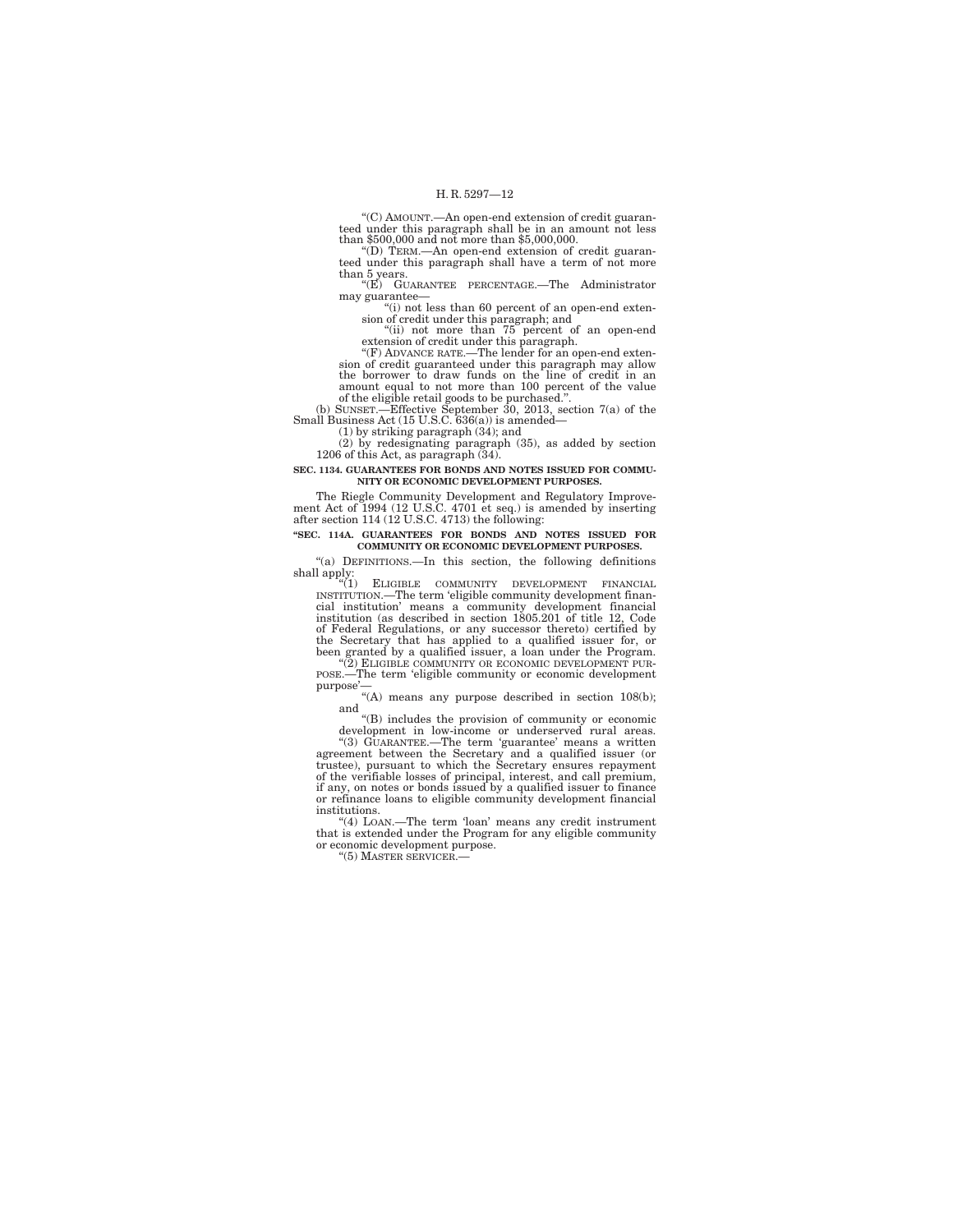"(A) IN GENERAL.—The term 'master servicer' means any entity approved by the Secretary in accordance with subparagraph (B) to oversee the activities of servicers, as provided in subsection (f)(4).

''(B) APPROVAL CRITERIA FOR MASTER SERVICERS.—The Secretary shall approve or deny any application to become a master servicer under the Program not later than 90 days after the date on which all required information is submitted to the Secretary, based on the capacity and experience of the applicant in—

''(i) loan administration, servicing, and loan monitoring;

''(ii) managing regional or national loan intake, processing, or servicing operational systems and infra-

structure;<br>"(iii) managing regional or national originator<br>communication systems and infrastructure;

''(iv) developing and implementing training and other risk management strategies on a regional or

national basis; and ''(v) compliance monitoring, investor relations, and reporting.

''(6) PROGRAM.—The term 'Program' means the guarantee Program for bonds and notes issued for eligible community or economic development purposes established under this section.

''(7) PROGRAM ADMINISTRATOR.—The term 'Program administrator' means an entity designated by the issuer to perform administrative duties, as provided in subsection (f)(2).

''(8) QUALIFIED ISSUER.— ''(A) IN GENERAL.—The term 'qualified issuer' means a community development financial institution (or any entity designated to issue notes or bonds on behalf of such community development financial institution) that meets the qualification requirements of this paragraph. ''(B) APPROVAL CRITERIA FOR QUALIFIED ISSUERS.—

''(i) IN GENERAL.—The Secretary shall approve a qualified issuer for a guarantee under the Program in accordance with the requirements of this paragraph, and such additional requirements as the Secretary may establish, by regulation. ''(ii) TERMS AND QUALIFICATIONS.—A qualified

issuer shall—

''(I) have appropriate expertise, capacity, and experience, or otherwise be qualified to make loans for eligible community or economic development purposes;

''(II) provide to the Secretary—

 $\ddot{a}$ (aa) an acceptable statement of the proposed sources and uses of the funds; and

''(bb) a capital distribution plan that meets the requirements of subsection  $(c)(1)$ ; and

''(III) certify to the Secretary that the bonds or notes to be guaranteed are to be used for eligible community or economic development purposes. "(C) DEPARTMENT OPINION; TIMING.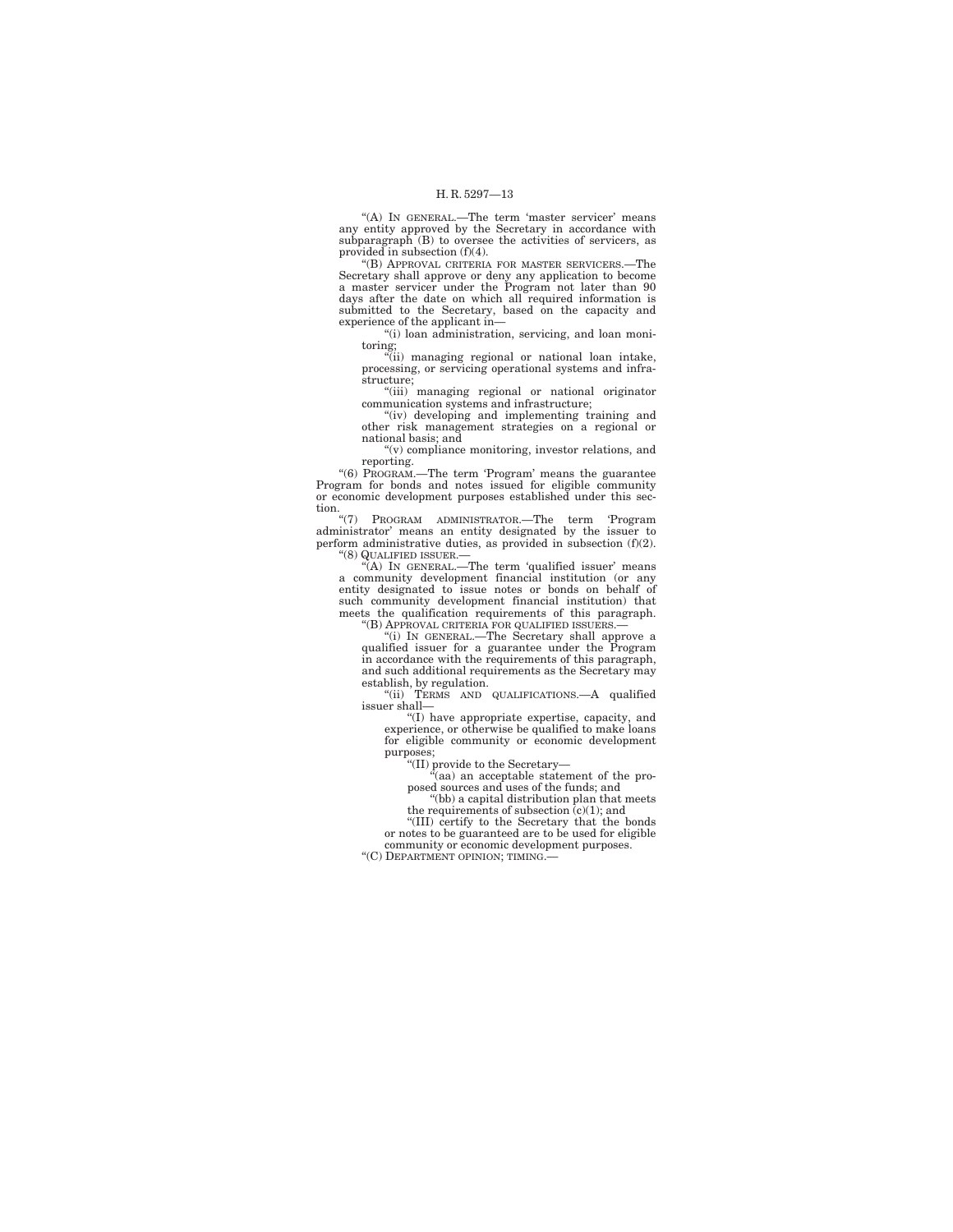''(i) DEPARTMENT OPINION.—Not later than 30 days after the date of a request by a qualified issuer for approval of a guarantee under the Program, the Secretary shall provide an opinion regarding compliance by the issuer with the requirements of the Program

under this section. ''(ii) TIMING.—The Secretary shall approve or deny a guarantee under this section after consideration of the opinion provided to the Secretary under clause (i), and in no case later than 90 days after receipt of all required information by the Secretary with

respect to a request for such guarantee.<br>"(9) SECRETARY.—The term 'Secretary' means the Secretary of the Treasury.<br>"(10) SERVICER.—The term 'servicer' means an entity des-

''(10) SERVICER.—The term 'servicer' means an entity des-ignated by the issuer to perform various servicing duties, as provided in subsection (f)(3).

''(b) GUARANTEES AUTHORIZED.—The Secretary shall guarantee payments on bonds or notes issued by any qualified issuer, if the proceeds of the bonds or notes are used in accordance with this section to make loans to eligible community development financial institutions—

''(1) for eligible community or economic development purposes; or <br>
"(2) to refinance loans or notes issued for such purposes.

"(c) GENERAL PROGRAM REQUIREMENTS.

''(1) IN GENERAL.—A capital distribution plan meets the requirements of this subsection, if not less than 90 percent of the principal amount of guaranteed bonds or notes (other than costs of issuance fees) are used to make loans for any eligible community or economic development purpose, measured annually, beginning at the end of the 1-year period beginning on the issuance date of such guaranteed bonds or notes.

''(2) RELENDING ACCOUNT.—Not more than 10 percent of the principal amount of guaranteed bonds or notes, multiplied by an amount equal to the outstanding principal balance of issued notes or bonds, minus the risk-share pool amount under subsection (d), may be held in a relending account and may be made available for new eligible community or economic development purposes.

''(3) LIMITATIONS ON UNPAID PRINCIPAL BALANCES.—The proceeds of guaranteed bonds or notes under the Program may not be used to pay fees (other than costs of issuance fees), and shall be held in—

''(A) community or economic development loans;

''(B) a relending account, to the extent authorized

under paragraph (2); or<br>
"(C) a risk-share pool established under subsection (d).<br>
"(4) REPAYMENT.—If a qualified issuer fails to meet the<br>
requirements of paragraph (1) by the end of the 90-day period beginning at the end of the annual measurement period, repay-ment shall be made on that portion of bonds or notes necessary to bring the bonds or notes that remain outstanding after such repayment into compliance with the 90 percent requirement of paragraph (1). ''(5) PROHIBITED USES.—The Secretary shall, by regula-

tion—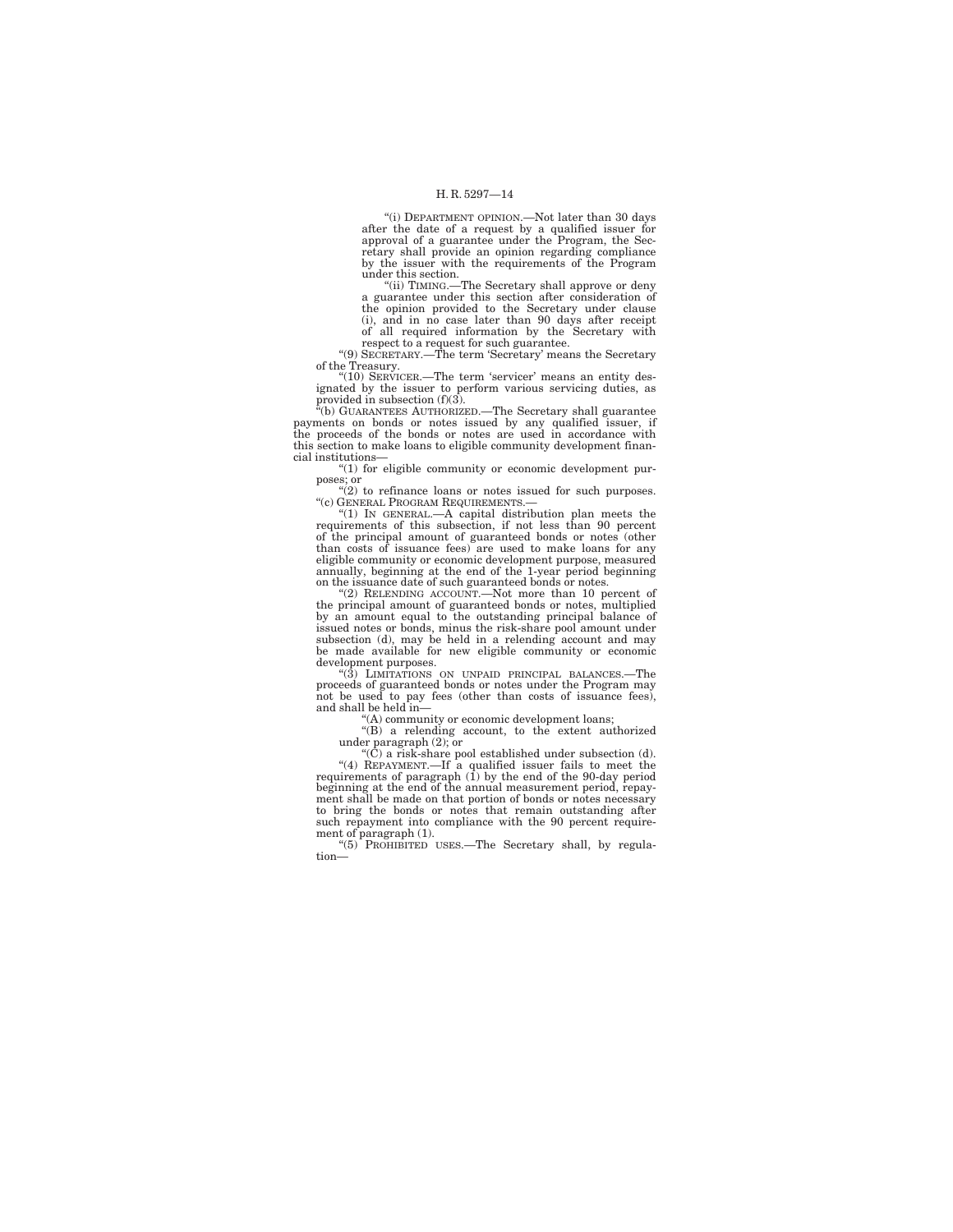''(A) prohibit, as appropriate, certain uses of amounts from the guarantee of a bond or note under the Program, including the use of such funds for political activities, lobbying, outreach, counseling services, or travel expenses; and

''(B) provide that the guarantee of a bond or note under the Program may not be used for salaries or other administrative costs of—

''(i) the qualified issuer; or

''(ii) any recipient of amounts from the guarantee of a bond or note.

''(d) RISK-SHARE POOL.—Each qualified issuer shall, during the term of a guarantee provided under the Program, establish a riskshare pool, capitalized by contributions from eligible community development financial institution participants an amount equal to 3 percent of the guaranteed amount outstanding on the subject notes and bonds.

''(e) GUARANTEES.—

''(1) IN GENERAL.—A guarantee issued under the Program shall—

''(A) be for the full amount of a bond or note, including

the amount of principal, interest, and call premiums; ''(B) be fully assignable and transferable to the capital market, on terms and conditions that are consistent with comparable Government-guaranteed bonds, and satisfactory to the Secretary; ''(C) represent the full faith and credit of the United

States; and

''(D) not exceed 30 years. "(2) LIMITATIONS.

''(A) ANNUAL NUMBER OF GUARANTEES.—The Secretary shall issue not more than 10 guarantees in any calendar year under the Program.

''(B) GUARANTEE AMOUNT.—The Secretary may not guarantee any amount under the Program equal to less than \$100,000,000, but the total of all such guarantees in any fiscal year may not exceed \$1,000,000,000.

''(f) SERVICING OF TRANSACTIONS.—

''(1) IN GENERAL.—To maximize efficiencies and minimize cost and interest rates, loans made under this section may be serviced by qualified Program administrators, bond servicers, and a master servicer.

''(2) DUTIES OF PROGRAM ADMINISTRATOR.—The duties of a Program administrator shall include—

''(A) approving and qualifying eligible community development financial institution applications for participation in the Program;

''(B) compliance monitoring;

''(C) bond packaging in connection with the Program; and

''(D) all other duties and related services that are cus-tomarily expected of a Program administrator. ''(3) DUTIES OF SERVICER.—The duties of a servicer shall

include—

''(A) billing and collecting loan payments;

''(B) initiating collection activities on past-due loans;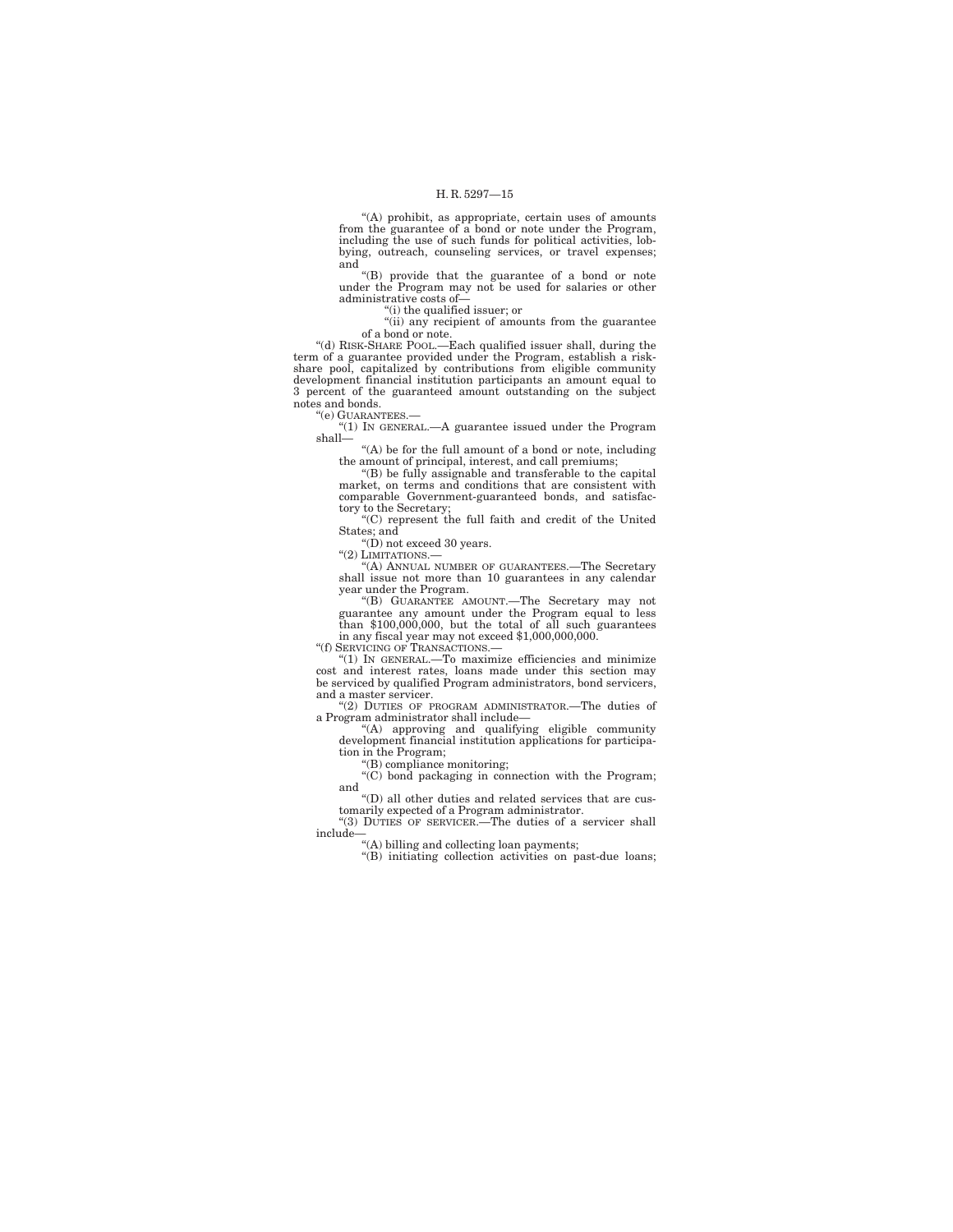''(C) transferring loan payments to the master servicing accounts;

''(D) loan administration and servicing;

 $\mathcal{L}(E)$  systematic and timely reporting of loan perform-

ance through remittance and servicing reports;<br>"(F) proper measurement of annual outstanding loan requirements; and

''(G) all other duties and related services that are customarily expected of servicers.

''(4) DUTIES OF MASTER SERVICER.—The duties of a master servicer shall include—

''(A) tracking the movement of funds between the accounts of the master servicer and any other servicer; ''(B) ensuring orderly receipt of the monthly remittance

and servicing reports of the servicer;

''(C) monitoring the collection comments and foreclosure actions;

''(D) aggregating the reporting and distribution of funds to trustees and investors;

''(E) removing and replacing a servicer, as necessary; ''(F) loan administration and servicing;

''(G) systematic and timely reporting of loan perform-ance compiled from all bond servicers' reports;

" $(H)$  proper distribution of funds to investors; and

''(I) all other duties and related services that are customarily expected of a master servicer.

''(g) FEES.—

''(1) IN GENERAL.—A qualified issuer that receives a guarantee issued under this section on a bond or note shall pay a fee to the Secretary, in an amount equal to 10 basis points of the amount of the unpaid principal of the bond or note guaranteed.

''(2) PAYMENT.—A qualified issuer shall pay the fee required under this subsection on an annual basis. ''(3) USE OF FEES.—Fees collected by the Secretary under

this subsection shall be used to reimburse the Department of the Treasury for any administrative costs incurred by the Department in implementing the Program established under this section.

''(h) AUTHORIZATION OF APPROPRIATIONS.—

''(1) IN GENERAL.—There are authorized to be appropriated to the Secretary, such sums as are necessary to carry out this section.

"(2) USE OF FEES.—To the extent that the amount of funds appropriated for a fiscal year under paragraph (1) are not sufficient to carry out this section, the Secretary may use the fees collected under subsection (g) for the cost of providing guarantees of bonds and notes under t

"(i) INVESTMENT IN GUARANTEED BONDS INELIGIBLE FOR COMMUNITY REINVESTMENT ACT PURPOSES.—Notwithstanding any other provision of law, any investment by a financial institution in bonds or notes guaranteed under the Program shall not be taken into account in assessing the record of such institution for purposes of the Community Reinvestment Act of 1977 (12 U.S.C.  $2901$ ).

''(j) ADMINISTRATION.—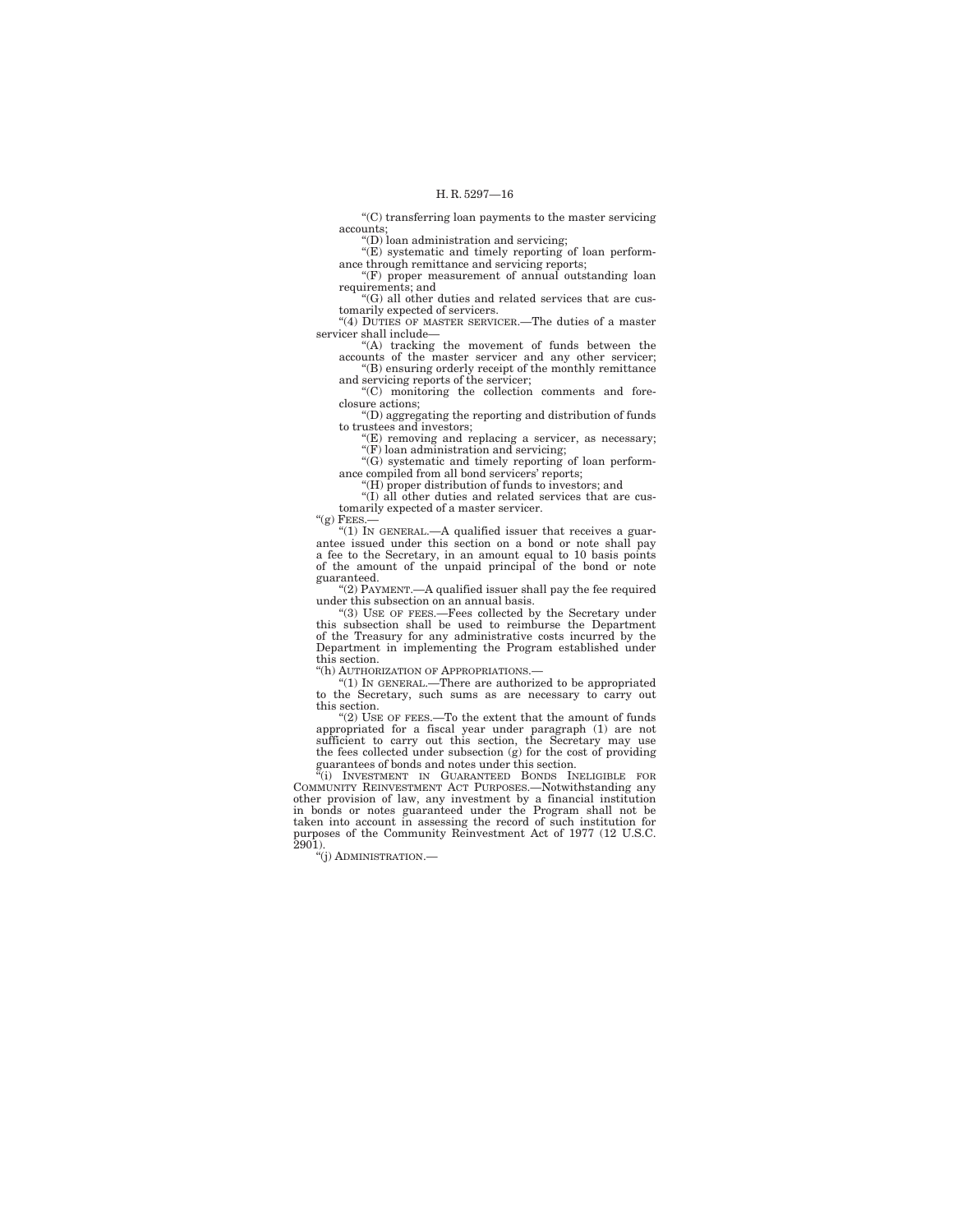''(1) REGULATIONS.—Not later than 1 year after the date of enactment of this section, the Secretary shall promulgate regulations to carry out this section.<br>"(2) IMPLEMENTATION.—Not later than 2 years after the

date of enactment of this section, the Secretary shall implement this section.

''(k) TERMINATION.—This section is repealed, and the authority provided under this section shall terminate, on September 30, 2014.''.

#### **SEC. 1135. TEMPORARY EXPRESS LOAN ENHANCEMENT.**

(a) IN GENERAL.—Section  $7(a)(31)(D)$  of the Small Business Act (15 U.S.C. 636(a)(31)(D)) is amended by striking ''\$350,000'' and inserting ''\$1,000,000''.

(b) PROSPECTIVE REPEAL.—Effective 1 year after the date of enactment of this Act, section  $7(a)(31)(D)$  of the Small Business Act (15 U.S.C. 636(a)(31)(D)) is amended by striking "\$1,000,000" and inserting "\$350,000".

#### **SEC. 1136. PROHIBITION ON USING TARP FUNDS OR TAX INCREASES.**

(a) IN GENERAL.—Except as provided in subsection (b), nothing in section 1111, 1112, 1113, 1114, 1115, 1116, 1117, 1118, 1122, or 1131, or an amendment made by such sections, shall be construed

to limit the ability of Congress to appropriate funds.<br>
(b) TARP FUNDS AND TAX INCREASES.—<br>
(1) IN GENERAL.—Any covered amounts may not be used<br>
to carry out section 1111, 1112, 1113, 1114, 1115, 1116, 1117, 1118, 1122, or 1131, or an amendment made by such sections.

(2) DEFINITION.—In this subsection, the term ''covered amounts'' means— (A) the amounts made available to the Secretary of

the Treasury under title I of the Emergency Economic Stabilization Act of 2008 S.C. 5201 et seq.) to purchase (under section 101) or guarantee (under section 102) assets under that Act; and

(B) any revenue increase attributable to any amendment to the Internal Revenue Code of 1986 made during the period beginning on the date of enactment of this Act and ending on December 31, 2010.

## **Subtitle B—Small Business Trade and Exporting**

#### **SEC. 1201. SHORT TITLE.**

This subtitle may be cited as the ''Small Business Export Enhancement and International Trade Act of 2010''.

## **SEC. 1202. DEFINITIONS.**

(a) DEFINITIONS.—In this subtitle— (1) the term ''Associate Administrator'' means the Associate Administrator for International Trade appointed under section 22(a)(2) of the Small Business Act, as amended by this subtitle; (2) the term ''Export Assistance Center'' means a one-stop shop referred to in section 2301(b)(8) of the Omnibus Trade and Competitiveness Act of 1988 (15 U.S.C. 4721(b)(8));

and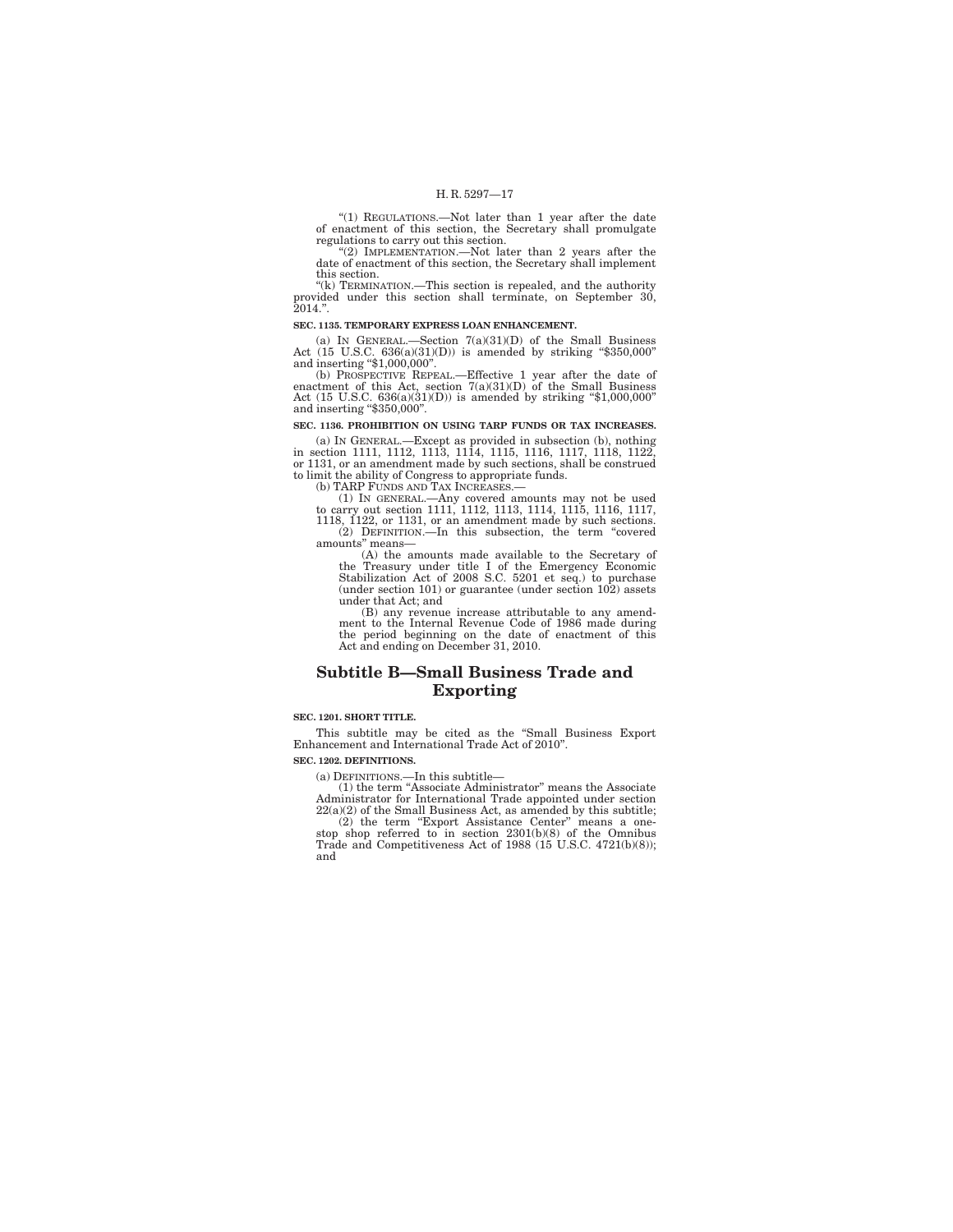(3) the term "rural small business concern" means a small business concern located in a rural area, as that term is defined in section 1393(a)(2) of the Internal Revenue Code of 1986.

(b) TECHNICAL AND CONFORMING AMENDMENTS.—<br>
(1) DEFINITIONS.—Section 3 of the Small Business Act (15<br>
U.S.C. 632) is amended by adding at the end the following:<br>
"(t) SMALL BUSINESS DEVELOPMENT CENTER.—In this Act, the<br>
ter

development center described in section 21. ''(u) REGION OF THE ADMINISTRATION.—In this Act, the term 'region of the Administration' means the geographic area served by a regional office of the Administration established under section  $4(a)$ .".

(2) CONFORMING AMENDMENT.—Section  $4(b)(3)(B)(x)$  of the Small Business Act (15 U.S.C. 633(b)(3)(B)(x)) is amended by striking "Administration district and region" and inserting "district and region of the Administration''.

**SEC. 1203. OFFICE OF INTERNATIONAL TRADE.** 

(a) ESTABLISHMENT.—Section 22 of the Small Business Act (15 U.S.C. 649) is amended—

 $(1)$  by striking "SEC. 22. (a) There" and inserting the following:

### **''SEC. 22. OFFICE OF INTERNATIONAL TRADE.**

"(a)  $ESTABILITYIMENT.$ "(1) OFFICE.—There"; and

(2) in subsection (a)—

(A) in paragraph (1), as so designated, by striking the period and inserting ''for the primary purposes of increasing—

''(A) the number of small business concerns that export; and

''(B) the volume of exports by small business concerns.''; and

(B) by adding at the end the following:

''(2) ASSOCIATE ADMINISTRATOR.—The head of the Office shall be the Associate Administrator for International Trade, who shall be responsible to the Administrator.".<br>
(b) AUTHORITY FOR ADDITIONAL ASSOCIATE ADMINISTRATOR.

Section  $4(b)(1)$  of the Small Business Act (15 U.S.C. 633(b)(1)) is amended—

(1) in the fifth sentence, by striking "five Associate Administrators" and inserting "Associate Administrators"; and  $(2)$  by adding at the end the following: "One such Associate Administrator shall be the Associate Admin

national Trade, who shall be the head of the Office of International Trade established under section 22.''. (c) DISCHARGE OF INTERNATIONAL TRADE RESPONSIBILITIES OF

ADMINISTRATION.—Section 22 of the Small Business Act (15 U.S.C. 649) is amended by adding at the end the following:

''(h) DISCHARGE OF INTERNATIONAL TRADE RESPONSIBILITIES OF ADMINISTRATION.—The Administrator shall ensure that— ''(1) the responsibilities of the Administration regarding

international trade are carried out by the Associate Administrator; ''(2) the Associate Administrator has sufficient resources

to carry out such responsibilities; and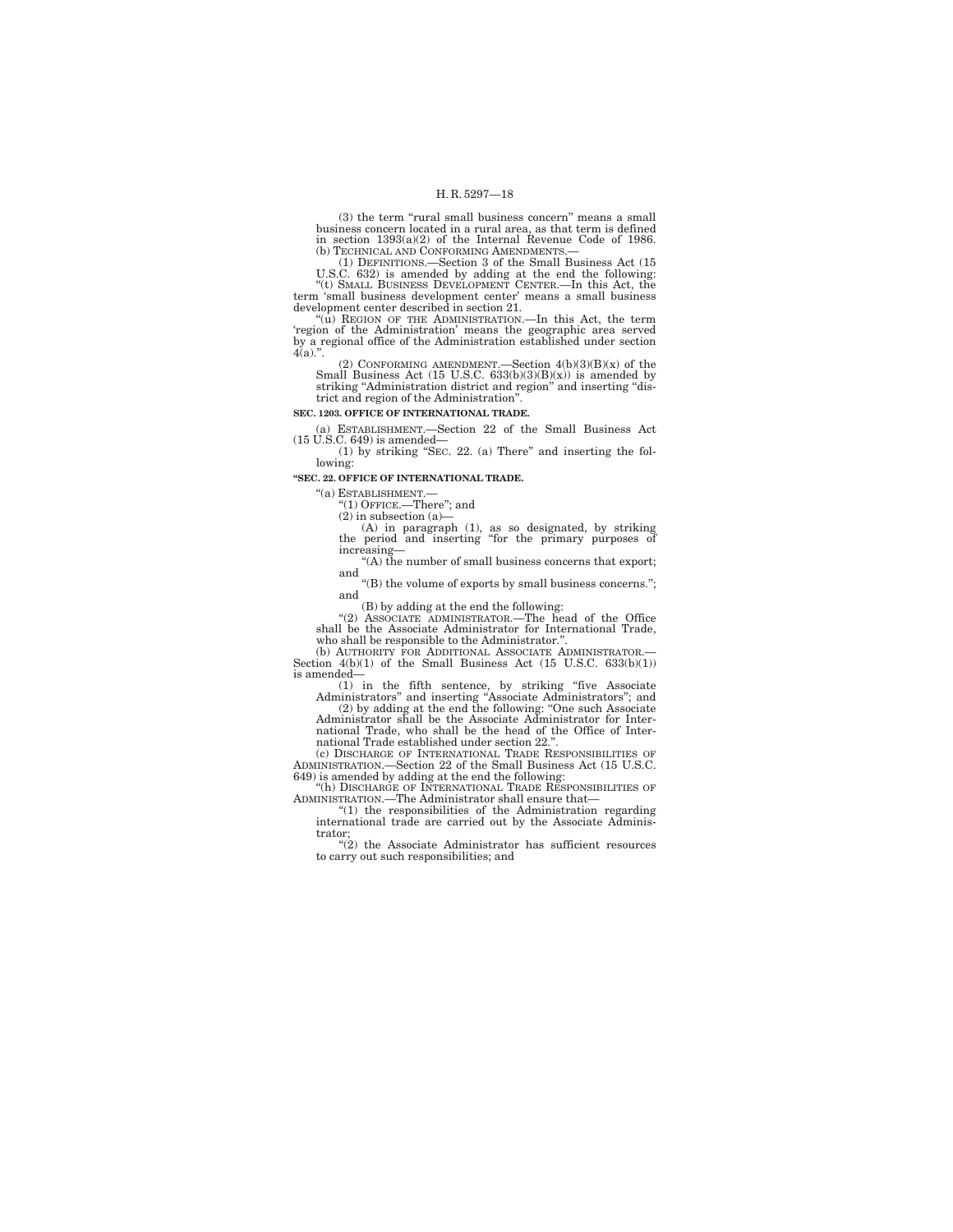''(3) the Associate Administrator has direct supervision and control over—

''(A) the staff of the Office; and ''(B) any employee of the Administration whose principal duty station is an Export Assistance Center, or any successor entity.'

(d) ROLE OF ASSOCIATE ADMINISTRATOR IN CARRYING OUT INTERNATIONAL TRADE POLICY.—Section 2(b)(1) of the Small Busi-ness Act (15 U.S.C. 631(b)(1)) is amended in the matter preceding subparagraph (A)—

(1) by inserting ''the Administrator of'' before ''the Small Business Administration''; and

(2) by inserting ''through the Associate Administrator for International Trade, and'' before ''in cooperation with''.

(e) IMPLEMENTATION DATE.—Not later than 90 days after the date of enactment of this Act, the Administrator of the Small Business Administration shall appoint an Associate Administrator for International Trade under section 22(a) of the Small Business Act (15 U.S.C. 649(a)), as added by this section.

#### **SEC. 1204. DUTIES OF THE OFFICE OF INTERNATIONAL TRADE.**

(a) AMENDMENTS TO SECTION 22.—Section 22 of the Small Business Act (15 U.S.C. 649) is amended—

(1) by striking subsection (b) and inserting the following: ''(b) TRADE DISTRIBUTION NETWORK.—The Associate Administrator, working in close cooperation with the Secretary of Commerce, the United States Trade Representative, the Secretary of Agriculture, the Secretary of State, the President of the Export-Import Bank of the United States, the President of the Overseas Private Investment Corporation, Director of the United States Trade and Development Agency, and other relevant Federal agencies, small business development centers engaged in export promotion efforts, Export Assistance Centers, regional and district offices of the Administration, the small business community, and relevant State and local export promotion programs, shall—

''(1) maintain a distribution network, using regional and district offices of the Administration, the small business development center network, networks of women's business centers, the Service Corps of Retired Executives authorized by section 8(b)(1), and Export Assistance Centers, for programs relating to—

''(A) trade promotion; ''(B) trade finance;

''(C) trade adjustment assistance;

''(D) trade remedy assistance; and

''(E) trade data collection;

''(2) aggressively market the programs described in paragraph (1) and disseminate information, including computerized marketing data, to small business concerns on exporting trends, market-specific growth, industry trends, and international prospects for exports;

''(3) promote export assistance programs through the district and regional offices of the Administration, the small business development center network, Export Assistance Centers, the network of women's business centers, chapters of the Service Corps of Retired Executives, State and local export promotion programs, and partners in the private sector; and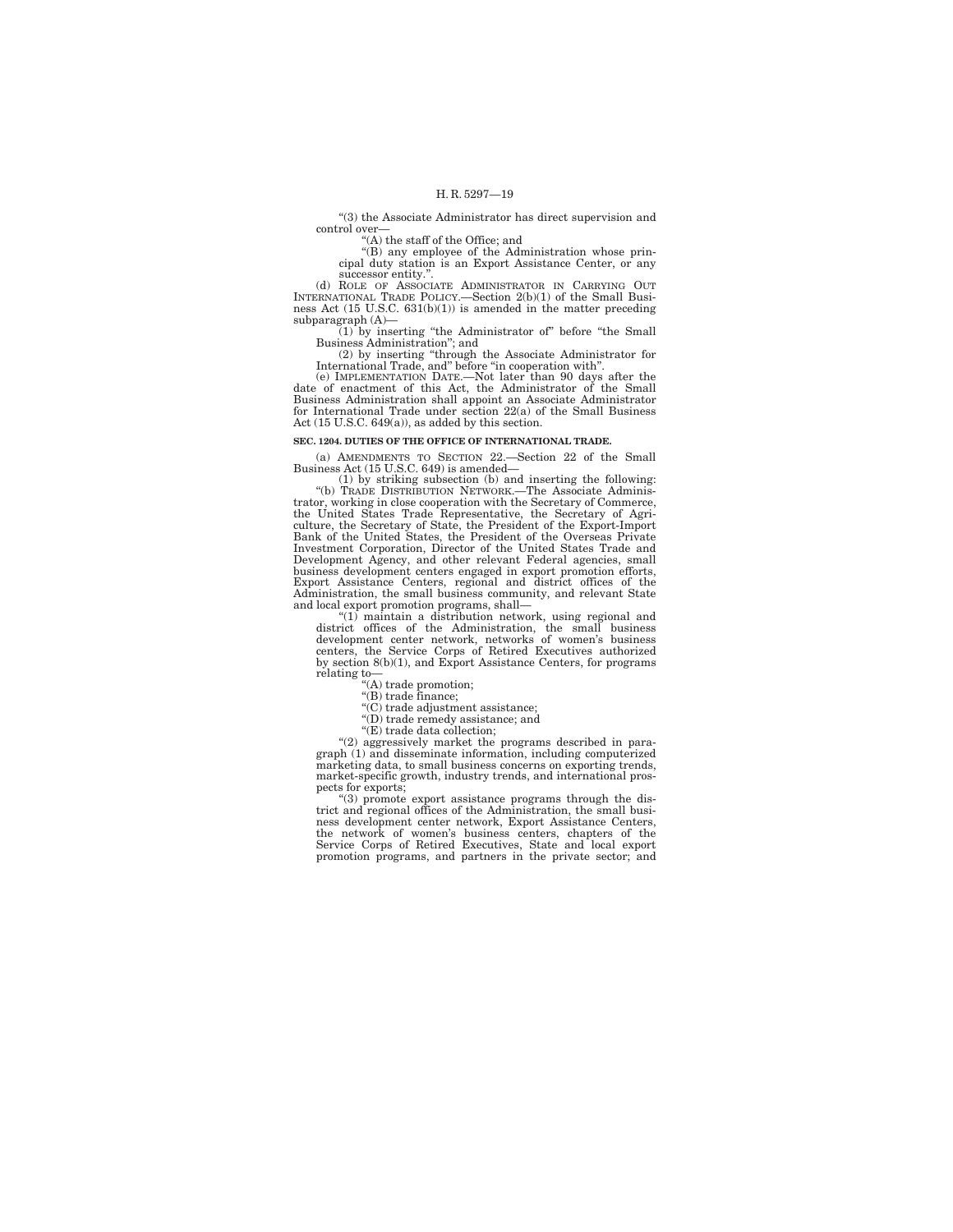"(4) give preference in hiring or approving the transfer<br>of any employee into the Office or to a position described<br>in subsection (c)(9) to otherwise qualified applicants who are<br>fluent in a language in addition to Englis

"(A) accompany small business concerns on foreign

trade missions; and<br>
"(B) translate documents, interpret conversations, and<br>
facilitate multilingual transactions, including by providing<br>
referral lists for translation services, if required."; (2) in subsection (c)—

 $(A)$  by striking "(c) The Office" and inserting the following: ''(c) PROMOTION OF SALES OPPORTUNITIES.—The Associate

Administrator"

(B) by redesignating paragraphs (1) through (8) as paragraphs (2) through (9), respectively; (C) by inserting before paragraph (2), as so redesig-

nated, the following:<br>"(1) establish annual goals for the Office relating to—<br>"(A) enhancing the exporting capability of small busi-<br>ness concerns and small manufacturers;

''(B) facilitating technology transfers;

''(C) enhancing programs and services to assist small business concerns and small manufacturers to compete effectively and efficiently in foreign markets;

''(D) increasing the ability of small business concerns to access capital; and

''(E) disseminating information concerning Federal,

State, and private programs and initiatives;";<br>
(D) in paragraph (2), as so redesignated, by striking<br>
"mechanism for" and all that follows through "(D) assisting"<br>
and inserting the following: "mechanism for—

''(A) identifying subsectors of the small business community with strong export potential; ''(B) identifying areas of demand in foreign markets;

''(C) prescreening foreign buyers for commercial and credit purposes; and ''(D) assisting'';

(E) in paragraph (3), as so redesignated, by striking ''assist small businesses in the formation and utilization of'' and inserting ''assist small business concerns in forming and using'';

(F) in paragraph  $(4)$ , as so redesignated—<br>
(i) by striking "local" and inserting "district";<br>
(ii) by striking "existing";<br>
(iii) by striking "Small Business Development<br>
Center network" and inserting "small business de

ment center network''; and (iv) by striking ''Small Business Development Center Program'' and inserting ''small business development center program'';

(G) in paragraph (5), as so redesignated—<br>
(i) in subparagraph (A), by striking "Gross State<br>
Produce" and inserting "Gross State Product";<br>
(ii) in subparagraph (B), by striking "SIC" each<br>
place it appears and inserting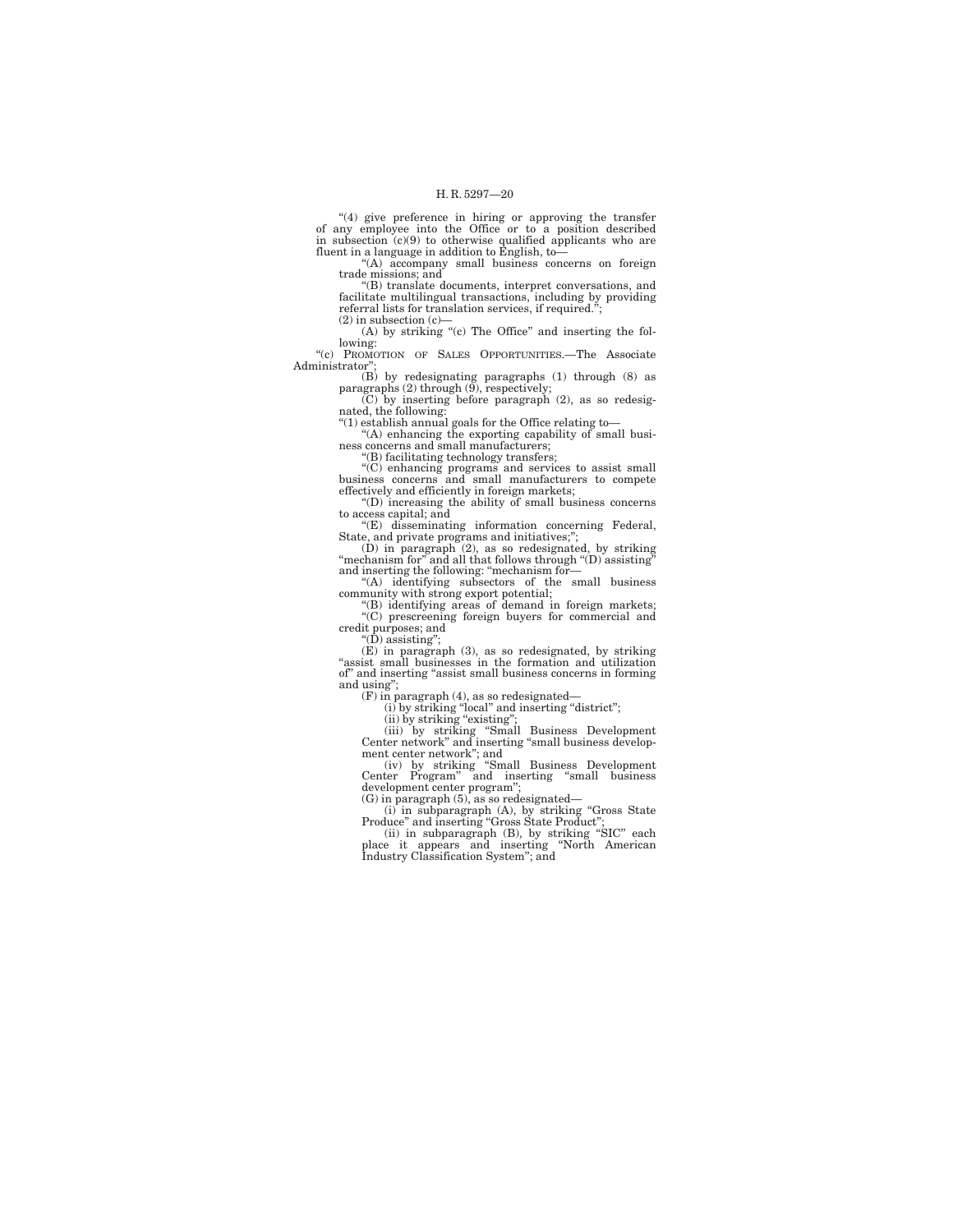(iii) in subparagraph (C), by striking ''small businesses'' and inserting ''small business concerns''; (H) in paragraph (6), as so redesignated, by striking the period at the end and inserting a semicolon;

(I) in paragraph (7), as so redesignated—

(i) in the matter preceding subparagraph (A)— (I) by inserting ''concerns'' after ''small busi-ness''; and

(II) by striking ''current'' and inserting ''up to date'';

(ii) in subparagraph (A), by striking ''Administration's regional offices'' and inserting ''regional and district offices of the Administration'';

(iii) in subparagraph (B) by striking "current";

(iv) in subparagraph (C), by striking "current"; and

(v) by striking ''small businesses'' each place that term appears and inserting ''small business concerns''; (J) in paragraph (8), as so redesignated, by striking and at the end;

(K) in paragraph (9), as so redesignated—

(i) in the matter preceding subparagraph (A)— (I) by striking ''full-time export development specialists to each Administration regional office

and assigning''; and (II) by striking ''person in each district office. Such specialists'' and inserting ''individual in each district office and providing each Administration regional office with a full-time export development specialist, who'';

(ii) in subparagraph (B)—

(I) by striking ''current''; and (II) by striking ''with'' and inserting ''in'';

(iii) in subparagraph (D)— (I) by striking ''Administration personnel involved in granting'' and inserting ''personnel of the Administration involved in making''; and

(II) by striking "and" at the end;

(iv) in subparagraph (E)— (I) by striking ''small businesses' needs'' and inserting ''the needs of small business concerns''; and

(II) by striking the period at the end and inserting a semicolon;

(v) by adding at the end the following:

''(F) participate, jointly with employees of the Office, in an annual training program that focuses on current

small business needs for exporting; and<br>
"(G) develop and conduct training programs for<br>
exporters and lenders, in cooperation with the Export<br>
Assistance Centers, the Department of Commerce, the Department of Agriculture, small business development centers, women's business centers, the Export-Import Bank of the United States, the Overseas Private Investment Corporation, and other relevant Federal agencies;''; and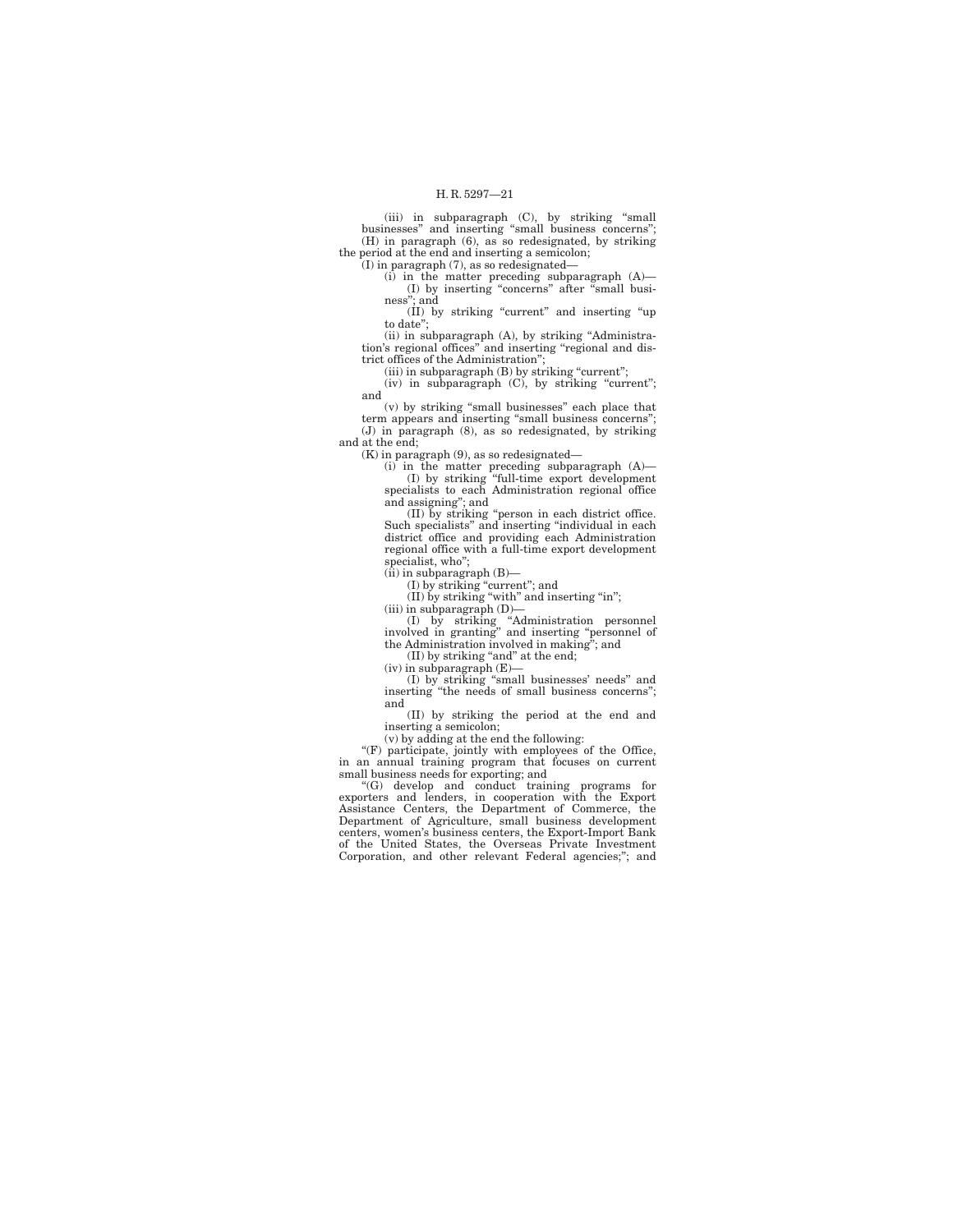(vi) by striking ''small businesses'' each place that term appears and inserting ''small business concerns''; and

(L) by adding at the end the following:<br>
"(10) make available on the website of the Administration<br>
the name and contact information of each individual described in paragraph (9);

''(11) carry out a nationwide marketing effort using tech-nology, online resources, training, and other strategies to pro-mote exporting as a business development opportunity for small business concerns;

''(12) disseminate information to the small business community through regional and district offices of the Administration, the small business development center network, Export Assistance Centers, the network of women's business centers, chap-ters of the Service Corps of Retired Executives authorized by section 8(b)(1), State and local export promotion programs, and partners in the private sector regarding exporting trends, market-specific growth, industry trends, and prospects for exporting; and

''(13) establish and carry out training programs for the staff of the regional and district offices of the Administration and resource partners of the Administration on export promotion and providing assistance relating to exports.'';

(3) in subsection (d)—

(A) by redesignating paragraphs (1) through (5) as clauses (i) through (v), respectively, and adjusting the margins accordingly;

(B) by striking ''(d) The Office'' and inserting the following:

''(d) EXPORT FINANCING PROGRAMS.—

''(1) IN GENERAL.—The Associate Administrator''; and (C) by striking ''To accomplish this goal, the Office shall work'' and inserting the following: ''(2) TRADE FINANCE SPECIALIST.—To accomplish the goal

established under paragraph (1), the Associate Administrator shall—

''(A) designate at least 1 individual within the Administration as a trade finance specialist to oversee international loan programs and assist Administration employees with trade finance issues; and

''(B) work'';

(4) in subsection (e), by striking ''(e) The Office'' and

inserting the following: ''(e) TRADE REMEDIES.—The Associate Administrator''; (5) by amending subsection (f) to read as follows: ''(f) REPORTING REQUIREMENT.—The Associate Administrator shall submit an annual report to the Committee on Small Business and Entrepreneurship of the Senate and the Committee on Small Business of the House of Representatives that contains—

''(1) a description of the progress of the Office in implementing the requirements of this section;

''(2) a detailed account of the results of export growth activities of the Administration, including the activities of each district and regional office of the Administration, based on the performance measures described in subsection (i);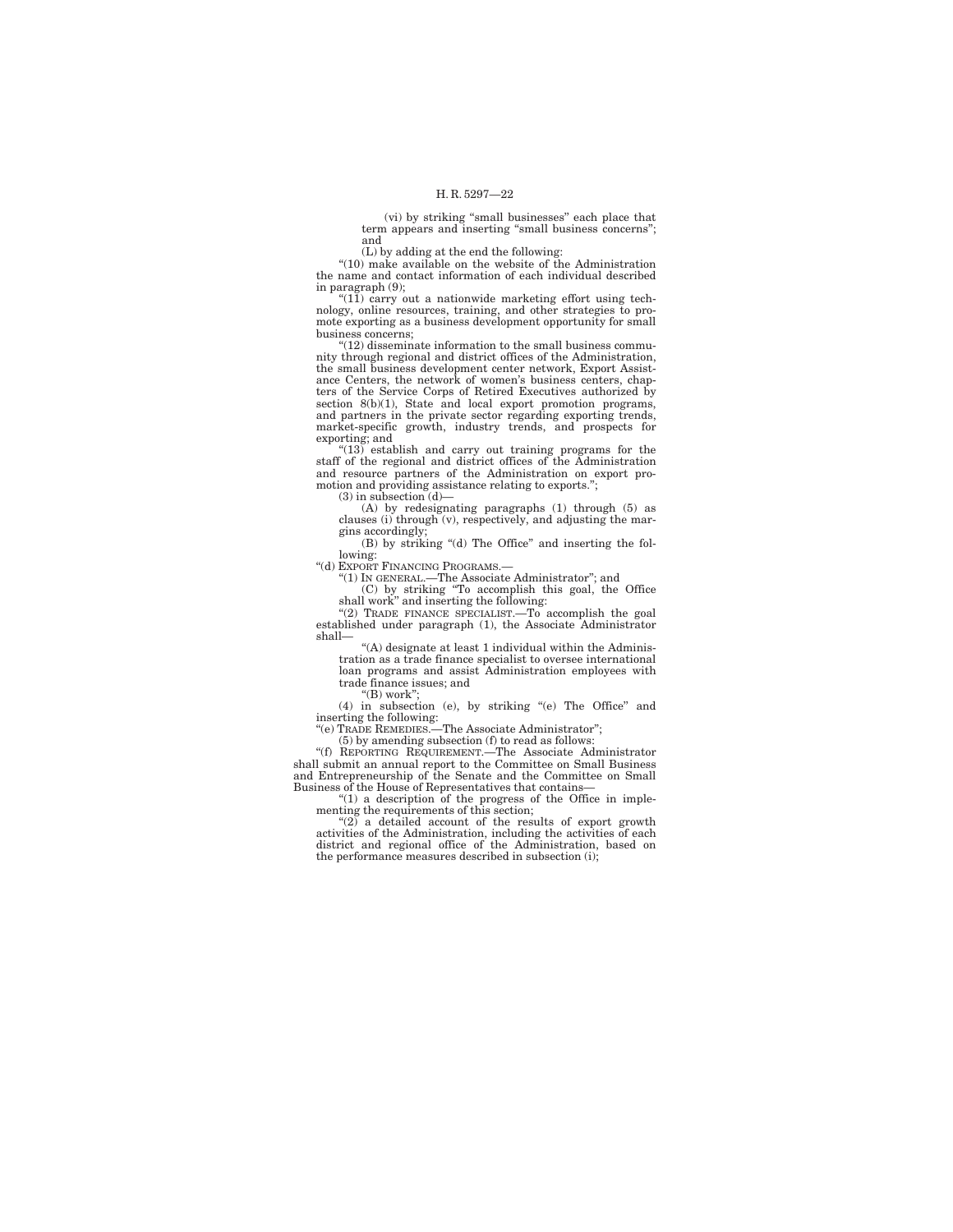''(3) an estimate of the total number of jobs created or retained as a result of export assistance provided by the Administration and resource partners of the Administration; "(4) for any travel by the staff of the Office, the destination

of such travel and the benefits to the Administration and to small business concerns resulting from such travel; and

''(5) a description of the participation by the Office in trade negotiations." (6) in subsection (g), by striking ''(g) The Office'' and

inserting the following:

''(g) STUDIES.—The Associate Administrator''; and (7) by adding after subsection (h), as added by section 1203 of this subtitle, the following:

"(i) EXPORT AND TRADE COUNSELING.

''(1) DEFINITION.—In this subsection—

"(A) the term 'lead small business development center' means a small business development center that has received a grant from the Administration; and

"(B) the term 'lead women's business center' means a women's business center that has received a grant from the Administration.

''(2) CERTIFICATION PROGRAM.—The Administrator shall establish an export and trade counseling certification program to certify employees of lead small business development centers and lead women's business centers in providing export assistance to small business concerns.

''(3) NUMBER OF CERTIFIED EMPLOYEES.—The Administrator shall ensure that the number of employees of each lead small business development center who are certified in providing export assistance is not less than the lesser of—

" $(A)$  5; or

''(B) 10 percent of the total number of employees of the lead small business development center.

''(4) REIMBURSEMENT FOR CERTIFICATION.— ''(A) IN GENERAL.—Subject to the availability of appropriations, the Administrator shall reimburse a lead small business development center or a lead women's business center for costs relating to the certification of an employee of the lead small business center or lead women's business center in providing export assistance under the program established under paragraph (2).

''(B) LIMITATION.—The total amount reimbursed by the Administrator under subparagraph (A) may not exceed \$350,000 in any fiscal year.

''(j) PERFORMANCE MEASURES.—

''(1) IN GENERAL.—The Associate Administrator shall develop performance measures for the Administration to support export growth goals for the activities of the Office under this section that include—

''(A) the number of small business concerns that—

''(i) receive assistance from the Administration; ''(ii) had not exported goods or services before receiving the assistance described in clause (i); and

''(iii) export goods or services;

''(B) the number of small business concerns receiving assistance from the Administration that export goods or services to a market outside the United States into which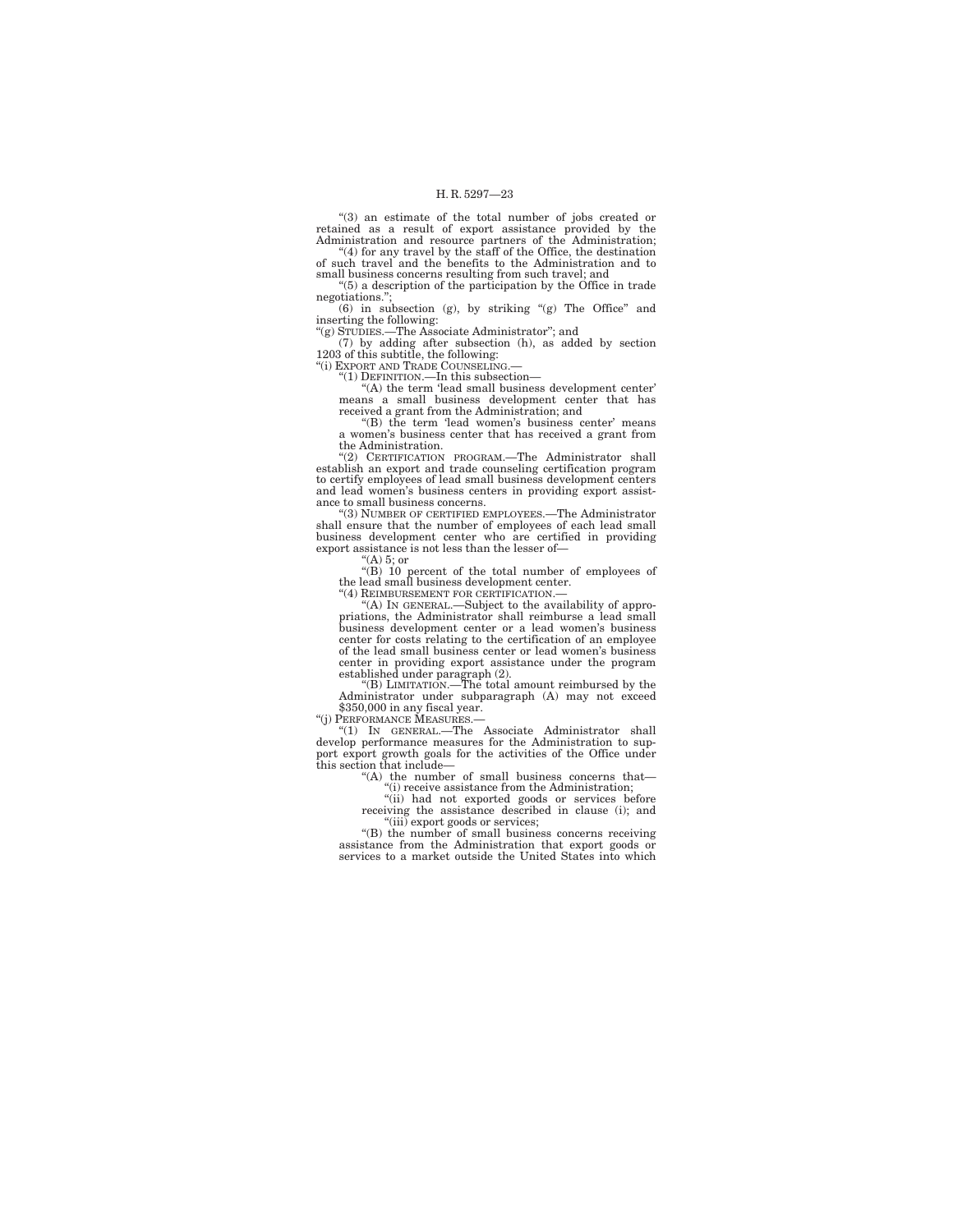the small business concern did not export before receiving the assistance;

''(C) export revenues by small business concerns assisted by programs of the Administration; ''(D) the number of small business concerns referred

to an Export Assistance Center or a small business development center by the staff of the Office;

''(E) the number of small business concerns referred to the Administration by an Export Assistance Center or a small business development center; and

''(F) the number of small business concerns referred to the Department of Commerce, the Department of Agriculture, the Department of State, the Export-Import Bank of the United States, the Overseas Private Investment Corporation, or the United States Trade and Development Agency by the staff of the Office, an Export Assistance Center, or a small business development center.

''(2) JOINT PERFORMANCE MEASURES.—The Associate Administrator shall develop joint performance measures for the district offices of the Administration and the Export Assistance Centers that include the number of export loans made under

"(A) section  $7(a)(16)$ ;

''(B) the Export Working Capital Program established under section 7(a)(14);<br>"(C) the Preferred Lenders Program, as defined in sec-

tion  $7(a)(2)(C)(ii)$ ; and

''(D) the export express program established under section 7(a)(34).

''(3) CONSISTENCY OF TRACKING.—The Associate Administrator, in coordination with the departments and agencies that are represented on the Trade Promotion Coordinating Committee established under section 2312 of the Export Enhance-ment Act of 1988 (15 U.S.C. 4727) and the small business development center network, shall develop a system to track exports by small business concerns, including information relating to the performance measures developed under paragraph (1), that is consistent with systems used by the departments and agencies and the network.''.

(b) REPORT.—Not later than 60 days after the date of enactment of this Act, the Administrator shall submit a report to the Committee on Small Business and Entrepreneurship of the Senate and the Committee on Small Business of the House of Representatives<br>on any travel by the staff of the Office of International Trade<br>of the Administration, during the period beginning on October 1,<br>2004, and ending on the date and to small business concerns resulting from such travel.

#### **SEC. 1205. EXPORT ASSISTANCE CENTERS.**

(a) EXPORT ASSISTANCE CENTERS.—Section 22 of the Small Business Act (15 U.S.C. 649), as amended by this subtitle, is amended by adding at the end the following:

''(k) EXPORT ASSISTANCE CENTERS.—

''(1) EXPORT FINANCE SPECIALISTS.— ''(A) MINIMUM NUMBER OF EXPORT FINANCE SPECIAL-

ISTS.—On and after the date that is 90 days after the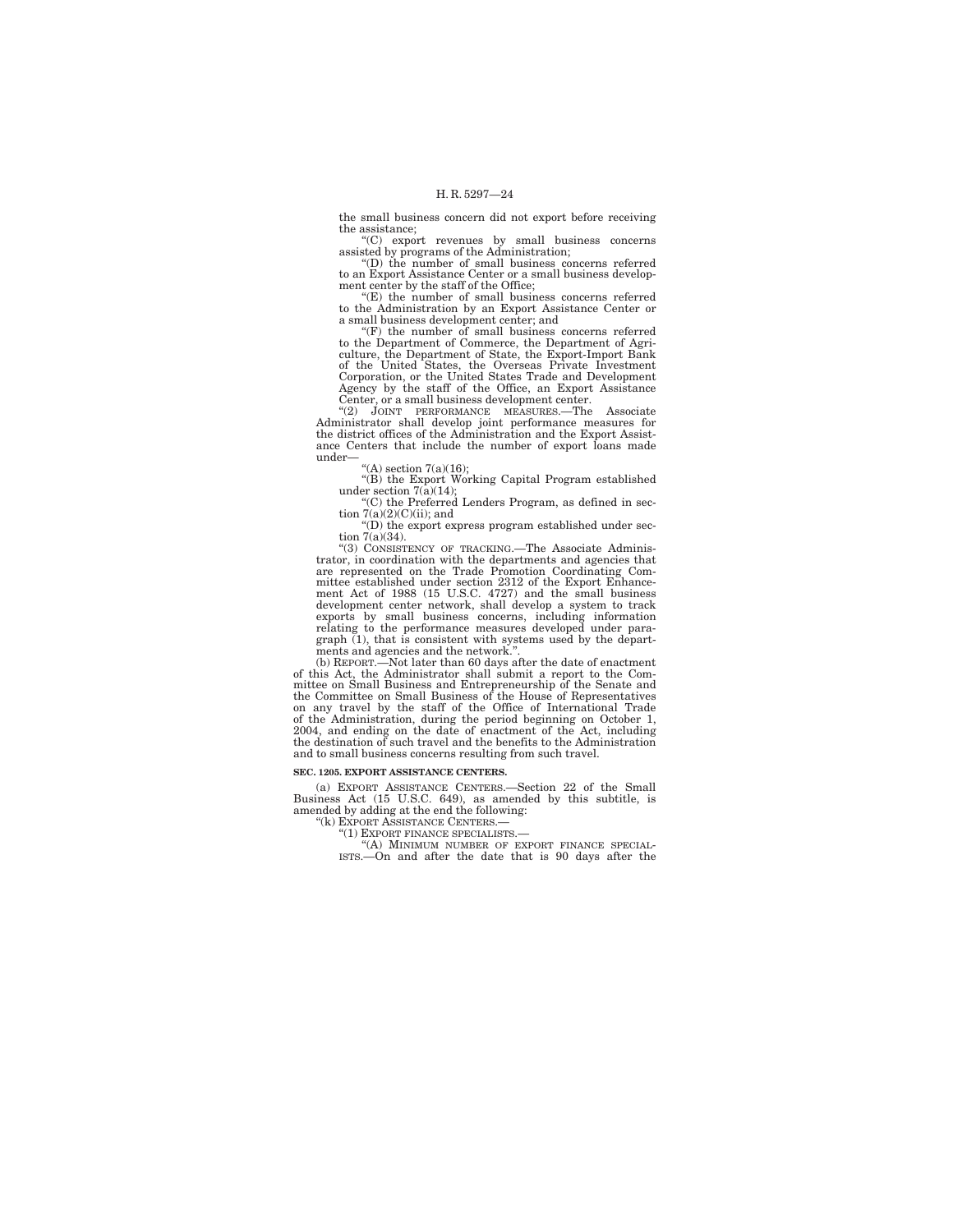date of enactment of this subsection, the Administrator, in coordination with the Secretary of Commerce, shall ensure that the number of export finance specialists is not less than the number of such employees so assigned

on January 1, 2003.<br>"(B) EXPORT FINANCE SPECIALISTS ASSIGNED TO EACH REGION OF THE ADMINISTRATION.—On and after the date that is 2 years after the date of enactment of this subsection, the Administrator, in coordination with the Secretary of Commerce, shall ensure that there are not fewer than 3 export finance specialists in each region of the Administration.

"(2) PLACEMENT OF EXPORT FINANCE SPECIALISTS.

''(A) PRIORITY.—The Administrator shall give priority, to the maximum extent practicable, to placing employees of the Administration at any Export Assistance Center that—

''(i) had an Administration employee assigned to the Export Assistance Center before January 2003; and

''(ii) has not had an Administration employee assigned to the Export Assistance Center during the period beginning January 2003, and ending on the date of enactment of this subsection, either through retirement or reassignment.

''(B) NEEDS OF EXPORTERS.—The Administrator shall, to the maximum extent practicable, strategically assign Administration employees to Export Assistance Centers, based on the needs of exporters.

''(C) RULE OF CONSTRUCTION.—Nothing in this subsection may be construed to require the Administrator to reassign or remove an export finance specialist who is assigned to an Export Assistance Center on the date of enactment of this subsection.

''(3) GOALS.—The Associate Administrator shall work with the Department of Commerce, the Export-Import Bank of the United States, and the Overseas Private Investment Corporation to establish shared annual goals for the Export Assistance Centers.

"(4) OVERSIGHT.—The Associate Administrator shall designate an individual within the Administration to oversee all activities conducted by Administration employees assigned to Export Assistance Centers.

''(l) DEFINITIONS.—In this section—

"(1) the term 'Associate Administrator' means the Associate Administrator for International Trade described in subsection  $(a)(2);$ 

 $\binom{11}{2}$  the term 'Export Assistance Center' means a onestop shop for United States exporters established by the United States and Foreign Commercial Service of the Department of Commerce pursuant to section 2301(b)(8) of the Omnibus Trade and Competitiveness Act of 1988 (15 U.S.C. 4721(b)(8));

''(3) the term 'export finance specialist' means a full-time equivalent employee of the Office assigned to an Export Assistance Center to carry out the duties described in subsection (e); and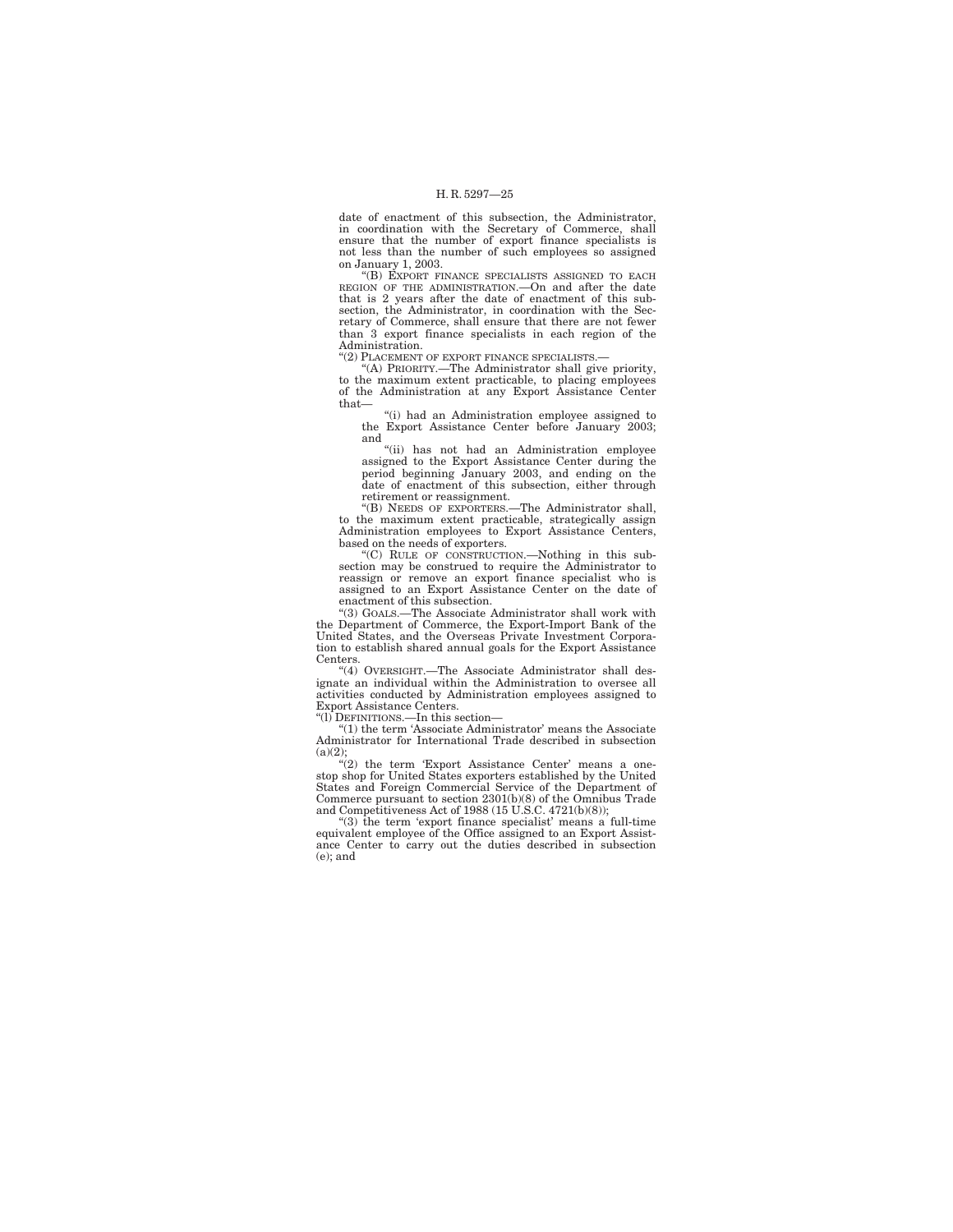"(4) the term 'Office' means the Office of International Trade established under subsection (a)(1)." (b) STUDY AND REPORT ON FILLING GAPS IN HIGH-AND-LOW-

EXPORT VOLUME AREAS.— (1) STUDY AND REPORT.—Not later than 6 months after

the date of enactment of this Act, and every 2 years thereafter, the Administrator shall—

(A) conduct a study of—

(i) the volume of exports for each State;

(ii) the availability of export finance specialists in each State;

(iii) the number of exporters in each State that are small business concerns; (iv) the percentage of exporters in each State that

are small business concerns; (v) the change, if any, in the number of exporters

that are small business concerns in each State—

(I) for the first study conducted under this subparagraph, during the 10-year period ending on the date of enactment of this Act; and

(II) for each subsequent study, during the 10- year period ending on the date the study is commenced;

(vi) the total value of the exports in each State by small business concerns; (vii) the percentage of the total volume of exports

in each State that is attributable to small business concerns; and

(viii) the change, if any, in the percentage of the total volume of exports in each State that is attributable to small business concerns—

(I) for the first study conducted under this subparagraph, during the 10-year period ending on the date of enactment of this Act; and

(II) for each subsequent study, during the 10- year period ending on the date the study is commenced; and

(B) submit to the Committee on Small Business and Entrepreneurship of the Senate and the Committee on Small Business of the House of Representatives a report containing—

(i) the results of the study under subparagraph (A);

(ii) to the extent practicable, a recommendation regarding how to eliminate gaps between the supply of and demand for export finance specialists in the 15 States that have the greatest volume of exports, based upon the most recent data available from the Department of Commerce;

(iii) to the extent practicable, a recommendation regarding how to eliminate gaps between the supply of and demand for export finance specialists in the 15 States that have the lowest volume of exports, based upon the most recent data available from the Department of Commerce; and

(iv) such additional information as the Administrator determines is appropriate.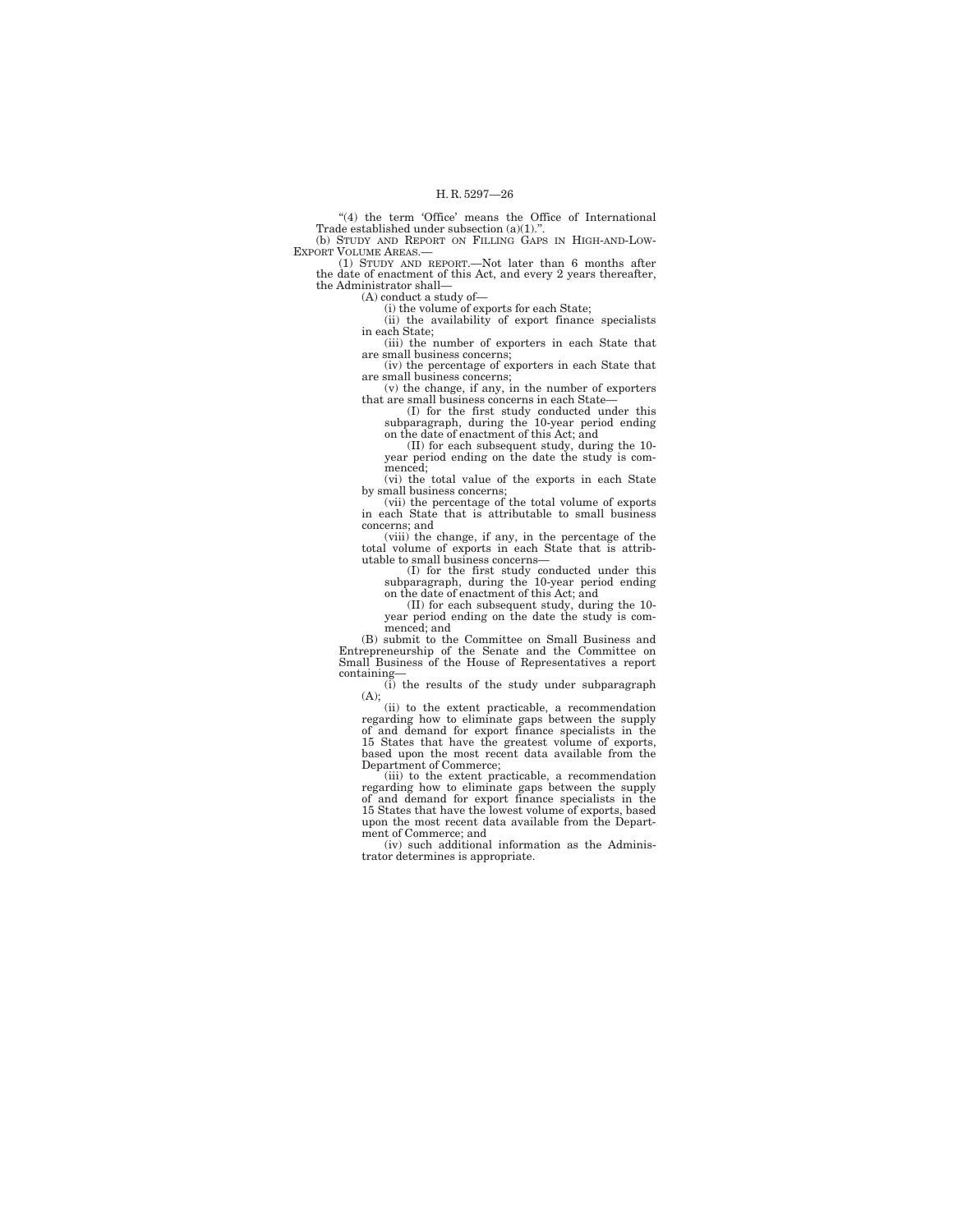(2) DEFINITION.—In this subsection, the term ''export finance specialist'' has the meaning given that term in section 22(l) of the Small Business Act, as added by this title.

### **SEC. 1206. INTERNATIONAL TRADE FINANCE PROGRAMS.**

(a) LOAN LIMITS.—<br>
(1) TOTAL AMOUNT OUTSTANDING.—Section  $7(a)(3)(B)$  of the<br>
Small Business Act (15 U.S.C. 636(a)(3)(B)) is amended by<br>
striking "\$1,750,000, of which not more than \$1,250,000" and<br>
inserting "\$4,500,000 (or

(2) PARTICIPATION.—Section  $7(a)(2)$  of the Small Business<br>Act (15 U.S.C. 636(a)(2)) is amended—

Act (15 U.S.C. 636(a)(2)) is amended—<br>
(A) in subparagraph (A), in the matter preceding clause<br>
(i) by striking "subparagraph (B)" and inserting "subparagraphs (B), (D), and (E)",<br>
(B) in subparagraph (D), by striking "No

In an agreement to participate in a loan on a deferred<br>basis under paragraph (16), the participation by the<br>dministration may not exceed 90 percent.".<br>(b) WORKING CAPITAL.—Section 7(a)(16)(A) of the Small Busi-<br>ness Act (

(1) in the matter preceding clause (i), by striking "in—<br>
" and inserting "--",<br>
(2) in clause (i)—<br>
(A) by inserting "in" after "(i)"; and<br>
(B) by striking "or" at the end;

 $(3)$  in clause  $(ii)$ -

 $(A)$  by inserting "in" after "(ii)"; and

(B) by striking the period at the end and inserting ", including any debt that qualifies for refinancing under any other provision of this subsection; or"; and

(4) by adding at the end the following:

(iii) by providing working capital."<br>
(c) COLLATERAL.—Section  $7(a)(16)(B)$  of the Small Business Act (15 U.S.C. 636(a)(16)(B)) is amended—<br>
(1) by striking "Each loan" and inserting the following:<br>
(i) IN GENERAL.—Except as

(ii), each loan''; and

(2) by adding at the end the following:<br>"(ii) EXCEPTION.—A loan under this paragraph may<br>be secured by a second lien position on the property<br>or equipment financed by the loan or on other assets<br>of the small business conc determines the lien provides adequate assurance of

the payment of the loan.''. (d) EXPORT WORKING CAPITAL PROGRAM.—Section 7(a) of the

Small Business Act (15 U.S.C. 636(a)) is amended—<br>
(1) in paragraph (2)(D), by striking "not exceed" and<br>
inserting "be"; and<br>
(2) in paragraph (14)—

(A) by striking "(A) The Administration" and inserting<br>the following: "EXPORT WORKING CAPITAL PROGRAM.—<br>"(A) IN GENERAL.—The Administrator";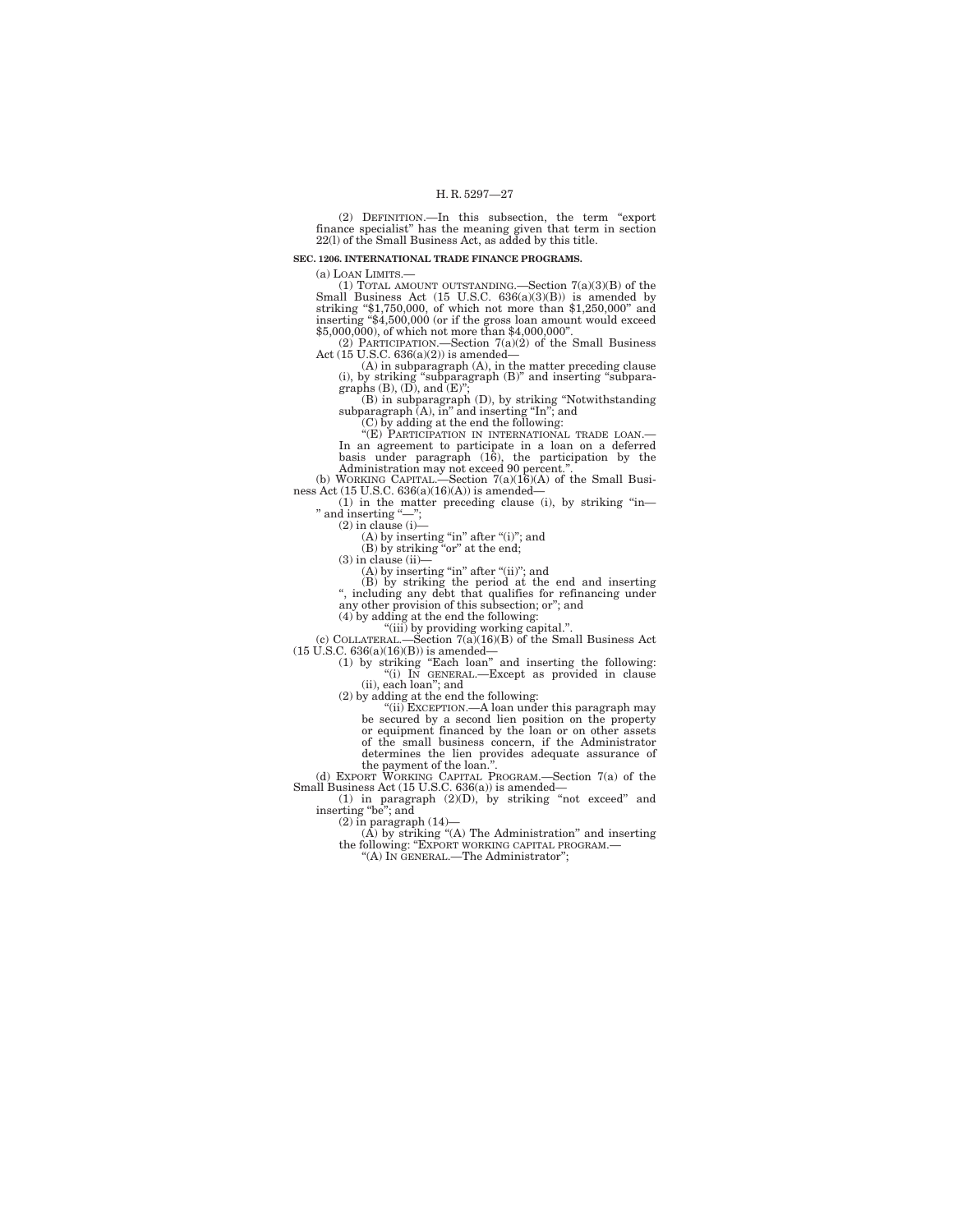(B) by striking "(B) When considering" and inserting the following:

''(C) CONSIDERATIONS.—When considering'';

(C) by striking ''(C) The Administration'' and inserting the following: ''(D) MARKETING.—The Administrator''; and

(D) by inserting after subparagraph (A) the following: ''(B) TERMS.— ''(i) LOAN AMOUNT.—The Administrator may not

guarantee a loan under this paragraph of more than \$5,000,000.

" $(ii)$  FEES.

''(I) IN GENERAL.—For a loan under this paragraph, the Administrator shall collect the fee assessed under paragraph (23) not more frequently than once each year.

''(II) UNTAPPED CREDIT.—The Administrator may not assess a fee on capital that is not accessed by the small business concern."

(e) PARTICIPATION IN PREFERRED LENDERS PROGRAM.—Section  $7(a)(2)(C)$  of the Small Business Act (15 U.S.C. 636(a)(2)(C)) is amended—

 $(1)$  by redesignating clause (ii) as clause (iii); and

 $(2)$  by inserting after clause (i) the following:

''(ii) EXPORT-IMPORT BANK LENDERS.—Any lender that is participating in the Delegated Authority Lender Program of the Export-Import Bank of the United States (or any successor to the Program) shall be eligible to participate in the Preferred Lenders Program.''.

(f) EXPORT EXPRESS PROGRAM.—Section 7(a) of the Small Business Act (15 U.S.C. 636(a)) is amended by adding at the end the following:

''(35) EXPORT EXPRESS PROGRAM.—

''(A) DEFINITIONS.—In this paragraph— ''(i) the term 'export development activity' includes—

''(I) obtaining a standby letter of credit when required as a bid bond, performance bond, or advance payment guarantee;

''(II) participation in a trade show that takes place outside the United States;

''(III) translation of product brochures or catalogues for use in markets outside the United

States;<br>"(IV) obtaining a general line of credit for

export purposes; ''(V) performing a service contract from buyers located outside the United States;

''(VI) obtaining transaction-specific financing

associated with completing export orders; ''(VII) purchasing real estate or equipment to be used in the production of goods or services

for export; ''(VIII) providing term loans or other financing to enable a small business concern, including an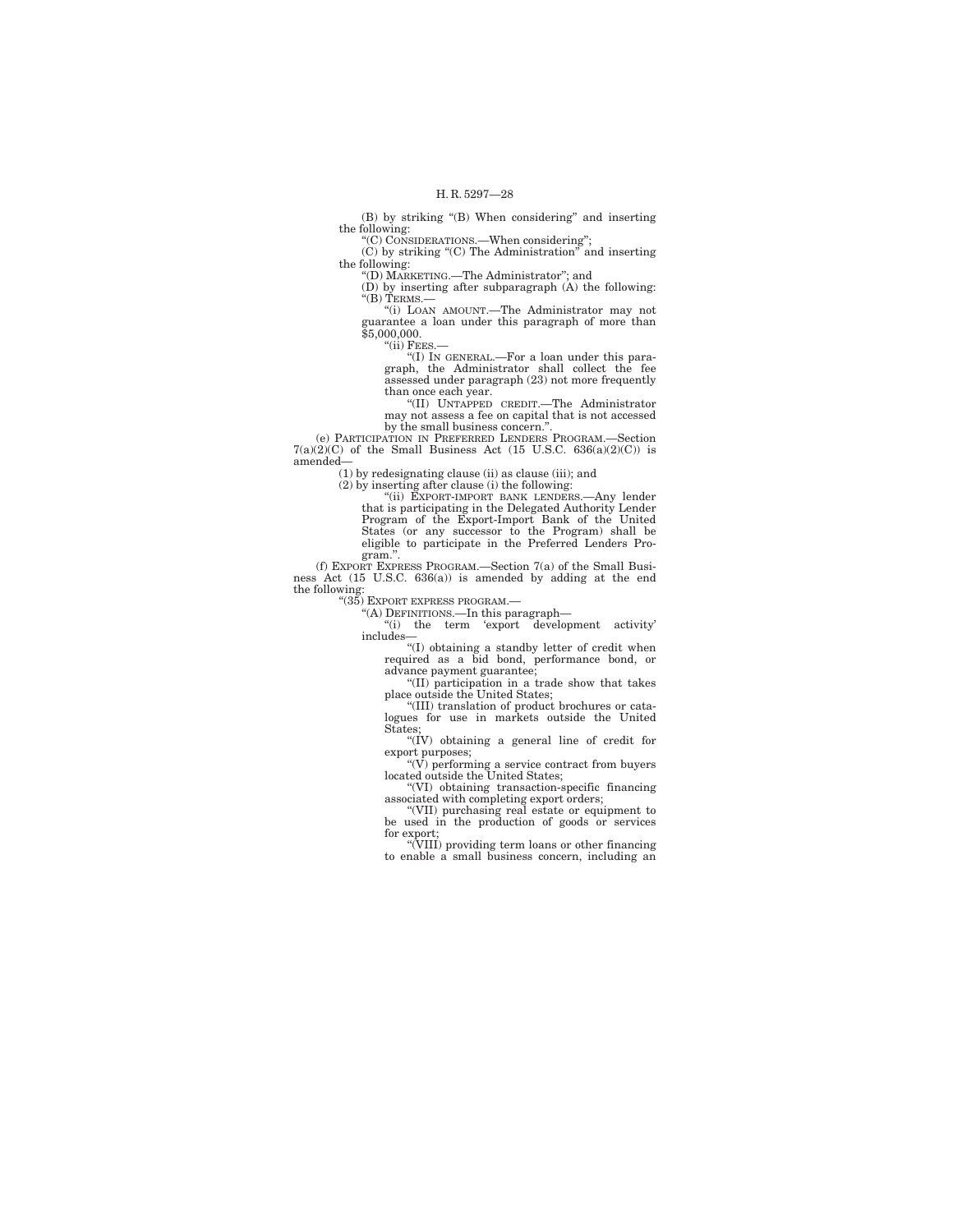export trading company and an export management company, to develop a market outside the United States; and

''(IX) acquiring, constructing, renovating, modernizing, improving, or expanding a production facility or equipment to be used in the United States in the production of goods or services for export; and

"(ii) the term 'express loan' means a loan in which a lender uses to the maximum extent practicable the loan analyses, procedures, and documentation of the lender to provide expedited processing of the loan application.

''(B) AUTHORITY.—The Administrator may guarantee the timely payment of an express loan to a small business concern made for an export development activity.

''(C) LEVEL OF PARTICIPATION.—

''(i) MAXIMUM AMOUNT.—The maximum amount of an express loan guaranteed under this paragraph shall be \$500,000.

''(ii) PERCENTAGE.—For an express loan guaranteed under this paragraph, the Administrator shall guarantee—

''(I) 90 percent of a loan that is not more than \$350,000; and

''(II) 75 percent of a loan that is more than \$350,000 and not more than \$500,000.''.

(g) ANNUAL LISTING OF EXPORT FINANCE LENDERS.—Section  $7(a)(16)$  of the Small Business Act (15 U.S.C. 636(a)(16)) is amended by adding at the end the following:

"(F) LIST OF EXPORT FINANCE LENDERS.-

''(i) PUBLICATION OF LIST REQUIRED.—The Adminis-trator shall publish an annual list of the banks and participating lending institutions that, during the 1- year period ending on the date of publication of the list, have made loans guaranteed by the Administration under—

''(I) this paragraph;

''(II) paragraph (14); or ''(III) paragraph (34).

''(ii) AVAILABILITY OF LIST.—The Administrator shall—

''(I) post the list published under clause (i) on the website of the Administration; and

''(II) make the list published under clause (i) available, upon request, at each district office of the Administration.

(h) APPLICABILITY.—The amendments made by subsections (a) through (f) shall apply with respect to any loan made after the date of enactment of this Act.

## **SEC. 1207. STATE TRADE AND EXPORT PROMOTION GRANT PROGRAM.**

(a) DEFINITIONS.—In this section— (1) the term ''eligible small business concern'' means a small business concern that—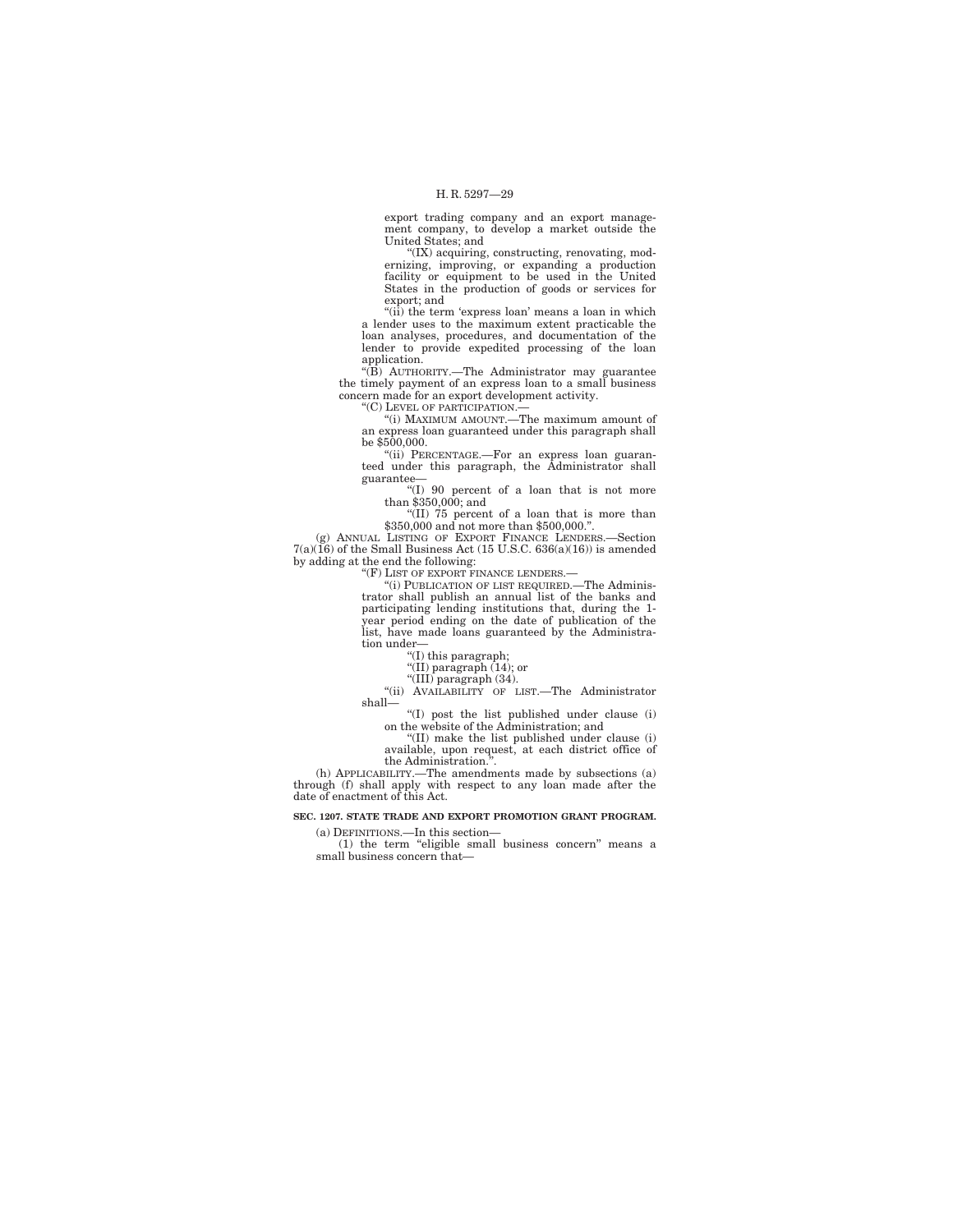(A) has been in business for not less than the 1-year period ending on the date on which assistance is provided using a grant under this section;

(B) is operating profitably, based on operations in the United States;

(C) has demonstrated understanding of the costs associated with exporting and doing business with foreign pur-chasers, including the costs of freight forwarding, customs brokers, packing and shipping, as determined by the Associate Administrator; and

(D) has in effect a strategic plan for exporting;<br>
(2) the term "program" means the State Trade and Export<br>
Promotion Grant Program established under subsection (b);<br>
(3) the term "small business concern owned and controll

by women'' has the meaning given that term in section 3 of the Small Business Act (15 U.S.C. 632); (4) the term ''socially and economically disadvantaged small

business concern'' has the meaning given that term in section 8(a)(4)(A) of the Small Business Act (15 U.S.C. 6537(a)(4)(A)); and

(5) the term ''State'' means each of the several States, the District of Columbia, the Commonwealth of Puerto Rico, the Virgin Islands, Guam, and American Samoa.

(b) ESTABLISHMENT OF PROGRAM.—The Associate Administrator shall establish a 3-year trade and export promotion pilot program to be known as the State Trade and Export Promotion Grant Program, to make grants to States to carry out export programs that assist eligible small business concerns in—

(1) participation in a foreign trade mission;

(2) a foreign market sales trip; (3) a subscription to services provided by the Department

of Commerce;

(4) the payment of website translation fees; (5) the design of international marketing media;

(6) a trade show exhibition;

(7) participation in training workshops; or

(8) any other export initiative determined appropriate by the Associate Administrator.

(c) GRANTS.—

(1) JOINT REVIEW.—In carrying out the program, the Asso-ciate Administrator may make a grant to a State to increase the number of eligible small business concerns in the State that export or to increase the value of the exports by eligible small business concerns in the State.

(2) CONSIDERATIONS.—In making grants under this section, the Associate Administrator may give priority to an application by a State that proposes a program that—

(A) focuses on eligible small business concerns as part

of an export promotion program; (B) demonstrates success in promoting exports by— (i) socially and economically disadvantaged small

business concerns; (ii) small business concerns owned or controlled by women; and

(iii) rural small business concerns; (C) promotes exports from a State that is not 1 of the 10 States with the highest percentage of exporters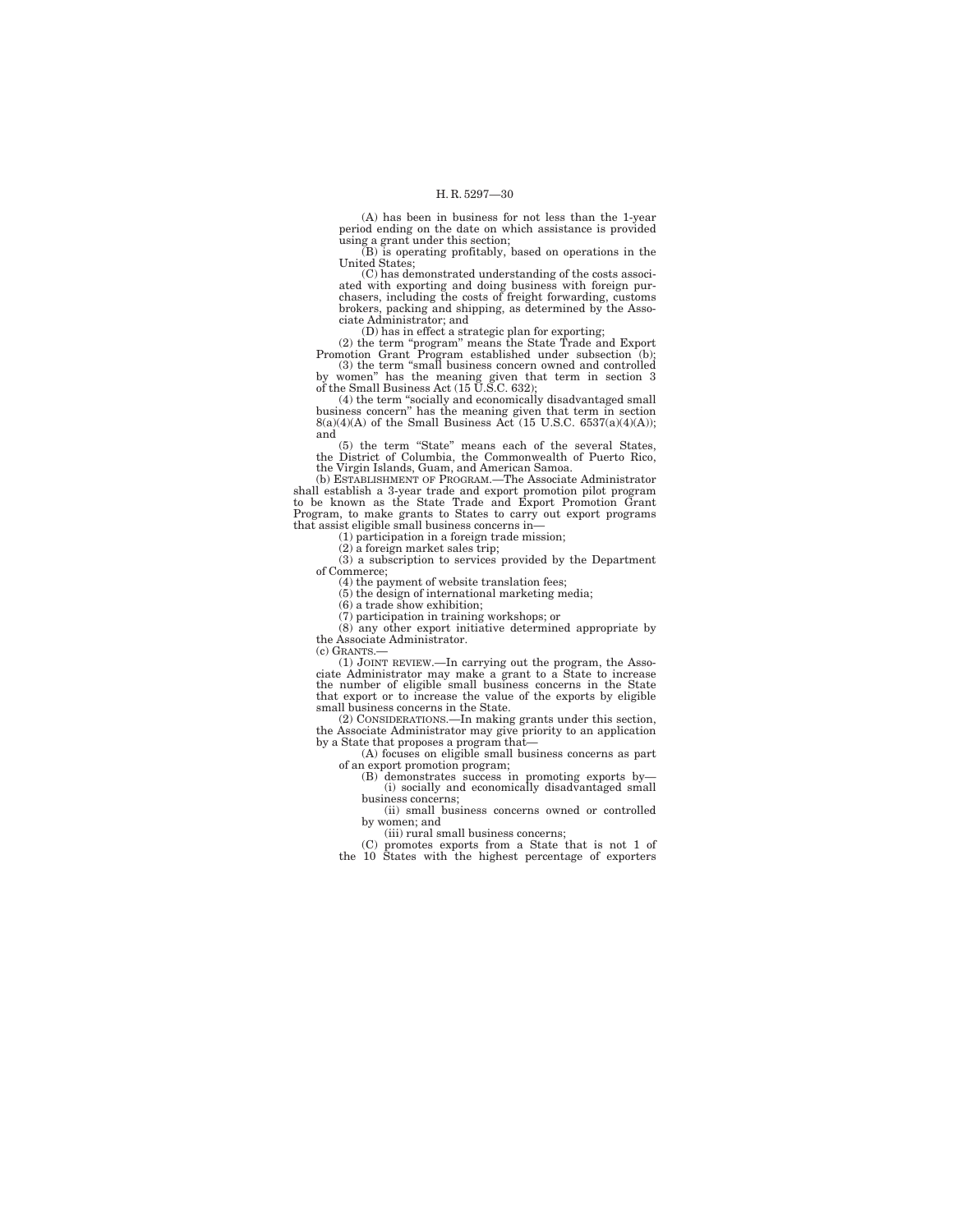that are small business concerns, based upon the latest data available from the Department of Commerce; and

(D) promotes new-to-market export opportunities to the People's Republic of China for eligible small business concerns in the United States.

(3) LIMITATIONS.—

(A) SINGLE APPLICATION.—A State may not submit more than 1 application for a grant under the program in any 1 fiscal year.

(B) PROPORTION OF AMOUNTS.—The total value of grants under the program made during a fiscal year to the 10 States with the highest number of exporters that are small business concerns, based upon the latest data available from the Department of Commerce, shall be not more than 40 percent of the amounts appropriated for the program for that fiscal year.

(4) APPLICATION.—A State desiring a grant under the program shall submit an application at such time, in such manner, and accompanied by such information as the Associate Administrator may establish.

(d) COMPETITIVE BASIS.—The Associate Administrator shall award grants under the program on a competitive basis. (e) FEDERAL SHARE.—The Federal share of the cost of an export

program carried out using a grant under the program shall be—

(1) for a State that has a high export volume, as determined by the Associate Administrator, not more than 65 percent; and

(2) for a State that does not have a high export volume, as determined by the Associate Administrator, not more than 75 percent.

(f) NON-FEDERAL SHARE.—The non-Federal share of the cost of an export program carried using a grant under the program shall be comprised of not less than 50 percent cash and not more than 50 percent of indirect costs and in-kind contributions, except that no such costs or contributions may be derived from funds from any other Federal program.

(g) REPORTS.—

(1) INITIAL REPORT.—Not later than 120 days after the date of enactment of this Act, the Associate Administrator<br>shall submit to the Committee on Small Business and<br>Entrepreneurship of the Senate and the Committee on Small<br>Business of the House of Representatives a report, wh include—

(A) a description of the structure of and procedures for the program;

(B) a management plan for the program; and

(C) a description of the merit-based review process to be used in the program.

(2) ANNUAL REPORTS.—The Associate Administrator shall submit an annual report to the Committee on Small Business and Entrepreneurship of the Senate and the Committee on Small Business of the House of Representatives regarding the program, which shall include—

(A) the number and amount of grants made under the program during the preceding year;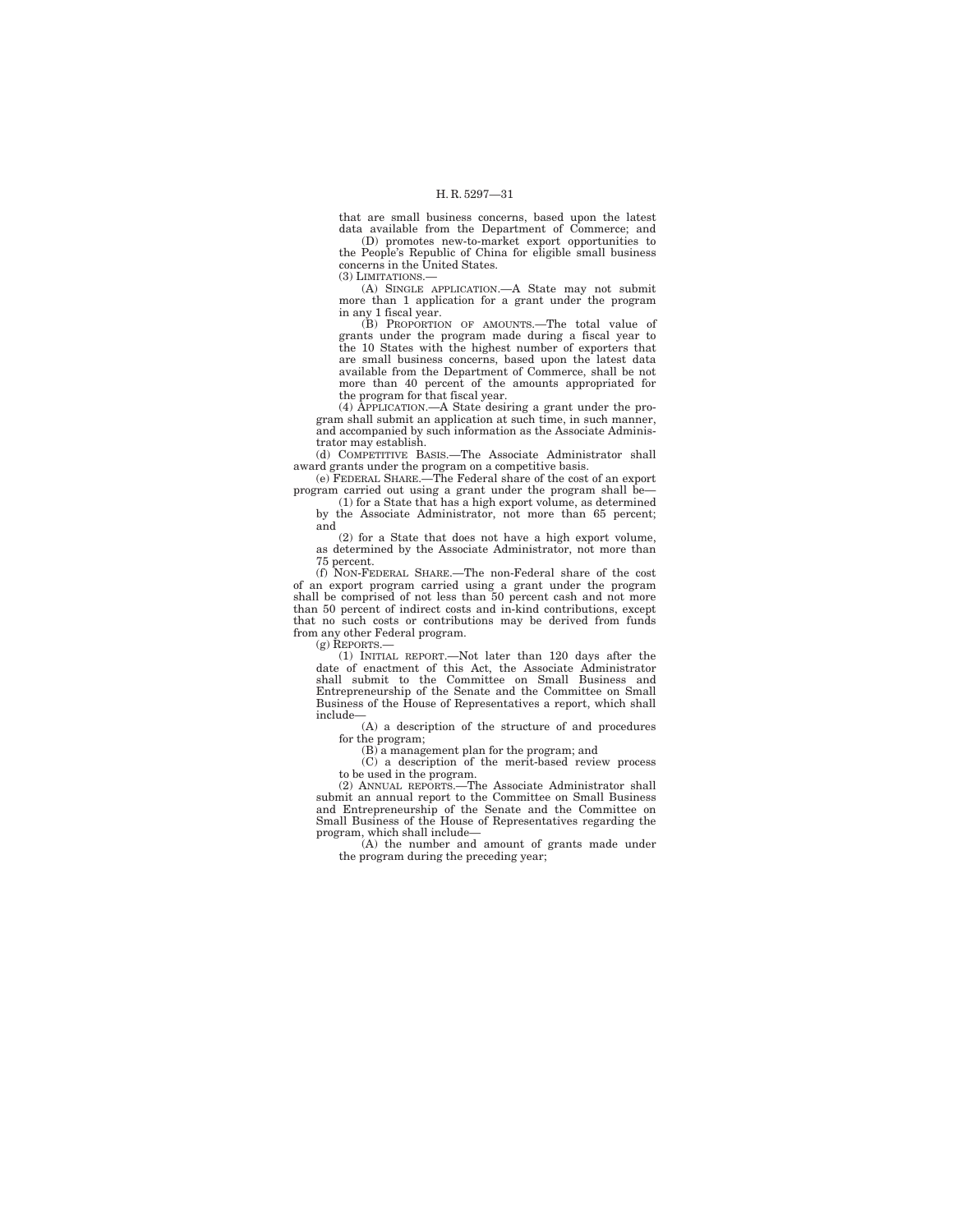(B) a list of the States receiving a grant under the program during the preceding year, including the activities being performed with grant; and

(C) the effect of each grant on exports by eligible small business concerns in the State receiving the grant. (h) REVIEWS BY INSPECTOR GENERAL.—

(1) IN GENERAL.—The Inspector General of the Administration shall conduct a review of—

(A) the extent to which recipients of grants under the program are measuring the performance of the activi-ties being conducted and the results of the measurements; and

(B) the overall management and effectiveness of the

program.<br>
(2) REPORT.—Not later than September 30, 2012, the<br>
Inspector General of the Administration shall submit to the<br>
Committee on Small Business and Entrepreneurship of the Senate and the Committee on Small Business of the House of Representatives a report regarding the review conducted under paragraph (1).

(i) AUTHORIZATION OF APPROPRIATIONS.—There is authorized to be appropriated to carry out the program \$30,000,000 for each of fiscal years 2011, 2012, and 2013.

(j) TERMINATION.—The authority to carry out the program shall terminate 3 years after the date on which the Associate Administrator establishes the program.

## **SEC. 1208. RURAL EXPORT PROMOTION.**

Not later than 6 months after the date of enactment of this Act, the Administrator, in consultation with the Secretary of Agriculture and the Secretary of Commerce, shall submit to the Com-mittee on Small Business and Entrepreneurship of the Senate and the Committee on Small Business of the House of Representatives a report that contains—

(1) a description of each program of the Administration that promotes exports by rural small business concerns,

including— (A) the number of rural small business concerns served by the program;

(B) the change, if any, in the number of rural small business concerns as a result of participation in the pro-gram during the 10-year period ending on the date of enactment of this Act;

(C) the volume of exports by rural small business con-

cerns that participate in the program; and (D) the change, if any, in the volume of exports by rural small businesses that participate in the program during the 10-year period ending on the date of enactment of this Act;

(2) a description of the coordination between programs of the Administration and other Federal programs that promote exports by rural small business concerns;

(3) recommendations, if any, for improving the coordination described in paragraph (2);

(4) a description of any plan by the Administration to market the international trade financing programs of the Administration through lenders that—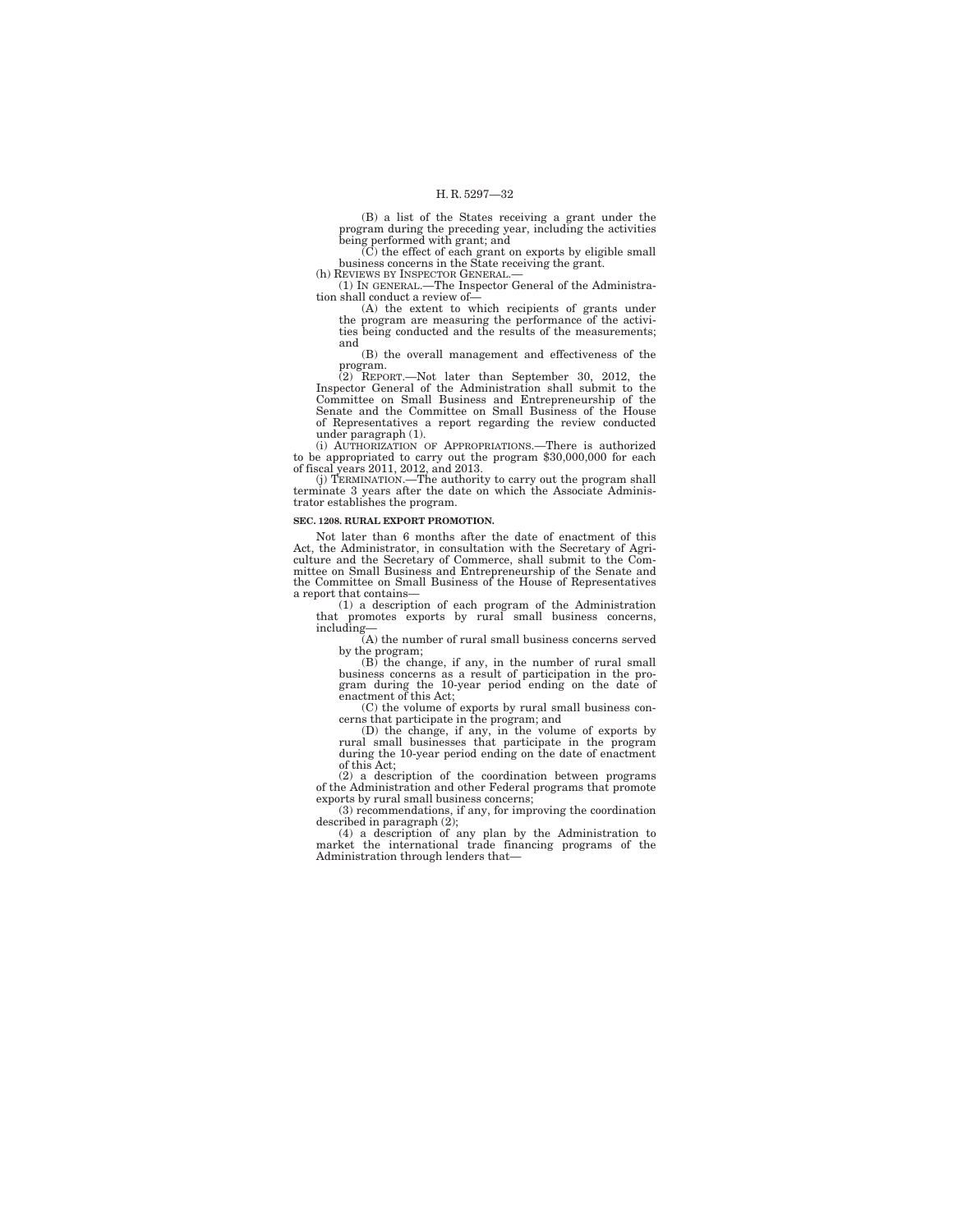(A) serve rural small business concerns; and

(B) are associated with financing programs of the

Department of Agriculture; (5) recommendations, if any, for improving coordination between the counseling programs and export financing pro-grams of the Administration, in order to increase the volume of exports by rural small business concerns; and

(6) any additional information the Administrator determines is necessary.

#### **SEC. 1209. INTERNATIONAL TRADE COOPERATION BY SMALL BUSINESS DEVELOPMENT CENTERS.**

Section 21(a) of the Small Business Act (15 U.S.C. 648(a)) is amended—

(1) by striking ''(2) The Small Business Development Cen-ters'' and inserting the following: ''(2) COOPERATION TO PROVIDE INTERNATIONAL TRADE SERV-

ICES.—

''(A) INFORMATION AND SERVICES.—The small business development centers''; and

 $(2)$  in paragraph  $(2)$ –

 $(A)$  in subparagraph  $(A)$ , as so designated, by inserting "(including State trade agencies)," after "local agencies" and

(B) by adding at the end the following: ''(B) COOPERATION WITH STATE TRADE AGENCIES AND EXPORT ASSISTANCE CENTERS.—A small business development center that counsels a small business concern on issues relating to international trade shall—

''(i) consult with State trade agencies and Export Assistance Centers to provide appropriate services to the small business concern; and

''(ii) as necessary, refer the small business concern to a State trade agency or an Export Assistance Center for further counseling or assistance.

''(C) DEFINITION.—In this paragraph, the term 'Export Assistance Center' has the same meaning as in section  $22.$ ".

## **Subtitle C—Small Business Contracting**

## **PART I—CONTRACT BUNDLING**

**SEC. 1311. SMALL BUSINESS ACT.** 

Section 3 of the Small Business Act (15 U.S.C. 632), as amended by section 1202, is amended by adding at the end the following: "(v) MULTIPLE AWARD CONTRACT.—In this Act, the term 'mul-

tiple award contract' means— ''(1) a multiple award task order contract or delivery order

contract that is entered into under the authority of sections 303H through 303K of the Federal Property and Administrative Services Act of 1949 (41 U.S.C. 253h through 253k); and

''(2) any other indefinite delivery, indefinite quantity con-tract that is entered into by the head of a Federal agency with 2 or more sources pursuant to the same solicitation."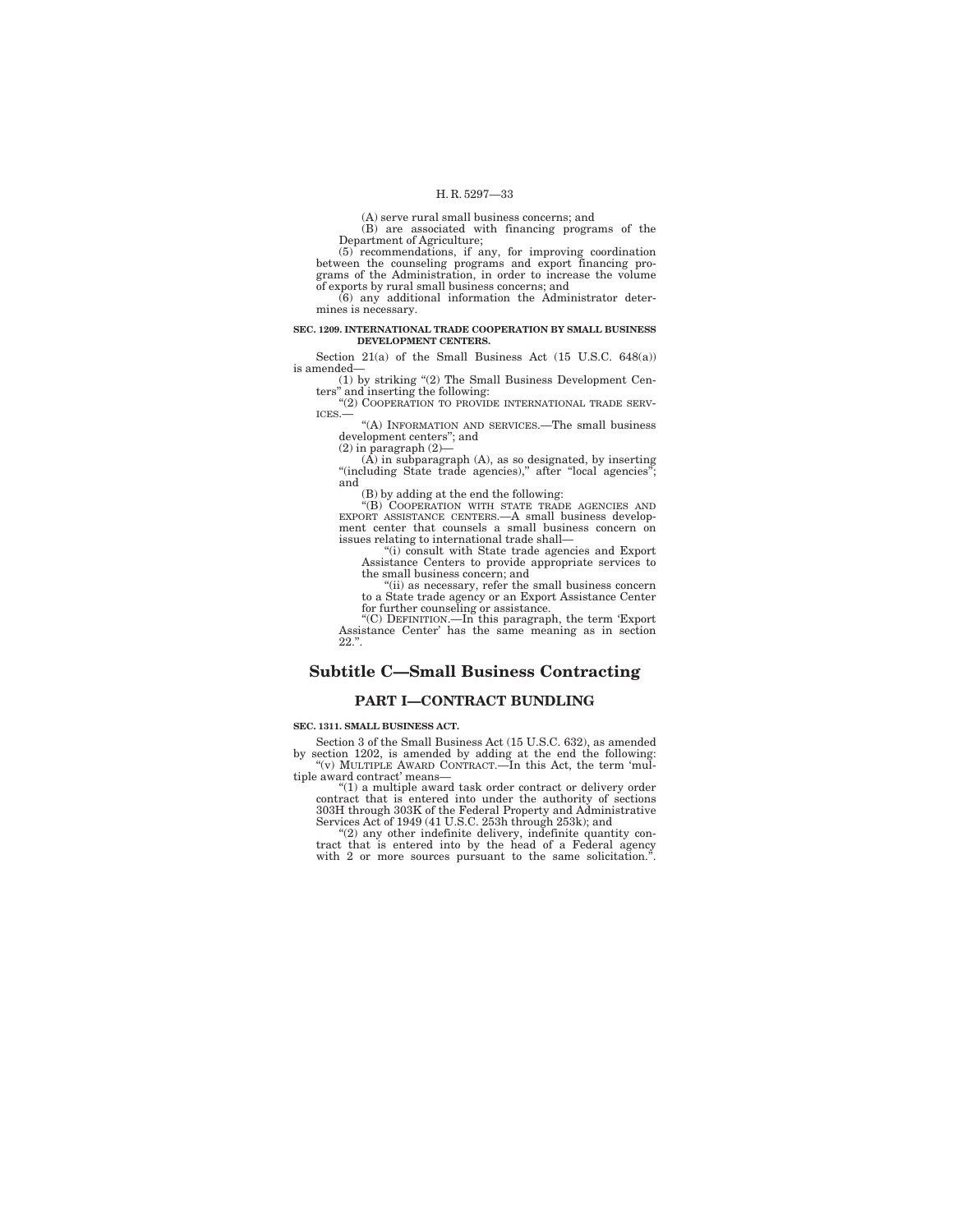#### **SEC. 1312. LEADERSHIP AND OVERSIGHT.**

(a) IN GENERAL.—Section 15 of the Small Business Act (15 U.S.C. 644) is amended by adding at the end the following:

"(q) BUNDLING ACCOUNTABILITY MEASURES.

"(1) TEAMING REQUIREMENTS.-Each Federal agency shall include in each solicitation for any multiple award contract above the substantial bundling threshold of the Federal agency a provision soliciting bids from any responsible source, including responsible small business concerns and teams or joint ventures of small business concerns.

"(2) POLICIES ON REDUCTION OF CONTRACT BUNDLING.

''(A) IN GENERAL.—Not later than 1 year after the date of enactment of this subsection, the Federal Acquisi-tion Regulatory Council established under section 25(a) of the Office of Federal Procurement Policy Act (41 U.S.C. 4219(a)) shall amend the Federal Acquisition Regulation issued under section 25 of such Act to—

''(i) establish a Government-wide policy regarding contract bundling, including regarding the solicitation of teaming and joint ventures under paragraph (1); and

''(ii) require that the policy established under clause (i) be published on the website of each Federal

agency. ''(B) RATIONALE FOR CONTRACT BUNDLING.—Not later than 30 days after the date on which the head of a Federal agency submits data certifications to the Administrator for Federal Procurement Policy, the head of the Federal agency shall publish on the website of the Federal agency a list and rationale for any bundled contract for which the Federal agency solicited bids or that was awarded by the Federal agency. ''(3) REPORTING.—Not later than 90 days after the date

of enactment of this subsection, and every 3 years thereafter, the Administrator shall submit to the Committee on Small Business and Entrepreneurship of the Senate and the Com-mittee on Small Business of the House of Representatives a report regarding procurement center representatives and commercial market representatives, which shall—

''(A) identify each area for which the Administration has assigned a procurement center representative or a commercial market representative;

''(B) explain why the Administration selected the areas identified under subparagraph (A); and

''(C) describe the activities performed by procurement center representatives and commercial market representatives."

(b) TECHNICAL CORRECTION.—Section 15(g) of the Small Business Act (15 U.S.C. 644(g)) is amended by striking ''Administrator of the Office of Federal Procurement Policy'' each place it appears and inserting ''Administrator for Federal Procurement Policy''.

(c) REPORT.—

(1) IN GENERAL.—Not later than 180 days after the date of enactment of this Act, the Comptroller General of the United States shall submit to Congress a report regarding the procurement center representative program of the Administration.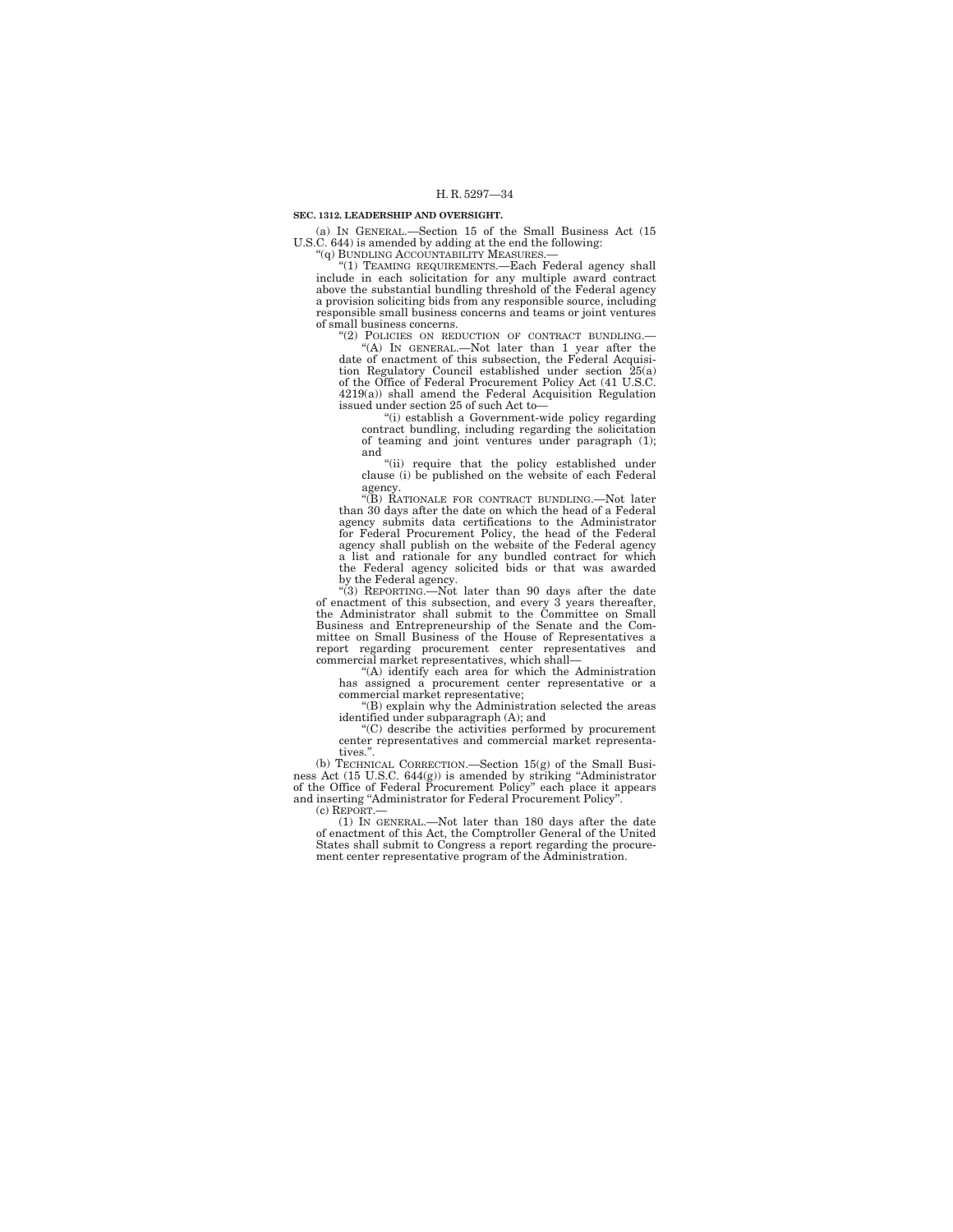(2) CONTENTS.—The report submitted under paragraph (1) shall—

(A) address ways to improve the effectiveness of the procurement center representative program in helping small business concerns obtain Federal contracts;

(B) evaluate the effectiveness of procurement center representatives and commercial marketing representatives; and

(C) include recommendations, if any, on how to improve the procurement center representative program.<br>(d) ELECTRONIC PROCUREMENT CENTER REPRESENTATIVE.

(1) IN GENERAL.—Not later than 1 year after the date of enactment of this Act, the Administrator shall implement a 3-year pilot electronic procurement center representative program.

(2) REPORT.—Not later than 30 days after the pilot program under paragraph (1) ends, the Comptroller General of the United States shall submit to the Committee on Small Business and Entrepreneurship of the Senate and the Committee on Small Business of the House of Representatives a report regarding the pilot program.

## **SEC. 1313. CONSOLIDATION OF CONTRACT REQUIREMENTS.**

(a) IN GENERAL.—The Small Business Act (15 U.S.C. 631 et  $seq.)$  is amended–

(1) by redesignating section 44 as section 45; and

## (2) by inserting after section 43 the following:

## **''SEC. 44. CONSOLIDATION OF CONTRACT REQUIREMENTS.**

''(a) DEFINITIONS.—In this section—

 $(1)$  the term 'Chief Acquisition Officer' means the employee of a Federal agency designated as the Chief Acquisition Officer for the Federal agency under section 16(a) of the Office of Federal Procurement Policy Act (41 U.S.C. 414(a));

''(2) the term 'consolidation of contract requirements', with respect to contract requirements of a Federal agency, means a use of a solicitation to obtain offers for a single contract or a multiple award contract to satisfy 2 or more requirements of the Federal agency for goods or services that have been provided to or performed for the Federal agency under 2 or more separate contracts lower in cost than the total cost of the contract for which the offers are solicited; and

''(3) the term 'senior procurement executive' means an official designated under section 16(c) of the Office of Federal Procurement Policy Act (41 U.S.C. 414(c)) as the senior procure-ment executive for a Federal agency.

''(b) POLICY.—The head of each Federal agency shall ensure that the decisions made by the Federal agency regarding consolidation of contract requirements of the Federal agency are made with a proportion to providing small business concerns with appropriate opportunities to partici in the procurements of the Federal agency.<br>"(c) LIMITATION ON USE OF ACQUISITION STRATEGIES INVOLVING

CONSOLIDATION.—

"(1) IN GENERAL.—Subject to paragraph (4), the head of a Federal agency may not carry out an acquisition strategy that includes a consolidation of contract requirements of the Federal agency with a total value of more than \$2,000,000,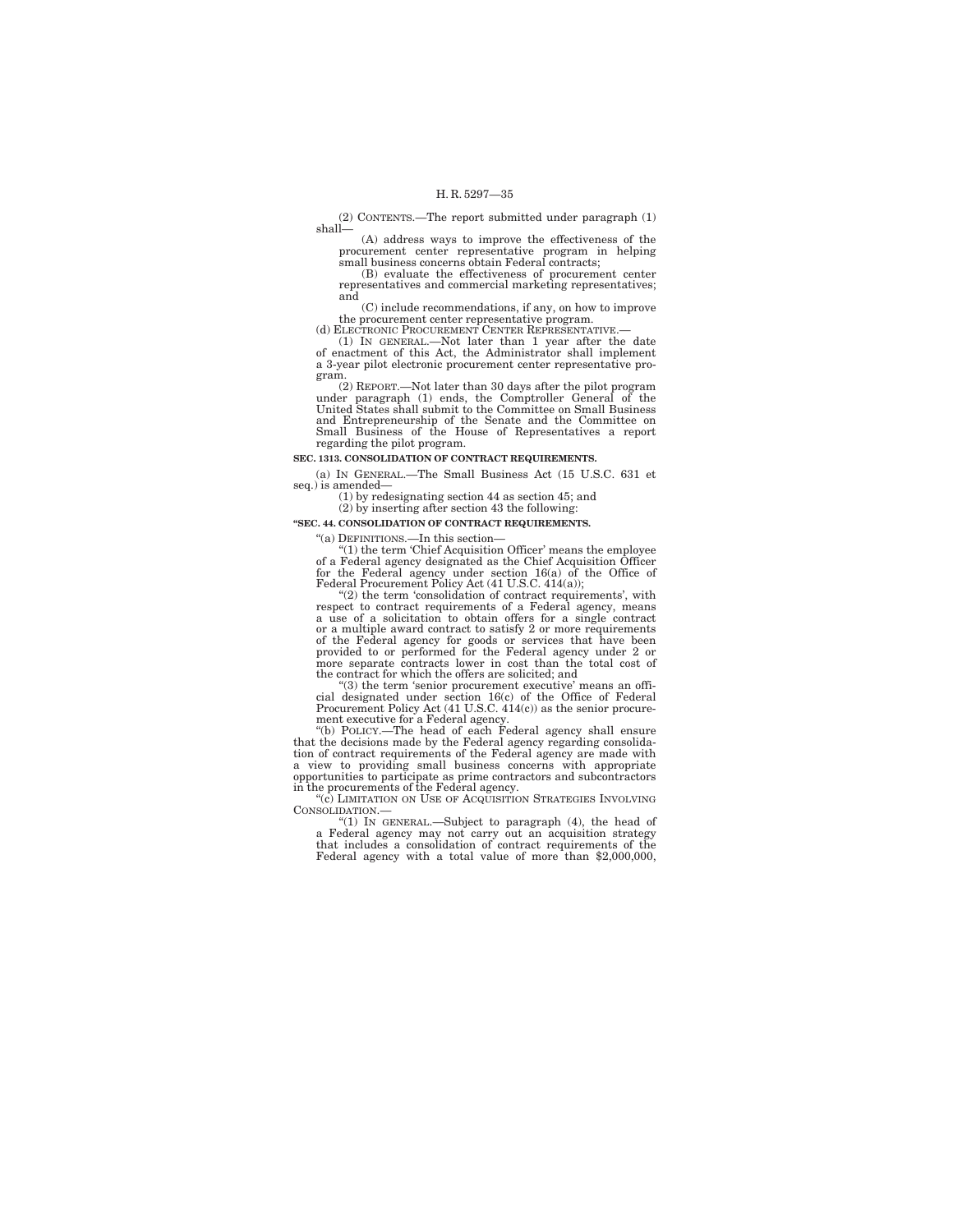unless the senior procurement executive or Chief Acquisition Officer for the Federal agency, before carrying out the acquisition strategy—

''(A) conducts market research;

''(B) identifies any alternative contracting approaches that would involve a lesser degree of consolidation of contract requirements;

 $(C)$  makes a written determination that the consolidation of contract requirements is necessary and justified; ''(D) identifies any negative impact by the acquisition

strategy on contracting with small business concerns; and

"(E) certifies to the head of the Federal agency that steps will be taken to include small business concerns in the acquisition strategy.

''(2) DETERMINATION THAT CONSOLIDATION IS NECESSARY AND JUSTIFIED.—

''(A) IN GENERAL.—A senior procurement executive or Chief Acquisition Officer may determine that an acquisition strategy involving a consolidation of contract requirements is necessary and justified for the purposes of paragraph (1)(C) if the benefits of the acquisition strategy substantially exceed the benefits of each of the possible alternative contracting approaches identified under paragraph (1)(B).

''(B) SAVINGS IN ADMINISTRATIVE OR PERSONNEL COSTS.—For purposes of subparagraph (A), savings in administrative or personnel costs alone do not constitute a sufficient justification for a consolidation of contract requirements in a procurement unless the expected total amount of the cost savings, as determined by the senior procurement executive or Chief Acquisition Officer, is expected to be substantial in relation to the total cost of the procurement.

'(3) BENEFITS TO BE CONSIDERED.—The benefits considered for the purposes of paragraphs (1) and (2) may include cost and, regardless of whether quantifiable in dollar amounts— (A) quality;

''(B) acquisition cycle;

''(C) terms and conditions; and

''(D) any other benefit.

"(4) DEPARTMENT OF DEFENSE.-

''(A) IN GENERAL.—The Department of Defense and each military department shall comply with this section until after the date described in subparagraph (C).

''(B) RULE.—After the date described in subparagraph (C), contracting by the Department of Defense or a military department shall be conducted in accordance with section 2382 of title 10, United States Code.

''(C) DATE.—The date described in this subparagraph is the date on which the Administrator determines the Department of Defense or a military department is in compliance with the Government-wide contracting goals under section 15.''.

(b) TECHNICAL AND CONFORMING AMENDMENT.—Section 2382(b)(1) of title 10, United States Code, is amended by striking "An official" and inserting "Subject to section 44(c)(4), an official".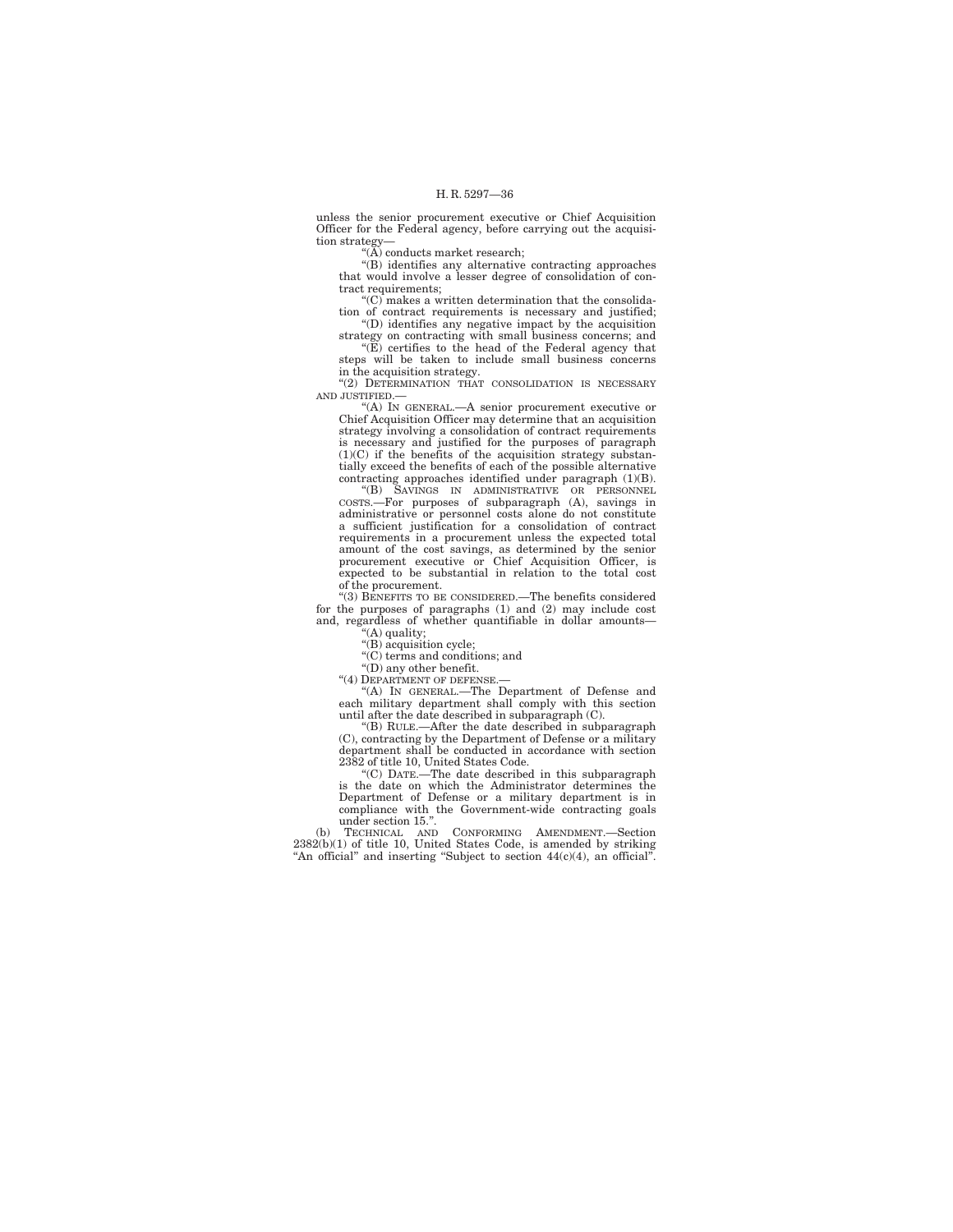#### **SEC. 1314. SMALL BUSINESS TEAMS PILOT PROGRAM.**

(a) DEFINITIONS.—In this section—

(1) the term "Pilot Program" means the Small Business Teaming Pilot Program established under subsection (b); and

(2) the term ''eligible organization'' means a well-established national organization for small business concerns with the capacity to provide assistance to small business concerns (which may be provided with the assistance of the Administrator) relating to—

(A) customer relations and outreach; (B) team relations and outreach; and

(C) performance measurement and quality assurance. (b) ESTABLISHMENT.—The Administrator shall establish a Small Business Teaming Pilot Program for teaming and joint ventures

involving small business concerns. (c) GRANTS.—Under the Pilot Program, the Administrator may make grants to eligible organizations to provide assistance and guidance to teams of small business concerns seeking to compete for larger procurement contracts. (d) CONTRACTING OPPORTUNITIES.—The Administrator shall

work with eligible organizations receiving a grant under the Pilot Program to recommend appropriate contracting opportunities for teams or joint ventures of small business concerns.

(e) REPORT.—Not later than 1 year before the date on which the authority to carry out the Pilot Program terminates under subsection (f), the Administrator shall submit to the Committee on Small Business and Entrepreneurship of the Senate and the Committee on Small Business of the House of Representatives a report on the effectiveness of the Pilot Program.

(f) TERMINATION.—The authority to carry out the Pilot Program shall terminate 5 years after the date of enactment of this Act.

(g) AUTHORIZATION OF APPROPRIATIONS.—There are authorized to be appropriated for grants under subsection (c) \$5,000,000 for each of fiscal years 2010 through 2015.

#### **PART II—SUBCONTRACTING INTEGRITY**

#### **SEC. 1321. SUBCONTRACTING MISREPRESENTATIONS.**

Not later than 1 year after the date of enactment of this Act, the Administrator, in consultation with the Administrator for Federal Procurement Policy, shall promulgate regulations relating to, and the Federal Acquisition Regulatory Council established under section 25(a) of the Office of Federal Procurement Policy Act (41 U.S.C. 421(a)) shall amend the Federal Acquisition Regulation issued under section 25 of such Act to establish a policy on, subcontracting compliance relating to small business concerns, including assignment of compliance responsibilities between contracting offices, small business offices, and program offices and periodic oversight and review activities.

#### **SEC. 1322. SMALL BUSINESS SUBCONTRACTING IMPROVEMENTS.**

Section  $8(d)(6)$  of the Small Business Act (15 U.S.C. 637(d)(6)) is amended—

(1) in subparagraph (E), by striking "and" at the end; (2) in subparagraph (F), by striking the period at the end and inserting "; and"; and "<br>and inserting" (3) by adding at the end, the following: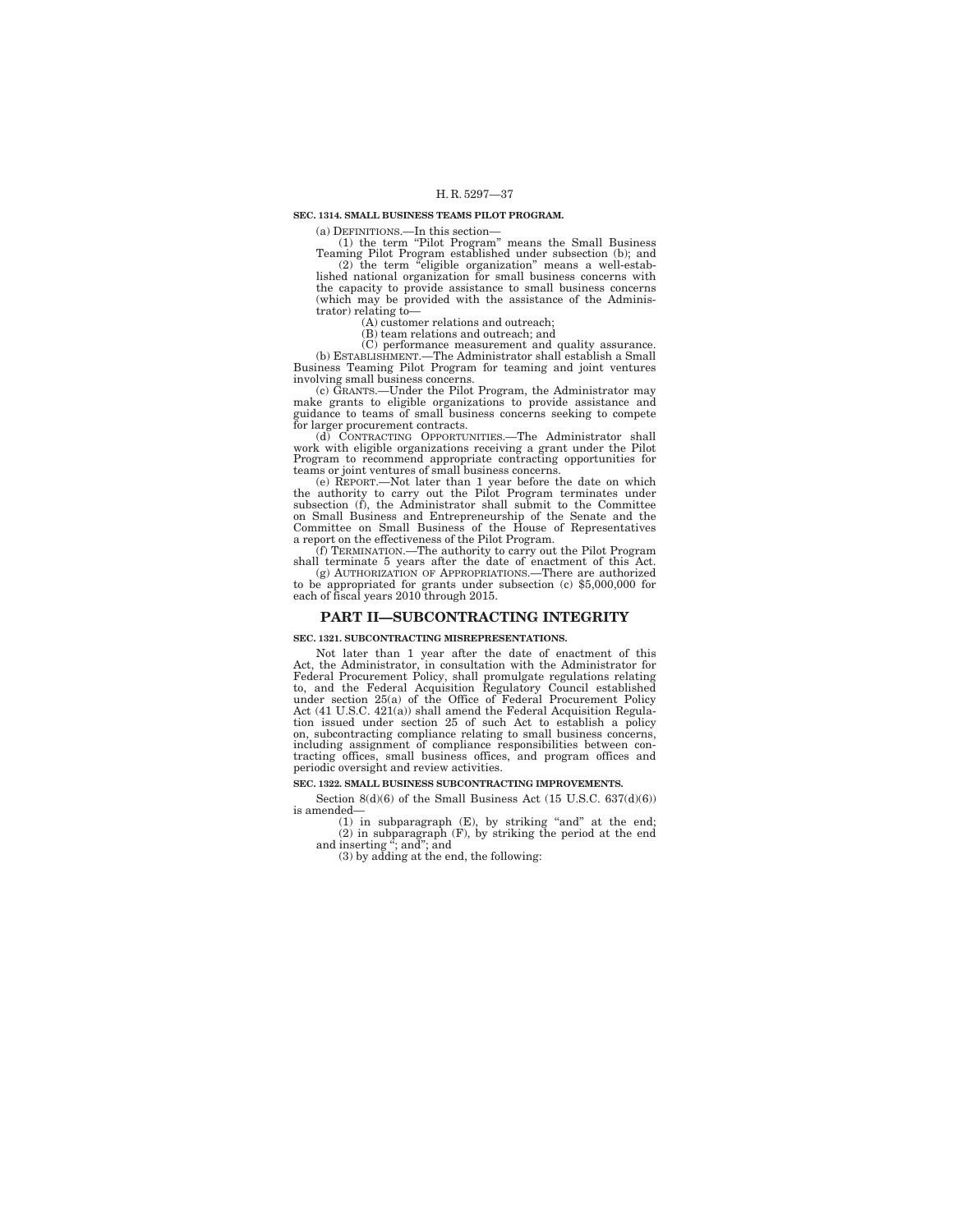''(G) a representation that the offeror or bidder will—

''(i) make a good faith effort to acquire articles, equipment, supplies, services, or materials, or obtain the performance of construction work from the small business concerns used in preparing and submitting to the contracting agency the bid or proposal, in the same amount and quality used in preparing and submitting the bid or proposal; and<br>"(ii) provide to the contracting officer a written

explanation if the offeror or bidder fails to acquire articles, equipment, supplies, services, or materials or obtain the performance of construction work as described in clause (i).''.

### **PART III—ACQUISITION PROCESS**

#### **SEC. 1331. RESERVATION OF PRIME CONTRACT AWARDS FOR SMALL BUSINESSES.**

Section 15 of the Small Business Act (15 U.S.C. 644), as amended by this Act, is amended by adding at the end the following:

''(r) MULTIPLE AWARD CONTRACTS.—Not later than 1 year after the date of enactment of this subsection, the Administrator for Federal Procurement Policy and the Administrator, in consultation with the Administrator of General Services, shall, by regulation, establish guidance under which Federal agencies may, at their discretion—

"(1) set aside part or parts of a multiple award contract for small business concerns, including the subcategories of small business concerns identified in subsection  $(g)(2)$ ;

"(2) notwithstanding the fair opportunity requirements<br>under section 2304c(b) of title 10, United States Code, and<br>section 303J(b) of the Federal Property and Administrative<br>Services Act of 1949 (41 U.S.C. 253j(b)), set as against multiple award contracts for small business concerns, including the subcategories of small business concerns identified in subsection  $(g)(2)$ ; and

''(3) reserve 1 or more contract awards for small business concerns under full and open multiple award procurements, including the subcategories of small business concerns identified in subsection  $(g)(2)$ .".

### **SEC. 1332. MICRO-PURCHASE GUIDELINES.**

Not later than 1 year after the date of enactment of this Act, the Director of the Office of Management and Budget, in coordination with the Administrator of General Services, shall issue guidelines regarding the analysis of purchase card expenditures to identify opportunities for achieving and accurately measuring fair participation of small business concerns in purchases in an amount not in excess of the micro-purchase threshold, as defined in section 32 of the Office of Federal Procurement Policy Act (41 U.S.C. 428) (in this section referred to as "micro-purchases"), consistent with the national policy on small business participation in Federal procurements set forth in sections  $2(a)$  and  $15(g)$  of the Small Business Act nation of best practices for participation of small business concerns in micro-purchases.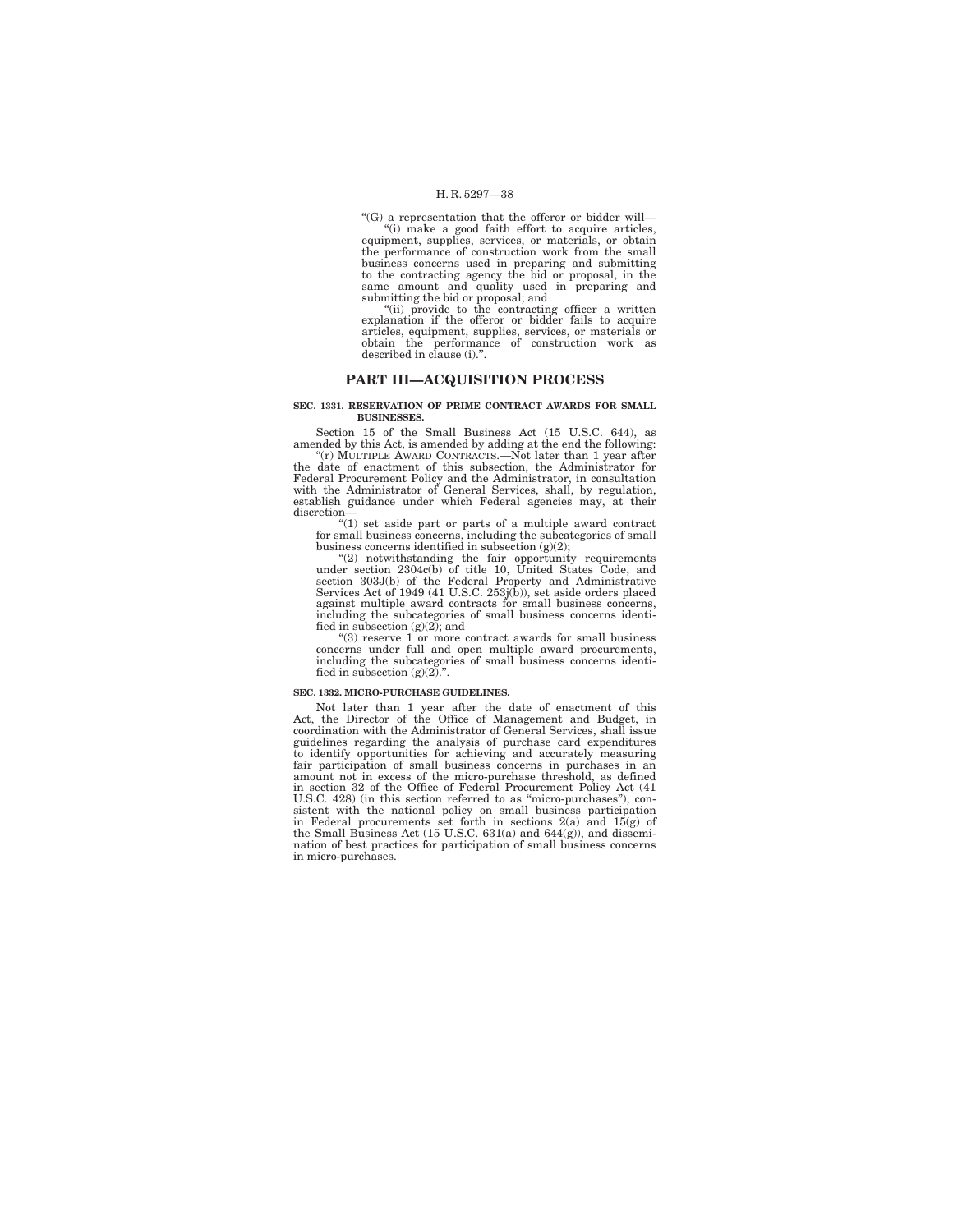### **SEC. 1333. AGENCY ACCOUNTABILITY.**

Section  $15({\rm g})(2)$  of the Small Business Act  $(15$  U.S.C.  $644({\rm g})(2))$ is amended—

(1) by inserting "(A)" after "(2)";<br>(2) by striking "Goals established" and inserting the following:

''(B) Goals established'';

(3) by striking "Whenever" and inserting the following: "(C) Whenever";

(4) by striking ''For the purpose of'' and inserting the following:

''(D) For the purpose of''; (5) by striking ''The head of each Federal agency, in attempting to attain such participation'' and inserting the following:

''(E) The head of each Federal agency, in attempting to attain the participation described in subparagraph (D)''.

(6) in subparagraph (E), as so designated—

(A) by striking ''(A) contracts'' and inserting ''(i) con-tracts''; and

(B) by striking ''(B) contracts'' and inserting ''(ii) con-tracts''; and

(7) by adding at the end the following:

''(F)(i) Each procurement employee or program manager described in clause (ii) shall communicate to the subordinates of the procurement employee or program manager the importance of achieving small business goals.

"(ii) A procurement employee or program manager described in this clause is a senior procurement executive, senior program manager, or Director of Small and Disadvantaged Business Utilization of a Federal agency having contracting authority.''.

### **SEC. 1334. PAYMENT OF SUBCONTRACTORS.**

Section 8(d) of the Small Business Act (15 U.S.C. 637(d)) is amended by adding at the end the following:

"(12) PAYMENT OF SUBCONTRACTORS.

''(A) DEFINITION.—In this paragraph, the term 'covered con-tract' means a contract relating to which a prime contractor is required to develop a subcontracting plan under paragraph (4) or (5).

''(B) NOTICE.—

''(i) IN GENERAL.—A prime contractor for a covered contract shall notify in writing the contracting officer for the covered contract if the prime contractor pays a reduced price to a subcontractor for goods and services upon comple-tion of the responsibilities of the subcontractor or the pay-ment to a subcontractor is more than 90 days past due for goods or services provided for the covered contract for which the Federal agency has paid the prime contractor.

''(ii) CONTENTS.—A prime contractor shall include the reason for the reduction in a payment to or failure to pay a subcontractor in any notice made under clause (i).

''(C) PERFORMANCE.—A contracting officer for a covered contract shall consider the unjustified failure by a prime contractor to make a full or timely payment to a subcontractor in evaluating the performance of the prime contractor.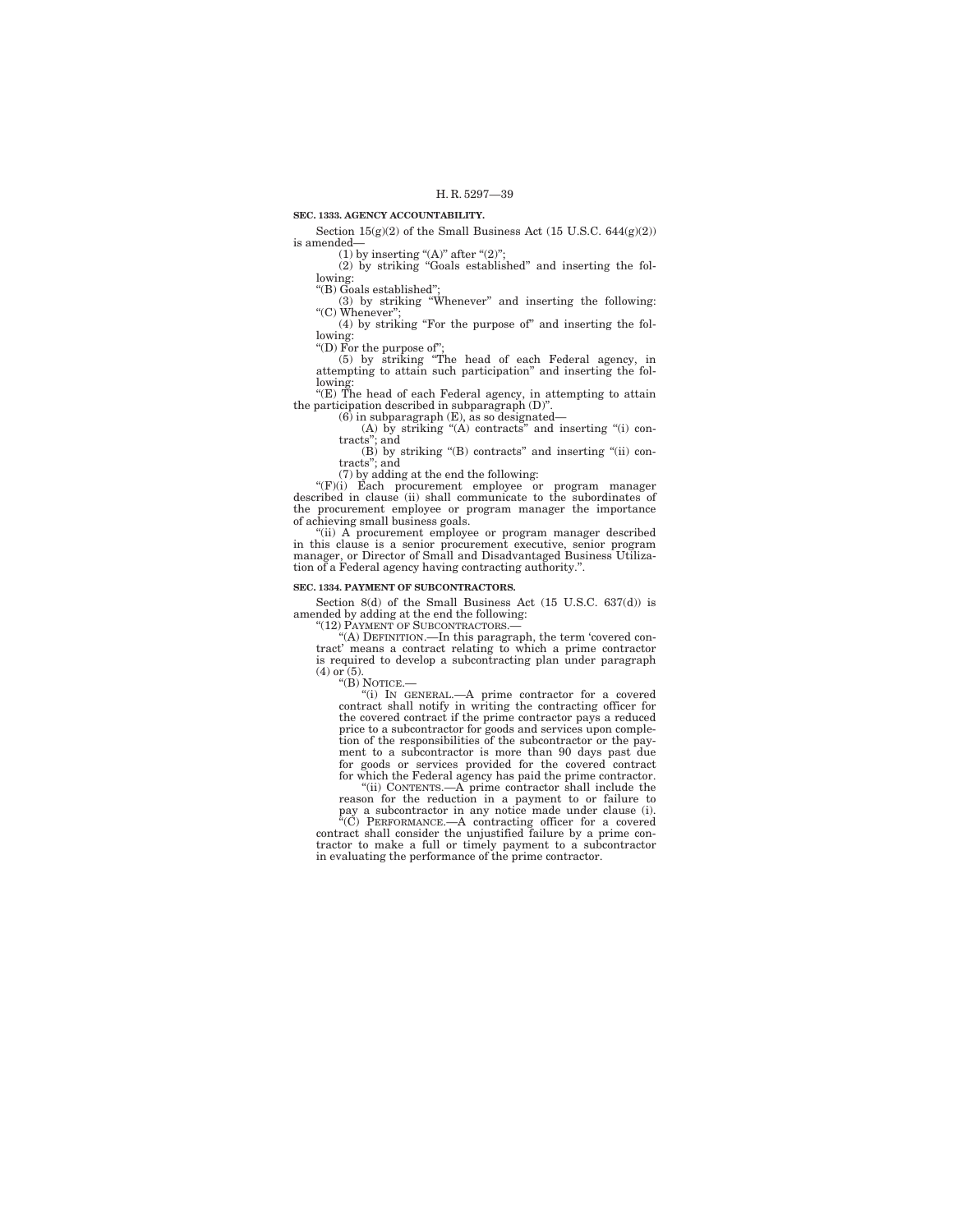''(D) CONTROL OF FUNDS.—If the contracting officer for a covered contract determines that a prime contractor has a history of unjustified, untimely payments to contractors, the contracting officer shall record the identity of the contractor in accordance with the regulations promulgated under subparagraph (E).

"(E) REGULATIONS.—Not later than 1 year after the date<br>of enactment of this paragraph, the Federal Acquisition Regulatory Council established under section 25(a) of the Office<br>of Federal Procurement Policy Act  $(41 \text{ U.S.C.$ 25 of such Act to—

''(i) describe the circumstances under which a contractor may be determined to have a history of unjustified, untimely payments to subcontractors;

''(ii) establish a process for contracting officers to record the identity of a contractor described in clause (i); and "(iii) require the identity of a contractor described in clause (i) to be incorporated in, and made publicly available through, the Federal Awardee Performance and Integrity Information System, or any successor thereto.''.

# **SEC. 1335. REPEAL OF SMALL BUSINESS COMPETITIVENESS DEM-ONSTRATION PROGRAM.**

(a) IN GENERAL.—The Business Opportunity Development Reform Act of 1988 (Public Law 100–656) is amended by striking title VII (15 U.S.C. 644 note).

(b) EFFECTIVE DATE AND APPLICABILITY.—The amendment made by this section—

(1) shall take effect on the date of enactment of this Act; and

(2) apply to the first full fiscal year after the date of enactment of this Act.

## **PART IV—SMALL BUSINESS SIZE AND STATUS INTEGRITY**

#### **SEC. 1341. POLICY AND PRESUMPTIONS.**

Section 3 of the Small Business Act (15 U.S.C. 632), as amended by section 1311, is amended by adding at the end the following: "(w) PRESUMPTION.-

''(1) IN GENERAL.—In every contract, subcontract, cooperative agreement, cooperative research and development agree-ment, or grant which is set aside, reserved, or otherwise classified as intended for award to small business concerns, there shall be a presumption of loss to the United States based on the total amount expended on the contract, subcontract, cooperative agreement, cooperative research and development agreement, or grant whenever it is established that a business concern other than a small business concern willfully sought and received the award by misrepresentation.

"(2) DEEMED CERTIFICATIONS.—The following actions shall be deemed affirmative, willful, and intentional certifications of small business size and status:

''(A) Submission of a bid or proposal for a Federal grant, contract, subcontract, cooperative agreement, or cooperative research and development agreement reserved,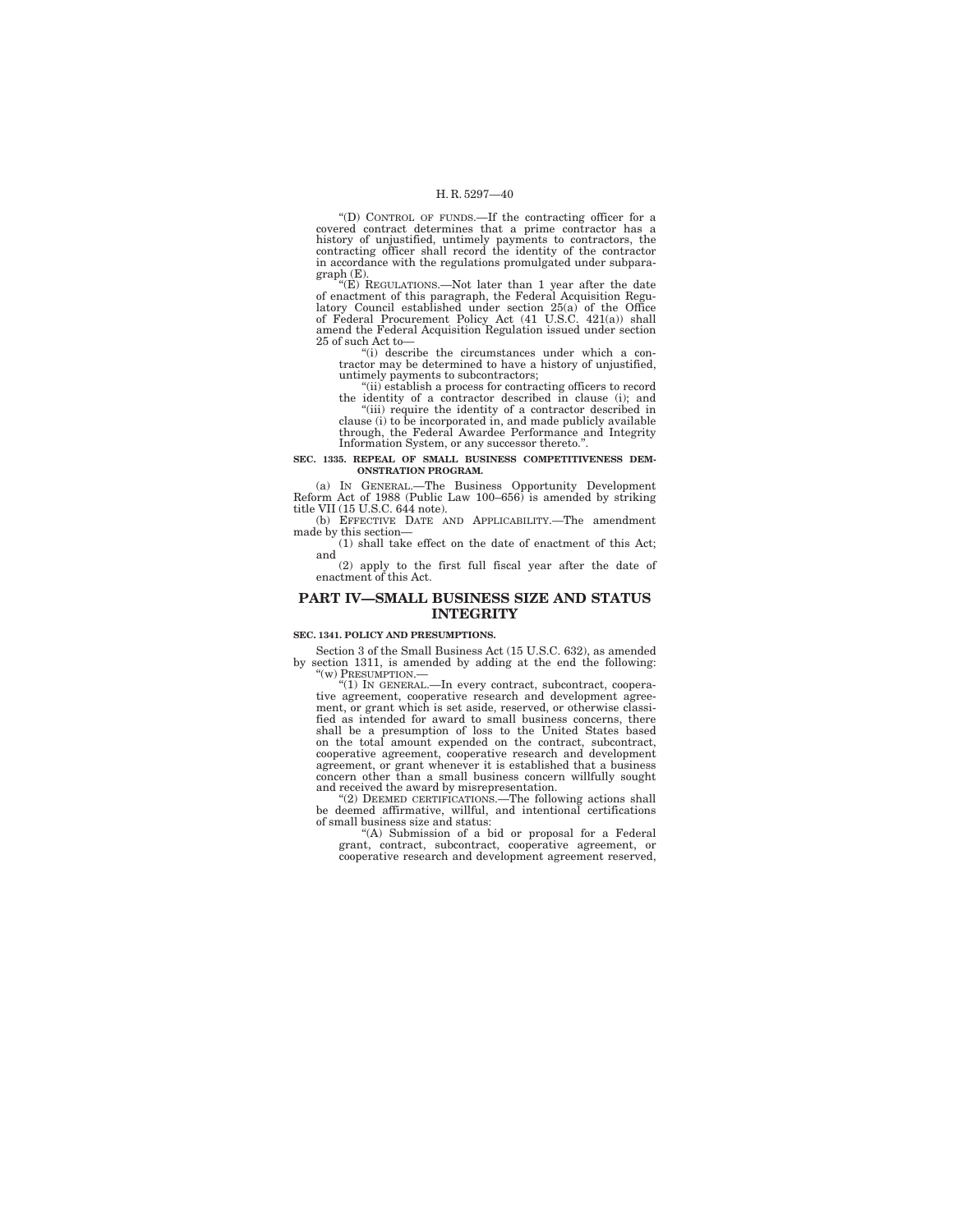set aside, or otherwise classified as intended for award to small business concerns.

''(B) Submission of a bid or proposal for a Federal grant, contract, subcontract, cooperative agreement, or cooperative research and development agreement which in any way encourages a Federal agency to classify the bid or proposal, if awarded, as an award to a small business

concern. ''(C) Registration on any Federal electronic database for the purpose of being considered for award of a Federal grant, contract, subcontract, cooperative agreement, or cooperative research agreement, as a small business concern.

''(3) CERTIFICATION BY SIGNATURE OF RESPONSIBLE OFFI- $CIAL$ .

''(A) IN GENERAL.—Each solicitation, bid, or application for a Federal contract, subcontract, or grant shall contain a certification concerning the small business size and status of a business concern seeking the Federal contract, subcontract, or grant.

''(B) CONTENT OF CERTIFICATIONS.—A certification that a business concern qualifies as a small business concern of the exact size and status claimed by the business concern for purposes of bidding on a Federal contract or subcontract, or applying for a Federal grant, shall contain the signature of an authorized official on the same page on which the certification is contained.

''(4) REGULATIONS.—The Administrator shall promulgate regulations to provide adequate protections to individuals and business concerns from liability under this subsection in cases of unintentional errors, technical malfunctions, and other similar situations.''.

#### **SEC. 1342. ANNUAL CERTIFICATION.**

Section 3 of the Small Business Act (15 U.S.C. 632), as amended

by section 1341, is amended by adding at the end the following:<br>
"(x) ANNUAL CERTIFICATION.—<br>
"(1) IN GENERAL.—Each business certified as a small busi-<br>
ness concern under this Act shall annually certify its small business size and, if appropriate, its small business status, by means of a confirming entry on the Online Representations and Certifications Application database of the Administration, or any successor thereto.

"(2) REGULATIONS.—Not later than 1 year after the date of enactment of this subsection, the Administrator, in consulta-tion with the Inspector General and the Chief Counsel for Advocacy of the Administration, shall promulgate regulations to ensure that—

''(A) no business concern continues to be certified as a small business concern on the Online Representations and Certifications Application database of the Administration, or any successor thereto, without fulfilling the require-<br>ments for annual certification under this subsection; and<br>"(B) the requirements of this subsection are imple-

mented in a manner presenting the least possible regu-latory burden on small business concerns.''.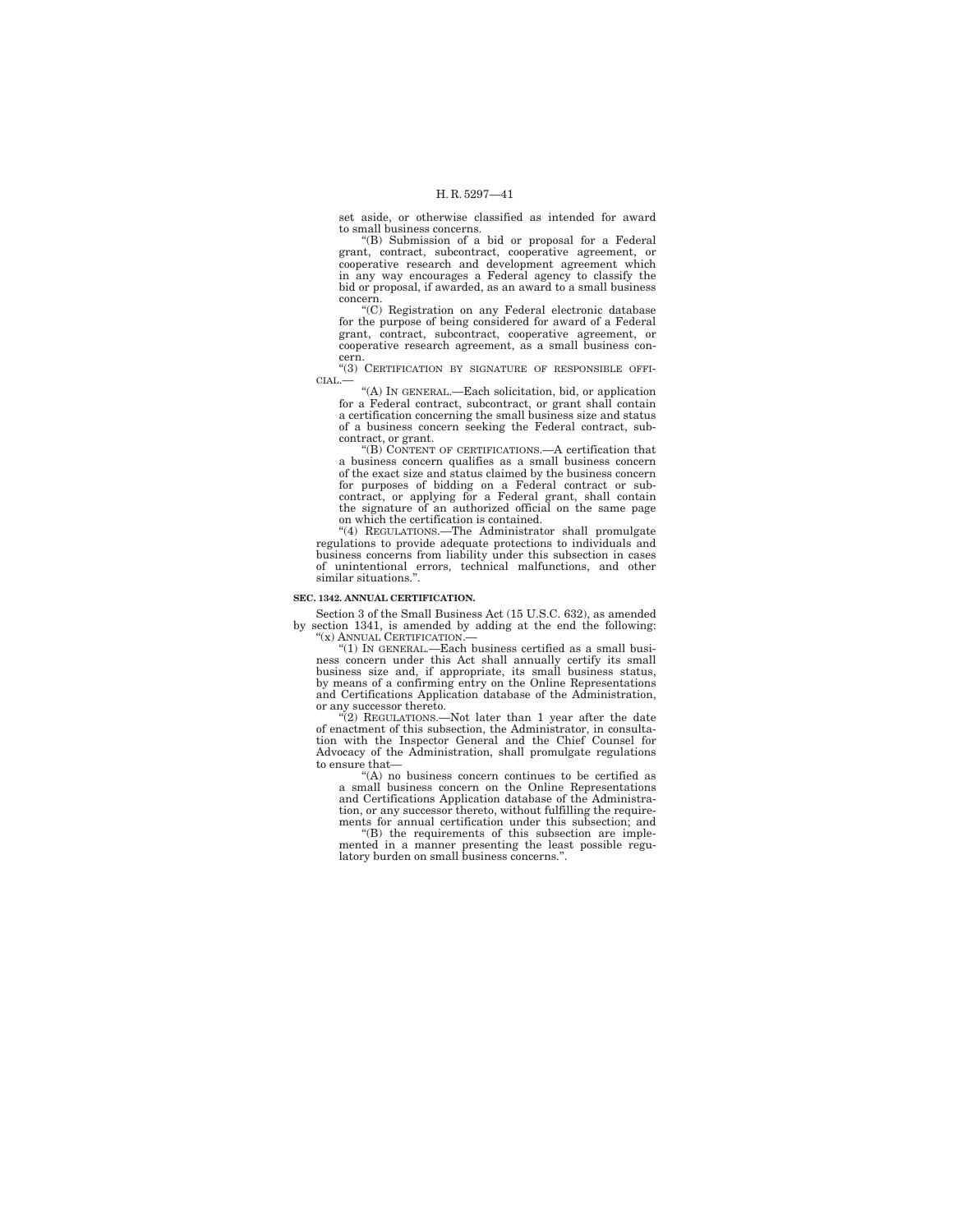#### **SEC. 1343. TRAINING FOR CONTRACTING AND ENFORCEMENT PER-SONNEL.**

(a) IN GENERAL.—Not later than 1 year after the date of enactment of this Act, the Federal Acquisition Institute, in consultation with the Administrator for Federal Procurement Policy, the Defense Acquisition University, and the Administrator, shall develop courses for acquisition personnel concerning proper classification of business concerns and small business size and status for purposes of Federal

contracts, subcontracts, grants, cooperative agreements, and<br>cooperative research and development agreements. (b) POLICY ON PROSECUTIONS OF SMALL BUSINESS SIZE AND<br>STATUS FRAUD.—Section 3 of the Small Business Act (15 U.S. 632), as amended by section 1342, is amended by adding at the end the following:

''(y) POLICY ON PROSECUTIONS OF SMALL BUSINESS SIZE AND STATUS FRAUD.—Not later than 1 year after the date of enactment of this subsection, the Administrator, in consultation with the Attorney General, shall issue a Government-wide policy on prosecution of small business size and status fraud, which shall direct Federal agencies to appropriately publicize the policy.''.

## **SEC. 1344. UPDATED SIZE STANDARDS.**

(a) ROLLING REVIEW.—

(1) IN GENERAL.—The Administrator shall—

(A) during the 18-month period beginning on the date of enactment of this Act, and during every 18-month period thereafter, conduct a detailed review of not less than 1⁄3 of the size standards for small business concerns estab-lished under section 3(a)(2) of the Small Business Act (15 U.S.C. 632(a)(2)), which shall include holding not less than 2 public forums located in different geographic regions of the United States;

(B) after completing each review under subparagraph (A) make appropriate adjustments to the size standards established under section  $3(a)(2)$  of the Small Business Act to reflect market conditions;

(C) make publicly available—

(i) information regarding the factors evaluated as part of each review conducted under subparagraph (A); and

(ii) information regarding the criteria used for any revised size standards promulgated under subparagraph (B); and

 $(D)$  not later than 30 days after the date on which the Administrator completes each review under subparagraph (A), submit to the Committee on Small Business and Entrepreneurship of the Senate and the Committee on Small Business of the House of Representatives and make publicly available a report regarding the review, including why the Administrator—

(i) used the factors and criteria described in subparagraph (C); and

(ii) adjusted or did not adjust each size standard that was reviewed under the review.

(2) COMPLETE REVIEW OF SIZE STANDARDS.—The Administrator shall ensure that each size standard for small business concerns established under section 3(a)(2) of the Small Business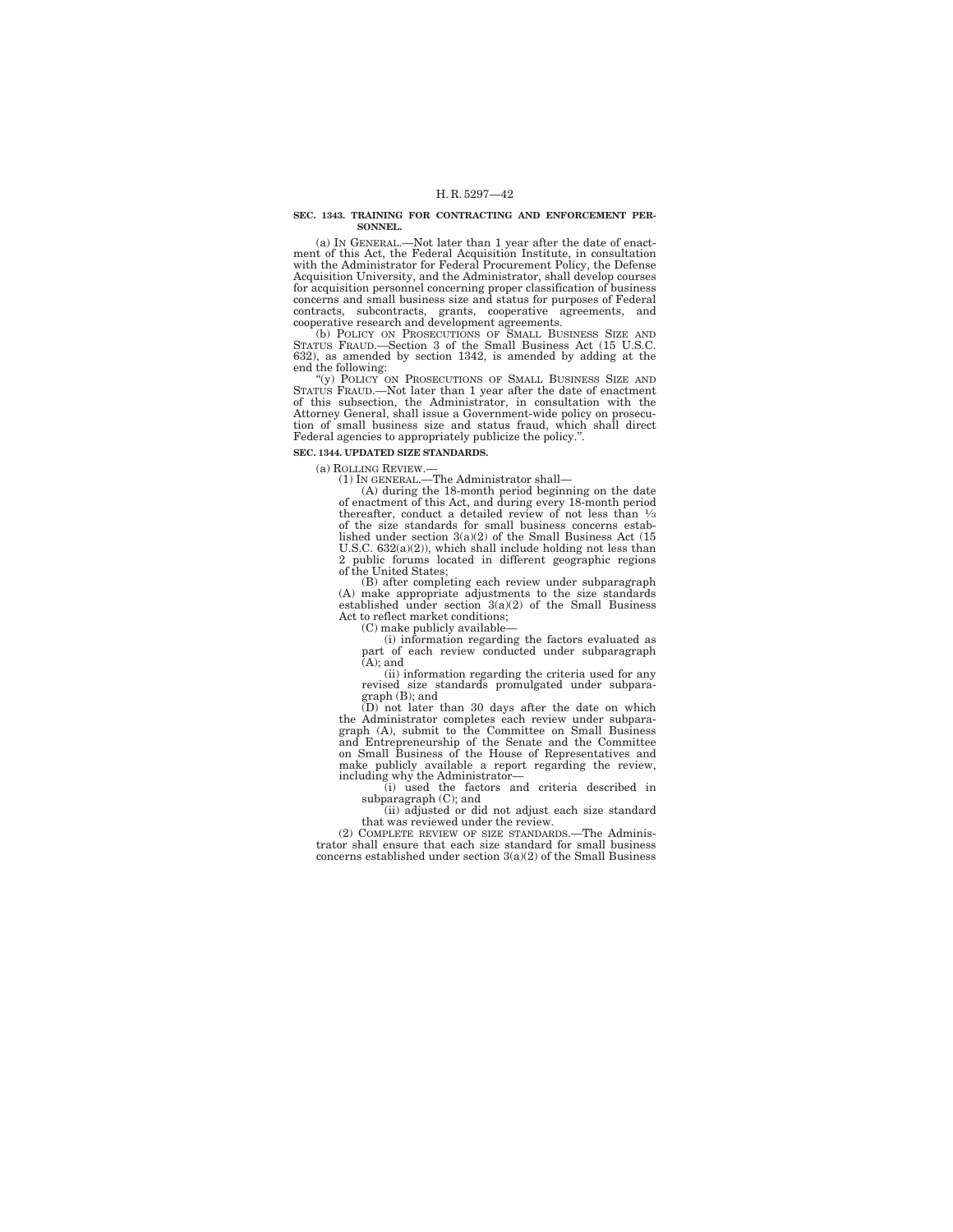Act (15 U.S.C. 632(a)(2)) is reviewed under paragraph (1) not

less frequently than once every 5 years. (b) RULES.—Not later than 1 year after the date of enactment of this Act, the Administrator shall promulgate rules for conducting the reviews required under subsection (a).

**SEC. 1345. STUDY AND REPORT ON THE MENTOR-PROTEGE PROGRAM.** 

(a) IN GENERAL.—The Comptroller General of the United States shall conduct a study of the mentor-protege program of the Administration for small business concerns participating in programs under section  $8(a)$  of the Small Business Act (15 U.S.C. 637(a)), and other relationships and strategic alliances pairing a larger business and a small business concern partner to gain access to Federal Government contracts, to determine whether the programs and relationships are effectively supporting the goal of increasing the participation of small business concerns in Government contracting. (b) MATTERS TO BE STUDIED.—The study conducted under this

section shall include— (1) a review of a broad cross-section of industries; and

(2) an evaluation of—

(A) how each Federal agency carrying out a program described in subsection (a) administers and monitors the program;

(B) whether there are systems in place to ensure that the mentor-protege relationship, or similar affiliation, promotes real gain to the protege, and is not just a mechanism to enable participants that would not otherwise qualify under section 8(a) of the Small Business Act (15 U.S.C. 637(a)) to receive contracts under that section; and

(C) the degree to which protege businesses become able to compete for Federal contracts without the assistance of a mentor.

(c) REPORT TO CONGRESS.—Not later than 180 days after the date of enactment of this Act, the Comptroller General shall submit to the Committee on Small Business and Entrepreneurship of the Senate and the Committee on Small Business of the House of Representatives a report on the results of the study conducted under this section.

### **SEC. 1346. CONTRACTING GOALS REPORTS.**

Section 15(h)(2) of the Small Business Act (15 U.S.C. 644(h)(2)) is amended by striking "submit them" and all that follows through<br>"the following:" and inserting "submit to the President and the<br>Committee on Small Business and Entrepreneurship of the Senate<br>and the Committee on Small Bu tives the compilation and analysis, which shall include the following:''.

### **SEC. 1347. SMALL BUSINESS CONTRACTING PARITY.**

(a) DEFINITIONS.—In this section—

(1) the terms ''Administration'' and ''Administrator'' mean the Small Business Administration and the Administrator

thereof, respectively; and<br>
(2) the terms "HUBZone small business concern", "small<br>
business concern", "small business concern owned and con-<br>
trolled by service-disabled veterans", and "small business con-<br>
cern owned and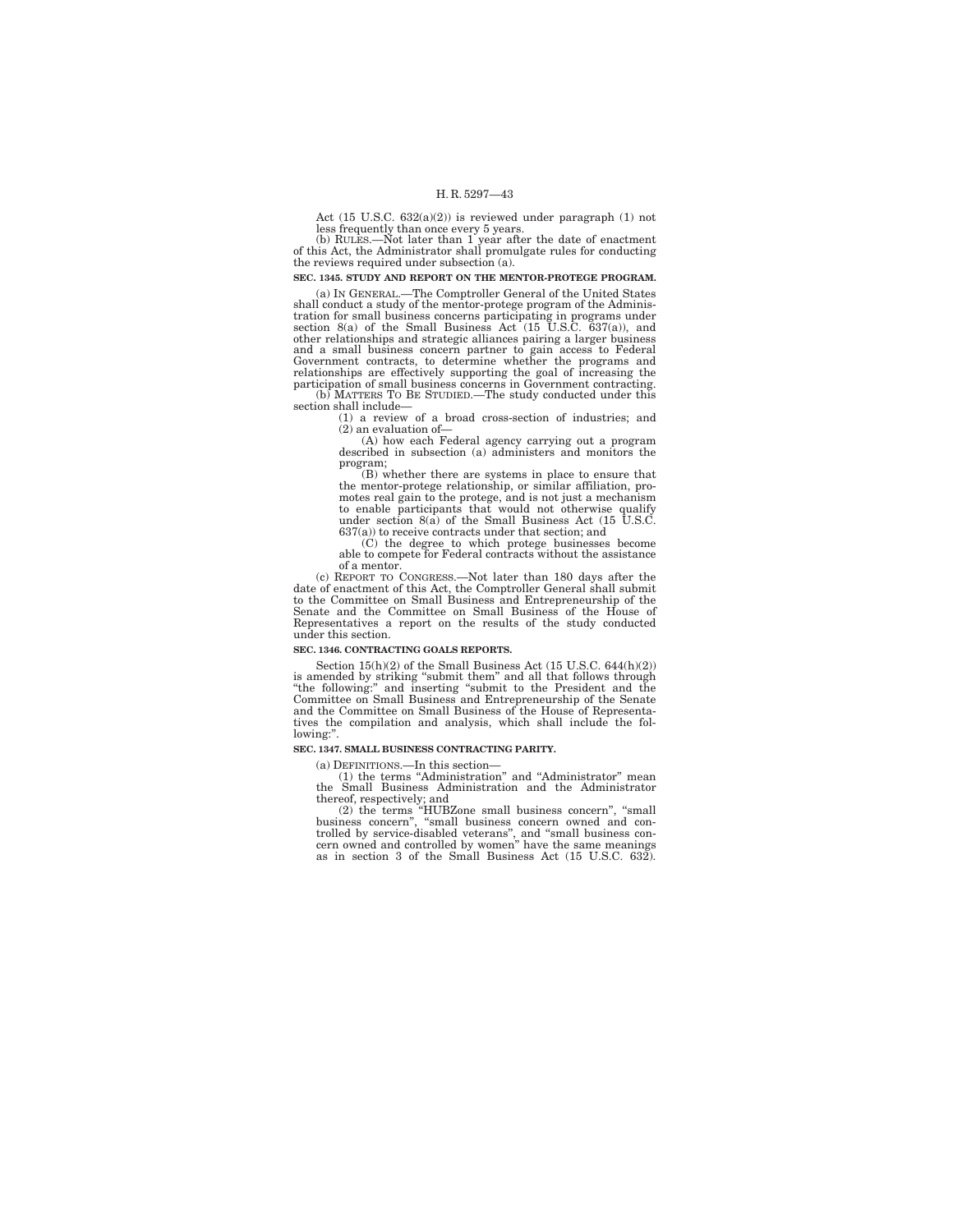(b) CONTRACTING IMPROVEMENTS.—<br>
(b) CONTRACTING OPPORTUNITIES.—Section 31(b)(2)(B) of<br>
the Small Business Act (15 U.S.C. 657a(b)(2)(B)) is amended<br>
by striking "shall" and inserting "may".<br>
(2) CONTRACTING GOALS.—Section

(3) MENTOR-PROTEGE PROGRAMS.—The Administrator may establish mentor-protege programs for small business concerns owned and controlled by service-disabled veterans, small busi-ness concerns owned and controlled by women, and HUBZone small business concerns modeled on the mentor-protege program of the Administration for small business concerns participating in programs under section 8(a) of the Small Business Act (15 U.S.C. 637(a)).

(c) SMALL BUSINESS CONTRACTING PROGRAMS PARITY.—Section 31(b)(2) of the Small Business Act (15 U.S.C. 657a(b)(2)) is amended—

(1) in the matter preceding subparagraph (A), by striking ''Notwithstanding any other provision of law—'';

 $(2)$  in subparagraph  $(A)$ —

(A) in the matter preceding clause (i), by striking "a contracting" and inserting "SOLE SOURCE CONTRACTS.—A contracting"; and

(B) in clause (iii), by striking the semicolon at the end and inserting a period; (3) in subparagraph (B)—

(A) by striking "a contract opportunity shall" and<br>inserting "RESTRICTED COMPETITION.—A contract oppor-<br>tunity may"; and<br>(B) by striking "; and" and inserting a period; and<br>(4) in subparagraph (C), by striking "not later"

## **Subtitle D—Small Business Management and Counseling Assistance**

#### **SEC. 1401. MATCHING REQUIREMENTS UNDER SMALL BUSINESS PRO-GRAMS.**

(a) MICROLOAN PROGRAM.—Section 7(m) of the Small Business Act (15 U.S.C. 636(m)) is amended—

(1) in paragraph  $(3)(B)$ —<br>(A) by striking "As a condition" and inserting the following: ''(i) IN GENERAL.—Subject to clause (ii), as a condi-

tion''; (B) by striking ''the Administration'' and inserting ''the Administrator''; and

(C) by adding at the end the following:<br>"(ii) WAIVER OF NON-FEDERAL SHARE.—<br>"(I) IN GENERAL.—Upon request by an inter-<br>mediary, and in accordance with this clause, the<br>Administrator may waive, in whole or in part,<br>the req clause (i) for a fiscal year. The Administrator may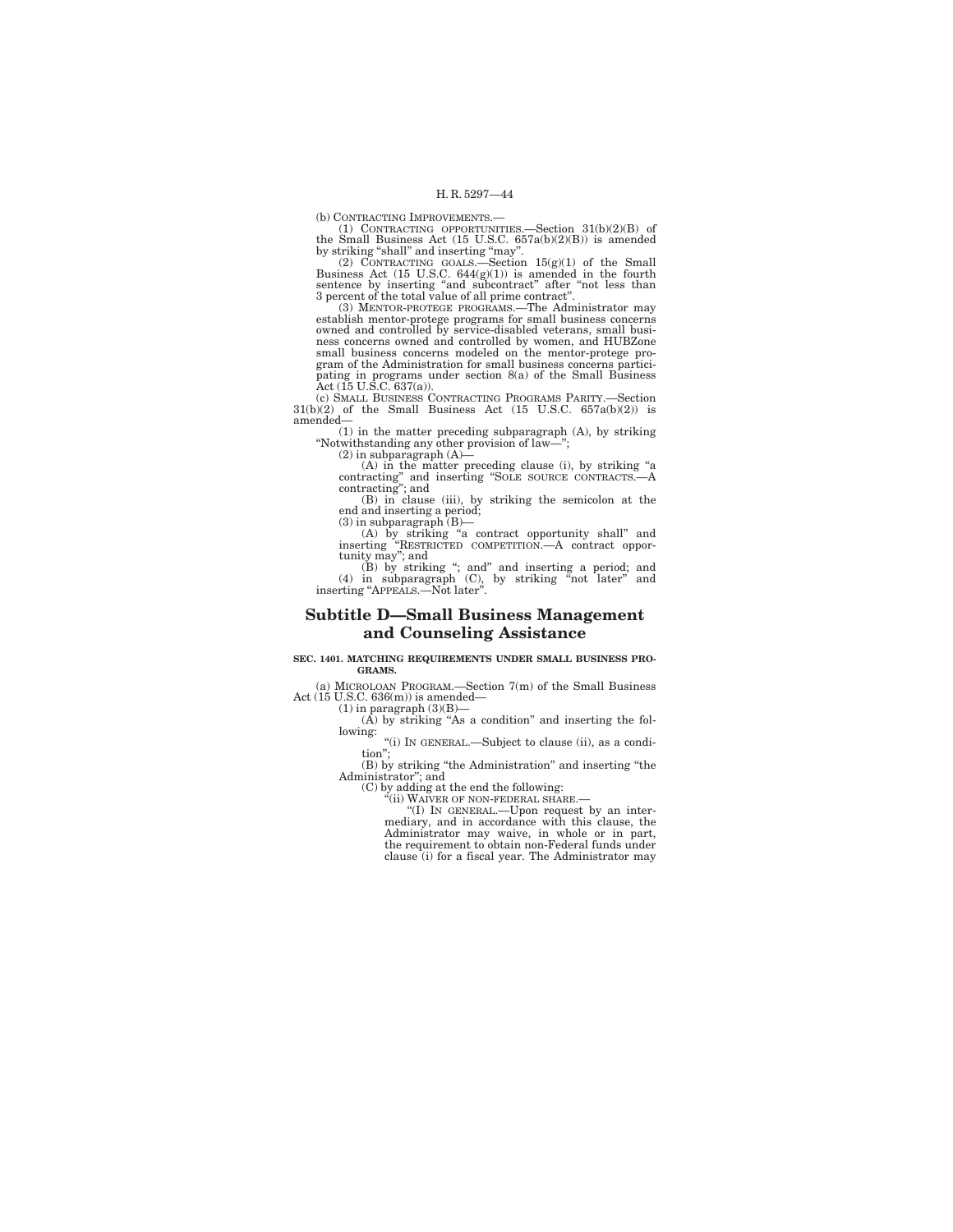waive the requirement to obtain non-Federal funds

under this clause for successive fiscal years. ''(II) CONSIDERATIONS.—In determining whether to waive the requirement to obtain non-Federal funds under this clause, the Administrator shall consider—

''(aa) the economic conditions affecting the intermediary;<br>"(bb) the impact a waiver under this

clause would have on the credibility of the microloan program under this subsection; ''(cc) the demonstrated ability of the inter-

mediary to raise non-Federal funds; and

''(dd) the performance of the intermediary. ''(III) LIMITATIONS.—

''(aa) IN GENERAL.—The Administrator may not waive the requirement to obtain non-Federal funds under this clause if granting the waiver would undermine the credibility of the microloan program under this subsection.

''(bb) SUNSET.—The Administrator may not waive the requirement to obtain non-Federal funds under this clause for fiscal year 2013 or any fiscal year thereafter.''; and

 $(2)$  in paragraph  $(4)(B)$ —

(A) by striking "As a condition" and all that follows<br>through "the Administration shall require" and inserting<br>the following:<br> $(ii)$  IN GENERAL.—Subject to clause (ii), as a condi-<br>tion of a grant made under subparagraph (

(B) by adding at the end the following:<br>"(ii) WAIVER OF NON-FEDERAL SHARE.—<br>"(I) IN GENERAL.—Upon request by an intermediary, and in accordance with this clause, the Administrator may waive, in whole or in part, the requirement to obtain non-Federal funds under clause (i) for a fiscal year. The Administrator may waive the requirement to obtain non-Federal funds under this clause for successive fiscal years.<br>"(II) CONSIDERATIONS.—In determining

''(II) CONSIDERATIONS.—In determining whether to waive the requirement to obtain non-Federal funds under this clause, the Administrator shall consider—

''(aa) the economic conditions affecting the

intermediary;<br>"(bb) the impact a waiver under this clause would have on the credibility of the microloan program under this subsection;

''(cc) the demonstrated ability of the intermediary to raise non-Federal funds; and<br>"(dd) the performance of the intermediary.

''(III) LIMITATIONS.—

''(aa) IN GENERAL.—The Administrator may not waive the requirement to obtain non-Federal funds under this clause if granting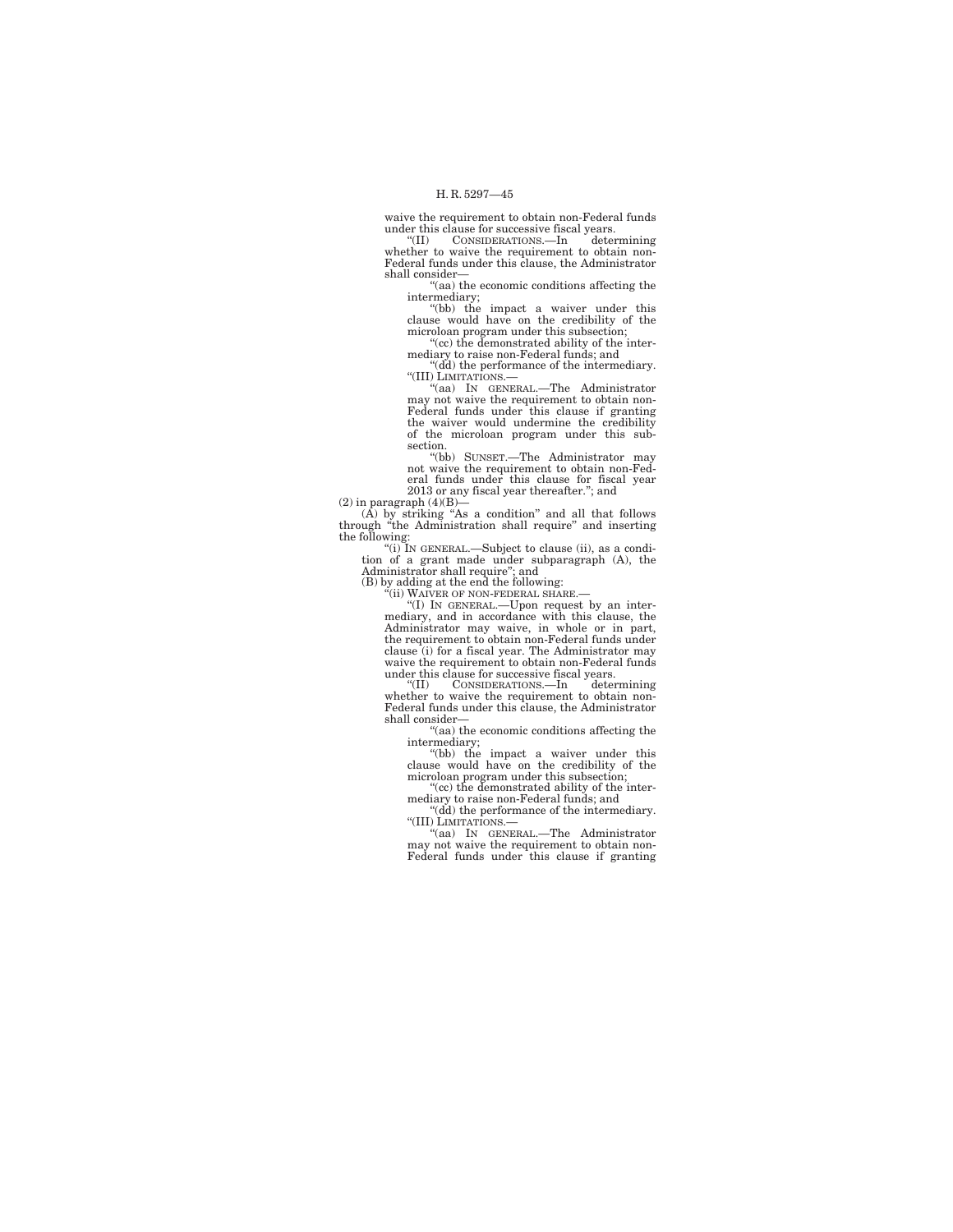the waiver would undermine the credibility of the microloan program under this subsection.

''(bb) SUNSET.—The Administrator may not waive the requirement to obtain non-Federal funds under this clause for fiscal year<br>
2013 or any fiscal year thereafter."<br>
(b) WOMEN'S BUSINESS CENTER PROGRAM.—Section 29(c) of the

Small Business Act (15 U.S.C. 656(c)) is amended—

(1) in paragraph (1), by striking "As a condition" and inserting "Subject to paragraph (5), as a condition"; and (2) by adding at the end the following: "(5) WAIVER OF NON-FEDERAL SHARE RELATING TO TECH-

NICAL ASSISTANCE AND COUNSELING.—

''(A) IN GENERAL.—Upon request by a recipient organization, and in accordance with this paragraph, the Administrator may waive, in whole or in part, the require-ment to obtain non-Federal funds under this subsection for the technical assistance and counseling activities of the recipient organization carried out using financial assistance under this section for a fiscal year. The Administrator may waive the requirement to obtain non-Federal funds under this paragraph for successive fiscal years.

''(B) CONSIDERATIONS.—In determining whether to waive the requirement to obtain non-Federal funds under this paragraph, the Administrator shall consider— ''(i) the economic conditions affecting the recipient

organization;

"(ii) the impact a waiver under this clause would have on the credibility of the women's business center program under this section;

''(iii) the demonstrated ability of the recipient organization to raise non-Federal funds; and

"(iv) the performance of the recipient organization. ''(C) LIMITATIONS.—

''(i) IN GENERAL.—The Administrator may not waive the requirement to obtain non-Federal funds under this paragraph if granting the waiver would undermine the credibility of the women's business center program under this section.

''(ii) SUNSET.—The Administrator may not waive the requirement to obtain non-Federal funds under this paragraph for fiscal year 2013 or any fiscal year

thereafter.''. (c) PROSPECTIVE REPEALS.—Effective October 1, 2012, the Small Business Act (15 U.S.C. 631 et seq.) is amended— (1) in section 7(m) (15 U.S.C. 636(m))—

(A) in paragraph  $(3)(B)$ —

(i) by striking ''INTERMEDIARY CONTRIBUTION.—'' and all that follows through ''Subject to clause (ii), as'' and inserting ''INTERMEDIARY CONTRIBUTION.—As''; and

(ii) by striking clause (ii); and (B) in paragraph  $(4)(B)$ —

(i) by striking ''CONTRIBUTION.—'' and all that fol-lows through ''Subject to clause (ii), as'' and inserting ''CONTRIBUTION.—As''; and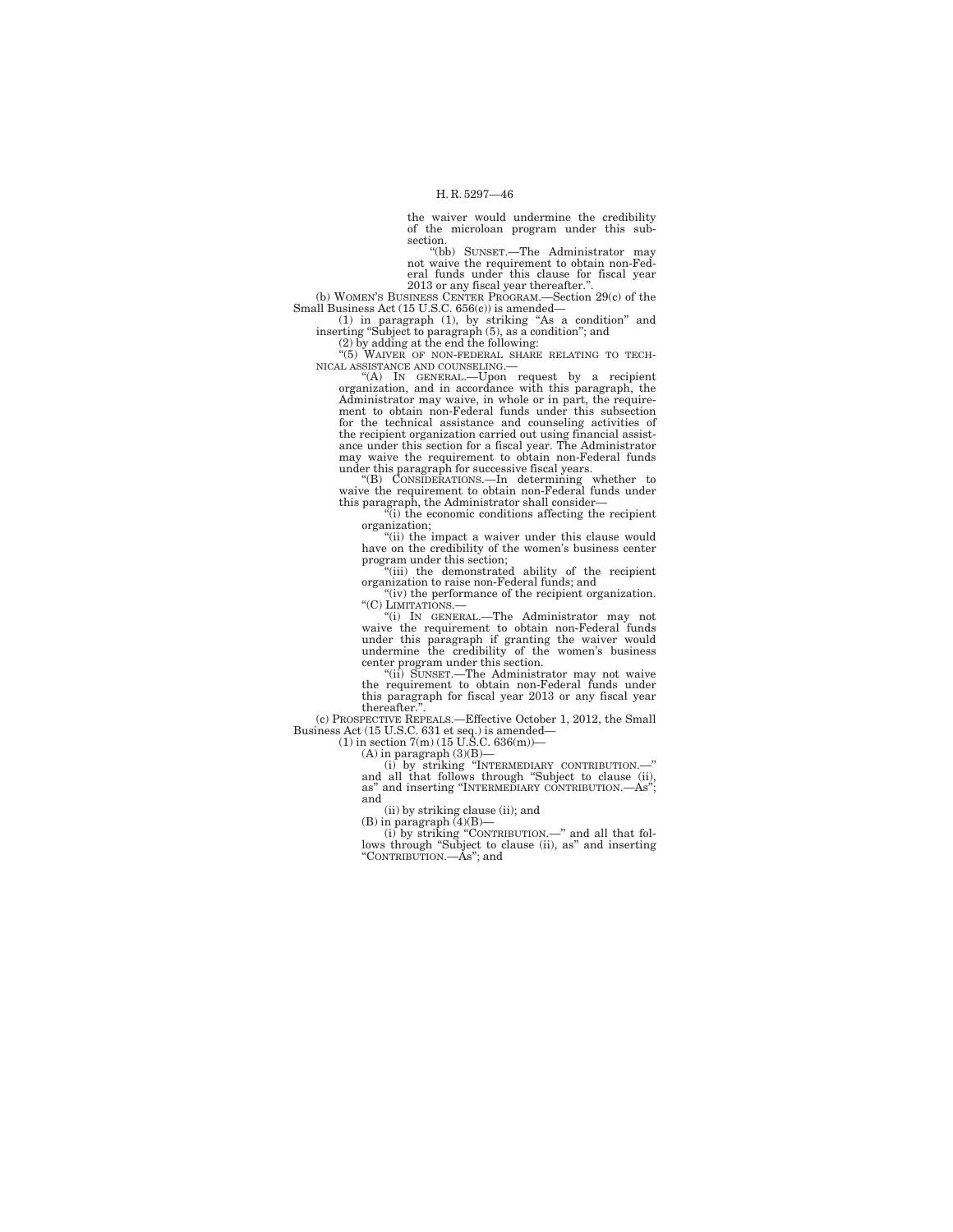## (ii) by striking clause (ii); and

(2) in section  $29(c)$  (15 U.S.C. 656(c))-

(A) in paragraph (1), by striking ''Subject to paragraph (5), as'' and inserting ''As''; and  $(B)$  by striking paragraph  $(5)$ .

### **SEC. 1402. GRANTS FOR SBDCS.**

(a) IN GENERAL.—The Administrator may make grants to small business development centers under section 21 of the Small Business Act (15 U.S.C. 648) to provide targeted technical assistance to small business concerns seeking access to capital or credit, Federal procurement opportunities, energy efficiency audits to reduce energy bills, opportunities to export products or provide services to foreign customers, adopting, making innovations in, and using broadband technologies, or other assistance.

(b) ALLOCATION.—

(1) IN GENERAL.—Subject to paragraph (2), and notwith-standing the requirements of section  $21(a)(4)(C)(iii)$  of the Small Business Act (15 U.S.C. 648(a)(4)(C)(iii)), the amount appropriated to carry out this section shall be allocated under the formula under section 21(a)(4)(C)(i) of that Act.

(2) MINIMUM FUNDING.—The amount made available under this section to each State shall be not less than \$325,000. (3) TYPES OF USES.—Of the total amount of the grants awarded by the Administrator under this section—

(A) not less than 80 percent shall be used for counseling of small business concerns; and

(B) not more than 20 percent may be used for classes or seminars.

(c) NO NON-FEDERAL SHARE REQUIRED.—Notwithstanding section  $21(a)(4)(A)$  of the Small Business Act (15 U.S.C. 648(a)( $\overline{4}$ )(A)), the recipient of a grant made under this section shall not be required to provide non-Federal matching funds.

(d) DISTRIBUTION.—Not later than 30 days after the date on which amounts are appropriated to carry out this section, the Administrator shall disburse the total amount appropriated.

(e) AUTHORIZATION OF APPROPRIATIONS.—There is authorized to be appropriated to the Administrator \$50,000,000 to carry out this section.

## **Subtitle E—Disaster Loan Improvement**

**SEC. 1501. AQUACULTURE BUSINESS DISASTER ASSISTANCE.** 

Section 3 of the Small Business Act (15 U.S.C. 632), as amended by section 1343, is amended by adding at the end the following: ''(z) AQUACULTURE BUSINESS DISASTER ASSISTANCE.—Subject to section  $18(a)$  and notwithstanding section  $18(b)(1)$ , the Adminis-

trator may provide disaster assistance under section  $7(b)(2)$  to aquaculture enterprises that are small businesses.''.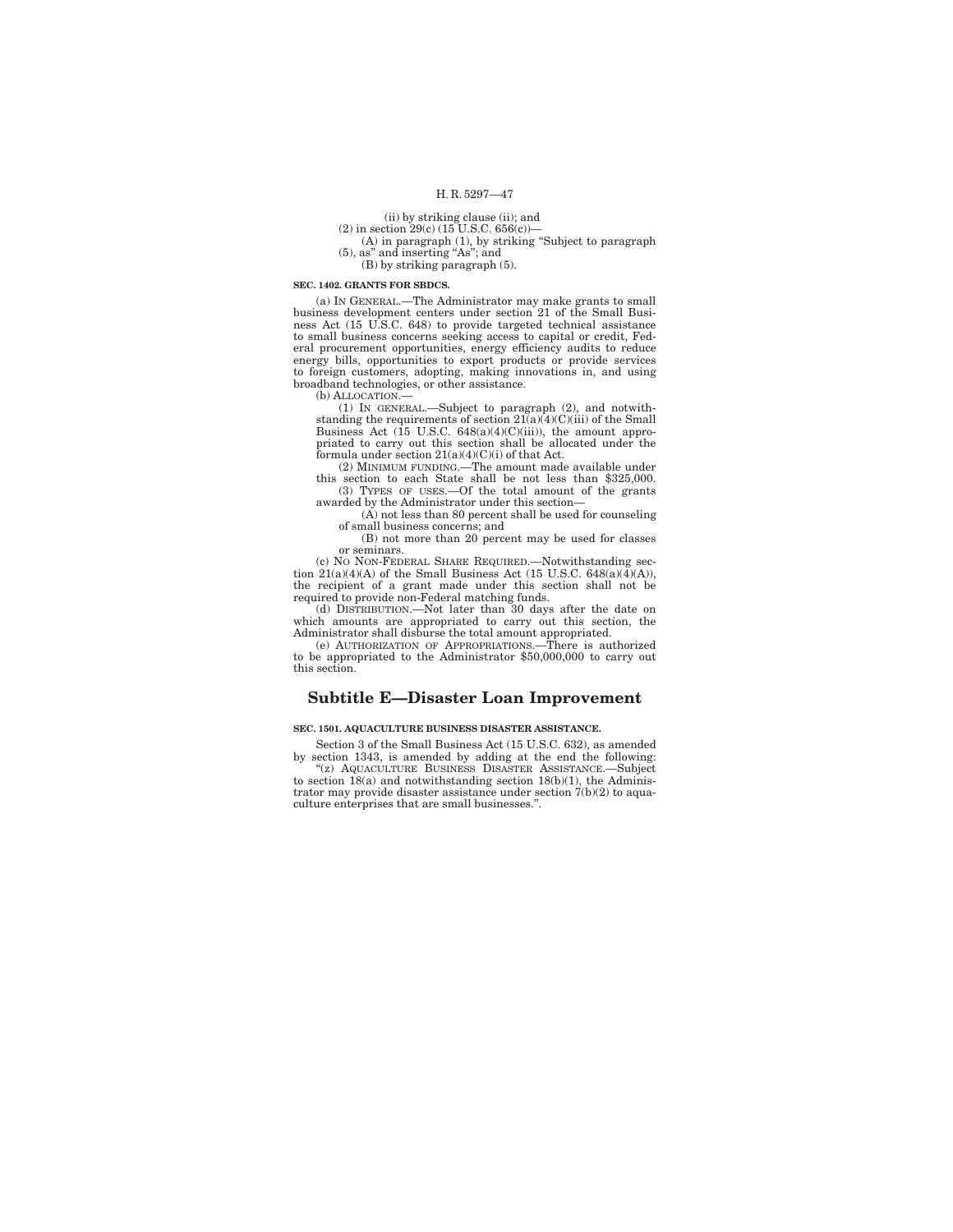## **Subtitle F—Small Business Regulatory Relief**

#### **SEC. 1601. REQUIREMENTS PROVIDING FOR MORE DETAILED ANAL-YSES.**

Section 604(a) of title 5, United States Code, is amended—

(1) in paragraph (1), by striking ''succinct''; (2) in paragraph (2), by striking ''summary'' each place it appears and inserting ''statement'';

 $(3)$  by redesignating paragraphs  $(3)$ ,  $(4)$ , and  $(5)$  as paragraphs  $(4)$ ,  $(5)$ , and  $(6)$ , respectively; and

(4) by inserting after paragraph (2) the following: ''(3) the response of the agency to any comments filed by the Chief Counsel for Advocacy of the Small Business Administration in response to the proposed rule, and a detailed statement of any change made to the proposed rule in the final rule as a result of the comments;''.

### **SEC. 1602. OFFICE OF ADVOCACY.**

(a) IN GENERAL.—Section 203 of Public Law 94–305 (15 U.S.C. 634c) is amended—

 $(1)$  in paragraph  $(4)$ , by striking "and" at the end;

(2) in paragraph (5), by striking the period and inserting ''; and''; and

(3) by adding at the end the following:

''(6) carry out the responsibilities of the Office of Advocacy under chapter 6 of title 5, United States Code.''.

(b) BUDGETARY LINE ITEM AND AUTHORIZATION OF APPROPRIA-TIONS.—Title II of Public Law 94–305 (15 U.S.C. 634a et seq.) is amended by striking section 207 and inserting the following:

#### **''SEC. 207. BUDGETARY LINE ITEM AND AUTHORIZATION OF APPRO-PRIATIONS.**

''(a) APPROPRIATION REQUESTS.—Each budget of the United States Government submitted by the President under section 1105 of title 31, United States Code, shall include a separate statement of the amount of appropriations requested for the Office of Advocacy of the Small Business Administration, which shall be designated in a separate account in the General Fund of the Treasury.

''(b) ADMINISTRATIVE OPERATIONS.—The Administrator of the Small Business Administration shall provide the Office of Advocacy with appropriate and adequate office space at central and field office locations, together with such equipment, operating budget, and communications facilities and services as may be necessary, and shall provide necessary maintenance services for such offices and the equipment and facilities located in such offices.

''(c) AUTHORIZATION OF APPROPRIATIONS.—There are authorized to be appropriated such sums as are necessary to carry out this title. Any amount appropriated under this subsection shall remain available, without fiscal year limitation, until expended.''.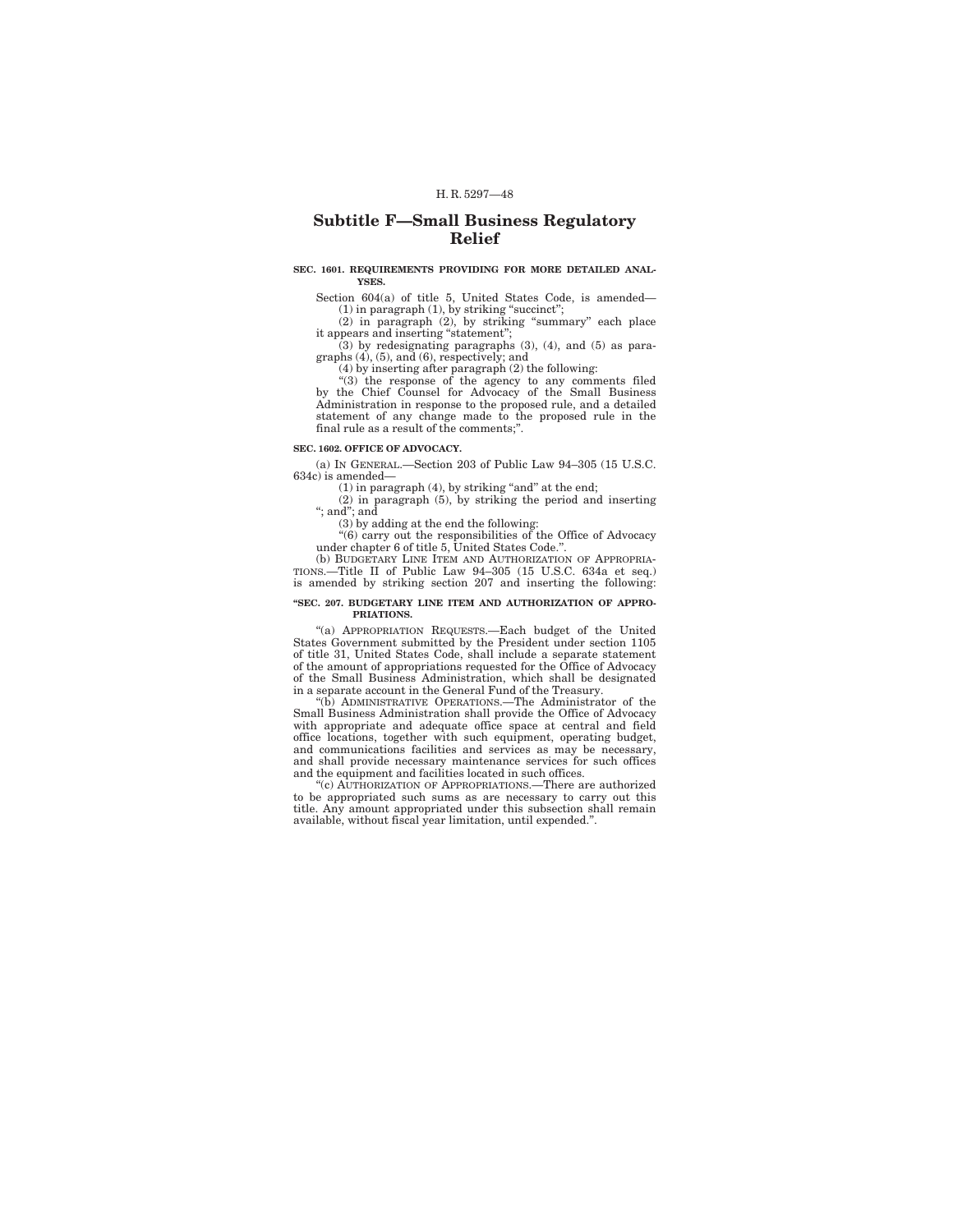## **Subtitle G—Appropriations Provisions**

**SEC. 1701. SALARIES AND EXPENSES.** 

(a) APPROPRIATION.—There is appropriated, out of any money in the Treasury not otherwise appropriated, for the fiscal year ending September 30, 2010, \$150,000,000, to remain available until September 30, 2012, for an additional amount for the appropriations<br>account appropriated under the heading "SMLARIES AND EXPENSES"<br>under the heading "SMALL BUSINESS ADMINISTRATION", of which—<br>(1) \$50,000,000 is for grants

centers authorized under section 1402;

 $(2)$  \$1,000,000 is for the costs of administering grants authorized under section 1402;

(3) \$30,000,000 is for grants to States for fiscal year 2011 to carry out export programs that assist small business concerns authorized under section 1207;

(4) \$30,000,000 is for grants to States for fiscal year 2012 to carry out export programs that assist small business concerns authorized under section 1207;

(5) \$2,500,000 is for the costs of administering grants authorized under section 1207;

(6) \$5,000,000 is for grants for fiscal year 2011 under the Small Business Teaming Pilot Program under section 1314; and

(7) \$5,000,000 is for grants for fiscal year 2012 under the Small Business Teaming Pilot Program under section 1314.

(b) REPORT.—Not later than 60 days after the date of enactment of this Act, the Administrator shall submit to the Committee on Appropriations of the Senate and the Committee on Appropriations of the House of Representatives a detailed expenditure plan for using the funds provided under subsection (a).

## **SEC. 1702. BUSINESS LOANS PROGRAM ACCOUNT.**

(a) IN GENERAL.—There is appropriated, out of any money in the Treasury not otherwise appropriated, for the fiscal year ending September 30, 2010, for an additional amount for the appropriations account appropriated under the heading ''BUSINESS LOANS PROGRAM ACCOUNT" under the heading "SMALL BUSINESS ADMINIS-TRATION''—

(1) \$8,000,000, to remain available until September 30, 2012, for fiscal year 2011 for the cost of direct loans authorized under section 7(l) of the Small Business Act, as added by section 1131 of this title, including the cost of modifying the loans;

(2)  $$8,000,000$ , to remain available until September 30, 2012, for fiscal year 2012 for the cost of direct loans authorized under section  $7(1)$  of the Small Business Act, as added by section 1131 of this title, includin

loans; (3) \$6,500,000, to remain available until September 30, 2012, for administrative expenses to carry out the direct loan program authorized under section 7(l) of the Small Business Act, as added by section 1131 of th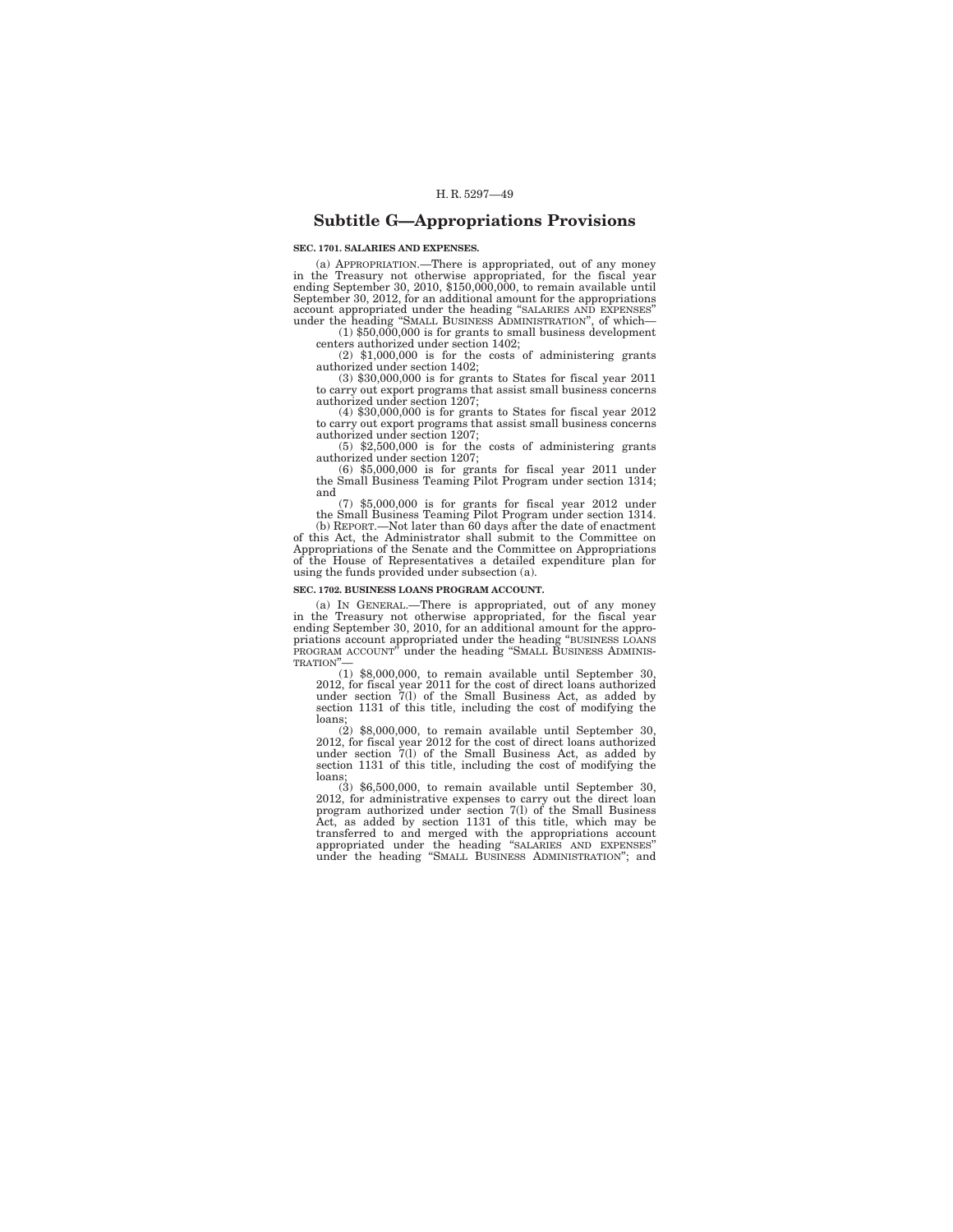(4) \$15,000,000, to remain available until September 30, 2011, for the cost of guaranteed loans as authorized under section 7(a) of the Small Business Act, including the cost of modifying the loans.

(b) DEFINITION.—In this section, the term "cost" has the meaning given that term in section 502 of the Congressional Budget Act of 1974.

#### **SEC. 1703. COMMUNITY DEVELOPMENT FINANCIAL INSTITUTIONS FUND PROGRAM ACCOUNT.**

There is appropriated, out of any money in the Treasury not otherwise appropriated, for the fiscal year ending September 30, 2010, for an additional amount for the appropriations account appropriated under the heading "COMMUNITY DEVELOPMENT FINANCIAL<br>INSTITUTIONS FUND PROGRAM ACCOUNT" under the heading<br>"DEPARTMENT OF THE TREASURY", \$13,500,000, to remain<br>available until September 30, 2012, for the costs of admi guarantees for bonds and notes as authorized under section 114A of the Riegle Community Development and Regulatory Improvement Act of 1994, as added by section 1134 of this Act.

#### **SEC. 1704. SMALL BUSINESS LOAN GUARANTEE ENHANCEMENT EXTEN-SIONS.**

(a) EXTENSION OF PROGRAMS.—

(1) IN GENERAL.—There is appropriated, out of any funds in the Treasury not otherwise appropriated, for an additional amount for ''Small Business Administration—Business Loans Program Account'', \$505,000,000, to remain available through December 31, 2010, for the cost of—

(A) fee reductions and eliminations under section 501 of division A of the American Recovery and Reinvestment Act of 2009 (Public Law 111–5; 123 Stat. 151), as amended by this Act; and

(B) loan guarantees under section 502 of division A of the American Recovery and Reinvestment Act of 2009 (Public Law 111–5; 123 Stat. 152), as amended by this Act.

(2) COST.—For purposes of this subsection, the term ''cost'' has the same meaning as in section 502 of the Congressional Budget Act of 1974 (2 U.S.C. 661a).<br>(b) ADMINISTRATIVE EXPENSES.—There is appropriated for an

additional amount, out of any funds in the Treasury not otherwise appropriated, for administrative expenses to carry out sections 501 and 502 of division A of the American Recovery and Reinvestment Act of 2009 (Public Law 111–5), \$5,000,000, to remain available until expended, which may be transferred and merged with the appropriation for ''Small Business Administration—Salaries and Expenses''.

## **TITLE II—TAX PROVISIONS**

#### **SEC. 2001. SHORT TITLE.**

This title may be cited as the ''Creating Small Business Jobs Act of 2010''.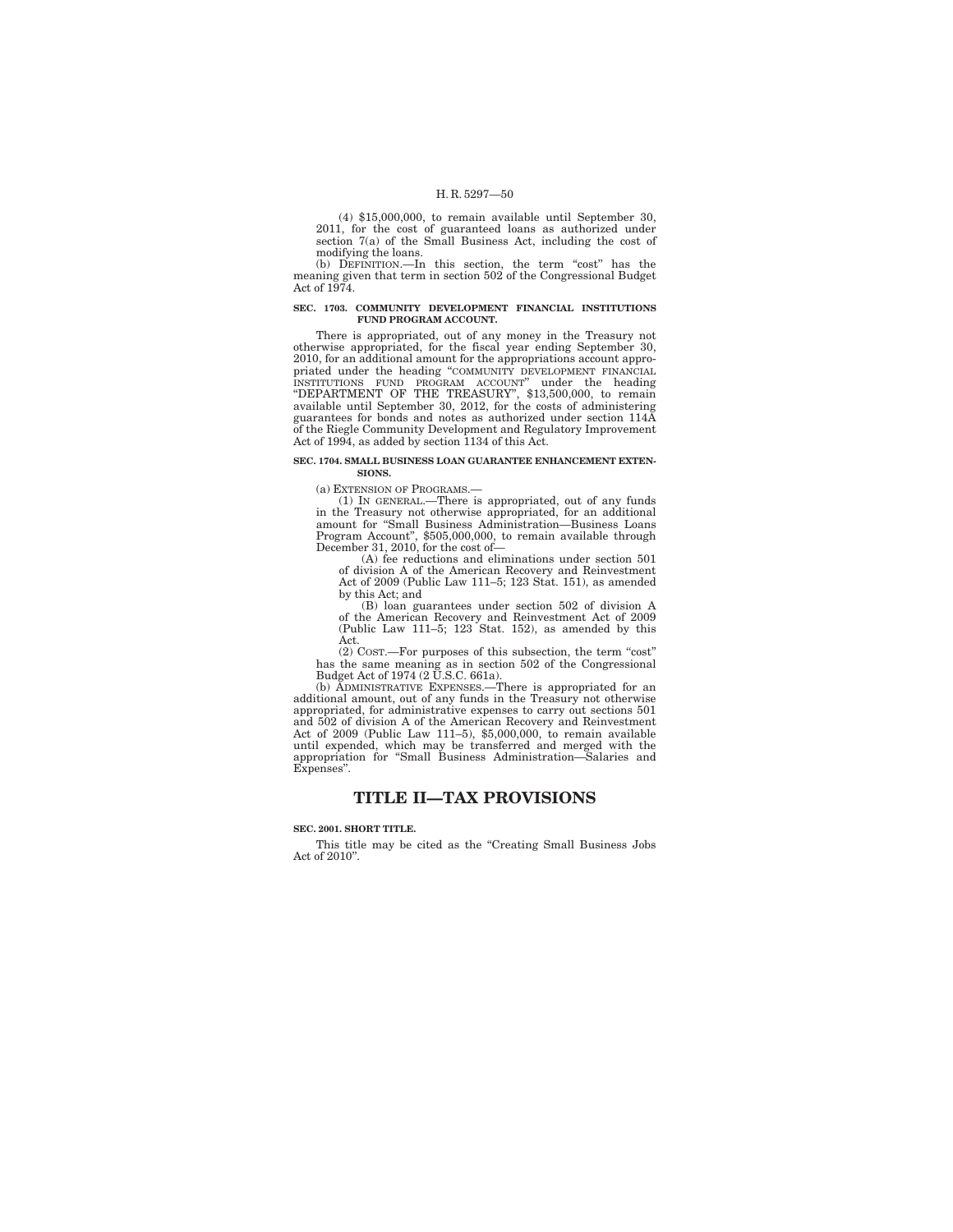## **Subtitle A—Small Business Relief**

## **PART I—PROVIDING ACCESS TO CAPITAL**

#### **SEC. 2011. TEMPORARY EXCLUSION OF 100 PERCENT OF GAIN ON CER-TAIN SMALL BUSINESS STOCK.**

(a) IN GENERAL.—Subsection (a) of section 1202 of the Internal Revenue Code of 1986 is amended by adding at the end the following new paragraph:

''(4) 100 PERCENT EXCLUSION FOR STOCK ACQUIRED DURING CERTAIN PERIODS IN 2010.—In the case of qualified small busi-ness stock acquired after the date of the enactment of the Creating Small Business Jobs Act of 2010 and before January

1, 2011— ''(A) paragraph (1) shall be applied by substituting '100 percent' for '50 percent',

''(B) paragraph (2) shall not apply, and ''(C) paragraph (7) of section 57(a) shall not apply.''. (b) CONFORMING AMENDMENT.—Paragraph (3) of section 1202(a) of the Internal Revenue Code of 1986 is amended—

(1) by inserting "CERTAIN PERIODS IN" before "2010" in the heading, and

(2) by striking ''before January 1, 2011'' and inserting ''on or before the date of the enactment of the Creating Small Business Jobs Act of 2010".

(c) EFFECTIVE DATE.—The amendments made by this section shall apply to stock acquired after the date of the enactment of this Act.

#### **SEC. 2012. GENERAL BUSINESS CREDITS OF ELIGIBLE SMALL BUSINESSES FOR 2010 CARRIED BACK 5 YEARS.**

(a) IN GENERAL.—Section 39(a) of the Internal Revenue Code of 1986 is amended by adding at the end the following new paragraph:

''(4) 5-YEAR CARRYBACK FOR ELIGIBLE SMALL BUSINESS CREDITS.— ''(A) IN GENERAL.—Notwithstanding subsection (d), in

the case of eligible small business credits determined in the first taxable year of the taxpayer beginning in 2010—

''(i) paragraph (1) shall be applied by substituting 'each of the 5 taxable years' for 'the taxable year'

in subparagraph (A) thereof, and<br>
"(ii) paragraph (2) shall be applied—<br>
"(I) by substituting '25 taxable years' for '21<br>
taxable years' in subparagraph (A) thereof, and<br>
"(II) by substituting '24 taxable years' for '20

taxable years' in subparagraph (B) thereof. ''(B) ELIGIBLE SMALL BUSINESS CREDITS.—For purposes of this subsection, the term 'eligible small business credits'

has the meaning given such term by section 38(c)(5)(B).''.<br>
(b) CONFORMING AMENDMENT.—Section 39(a)(3)(A) of the Internal Revenue Code of 1986 is amended by inserting "or the

eligible small business credits'' after ''credit)''. (c) EFFECTIVE DATE.—The amendments made by this section

shall apply to credits determined in taxable years beginning after December 31, 2009.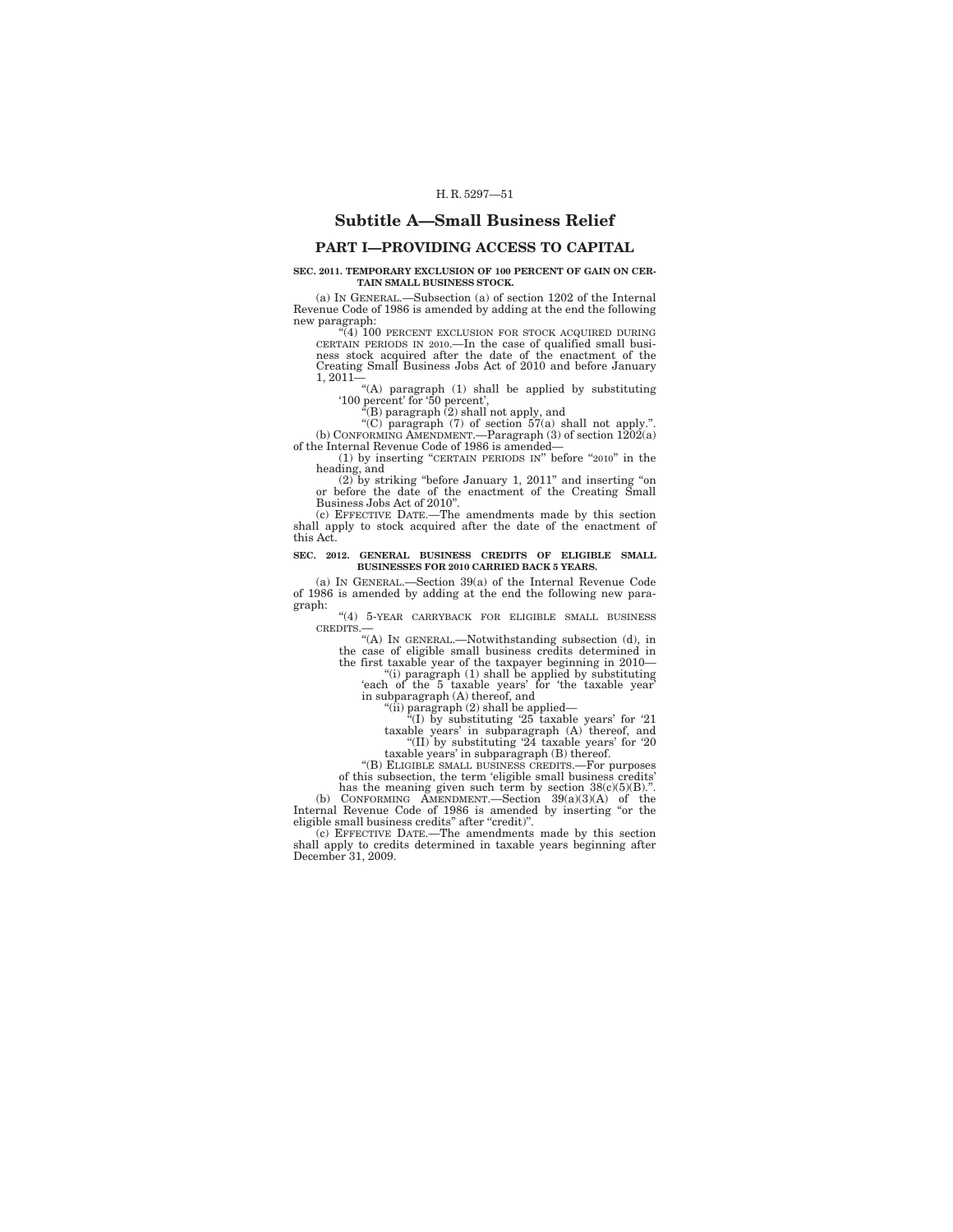#### **SEC. 2013. GENERAL BUSINESS CREDITS OF ELIGIBLE SMALL BUSINESSES IN 2010 NOT SUBJECT TO ALTERNATIVE MIN-IMUM TAX.**

(a) IN GENERAL.—Section 38(c) of the Internal Revenue Code of 1986 is amended by redesignating paragraph (5) as paragraph (6) and by inserting after paragraph (4) the following new paragraph:

''(5) SPECIAL RULES FOR ELIGIBLE SMALL BUSINESS CREDITS IN 2010.—<br>"(A) In GENERAL.—In the case of eligible small business

credits determined in taxable years beginning in 2010— ''(i) this section and section 39 shall be applied

separately with respect to such credits, and "(ii) in applying paragraph (1) to such credits-

''(I) the tentative minimum tax shall be treated as being zero, and

''(II) the limitation under paragraph (1) (as modified by subclause (I)) shall be reduced by the credit allowed under subsection (a) for the taxable year (other than the eligible small business credits).

''(B) ELIGIBLE SMALL BUSINESS CREDITS.—For purposes of this subsection, the term 'eligible small business credits' means the sum of the credits listed in subsection (b) which are determined for the taxable year with respect to an eligible small business. Such credits shall not be taken into account under paragraph  $(2)$ ,  $(3)$ , or  $(4)$ .<br>"(C) ELIGIBLE SMALL BUSINESS.—For purposes of this

subsection, the term 'eligible small business' means, with respect to any taxable year—

"(i) a corporation the stock of which is not publicly traded,

''(ii) a partnership, or

''(iii) a sole proprietorship, if the average annual gross receipts of such corporation, partnership, or sole proprietorship for the 3-taxable-year period preceding such taxable year does not exceed \$50,000,000. For purposes of applying the test under the preceding sentence, rules similar to the rules of paragraphs (2) and (3) of section 448(c) shall apply.

''(D) TREATMENT OF PARTNERS AND S CORPORATION SHAREHOLDERS.—Credits determined with respect to a partnership or S corporation shall not be treated as eligible small business credits by any partner or shareholder unless such partner or shareholder meets the gross receipts test under subparagraph (C) for the taxable year in which such credits are treated as current year business credits.''.

(b) TECHNICAL AMENDMENT.—Section  $55(e)(5)$  of the Internal Revenue Code of 1986 is amended by striking "38(c)(3)(B)" and inserting " $38(c)(6)(B)$ ".

(c) CONFORMING AMENDMENTS.—

(1) Subclause (II) of section 38(c)(2)(A)(ii) of the Internal Revenue Code of 1986 is amended by inserting ''the eligible small business credits,'' after ''the New York Liberty Zone business employee credit,''.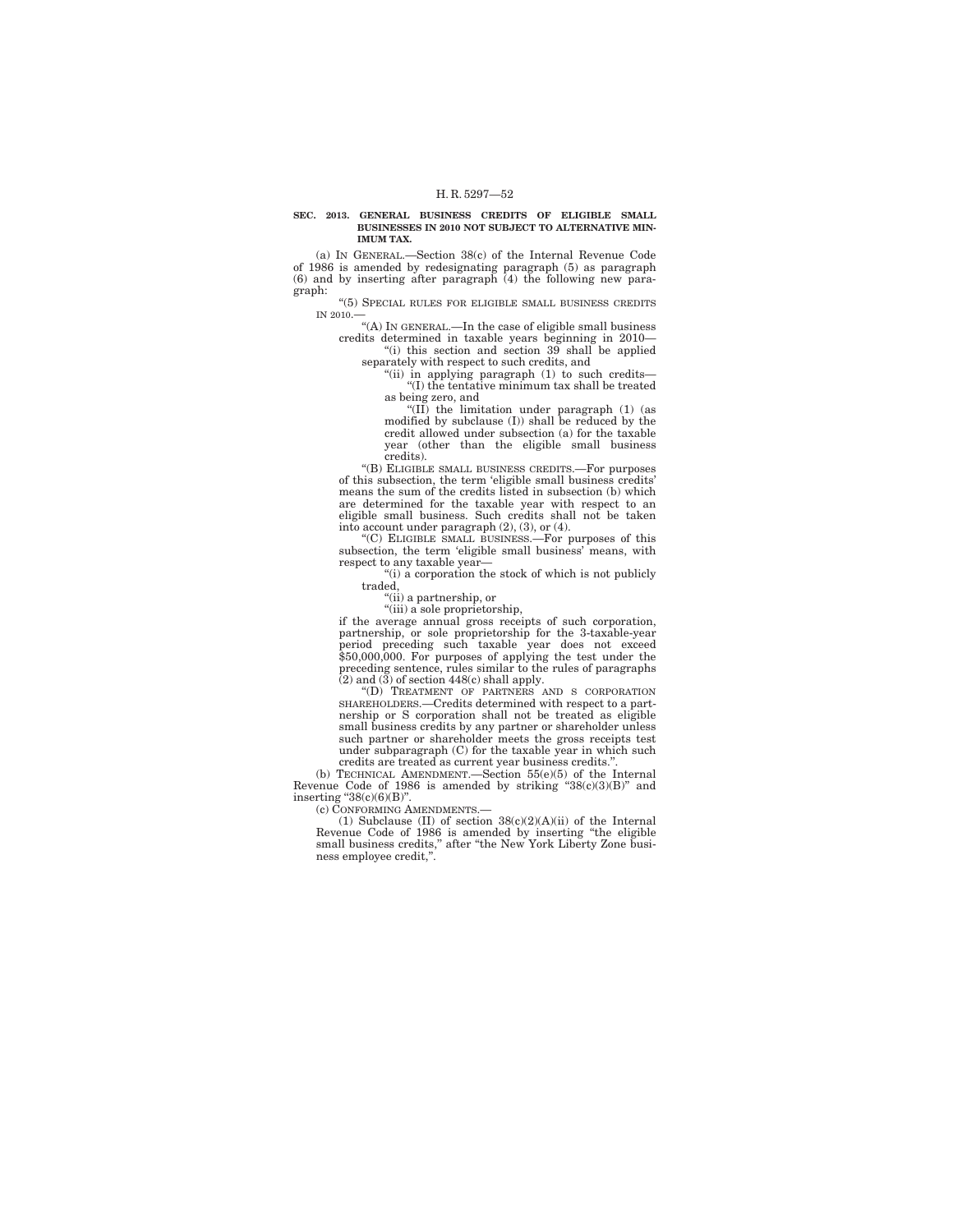(2) Subclause (II) of section  $38(c)(3)(A)(ii)$  of such Code<br>is amended by inserting ", the eligible small business credits,"<br>after "the New York Liberty Zone business employee credit".<br>(3) Subclause (II) of section  $38(c)(4)(A)(ii$ 

and'' before ''the specified credits''.

(d) EFFECTIVE DATE.—The amendments made by subsection (a) shall apply to credits determined in taxable years beginning after December 31, 2009, and to carrybacks of such credits.

**SEC. 2014. TEMPORARY REDUCTION IN RECOGNITION PERIOD FOR BUILT-IN GAINS TAX.** 

(a) IN GENERAL.—Subparagraph (B) of section 1374(d)(7) of the Internal Revenue Code of 1986 is amended to read as follows: "(B) SPECIAL RULES FOR 2009, 2010, AND 2011.—No tax

shall be imposed on the net recognized built-in gain of an S corporation—

''(i) in the case of any taxable year beginning in 2009 or 2010, if the 7th taxable year in the recognition period preceded such taxable year, or ''(ii) in the case of any taxable year beginning in 2011, if the 5th year in the recognition period pre-

ceded such taxable year.

The preceding sentence shall be applied separately with respect to any asset to which paragraph (8) applies.''.

(b) EFFECTIVE DATE.—The amendment made by this section shall apply to taxable years beginning after December 31, 2010.

#### **PART II—ENCOURAGING INVESTMENT**

#### **SEC. 2021. INCREASED EXPENSING LIMITATIONS FOR 2010 AND 2011; CERTAIN REAL PROPERTY TREATED AS SECTION 179 PROPERTY.**

(a) INCREASED LIMITATIONS.—Subsection (b) of section 179 of the Internal Revenue Code of 1986 is amended—

(1) by striking ''shall not exceed'' and all that follows in paragraph (1) and inserting "shall not exceed—<br>"(A) \$250,000 in the case of taxable years beginning"

after 2007 and before 2010, ''(B) \$500,000 in the case of taxable years beginning

in 2010 or 2011, and

''(C) \$25,000 in the case of taxable years beginning after 2011.'', and (2) by striking ''exceeds'' and all that follows in paragraph (2) and inserting ''exceeds—

''(A) \$800,000 in the case of taxable years beginning after 2007 and before 2010, ''(B) \$2,000,000 in the case of taxable years beginning

in 2010 or 2011, and

 $(C)$  \$200,000 in the case of taxable years beginning

after 2011.''. (b) INCLUSION OF CERTAIN REAL PROPERTY.—Section 179 of the Internal Revenue Code of 1986 is amended by adding at the end the following new subsection:

''(f) SPECIAL RULES FOR QUALIFIED REAL PROPERTY.— ''(1) IN GENERAL.—If a taxpayer elects the application of this subsection for any taxable year beginning in 2010 or 2011,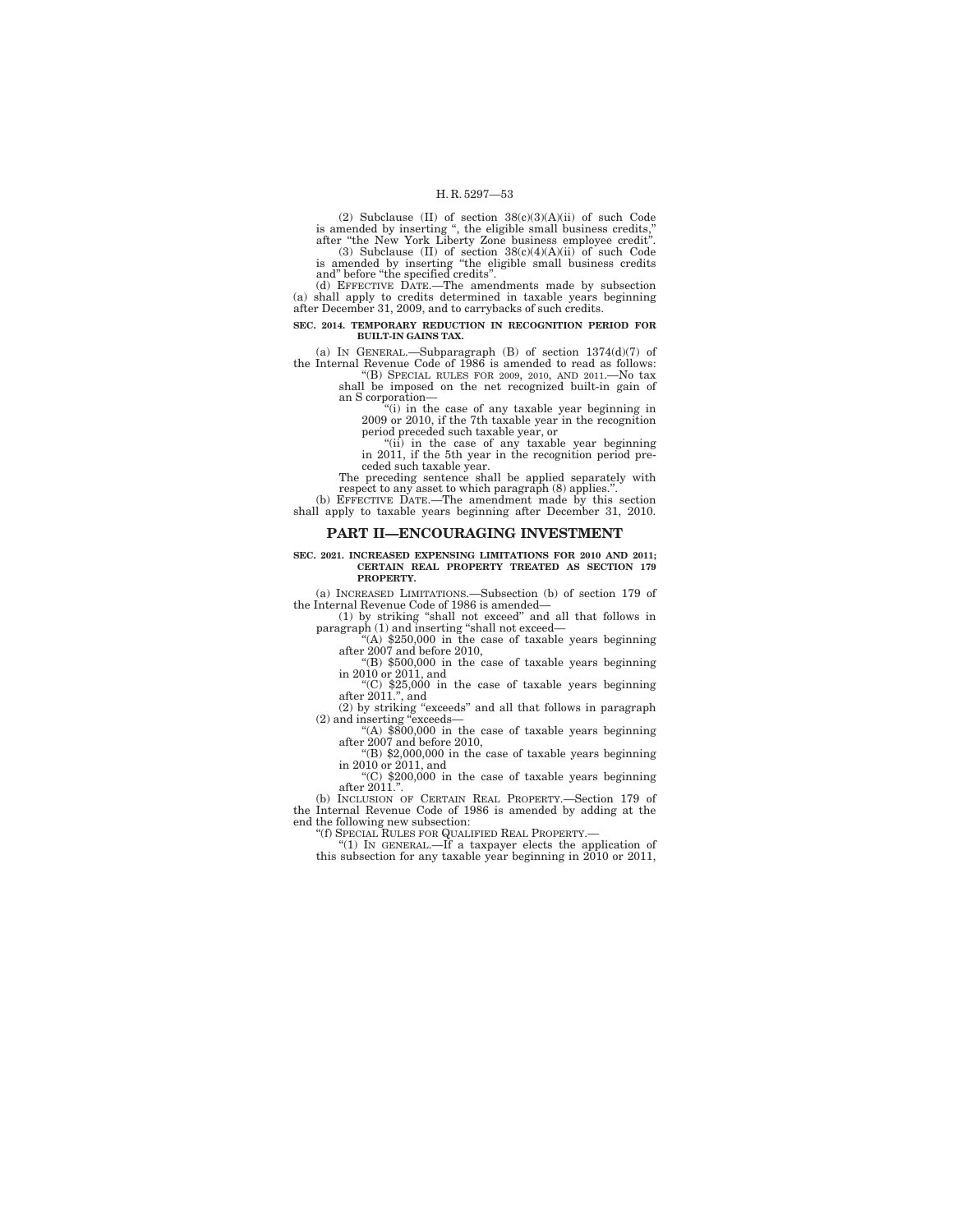the term 'section 179 property' shall include any qualified real property which is—

''(A) of a character subject to an allowance for depreciation,

''(B) acquired by purchase for use in the active conduct of a trade or business, and

''(C) not described in the last sentence of subsection  $(d)(1)$ .

''(2) QUALIFIED REAL PROPERTY.—For purposes of this subsection, the term 'qualified real property' means—<br>
"(A) qualified leasehold improvement property<br>
described in section 168(e)(6),<br>
"(B) qualified restaurant property described in section

168(e)(7) (without regard to the dates specified in subparagraph (A)(i) thereof), and ''(C) qualified retail improvement property described

in section 168(e)(8) (without regard to subparagraph (E) thereof).

"(3) LIMITATION.—For purposes of applying the limitation under subsection  $(b)(1)(B)$ , not more than \$250,000 of the aggregate cost which is taken into account under subsection (a) for any taxable year may be attributable to qualified real prop-

erty.<br>
"(4) CARRYOVER LIMITATION.—<br>
(b)(3)(B), no amount attributable to qualified real property<br>
may be carried over to a taxable year beginning after<br>
2011.

 $2011$ .<br>
"(B) TREATMENT OF DISALLOWED AMOUNTS.—Except as<br>
"(B) TREATMENT OF DISALLOWED AMOUNTS.—Except as provided in subparagraph (C), to the extent that any amount is not allowed to be carried over to a taxable year beginning after 2011 by reason of subparagraph (A), this title shall be applied as if no election under this section had been made with respect to such amount.

''(C) AMOUNTS CARRIED OVER FROM 2010.—If subparagraph (B) applies to any amount (or portion of an amount) which is carried over from a taxable year other than the taxpayer's last taxable year beginning in 2011, such amount (or portion of an amount) shall be treated for purposes of this title as attributable to property placed in service on the first day of the taxpayer's last taxable year beginning in 2011.

''(D) ALLOCATION OF AMOUNTS.—For purposes of applying this paragraph and subsection (b)(3)(B) to any taxable year, the amount which is disallowed under subsection (b)(3)(A) for such taxable year which is attributed to qualified real property shall be the amount which bears the same ratio to the total amount so disallowed as—

''(i) the aggregate amount attributable to qualified real property placed in service during such taxable year, increased by the portion of any amount carried over to such taxable year from a prior taxable year which is attributable to such property, bears to

"(ii) the total amount of section 179 property placed in service during such taxable year, increased by the aggregate amount carried over to such taxable year from any prior taxable year.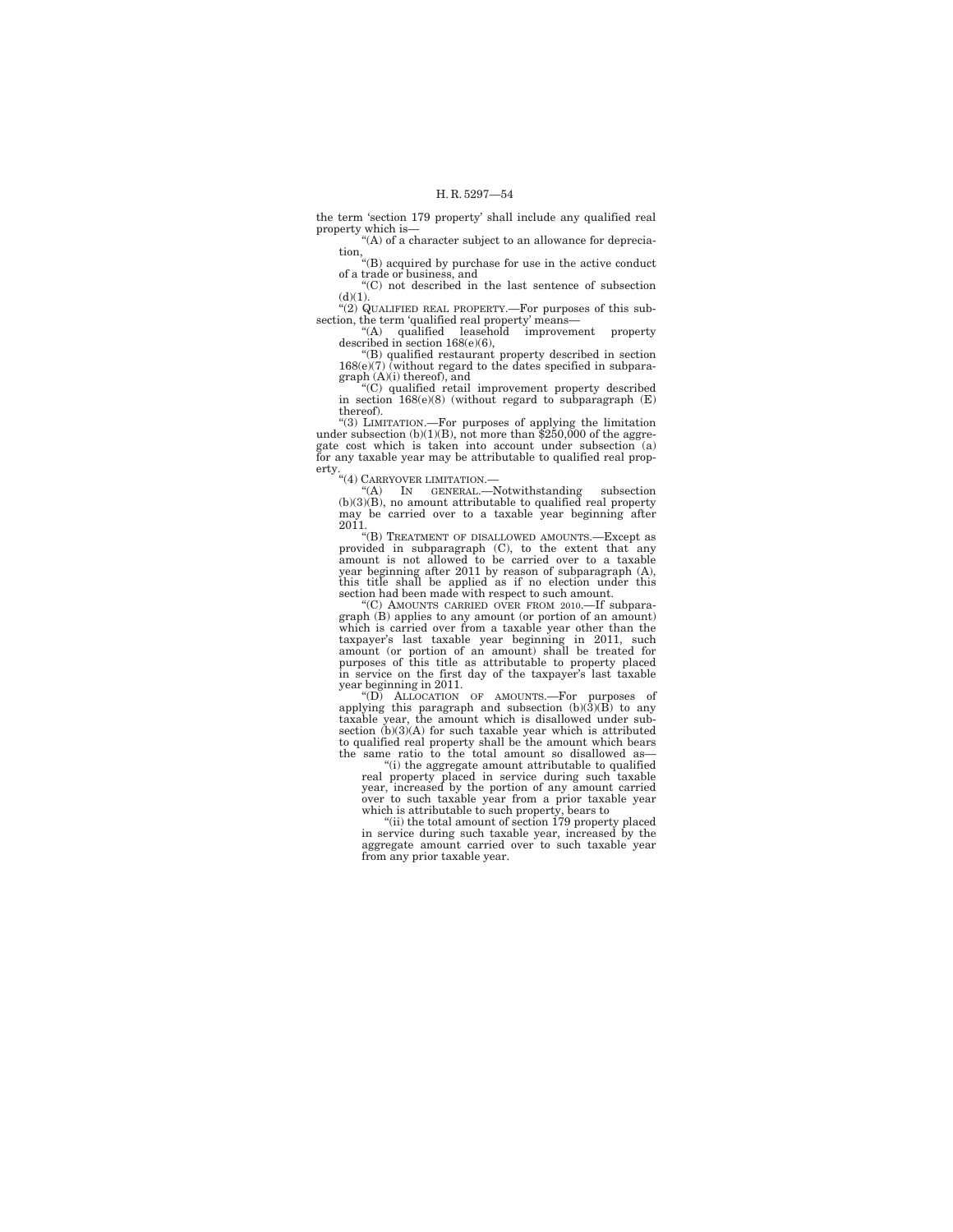For purposes of the preceding sentence, only section 179 property with respect to which an election was made under subsection (c)(1) (determined without regard to subparagraph (B) of this paragraph) shall be taken into account.''. (c) REVOCABILITY OF ELECTION.—Paragraph (2) of section 179(c)

of the Internal Revenue Code of 1986 is amended by striking "2011" and inserting "2012".<br>
(d) COMPUTER SOFTWARE TREATED AS 179 PROPERTY.—Clause

(ii) of section  $179(d)(1)(A)$  is amended by striking "2011" and inserting "2012".

(e) EFFECTIVE DATES.—

(1) IN GENERAL.—Except as provided in paragraph (2), the amendments made by this section shall apply to property placed in service after December 31, 2009, in taxable years beginning after such date.

(2) EXTENSIONS.—The amendments made by subsections (c) and (d) shall apply to taxable years beginning after December 31, 2010.

#### **SEC. 2022. ADDITIONAL FIRST-YEAR DEPRECIATION FOR 50 PERCENT OF THE BASIS OF CERTAIN QUALIFIED PROPERTY.**

(a) IN GENERAL.—Paragraph (2) of section 168(k) of the Internal<br>Revenue Code of 1986 is amended—<br>(1) by striking "January 1, 2011" in subparagraph (A)(iv)<br>and inserting "January 1, 2012", and<br>(2) by striking "January 1, 2

(b) CONFORMING AMENDMENTS.

(1) The heading for subsection (k) of section 168 of the Internal Revenue Code of 1986 is amended by striking ''JANUARY 1, 2010'' and inserting ''JANUARY 1, 2011''.

(2) The heading for clause (ii) of section  $168(k)(2)(B)$  of such Code is amended by striking "PRE-JANUARY 1, 2010" and

inserting "PRE-JANUARY 1, 2011".<br>
(3) Subparagraph (D) of section 168(k)(4) of such Code<br>
is amended by striking "and" at the end of clause (iii) and<br>
striking the period at the end of clause (iii) and inserting a comma, and by adding at the end the following new clauses:

"(iv) 'January 1, 2011' shall be substituted for 'January 1, 2012' in subparagraph (A)(iv) thereof, and "(v) 'January 1, 2010' shall be substituted for 'January 1, 2011' each place it appears in subpara-

 $graph$   $(\AA)$  thereof."

(4) Subparagraph  $(B)$  of section 168(1)(5) of such Code is amended by striking ''January 1, 2010'' and inserting ''January 1, 2011"

(5) Subparagraph (C) of section 168(n)(2) of such Code is amended by striking ''January 1, 2010'' and inserting ''January 1, 2011''.

(6) Subparagraph (D) of section 1400L(b)(2) of such Code is amended by striking ''January 1, 2010'' and inserting ''January 1, 2011''.

(7) Subparagraph (B) of section 1400N(d)(3) of such Code is amended by striking ''January 1, 2010'' and inserting ''January 1, 2011''.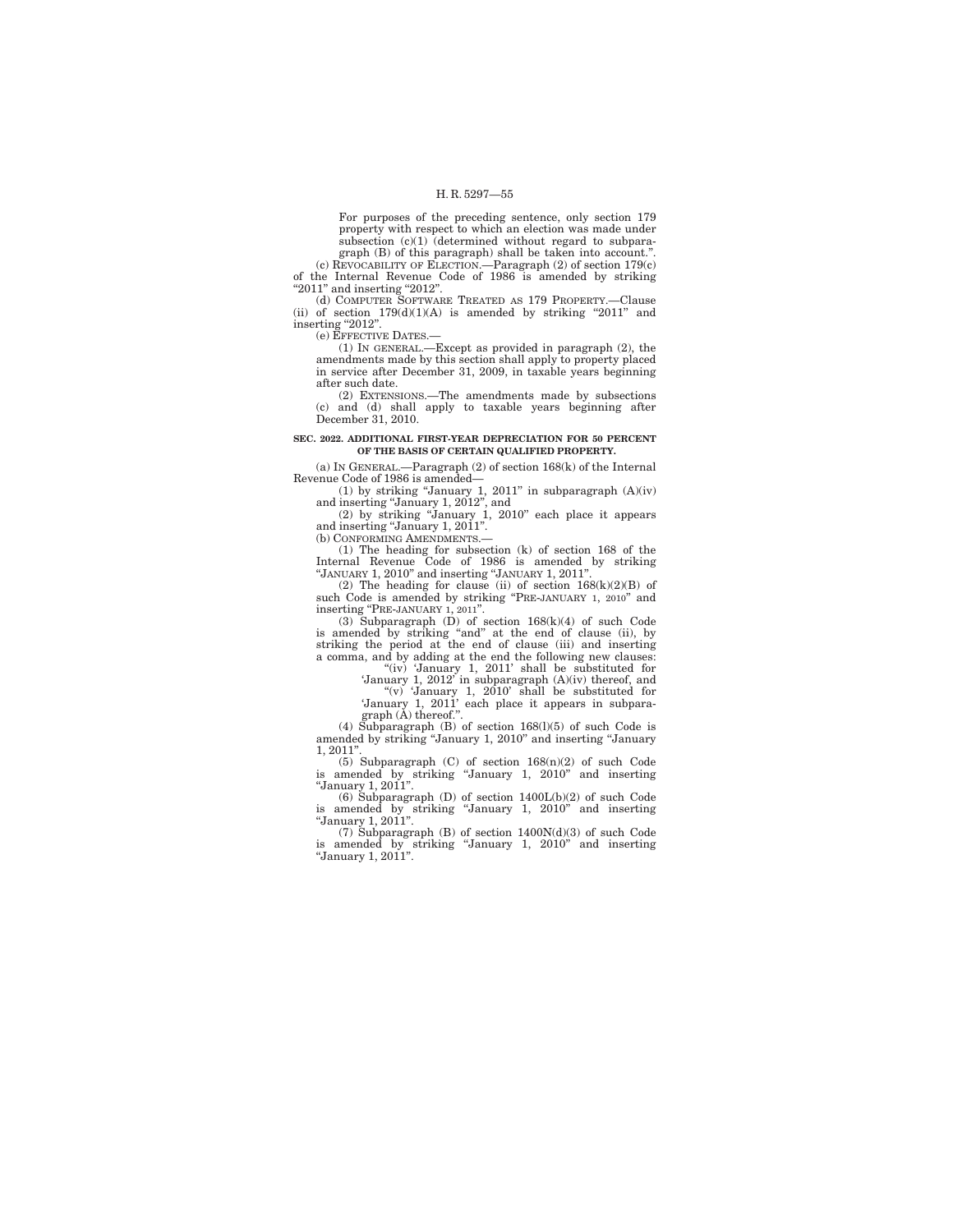(c) EFFECTIVE DATE.—The amendments made by this section shall apply to property placed in service after December 31, 2009, in taxable years ending after such date.

**SEC. 2023. SPECIAL RULE FOR LONG-TERM CONTRACT ACCOUNTING.** 

(a) IN GENERAL.—Section 460(c) of the Internal Revenue Code of 1986 is amended by adding at the end the following new paragraph:

''(6) SPECIAL RULE FOR ALLOCATION OF BONUS DEPRECIATION WITH RESPECT TO CERTAIN PROPERTY.-

"(A) IN GENERAL.—Solely for purposes of determining the percentage of completion under subsection  $(b)(1)(A)$ , the cost of qualified property shall be taken into account as a cost allocated to the contract as if subsection (k) of section 168 had not been enacted.

''(B) QUALIFIED PROPERTY.—For purposes of this para-graph, the term 'qualified property' means property described in section 168(k)(2) which—

''(i) has a recovery period of 7 years or less, and ''(ii) is placed in service after December 31, 2009, and before January 1, 2011 (January 1, 2012, in the

case of property described in section  $168(k)(2)(B)$ .".<br>(b) EFFECTIVE DATE.—The amendment made by this section shall apply to property placed in service after December 31, 2009.

### **PART III—PROMOTING ENTREPRENEURSHIP**

#### **SEC. 2031. INCREASE IN AMOUNT ALLOWED AS DEDUCTION FOR START-UP EXPENDITURES IN 2010.**

(a) START-UP EXPENDITURES.—Subsection (b) of section 195 of the Internal Revenue Code of 1986 is amended by adding at the end the following new paragraph:

''(3) SPECIAL RULE FOR TAXABLE YEARS BEGINNING IN 2010.— In the case of a taxable year beginning in 2010, paragraph  $(1)(A)(ii)$  shall be applied-

''(A) by substituting '\$10,000' for '\$5,000', and ''(B) by substituting '\$60,000' for '\$50,000'.''. (b) EFFECTIVE DATE.—The amendment made by this section shall apply to amounts paid or incurred in taxable years beginning after December 31, 2009.

## **SEC. 2032. AUTHORIZATION OF APPROPRIATIONS FOR THE UNITED STATES TRADE REPRESENTATIVE TO DEVELOP MARKET ACCESS OPPORTUNITIES FOR UNITED STATES SMALL-AND MEDIUM-SIZED BUSINESSES AND TO ENFORCE TRADE AGREEMENTS.**

(a) IN GENERAL.—There are authorized to be appropriated to the Office of the United States Trade Representative \$5,230,000, to remain available until expended, for—

(1) analyzing and developing opportunities for businesses in the United States to access the markets of foreign countries; and

(2) enforcing trade agreements to which the United States is a party.

(b) REQUIREMENTS.—In obligating and expending the funds authorized to be appropriated under subsection (a), the United States Trade Representative shall—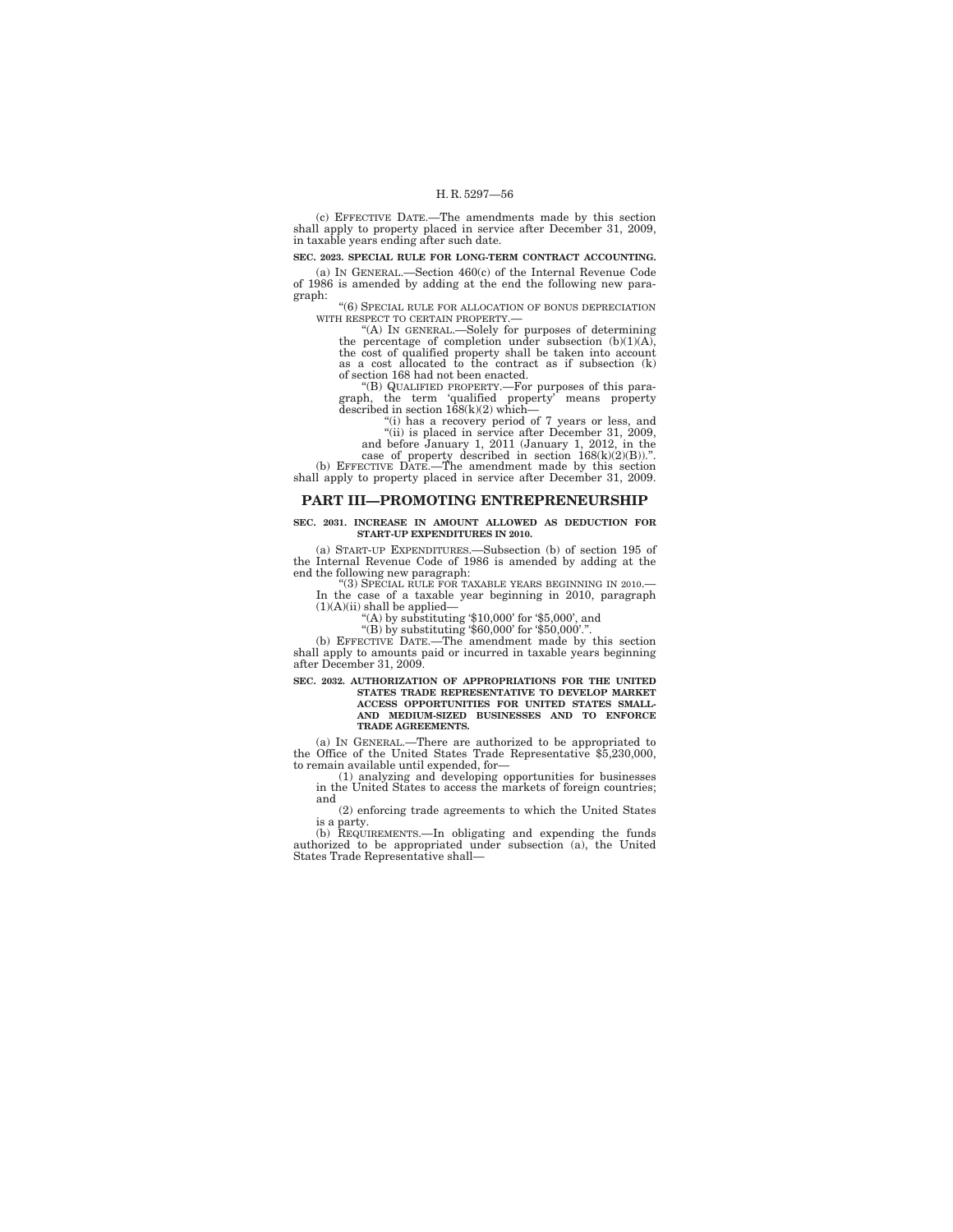(1) give preference to those initiatives that the United States Trade Representative determines will create or sustain the greatest number of jobs in the United States or result in the greatest henefit to the economy of the United States; and

(2) consider the needs of small- and medium-sized businesses in the United States with respect to—

(A) accessing the markets of foreign countries; and (B) the enforcement of trade agreements to which the United States is a party.

## **PART IV—PROMOTING SMALL BUSINESS FAIRNESS**

#### **SEC. 2041. LIMITATION ON PENALTY FOR FAILURE TO DISCLOSE REPORTABLE TRANSACTIONS BASED ON RESULTING TAX BENEFITS.**

(a) IN GENERAL.—Subsection (b) of section 6707A of the Internal Revenue Code of 1986 is amended to read as follows: (b) AMOUNT OF PENALTY.

''(1) IN GENERAL.—Except as otherwise provided in this subsection, the amount of the penalty under subsection (a) with respect to any reportable transaction shall be 75 percent of the decrease in tax shown on the return as a result of such transaction (or which would have resulted from such transaction if such transaction were respected for Federal tax purposes).

''(2) MAXIMUM PENALTY.—The amount of the penalty under subsection (a) with respect to any reportable transaction shall not exceed—

''(A) in the case of a listed transaction, \$200,000 (\$100,000 in the case of a natural person), or ''(B) in the case of any other reportable transaction,

\$50,000 (\$10,000 in the case of a natural person).

''(3) MINIMUM PENALTY.—The amount of the penalty under subsection (a) with respect to any transaction shall not be less than \$10,000 (\$5,000 in the case of a natural person).''. (b) EFFECTIVE DATE.—The amendment made by this section

### shall apply to penalties assessed after December 31, 2006. **SEC. 2042. DEDUCTION FOR HEALTH INSURANCE COSTS IN COM-PUTING SELF-EMPLOYMENT TAXES IN 2010.**

(a) IN GENERAL.—Paragraph (4) of section 162(l) of the Internal Revenue Code of 1986 is amended by inserting ''for taxable years beginning before January 1, 2010, or after December 31, 2010'' before the period.

(b) EFFECTIVE DATE.—The amendments made by this section shall apply to taxable years beginning after December 31, 2009. **SEC. 2043. REMOVAL OF CELLULAR TELEPHONES AND SIMILAR TELE-COMMUNICATIONS EQUIPMENT FROM LISTED PROPERTY.** 

(a) IN GENERAL.—Subparagraph (A) of section  $280F(d)(4)$  of the Internal Revenue Code of 1986 (defining listed property) is amended by adding "iand" at the end of clause (iv), by striking clause (v), and by redesignating cl

(b) EFFECTIVE DATE.—The amendment made by this section shall apply to taxable years beginning after December 31, 2009.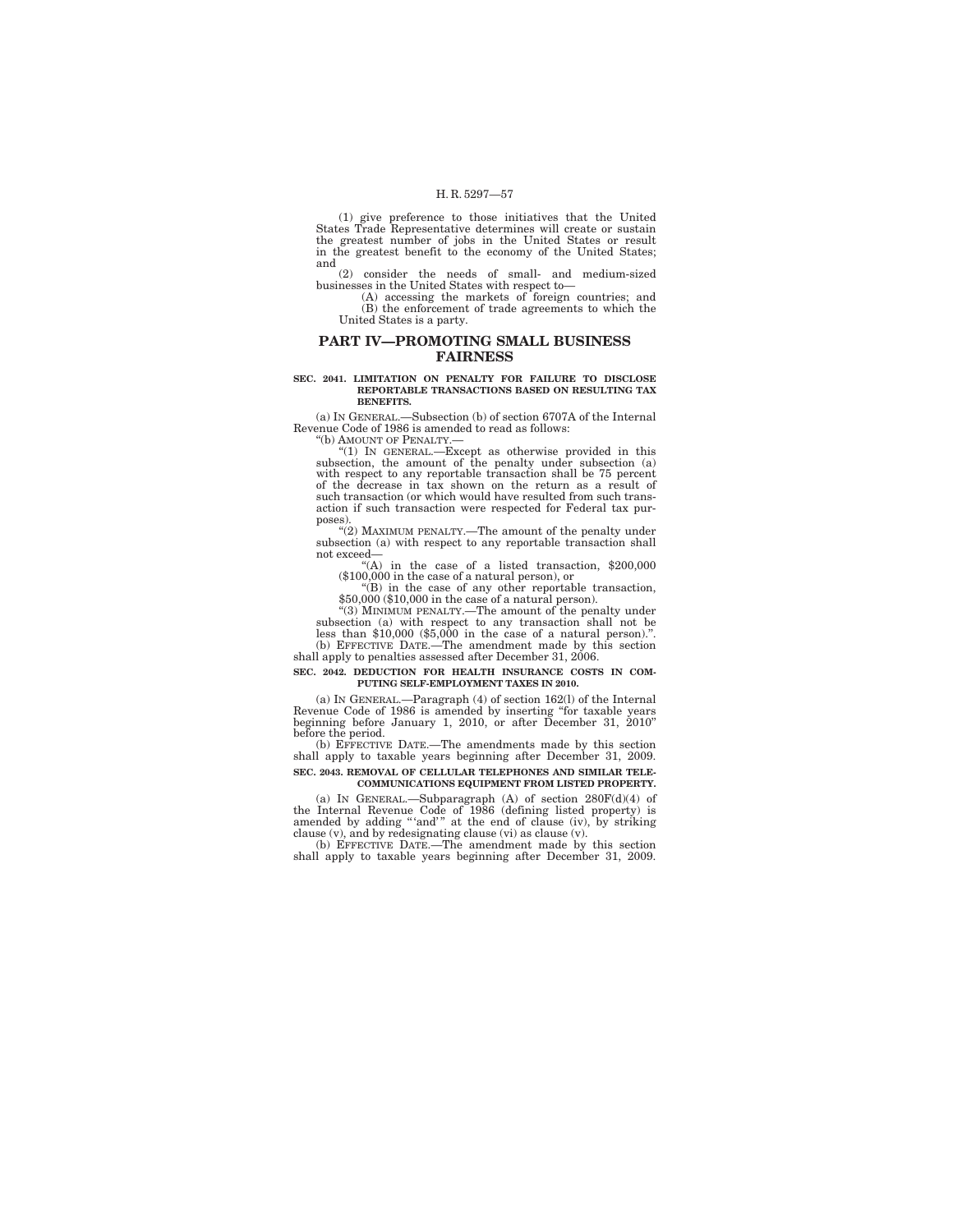## **Subtitle B—Revenue Provisions**

## **PART I—REDUCING THE TAX GAP**

### **SEC. 2101. INFORMATION REPORTING FOR RENTAL PROPERTY EXPENSE PAYMENTS.**

(a) IN GENERAL.—Section 6041 of the Internal Revenue Code of 1986, as amended by section 9006 of the Patient Protection and Affordable Care Act, is amended by redesignating subsections (h) and (i) as subsections (i) and (j), respectively, and by inserting after subsection (g) the following new subsection:<br>after subsection (g) the following new subsection:<br>"(h) TREATMENT OF RENTAL PROPERTY EXPENSE PAYMENTS.

''(h) TREATMENT OF RENTAL PROPERTY EXPENSE PAYMENTS.— ''(1) IN GENERAL.—Solely for purposes of subsection (a) and except as provided in paragraph (2), a person receiving rental income from real estate shall be considered to be engaged in a trade or business of renting property.<br>
"(2) EXCEPTIONS.—Paragraph (1) shall not apply to—

''(A) any individual, including any individual who is an active member of the uniformed services or an employee of the intelligence community (as defined in section  $121(d)(9)(C)(iv)$ , if substantially all rental income is derived from renting the principal residence (within the meaning of section 121) of such individual on a temporary basis,

''(B) any individual who receives rental income of not more than the minimal amount, as determined under regulations prescribed by the Secretary, and ''(C) any other individual for whom the requirements

of this section would cause hardship, as determined under regulations prescribed by the Secretary.

(b) EFFECTIVE DATE.—The amendments made by subsection (a) shall apply to payments made after December 31, 2010.

**SEC. 2102. INCREASE IN INFORMATION RETURN PENALTIES.** 

(a) FAILURE TO FILE CORRECT INFORMATION RETURNS.—<br>
(1) IN GENERAL.—Subsections (a)(1), (b)(1)(A), and (b)(2)(A)<br>
of section 6721 of the Internal Revenue Code of 1986 are<br>
each amended by striking "\$50" and inserting "\$100

 $(d)(1)(A)$ , and  $(e)(3)(A)$  of section 6721 of such Code are each amended by striking "\$250,000" and inserting "\$1,500,000".

(b) REDUCTION WHERE CORRECTION WITHIN 30 DAYS.—<br>
(1) IN GENERAL.—Subparagraph (A) of section 6721(b)(1)<br>
of the Internal Revenue Code of 1986 is amended by striking<br>
"\$15" and inserting "\$30".<br>
(2) AGGREGATE ANNUAL LIMITA

and (d)(1)(B) of section 6721 of such Code are each amended<br>by striking "\$75,000" and inserting "\$250,000".<br>(c) REDUCTION WHERE CORRECTION ON OR BEFORE AUGUST

 $1 -$ 

(1) IN GENERAL.—Subparagraph (A) of section 6721(b)(2) of the Internal Revenue Code of 1986 is amended by striking ''\$30'' and inserting ''\$60''. (2) AGGREGATE ANNUAL LIMITATION.—Subsections (b)(2)(B)

and  $(d)(1)(C)$  of section 6721 of such Code are each amended by striking ''\$150,000'' and inserting ''\$500,000''.

(d) AGGREGATE ANNUAL LIMITATIONS FOR PERSONS WITH GROSS RECEIPTS OF NOT MORE THAN \$5,000,000.—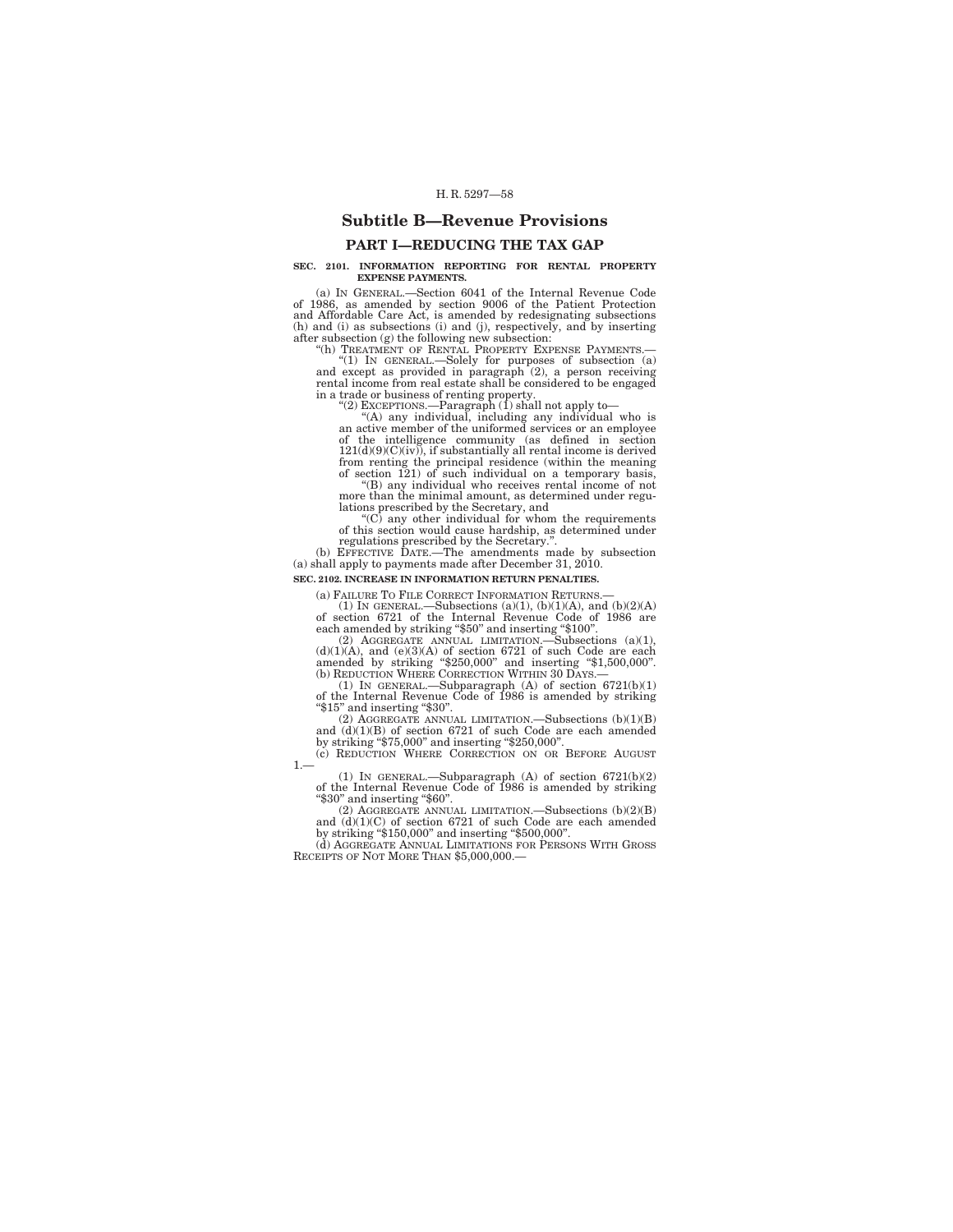(1) IN GENERAL.—Paragraph (1) of section 6721(d) of the<br>Internal Revenue Code of 1986 is amended—<br>inserting "\$100,000" in subparagraph (A) and<br>inserting "\$500,000",<br>(B) by striking "\$25,000" in subparagraph (B) and<br>insert

(2) TECHNICAL AMENDMENT.—Paragraph (1) of section 6721(d) of such Code is amended by striking ''such taxable year'' and inserting ''such calendar year''.

(e) PENALTY IN CASE OF INTENTIONAL DISREGARD.—Paragraph (2) of section 6721(e) of the Internal Revenue Code of 1986 is amended by striking "\$100" and inserting "\$250".

(f) ADJUSTMENT FOR INFLATION.—Section 6721 of the Internal Revenue Code of 1986 is amended by adding at the end the following new subsection:

''(f) ADJUSTMENT FOR INFLATION.—

"(1) IN GENERAL.—For each fifth calendar year beginning<br>after 2012, each of the dollar amounts under subsections (a),<br>(b), (d) (other than paragraph (2)(A) thereof), and (e) shall<br>be increased by such dollar amount multip mined by substituting 'calendar year 2011' for 'calendar year 1992' in subparagraph (B) thereof.

''(2) ROUNDING.—If any amount adjusted under paragraph  $(1)$ —

''(A) is not less than \$75,000 and is not a multiple of \$500, such amount shall be rounded to the next lowest multiple of \$500, and

''(B) is not described in subparagraph (A) and is not a multiple of \$10, such amount shall be rounded to the next lowest multiple of \$10."

(g) FAILURE TO FURNISH CORRECT PAYEE STATEMENTS.—Section 6722 of the Internal Revenue Code of 1986 is amended to read as follows:

### **''SEC. 6722. FAILURE TO FURNISH CORRECT PAYEE STATEMENTS.**

"(a) IMPOSITION OF PENALTY.-

''(1) GENERAL RULE.—In the case of each failure described in paragraph (2) by any person with respect to a payee statement, such person shall pay a penalty of \$100 for each state-<br>ment with respect to which such a failure occurs, but the<br>total amount imposed on such person for all such failures<br>during any calendar year shall not exceed \$

<sup>(2)</sup> FAILURES SUBJECT TO PENALTY.—For purposes of paragraph (1), the failures described in this paragraph are— ''(A) any failure to furnish a payee statement on or

before the date prescribed therefor to the person to whom such statement is required to be furnished, and

''(B) any failure to include all of the information required to be shown on a payee statement or the inclusion of incorrect information.

''(b) REDUCTION WHERE CORRECTION IN SPECIFIED PERIOD.— ''(1) CORRECTION WITHIN 30 DAYS.—If any failure described in subsection (a)(2) is corrected on or before the day 30 days

after the required filing date—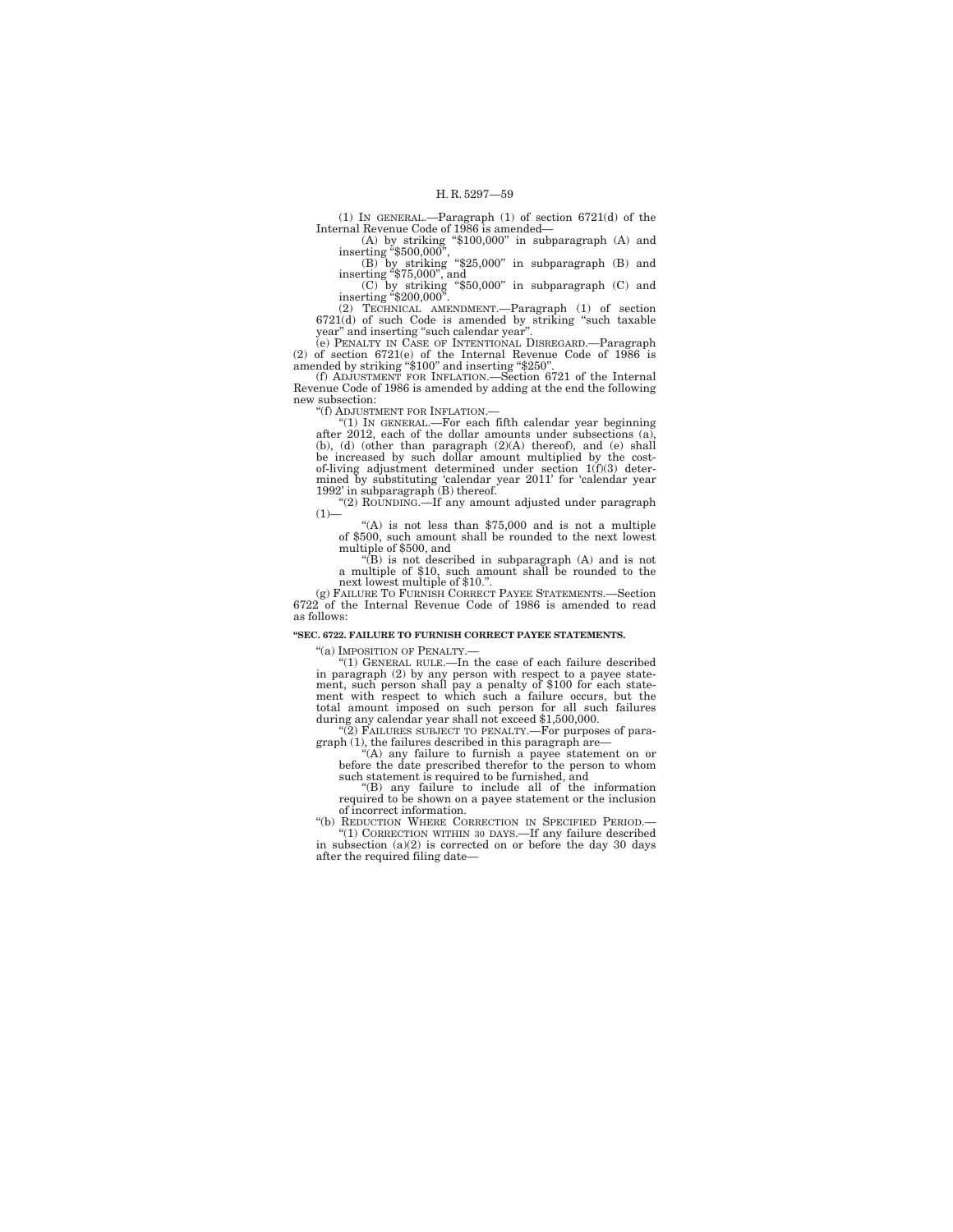''(A) the penalty imposed by subsection (a) shall be \$30 in lieu of \$100, and

''(B) the total amount imposed on the person for all such failures during any calendar year which are so corrected shall not exceed \$250,000.

'(2) FAILURES CORRECTED ON OR BEFORE AUGUST 1.any failure described in subsection  $(a)(2)$  is corrected after the 30th day referred to in paragraph  $(1)$  but on or before August 1 of the calendar year in which the required filing date occurs—

''(A) the penalty imposed by subsection (a) shall be \$60 in lieu of \$100, and

''(B) the total amount imposed on the person for all such failures during the calendar year which are so cor-rected shall not exceed \$500,000. ''(c) EXCEPTION FOR DE MINIMIS FAILURES.—

 $"(1)$  In GENERAL. $\overline{\phantom{a}}$ If-

"(A) a payee statement is furnished to the person to whom such statement is required to be furnished,

"(B) there is a failure described in subsection  $(a)(2)(B)$ (determined after the application of section 6724(a)) with respect to such statement, and

''(C) such failure is corrected on or before August 1 of the calendar year in which the required filing date occurs,

for purposes of this section, such statement shall be treated as having been furnished with all of the correct required information.

''(2) LIMITATION.—The number of payee statements to which paragraph (1) applies for any calendar year shall not exceed the greater of— ''(A) 10, or

''(B) one-half of 1 percent of the total number of payee statements required to be filed by the person during the

calendar year. ''(d) LOWER LIMITATIONS FOR PERSONS WITH GROSS RECEIPTS

OF NOT MORE THAN \$5,000,000.—<br>
"(1) IN GENERAL.—If any person meets the gross receipts<br>
test of paragraph (2) with respect to any calendar year, with<br>
respect to failures during such calendar year—

"(A) subsection (a)(1) shall be applied by substituting<br>
"\$500,000' for '\$1,500,000',<br>
"(B) subsection (b)(1)(B) shall be applied by substituting '\$75,000' for '\$250,000', and<br>
"(C) subsection (b)(2)(B) shall be applied b

stituting '\$200,000' for '\$500,000'.<br>
"(2) GROSS RECEIPTS TEST.—A person meets the gross receipts test of this paragraph if such person meets the gross receipts test of section 6721(d)(2).

''(e) PENALTY IN CASE OF INTENTIONAL DISREGARD.—If 1 or more failures to which subsection (a) applies are due to intentional disregard of the requirement to furnish a payee statement (or the correct information reporting requirement), then, with respect to each such failure—

"(1) subsections (b), (c), and (d) shall not apply, "(2) the penalty imposed under subsection  $(a)(1)$  shall be \$250, or, if greater—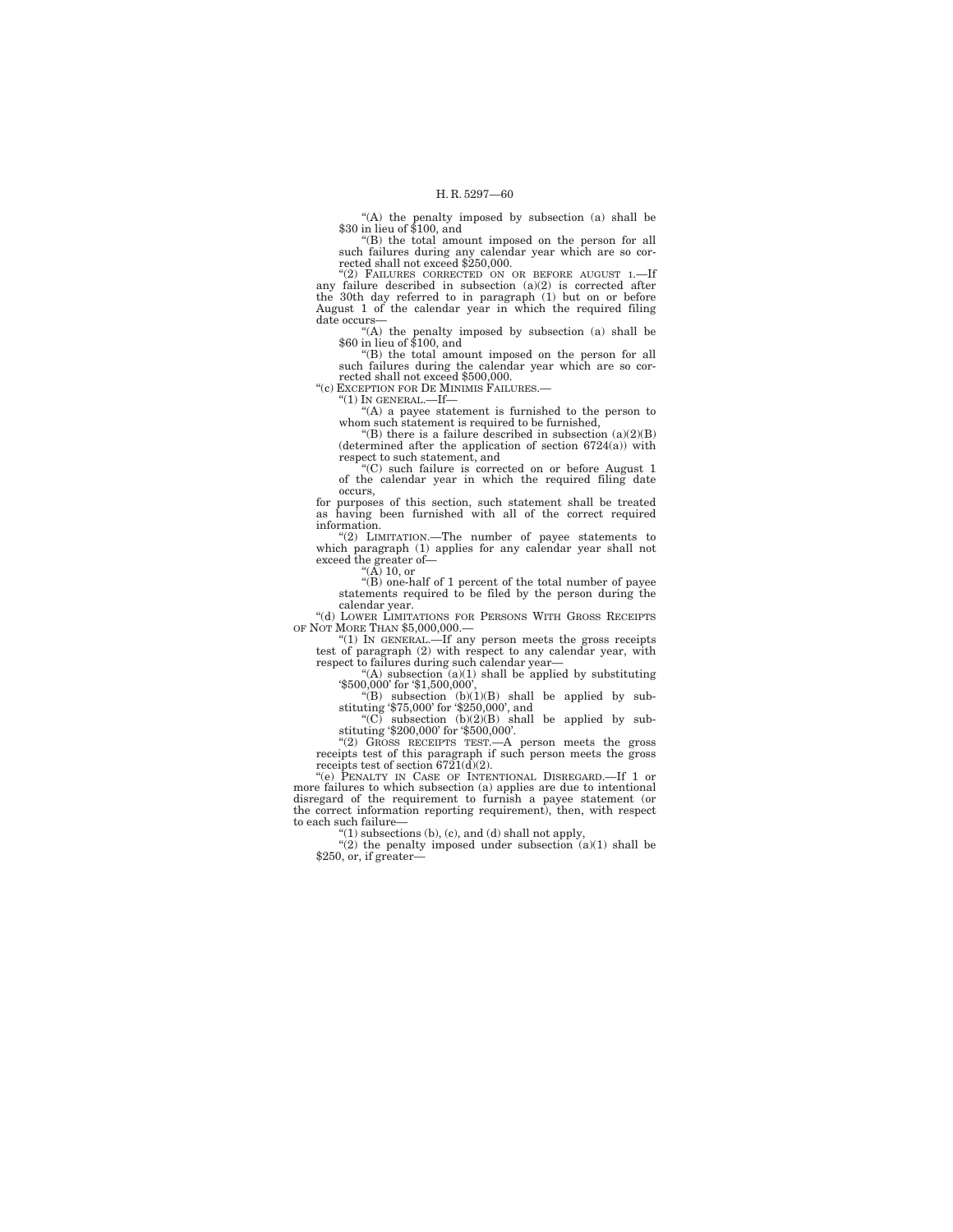"(A) in the case of a payee statement other than a statement required under section  $6045(b)$ ,  $6041A(e)$  (in respect of a return required under section 6041A(b)), 6050H(d), 6050J(e), 6050K(b), or 6050L(c), 10 percent of the aggregate amount of the items required to be reported correctly, or

''(B) in the case of a payee statement required under section 6045(b), 6050K(b), or 6050L(c), 5 percent of the aggregate amount of the items required to be reported correctly, and

''(3) in the case of any penalty determined under paragraph  $(2)$ —

''(A) the \$1,500,000 limitation under subsection (a) shall not apply, and

''(B) such penalty shall not be taken into account in applying such limitation to penalties not determined under paragraph (2).

''(f) ADJUSTMENT FOR INFLATION.—

''(1) IN GENERAL.—For each fifth calendar year beginning after 2012, each of the dollar amounts under subsections (a), (b), (d)(1), and (e) shall be increased by such dollar amount multiplied by the cost-of-living adjustment determined under section 1(f)(3) determined by substituting 'calendar year 2011' for 'calendar year 1992' in subparagraph (B) thereof.

''(2) ROUNDING.—If any amount adjusted under paragraph  $(1)$ —

 $(A)$  is not less than \$75,000 and is not a multiple of \$500, such amount shall be rounded to the next lowest multiple of \$500, and

''(B) is not described in subparagraph (A) and is not a multiple of \$10, such amount shall be rounded to the

next lowest multiple of \$10.".<br>
(h) EFFECTIVE DATE.—The amendments made by this section<br>
shall apply with respect to information returns required to be<br>
filed on or after January 1, 2011.

#### **SEC. 2103. REPORT ON TAX SHELTER PENALTIES AND CERTAIN OTHER ENFORCEMENT ACTIONS.**

(a) IN GENERAL.—The Commissioner of Internal Revenue, in consultation with the Secretary of the Treasury, shall submit to the Committee on Ways and Means of the House of Representatives and the Committee on Finance of the Senate an annual report on the penalties assessed by the Internal Revenue Service during the preceding year under each of the following provisions of the Internal Revenue Code of 1986:

(1) Section 6662A (relating to accuracy-related penalty on understatements with respect to reportable transactions).

(2) Section 6700(a) (relating to promoting abusive tax shelters).

(3) Section 6707 (relating to failure to furnish information regarding reportable transactions).

(4) Section 6707A (relating to failure to include reportable transaction information with return).

(5) Section 6708 (relating to failure to maintain lists of advisees with respect to reportable transactions).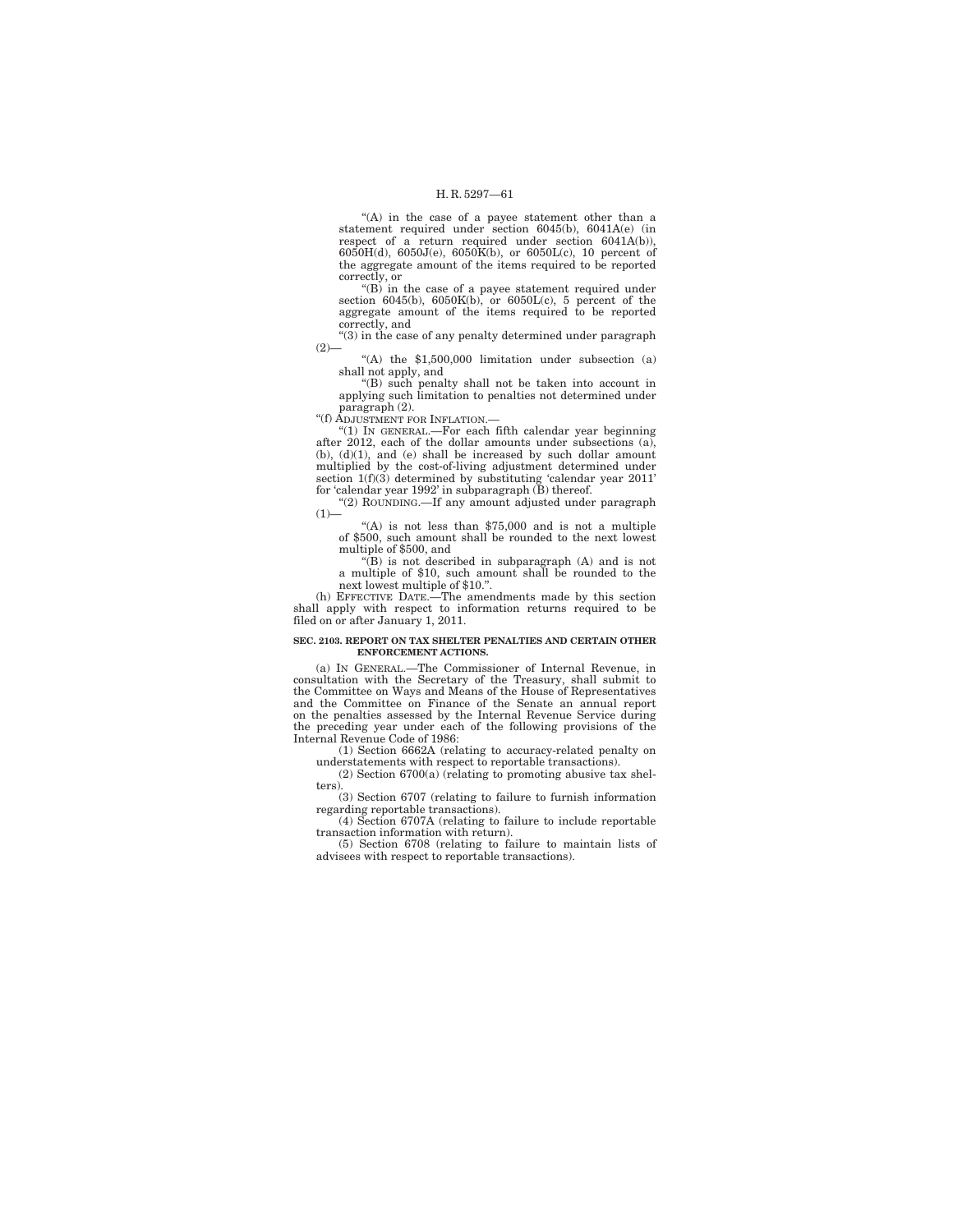(b) ADDITIONAL INFORMATION.—The report required under subsection (a) shall also include information on the following with respect to each year:

(1) Any action taken under section 330(b) of title 31, United States Code, with respect to any reportable transaction (as defined in section 6707A(c) of the Internal Revenue Code of 1986).

(2) Any extension of the time for assessment of tax enforced, or assessment of any amount under such an extension, under paragraph (10) of section 6501(c) of the Internal Revenue Code  $\overline{\alpha}$ f 1986

(c) DATE OF REPORT.—The first report required under subsection (a) shall be submitted not later than December 31, 2010.

#### **SEC. 2104. APPLICATION OF CONTINUOUS LEVY TO TAX LIABILITIES OF CERTAIN FEDERAL CONTRACTORS.**

(a) IN GENERAL.—Subsection (f) of section 6330 of the Internal Revenue Code of 1986 is amended by striking "or" at the end<br>of paragraph (2), by inserting "or" at the end of paragraph (3),<br>and by inserting after paragraph (3) the following new paragraph:<br>"(4) the Secretary has served

of the Internal Revenue Code of 1986 is amended—

(1) by striking all that precedes ''any levy in connection with the collection'' and inserting the following: ''(h) DEFINITIONS RELATED TO EXCEPTIONS.—For purposes of

subsection (f)—

''(1) DISQUALIFIED EMPLOYMENT TAX LEVY.—A disqualified

employment tax levy is"; and<br>
(2) by adding at the end the following new paragraph:<br>
"(2) FEDERAL CONTRACTOR LEVY.—A Federal contractor levy is any levy if the person whose property is subject to the

levy (or any predecessor thereof) is a Federal contractor.''. (c) CONFORMING AMENDMENT.—The heading of subsection (f) of section 6330 of the Internal Revenue Code of 1986 is amended by striking "JEOPARDY AND STATE REFUND COLLECTION" and inserting "EXCEPTIONS".<br>(d) EFFECTIVE DATE.—The amendments made by this section

shall apply to levies issued after the date of the enactment of this Act.

## **PART II—PROMOTING RETIREMENT PREPARATION**

#### **SEC. 2111. PARTICIPANTS IN GOVERNMENT SECTION 457 PLANS ALLOWED TO TREAT ELECTIVE DEFERRALS AS ROTH CONTRIBUTIONS.**

(a) IN GENERAL.—Section 402A(e)(1) of the Internal Revenue Code of 1986 is amended by striking "and" at the end of subparagraph (A), by striking the period at the end of subparagraph (B) and inserting ", and", and by adding at the end the following: " $(0)$  an eligible deferred co

in section 457(b)) of an eligible employer described in section  $457(e)(1)(A)$ .

(b) ELECTIVE DEFERRALS.—Section 402A(e)(2) of the Internal Revenue Code of 1986 is amended to read as follows: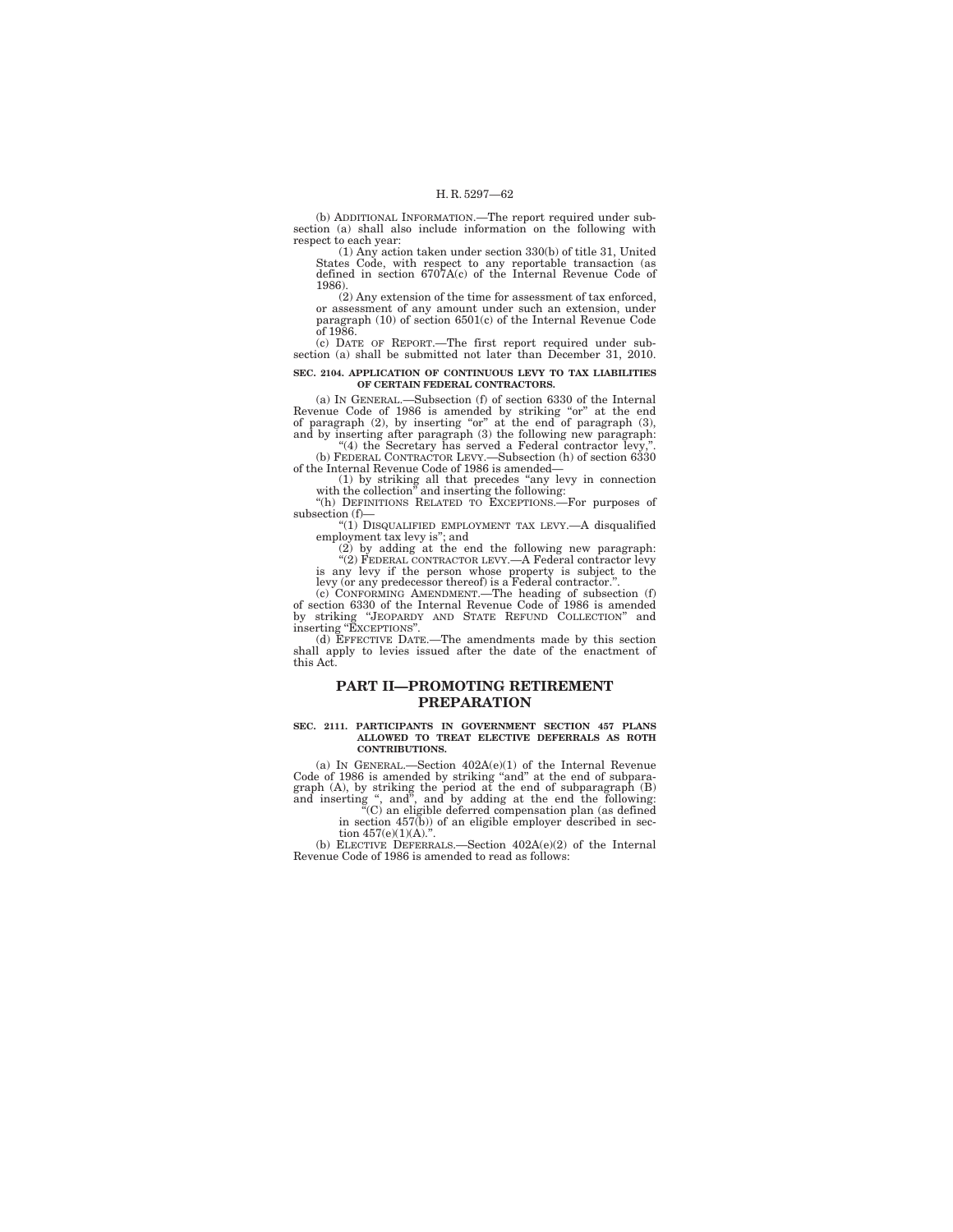''(2) ELECTIVE DEFERRAL.—The term 'elective deferral' means— ''(A) any elective deferral described in subparagraph

(A) or (C) of section  $402(g)(3)$ , and<br>"(B) any elective deferral of compensation by an indi-

vidual under an eligible deferred compensation plan (as defined in section 457(b)) of an eligible employer described in section  $457(e)(1)(A)$ .".

(c) EFFECTIVE DATE.—The amendments made by this section shall apply to taxable years beginning after December 31, 2010. **SEC. 2112. ROLLOVERS FROM ELECTIVE DEFERRAL PLANS TO DES-IGNATED ROTH ACCOUNTS.** 

(a) IN GENERAL.—Section 402A(c) of the Internal Revenue Code of 1986 is amended by adding at the end the following new paragraph:

''(4) TAXABLE ROLLOVERS TO DESIGNATED ROTH ACCOUNTS.— ''(A) IN GENERAL.—Notwithstanding sections 402(c), 403(b)(8), and 457(e)(16), in the case of any distribution

to which this paragraph applies—<br>
"(i) there shall be included in gross income any<br>
amount which would be includible were it not part

of a qualified rollover contribution,

 $\text{``(iii)}$  section 72(t) shall not apply, and  $\text{``(iii)}$  unless the taxpayer elects not to have this clause apply, any amount required to be included in gross income for any taxable year beginning in 2010 by reason of this paragraph shall be so included ratably over the 2-taxable-year period beginning with the first taxable year beginning in 2011.

Any election under clause (iii) for any distributions during a taxable year may not be changed after the due date for such taxable year.<br>
"(B) DISTRIBUTIONS TO WHICH PARAGRAPH APPLIES.

In the case of an applicable retirement plan which includes a qualified Roth contribution program, this paragraph shall apply to a distribution from such plan other than from a designated Roth account which is contributed in a qualified rollover contribution (within the meaning of section 408A(e)) to the designated Roth account maintained under such plan for the benefit of the individual to whom the distribution is made.

"(C) COORDINATION WITH LIMIT.—Any distribution to<br>which this paragraph applies shall not be taken into<br>account for purposes of paragraph (1).<br>"(D) OTHER RULES.—The rules of subparagraphs (D),<br>(E), and (F) of section 408A(

years beginning after 2009) shall apply for purposes of this paragraph.<sup>5</sup>

(b) EFFECTIVE DATE.—The amendments made by this section shall apply to distributions after the date of the enactment of this Act.

#### **SEC. 2113. SPECIAL RULES FOR ANNUITIES RECEIVED FROM ONLY A PORTION OF A CONTRACT.**

(a) IN GENERAL.—Subsection (a) of section 72 of the Internal Revenue Code of 1986 is amended to read as follows: ''(a) GENERAL RULES FOR ANNUITIES.—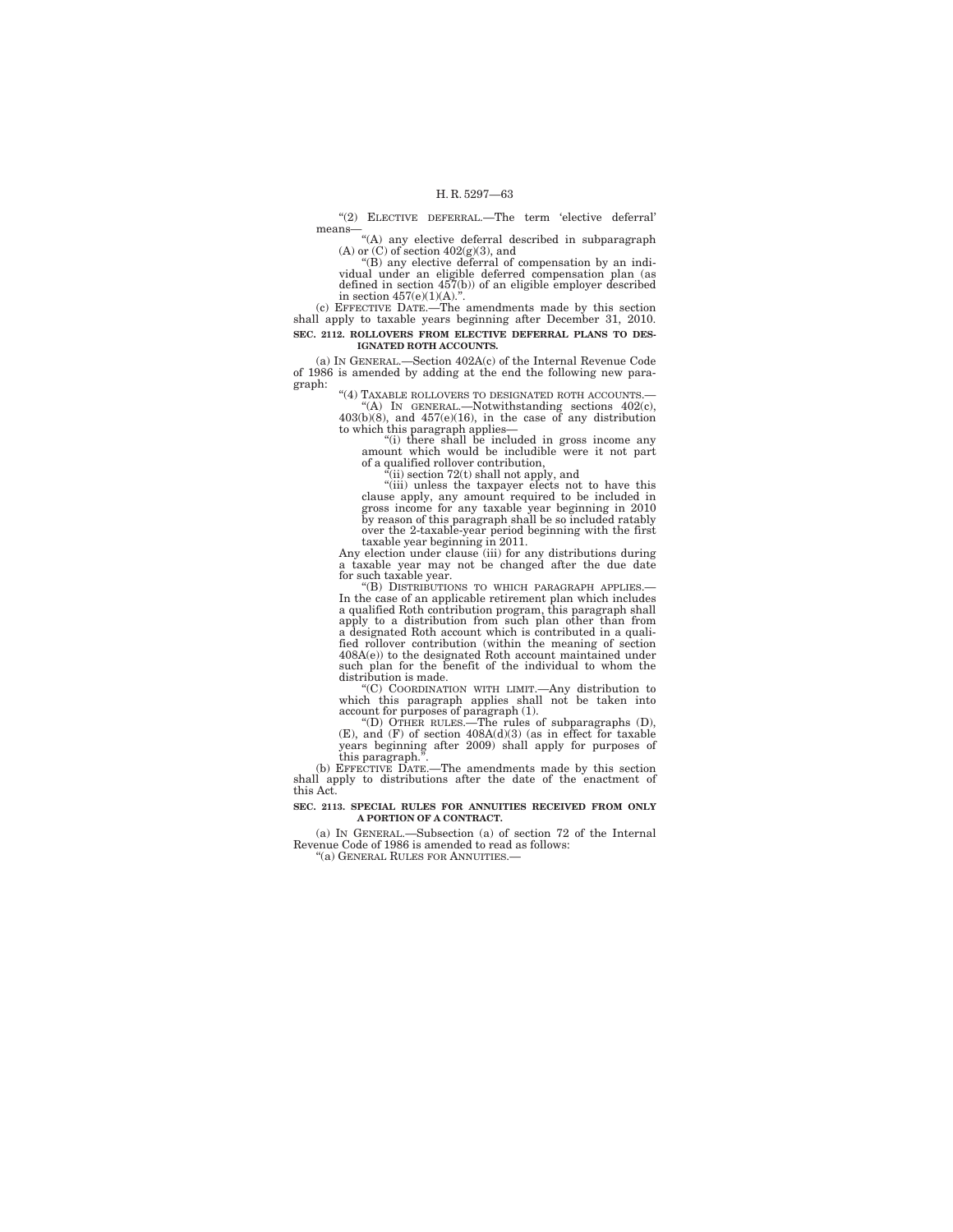''(1) INCOME INCLUSION.—Except as otherwise provided in this chapter, gross income includes any amount received as an annuity (whether for a period certain or during one or more lives) under an annuity, endowment, or life insurance contract.

''(2) PARTIAL ANNUITIZATION.—If any amount is received as an annuity for a period of 10 years or more or during one or more lives under any portion of an annuity, endowment, or life insurance contract—

''(A) such portion shall be treated as a separate contract for purposes of this section, ''(B) for purposes of applying subsections (b), (c), and

(e), the investment in the contract shall be allocated pro rata between each portion of the contract from which amounts are received as an annuity and the portion of the contract from which amounts are not received as an annuity, and

''(C) a separate annuity starting date under subsection (c)(4) shall be determined with respect to each portion of the contract from which amounts are received as an annuity.''.

(b) EFFECTIVE DATE.—The amendment made by this section shall apply to amounts received in taxable years beginning after December 31, 2010.

## **PART III—CLOSING UNINTENDED LOOPHOLES**

#### **SEC. 2121. CRUDE TALL OIL INELIGIBLE FOR CELLULOSIC BIOFUEL PRODUCER CREDIT.**

(a) IN GENERAL.—Clause (iii) of section  $40(b)(6)(E)$  of the Internal Revenue Code of 1986, as added by the Health Care and Education Reconciliation Act of 2010, is amended—

(1) by striking "or" at the end of subclause  $(I)$ ,  $(2)$  by striking the period at the end of subclause  $(II)$ 

and inserting ", or",  $(3)$  by adding at the end the following new subclause:

''(III) such fuel has an acid number greater than 25.'', and

(4) by striking ''UNPROCESSED'' in the heading and inserting ''CERTAIN''.

(b) EFFECTIVE DATE.—The amendments made by this section shall apply to fuels sold or used on or after January 1, 2010. **SEC. 2122. SOURCE RULES FOR INCOME ON GUARANTEES.** 

(a) AMOUNTS SOURCED WITHIN THE UNITED STATES.—Subsection (a) of section 861 of the Internal Revenue Code of 1986 is amended by adding at the end the following new paragraph:

''(9) GUARANTEES.—Amounts received, directly or indirectly, from—

''(A) a noncorporate resident or domestic corporation for the provision of a guarantee of any indebtedness of such resident or corporation, or ''(B) any foreign person for the provision of a guarantee

of any indebtedness of such person, if such amount is connected with income which is effectively connected (or treated as effectively connected) with the conduct of a trade or business in the United States.''.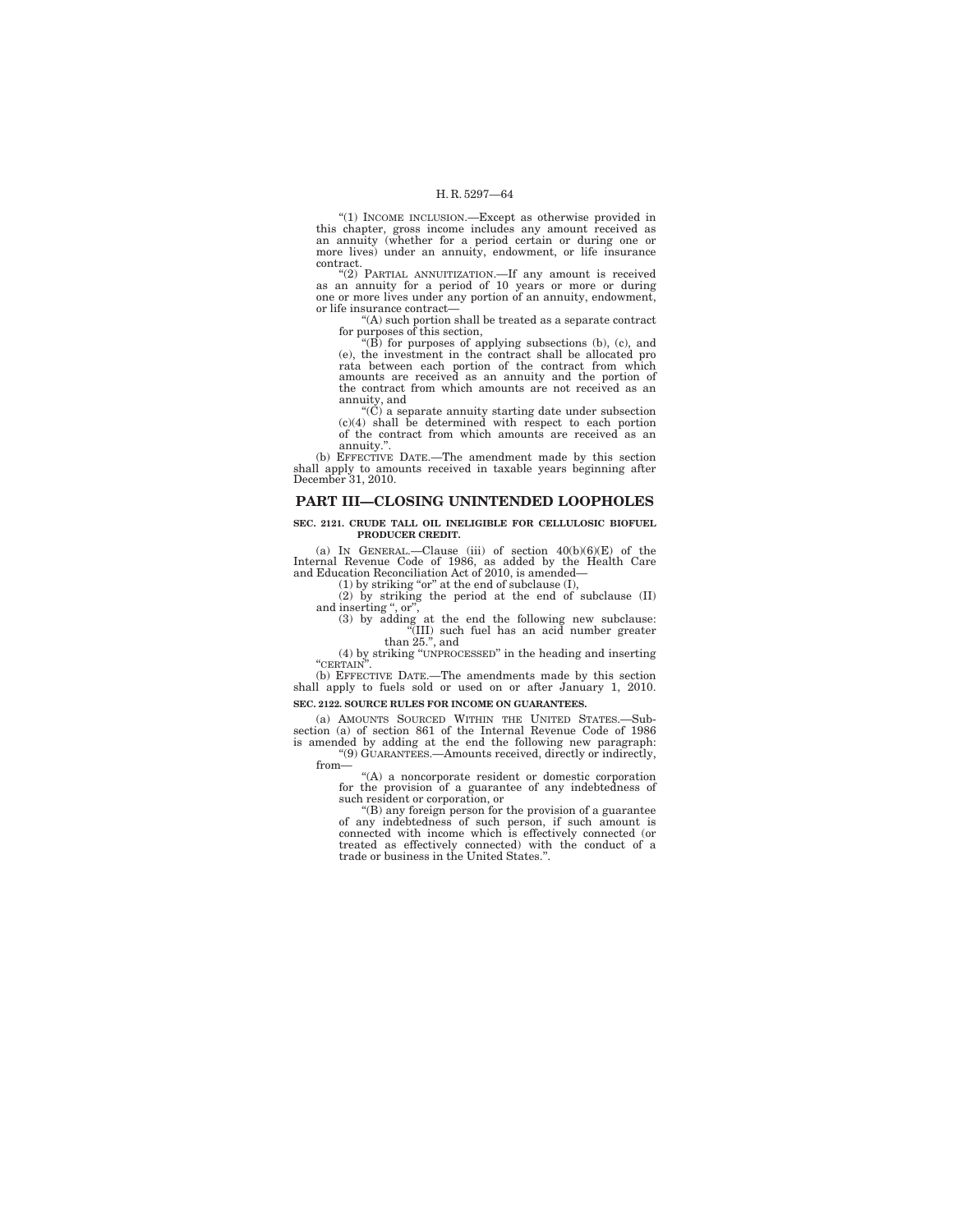(b) AMOUNTS SOURCED WITHOUT THE UNITED STATES.—Subsection (a) of section 862 of the Internal Revenue Code of 1986 is amended by striking "and" at the end of paragraph (7), by striking the period at the end of paragraph (8

''(9) amounts received, directly or indirectly, from a foreign person for the provision of a guarantee of indebtedness of such person other than amounts which are derived from sources

within the United States as provided in section 861(a)(9).".<br>
(c) CONFORMING AMENDMENT.—Clause (ii) of section<br>
864(c)(4)(B) of the Internal Revenue Code of 1986 is amended<br>by striking "dividends or interest" and insertin or amounts received for the provision of guarantees of indebtedness''.

(d) EFFECTIVE DATE.—The amendments made by this section shall apply to guarantees issued after the date of the enactment of this Act.

## **PART IV—TIME FOR PAYMENT OF CORPORATE ESTIMATED TAXES**

## **SEC. 2131. TIME FOR PAYMENT OF CORPORATE ESTIMATED TAXES.**

The percentage under paragraph (2) of section 561 of the Hiring Incentives to Restore Employment Act in effect on the date of the enactment of this Act is increased by 36 percentage points.

## **TITLE III—STATE SMALL BUSINESS CREDIT INITIATIVE**

#### **SEC. 3001. SHORT TITLE.**

This title may be cited as the ''State Small Business Credit Initiative Act of 2010''.

**SEC. 3002. DEFINITIONS.** 

In this title, the following definitions shall apply:

(1) APPROPRIATE COMMITTEES OF CONGRESS.—The term ''appropriate committees of Congress'' means—

(A) the Committee on Small Business and<br>Entrepreneurship, the Committee on Agriculture, Nutri-<br>tion, and Forestry, the Committee on Banking, Housing,<br>and Urban Affairs, the Committee on Finance, the Com-<br>mittee on the Budg

(B) the Committee on Small Business, the Committee on Agriculture, the Committee on Financial Services, the Committee on Ways and Means, the Committee on the Budget, and the Committee on Appropriations of the House of Representatives.

(2) APPROPRIATE FEDERAL BANKING AGENCY.—The term ''appropriate Federal banking agency''—

(A) has the same meaning as in section 3(q) of the Federal Deposit Insurance Act (12 U.S.C. 1813(q)); and (B) includes the National Credit Union Administration Board in the case of any credit union the deposits of which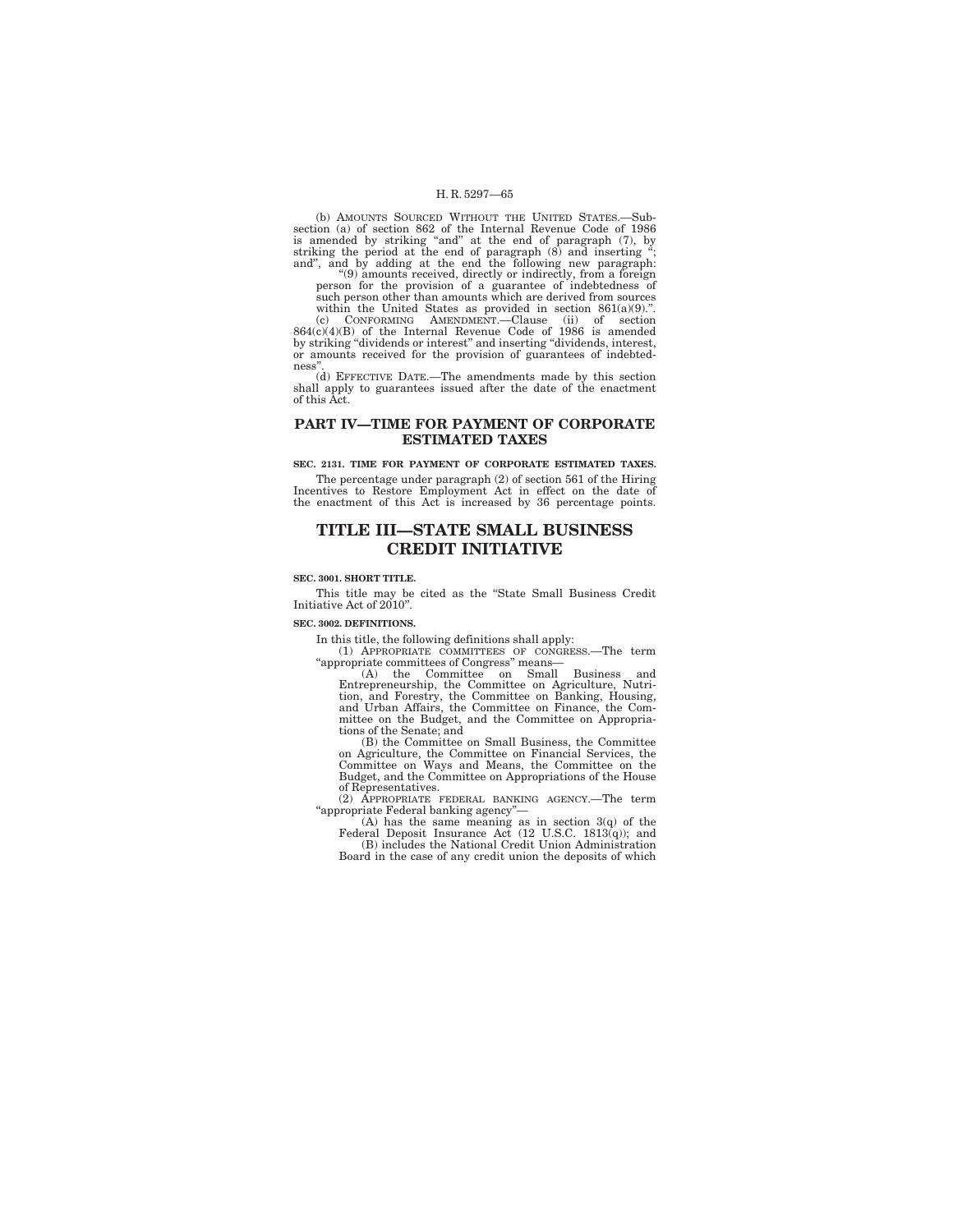are insured in accordance with the Federal Credit Union Act.

(3) ENROLLED LOAN.—The term "enrolled loan" means a loan made by a financial institution lender that is enrolled by a participating State in an approved State capital access program in accordance with this title.

(4) FEDERAL CONTRIBUTION.—The term ''Federal contribution'' means the portion of the contribution made by a partici-pating State to, or for the account of, an approved State program that is made with Federal funds allocated to the State by the Secretary under section 3003.

(5) FINANCIAL INSTITUTION.—The term ''financial institution'' means any insured depository institution, insured credit union, or community development financial institution, as those terms are each defined in section 103 of the Riegle Community Development and Regulatory Improvement Act of 1994 (12 U.S.C. 4702).

(6) PARTICIPATING STATE.—The term ''participating State'' means any State that has been approved for participation in the Program under section 3004.

(7) PROGRAM.—The term "Program" means the State Small

Business Credit Initiative established under this title. (8) QUALIFYING LOAN OR SWAP FUNDING FACILITY.—The term ''qualifying loan or swap funding facility'' means a contractual arrangement between a participating State and a private financial entity under which—

(A) the participating State delivers funds to the entity as collateral;

(B) the entity provides funding from the arrangement back to the participating State; and (C) the full amount of resulting funding from the

arrangement, less any fees and other costs of the arrangement, is contributed to, or for the account of, an approved State program.

(9) RESERVE FUND.—The term ''reserve fund'' means a fund, established by a participating State, dedicated to a particular financial institution lender, for the purposes of—

(A) depositing all required premium charges paid by the financial institution lender and by each borrower receiving a loan under an approved State program from that financial institution lender; (B) depositing contributions made by the participating

State, including State contributions made with Federal contributions; and

(C) covering losses on enrolled loans by disbursing accumulated funds. (10) STATE.—The term ''State'' means—

(A) a State of the United States;

(B) the District of Columbia, the Commonwealth of Puerto Rico, the Commonwealth of Northern Mariana Islands, Guam, American Samoa, and the United States Virgin Islands;

(C) when designated by a State of the United States, a political subdivision of that State that the Secretary determines has the capacity to participate in the Program; and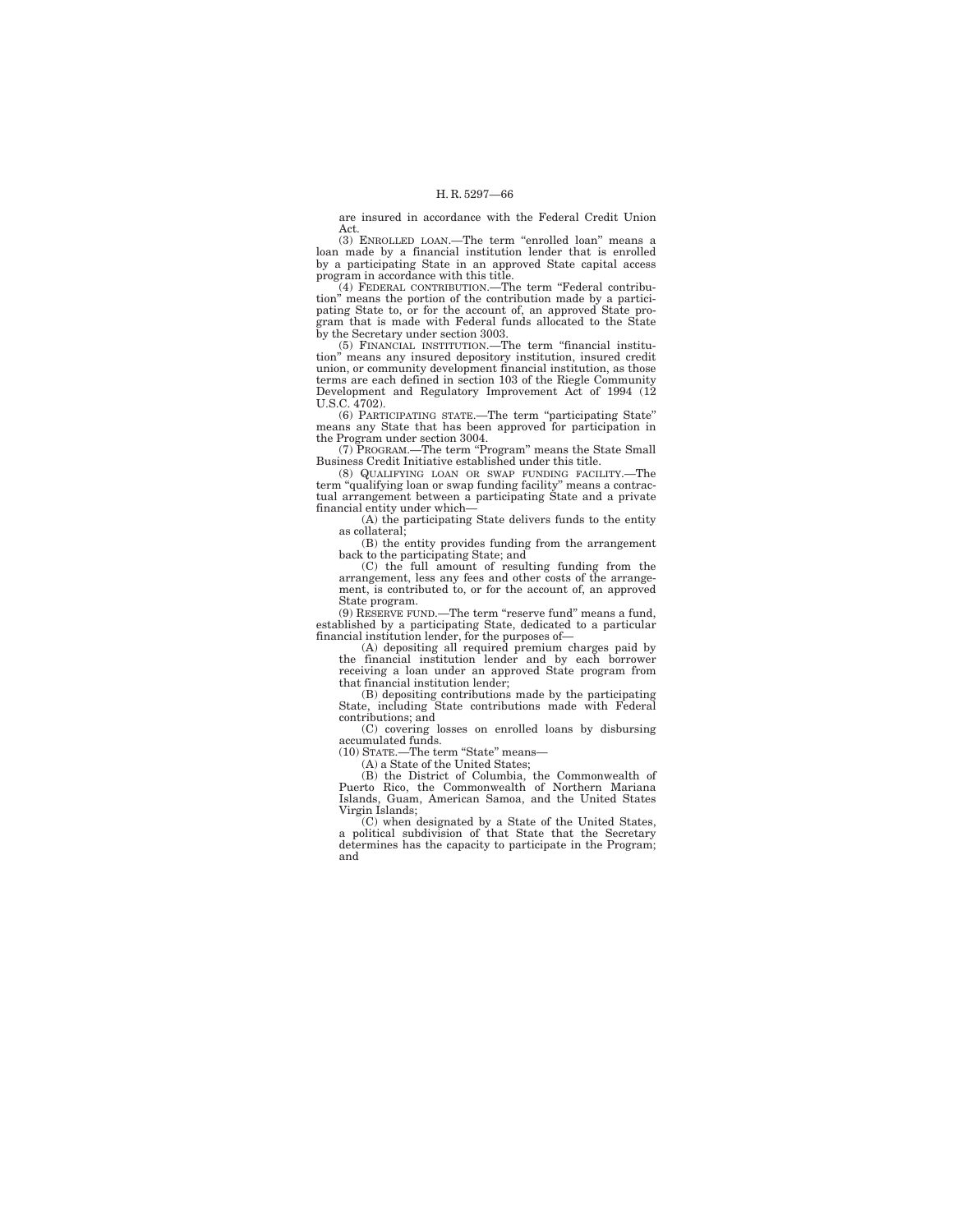(D) under the circumstances described in section 3004(d), a municipality of a State of the United States to which the Secretary has given a special permission under section 3004(d).

(11) STATE CAPITAL ACCESS PROGRAM.—The term ''State capital access program'' means a program of a State that— (A) uses public resources to promote private access

to credit; and (B) meets the eligibility criteria in section 3005(c). (12) STATE OTHER CREDIT SUPPORT PROGRAM.—The term

''State other credit support program''— (A) means a program of a State that—

(i) uses public resources to promote private access to credit;

(ii) is not a State capital access program; and (iii) meets the eligibility criteria in section 3006(c); and

(B) includes, collateral support programs, loan participation programs, State-run venture capital fund programs,

and credit guarantee programs. (13) STATE PROGRAM.—The term ''State program'' means a State capital access program or a State other credit support program.

(14) SECRETARY.—The term ''Secretary'' means the Secretary of the Treasury.

#### **SEC. 3003. FEDERAL FUNDS ALLOCATED TO STATES.**

(a) PROGRAM ESTABLISHED; PURPOSE.—There is established the State Small Business Credit Initiative, to be administered by the Secretary. Under the Program, the Secretary shall allocate Federal funds to participating States and make the allocated funds available to the participating States as provided in this section for the uses described in this section.

(b) ALLOCATION FORMULA.

(1) IN GENERAL.—Not later than 30 days after the date of enactment of this Act, the Secretary shall allocate Federal funds to participating States so that each State is eligible to receive an amount equal to the average of the respective amounts that the State—

(A) would receive under the 2009 allocation, as determined under paragraph (2); and<br>(B) would receive under the 2010 allocation, as deter-

mined under paragraph (3).

(2) 2009 ALLOCATION FORMULA.—

(A) IN GENERAL.—The Secretary shall determine the 2009 allocation by allocating Federal funds among the States in the proportion that each such State's 2008 State employment decline bears to the aggregate of the 2008 State employment declines for all States.

(B) MINIMUM ALLOCATION.—The Secretary shall adjust the allocations under subparagraph (A) for each State to the extent necessary to ensure that no State receives less than 0.9 percent of the Federal funds. (C) 2008 STATE EMPLOYMENT DECLINE DEFINED.—In

this paragraph and with respect to a State, the term ''2008 State employment decline'' means the excess (if any) of—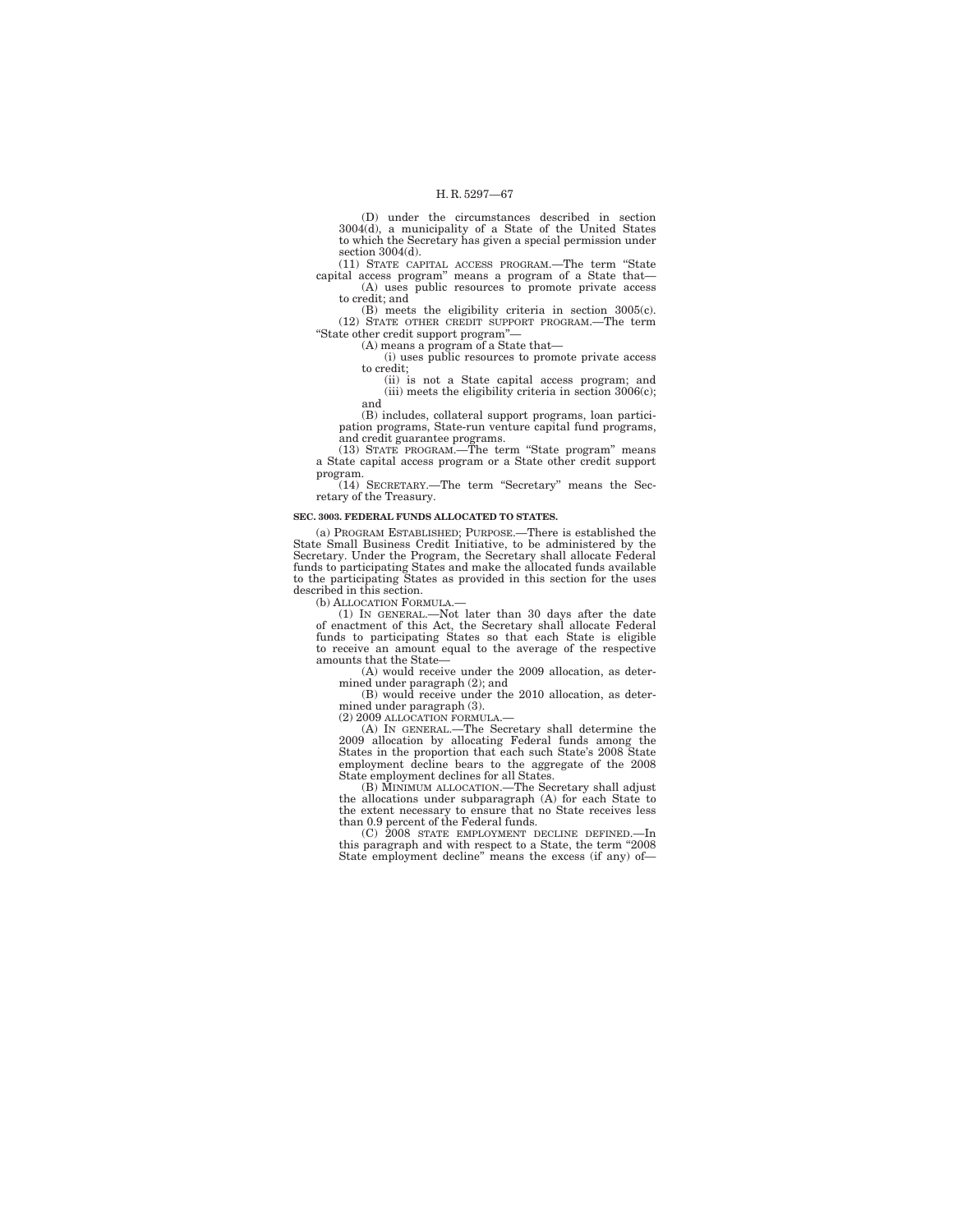(i) the number of individuals employed in such State determined for December 2007; over

(ii) the number of individuals employed in such State determined for December 2008.

(3) 2010 ALLOCATION FORMULA.—

(A) IN GENERAL.—The Secretary shall determine the 2010 allocation by allocating Federal funds among the States in the proportion that each such State's 2009 unemployment number bears to the aggregate of the 2009 unemployment numbers for all of the States.

(B) MINIMUM ALLOCATION.—The Secretary shall adjust the allocations under subparagraph (A) for each State to the extent necessary to ensure that no State receives less than 0.9 percent of the Federal funds.

(C) 2009 UNEMPLOYMENT NUMBER DEFINED.—In this paragraph and with respect to a State, the term "2009 unemployment number" means the number of individuals within such State who were determined to be unemployed by the Bureau of Labor Statistics for December 2009.

(c) AVAILABILITY OF ALLOCATED AMOUNT.—The amount allocated by the Secretary to each participating State under subsection (b) shall be made available to the State as follows:

(1) ALLOCATED AMOUNT GENERALLY TO BE AVAILABLE TO STATE IN ONE-THIRDS.—

(A) IN GENERAL.—The Secretary shall—

(i) apportion the participating State's allocated amount into thirds;

(ii) transfer to the participating State the first 1⁄3 when the Secretary approves the State for participa-tion under section 3004; and

(iii) transfer to the participating State each successive  $\frac{1}{3}$  when the State has certified to the Secretary that it has expended, transferred, or obligated 80 percent of the last transferred  $\frac{1}{3}$  for Federal contributions to, or for the account of, State programs.

(B) AUTHORITY TO WITHHOLD PENDING AUDIT.—The Secretary may withhold the transfer of any successive  $\frac{1}{3}$ pending results of a financial audit.

(C) INSPECTOR GENERAL AUDITS.— (i) IN GENERAL.—The Inspector General of the Department of the Treasury shall carry out an audit of the participating State's use of allocated Federal funds transferred to the State.

(ii) RECOUPMENT OF MISUSED TRANSFERRED FUNDS REQUIRED.—The allocation agreement between the Sec-retary and the participating State shall provide that the Secretary shall recoup any allocated Federal funds transferred to the participating State if the results of the an audit include a finding that there was an intentional or reckless misuse of transferred funds by

the State. (iii) PENALTY FOR MISSTATEMENT.—Any partici-pating State that is found to have intentionally mis-stated any report issued to the Secretary under the Program shall be ineligible to receive any additional funds under the Program. Funds that had been allocated or that would otherwise have been allocated to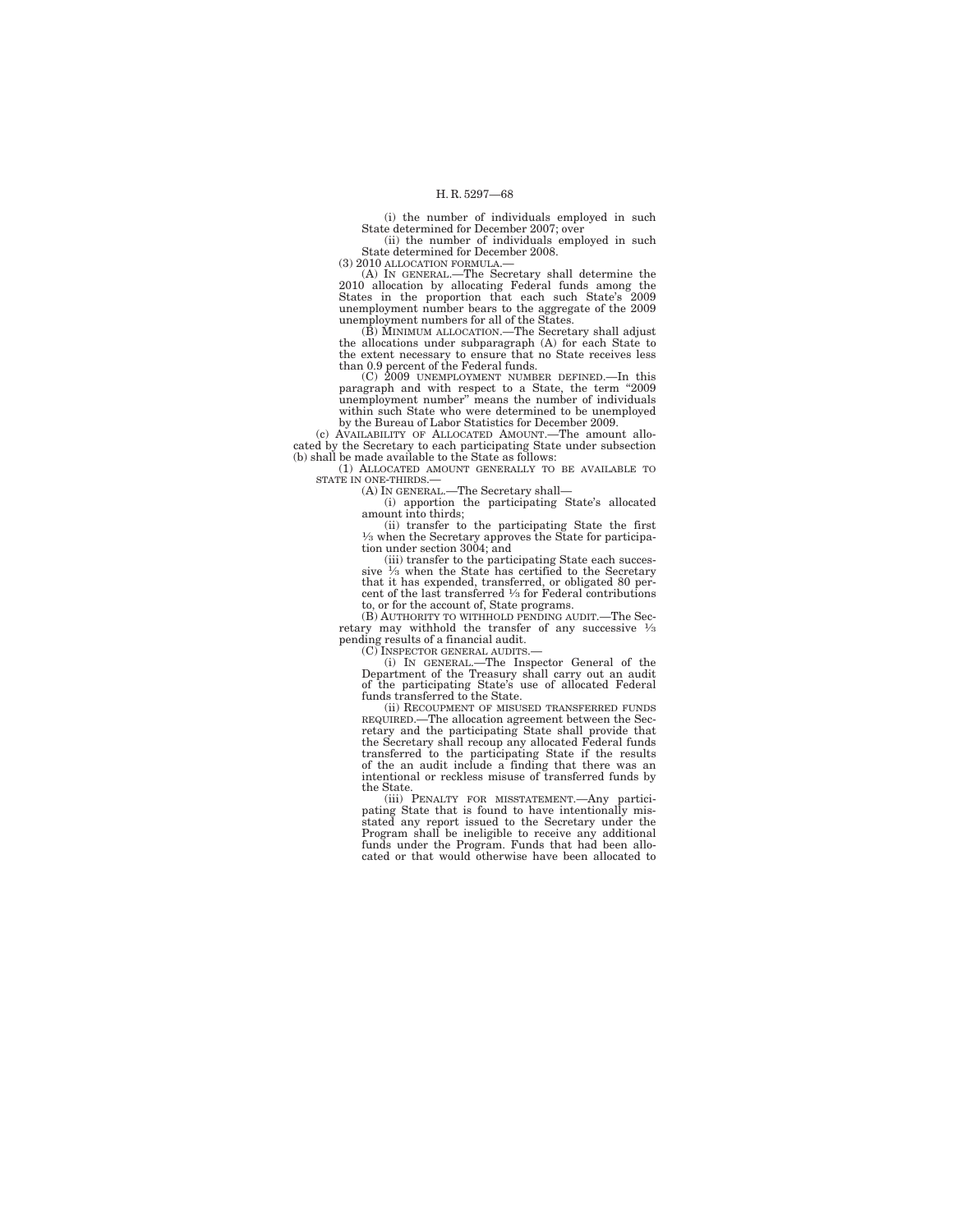such participating State shall be paid into the general fund of the Treasury for reduction of the public debt.

(iv) MUNICIPALITIES.—In this subparagraph, the term ''participating State'' shall include a municipality given special permission to participate in the Program, under section 3004(d).

(D) EXCEPTION.—The Secretary may, in the Secretary's discretion, transfer the full amount of the participating State's allocated amount to the State in a single transfer if the participating State applies to the Secretary for approval to use the full amount of the allocation as collateral for a qualifying loan or swap funding facility.

(2) TRANSFERRED AMOUNTS.—Each amount transferred to a participating State under this section shall remain available to the State until used by the State as permitted under paragraph (3).

(3) USE OF TRANSFERRED FUNDS.—Each participating State may use funds transferred to it under this section only—

(A) for making Federal contributions to, or for the account of, an approved State program;

(B) as collateral for a qualifying loan or swap funding facility;<br>(C) in the case of the first  $\frac{1}{3}$  transferred, for paying

administrative costs incurred by the State in implementing an approved State program in an amount not to exceed 5 percent of that first 1⁄3; or

(D) in the case of each successive 1⁄3 transferred, for paying administrative costs incurred by the State in implementing an approved State program in an amount not to exceed 3 percent of that successive 1/3.

(4) TERMINATION OF AVAILABILITY OF AMOUNTS NOT TRANS-FERRED WITHIN 2 YEARS OF PARTICIPATION.—Any portion of a participating State's allocated amount that has not been transferred to the State under this section by the end of the 2- year period beginning on the date that the Secretary approves the State for participation may be deemed by the Secretary to be no longer allocated to the State and no longer available to the State and shall be returned to the General Fund of the Treasury.

(5) TRANSFERRED AMOUNTS NOT ASSISTANCE.—The amounts transferred to a participating State under this section shall not be considered assistance for purposes of subtitle V of title 31, United States Code.

(6) DEFINITIONS.—In this section—

(A) the term ''allocated amount'' means the total amount of Federal funds allocated by the Secretary under subsection (b) to the participating State; and

(B) the term " $\frac{1}{3}$ " means-

(i) in the case of the first  $\frac{1}{3}$  and second  $\frac{1}{3}$ , and amount equal to 33 percent of a participating State's allocated amount; and

(ii) in the case of the last  $\frac{1}{3}$ , an amount equal to 34 percent of a participating State's allocated amount.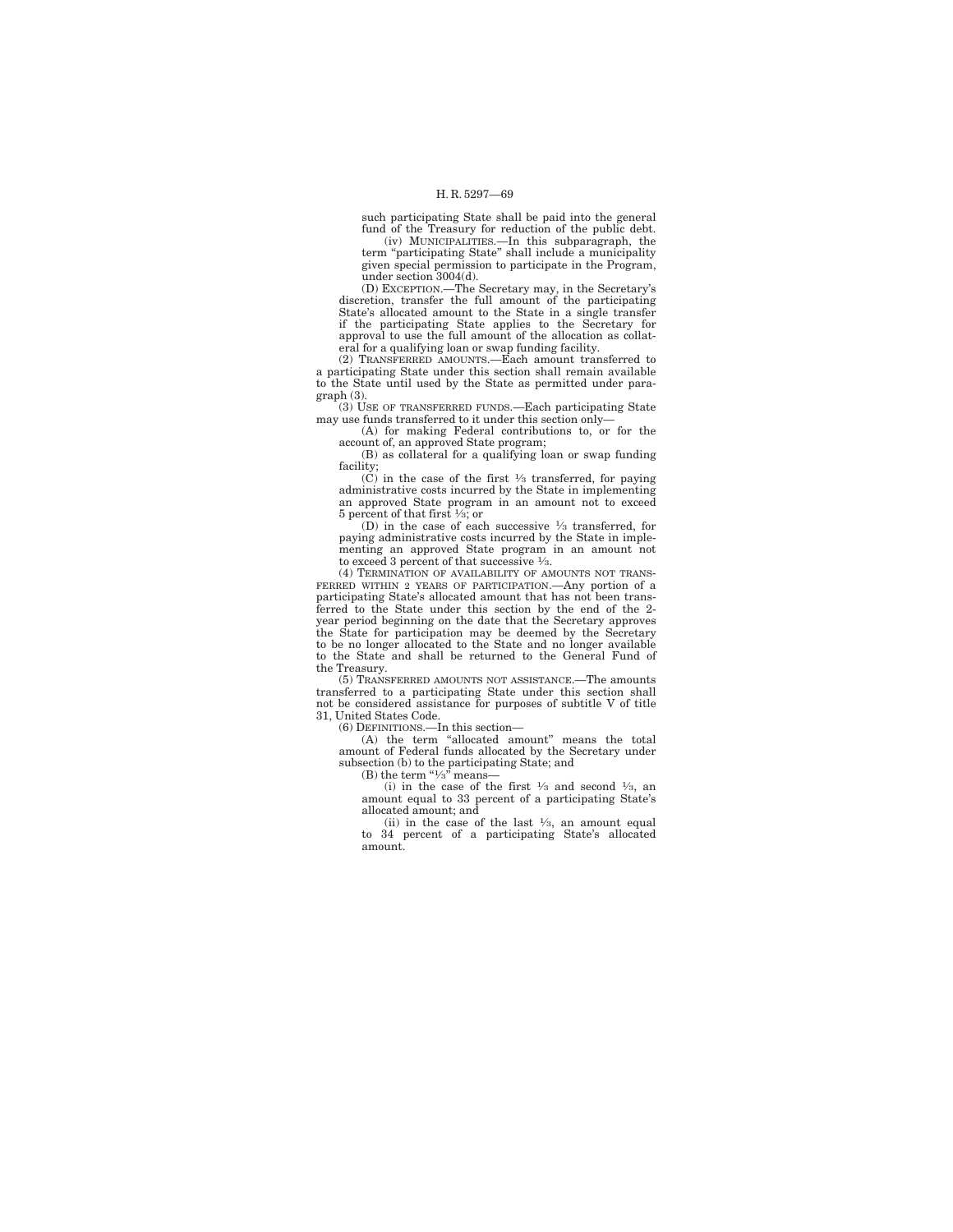#### **SEC. 3004. APPROVING STATES FOR PARTICIPATION.**

(a) APPLICATION.—Any State may apply to the Secretary for approval to be a participating State under the Program and to be eligible for an allocation of Federal funds under the Program. (b) GENERAL APPROVAL CRITERIA.—The Secretary shall approve a State to be a participating State, if—

(1) a specific department, agency, or political subdivision of the State has been designated to implement a State program and participate in the Program;

(2) all legal actions necessary to enable such designated department, agency, or political subdivision to implement a State program and participate in the Program have been accomplished;

(3) the State has filed an application with the Secretary for approval of a State capital access program under section 3005 or approval as a State other credit support program under section 3006, in each case within the time period provided in the respective section; and

(4) the State and the Secretary have executed an allocation agreement that—

(A) conforms to the requirements of this title;

(B) ensures that the State program complies with such national standards as are established by the Secretary under section 3009(a)(2);

(C) sets forth internal control, compliance, and reporting requirements as established by the Secretary, and such other terms and conditions necessary to carry out the purposes of this title, including an agreement by the State to allow the Secretary to audit State programs;

(D) requires that the State program be fully positioned, within 90 days of the State's execution of the allocation agreement with the Secretary, to act on providing the kind of credit support that the State program was established to provide; and

(E) includes an agreement by the State to deliver to the Secretary, and update annually, a schedule describing how the State intends to apportion among its State pro-grams the Federal funds allocated to the State.

(c) CONTRACTUAL ARRANGEMENTS FOR IMPLEMENTATION OF STATE PROGRAMS.—A State may be approved to be a participating State, and be eligible for an allocation of Federal funds under the Program, if the State has contractual arrangements for the implementation and administration of its State program with—

(1) an existing, approved State program administered by another State; or (2) an authorized agent of, or entity supervised by, the

State, including for-profit and not-for-profit entities. (d) SPECIAL PERMISSION.—

(1) CIRCUMSTANCES WHEN A MUNICIPALITY MAY APPLY DIRECTLY.—If a State does not, within 60 days after the date of enactment of this Act, file with the Secretary a notice of<br>its intent to apply for approval by the Secretary of a State<br>program or within 9 months after the date of enactment of<br>this Act, file with the Secretary a compl approval of a State program, the Secretary may grant to municipalities of that State a special permission that will allow them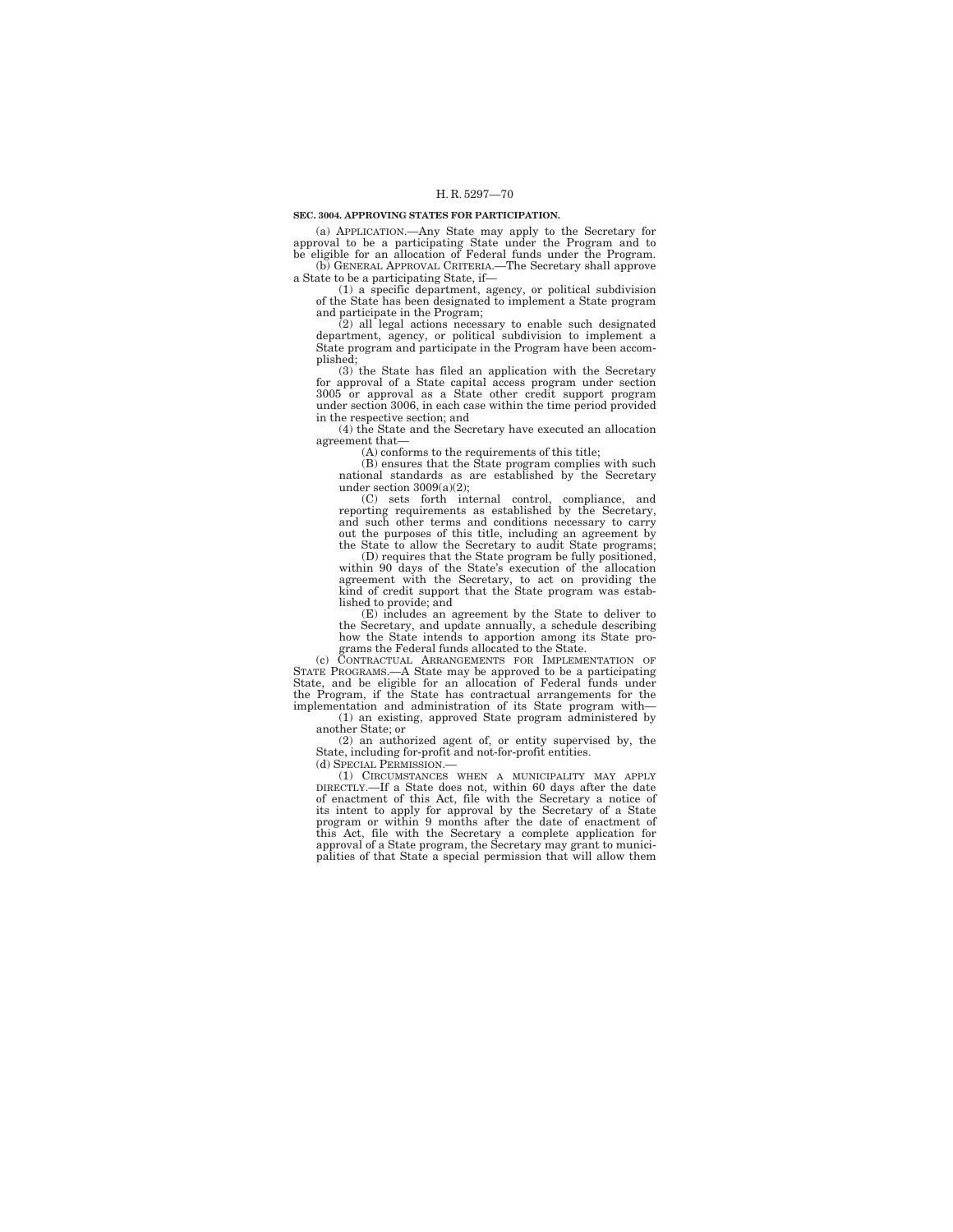to apply directly to the Secretary without the State for approval to be participating municipalities.

(2) TIMING REQUIREMENTS APPLICABLE TO MUNICIPALITIES APPLYING DIRECTLY.—To qualify for the special permission, a municipality of a State shall be required, within 12 months after the date of enactment of this Act, to file with the Secretary a complete application for approval by the Secretary of a State

program. (3) NOTICES OF INTENT AND APPLICATIONS FROM MORE THAN 1 MUNICIPALITY.—A municipality of a State may combine with 1 or more other municipalities of that State to file a joint notice of intent to file and a joint application.

(4) APPROVAL CRITERIA.—The general approval criteria in paragraphs (2) and (4) shall apply.

(5) ALLOCATION TO MUNICIPALITIES.— (A) IF MORE THAN 3.—If more than 3 municipalities, or combination of municipalities as provided in paragraph (3), of a State apply for approval by the Secretary to be participating municipalities under this subsection, and the applications meet the approval criteria in paragraph (4), the Secretary shall allocate Federal funds to the 3 municipalities with the largest populations. (B) IF 3 OR FEWER.—If 3 or fewer municipalities, or

combination of municipalities as provided in paragraph (3), of a State apply for approval by the Secretary to be participating municipalities under this subsection, and the applications meet the approval criteria in paragraph (4), the Secretary shall allocate Federal funds to each applicant municipality or combination of municipalities.

(6) APPORTIONMENT OF ALLOCATED AMOUNT AMONG PARTICI-PATING MUNICIPALITIES.—If the Secretary approves municipalities to be participating municipalities under this subsection, the Secretary shall apportion the full amount of the Federal funds that are allocated to that State to municipalities that are approved under this subsection in amounts proportionate to the population of those municipalities, based on the most recent available decennial census.

(7) APPROVING STATE PROGRAMS FOR MUNICIPALITIES.—If the Secretary approves municipalities to be participating municipalities under this subsection, the Secretary shall take into account the additional considerations in section 3006(d) in making the determination under section 3005 or 3006 that the State program or programs to be implemented by the participating municipalities, including a State capital access program, is eligible for Federal contributions to, or for the account of, the State program.

## **SEC. 3005. APPROVING STATE CAPITAL ACCESS PROGRAMS.**

(a) APPLICATION.—A participating State that establishes a new, or has an existing, State capital access program that meets the eligibility criteria in subsection (c) may apply to Secretary to have the State capital access program approved as eligible for Federal contributions to the reserve fund.

(b) APPROVAL.—The Secretary shall approve such State capital access program as eligible for Federal contributions to the reserve fund if—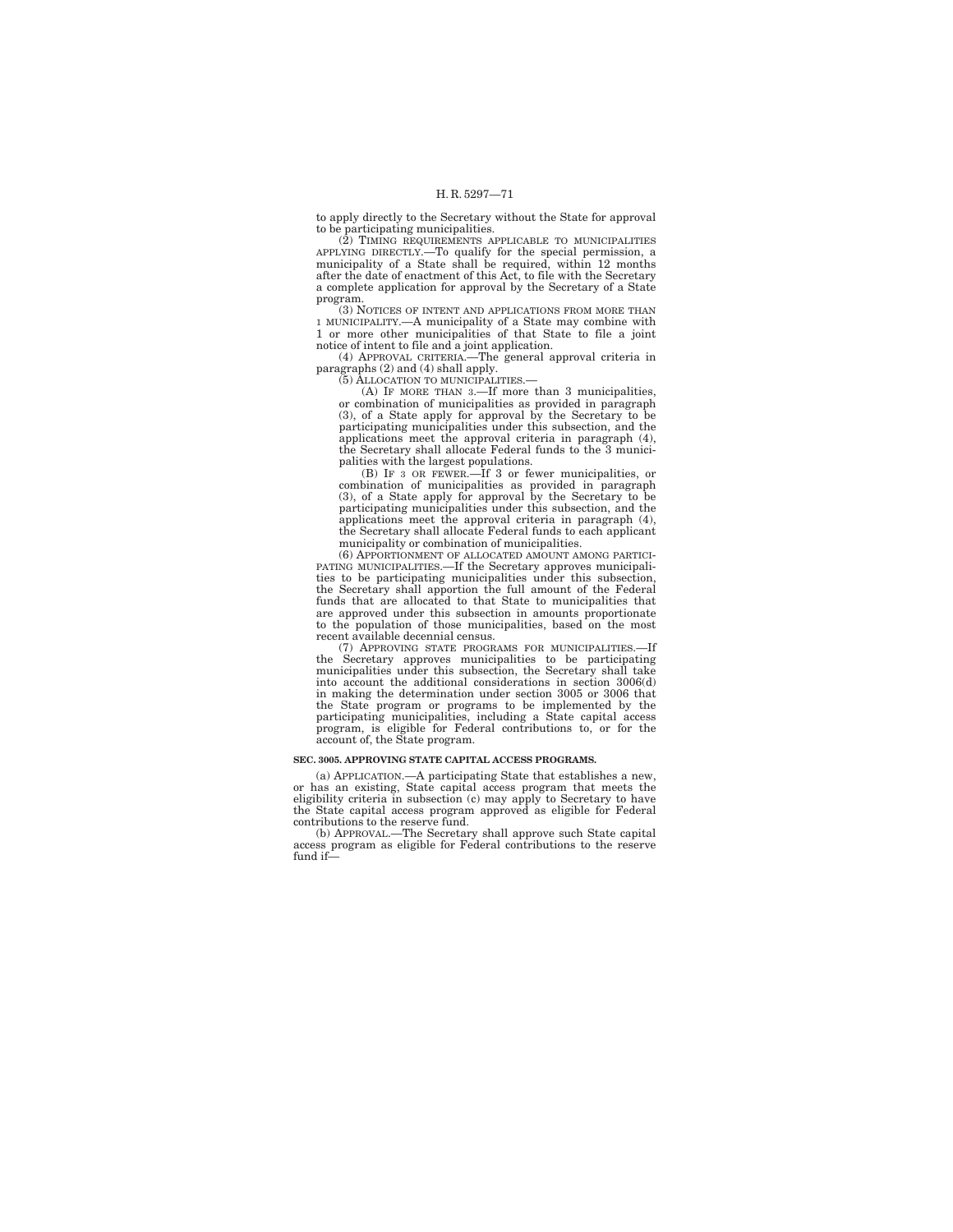(1) within 60 days after the date of enactment of this Act, the State has filed with the Secretary a notice of intent to apply for approval by the Secretary of a State capital access program;

(2) within 9 months after the date of enactment of this Act, the State has filed with the Secretary a complete application for approval by the Secretary of a capital access program;

(3) the State satisfies the requirements of subsections (a) and (b) of section 3004; and

(4) the State capital access program meets the eligibility criteria in subsection (c).<br>
(c) ELIGIBILITY CRITERIA FOR STATE CAPITAL ACCESS PRO-

GRAMS.—For a State capital access program to be approved under this section, that program shall be required to be a program of the State that—

(1) provides portfolio insurance for business loans based on a separate loan-loss reserve fund for each financial institution;

(2) requires insurance premiums to be paid by the financial institution lenders and by the business borrowers to the reserve

fund to have their loans enrolled in the reserve fund; (3) provides for contributions to be made by the State to the reserve fund in amounts at least equal to the sum of the amount of the insurance premium charges paid by the borrower and the financial institution to the reserve fund for any newly enrolled loan; and

(4) provides its portfolio insurance solely for loans that meet both the following requirements:

(A) The borrower has 500 employees or less at the

 $(B)$  The loan amount does not exceed \$5,000,000.

(d) FEDERAL CONTRIBUTIONS TO APPROVED STATE CAPITAL ACCESS PROGRAMS.—A State capital access program approved under this section will be eligible for receiving Federal contributions to the reserve fund in an amount equal to the sum of the amount of the insurance premium charges paid by the borrowers and by the financial institution to the reserve fund for loans that meet the requirements in subsection (c)(4). A participating State may use the Federal contribution to make its contribution to the reserve fund of an approved State capital access program.

(e) MINIMUM PROGRAM REQUIREMENTS FOR STATE CAPITAL ACCESS PROGRAMS.—The Secretary shall, by regulation or other guidance, prescribe Program requirements that meet the following minimum requirements:

(1) EXPERIENCE AND CAPACITY.—The participating State shall determine for each financial institution that participates in the State capital access program, after consultation with the appropriate Federal banking agency or, in the case of a financial institution that is a nondepository community development financial institution, the Community Development Financial Institution Fund, that the financial institution has sufficient commercial lending experience and financial and managerial capacity to participate in the approved State capital access program. The determination by the State shall not be reviewable by the Secretary. (2) INVESTMENT AUTHORITY.—Subject to applicable State

law, the participating State may invest, or cause to be invested,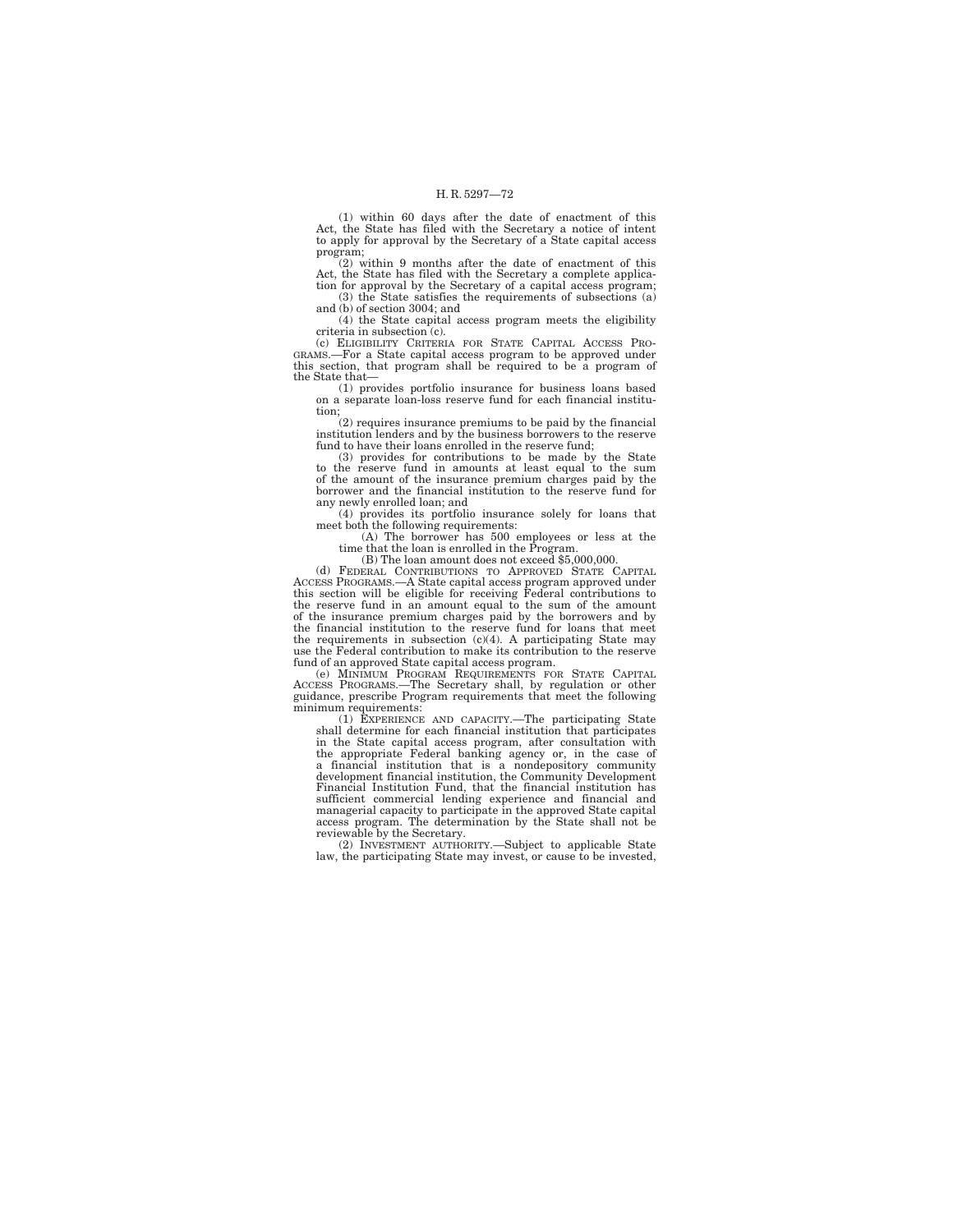funds held in a reserve fund by establishing a deposit account at the financial institution lender in the name of the participating State. In the event that funds in the reserve fund are not deposited in such an account, such funds shall be invested in a form that the participating State determines is safe and liquid.

(3) LOAN TERMS AND CONDITIONS TO BE DETERMINED BY AGREEMENT.—A loan to be filed for enrollment in an approved State capital access program may be made with such interest rate, fees, and other terms and conditions, and the loan may be enrolled in the approved State capital access program and claims may be filed and paid, as agreed upon by the financial institution lender and the borrower, consistent with applicable law.

(4) LENDER CAPITAL AT-RISK.—A loan to be filed for enrollment in the State capital access program shall require the financial institution lender to have a meaningful amount of its own capital resources at risk in the loan.

(5) PREMIUM CHARGES MINIMUM AND MAXIMUM AMOUNTS.— The insurance premium charges payable to the reserve fund by the borrower and the financial institution lender shall be prescribed by the financial institution lender, within minimum and maximum limits that require that the sum of the insurance premium charges paid in connection with a loan by the borrower and the financial institution lender may not be less than 2 percent nor more than 7 percent of the amount of the loan enrolled in the approved State capital access program.

(6) STATE CONTRIBUTIONS.—In enrolling a loan in an approved State capital access program, the participating State may make a contribution to the reserve fund to supplement Federal contributions made under this Program.

(7) LOAN PURPOSE.—

(A) PARTICULAR LOAN PURPOSE REQUIREMENTS AND PROHIBITIONS.—In connection with the filing of a loan for enrollment in an approved State capital access program, the financial institution lender—

(i) shall obtain an assurance from each borrower that—

(I) the proceeds of the loan will be used for a business purpose;

(II) the loan will not be used to finance such business activities as the Secretary, by regulation, may proscribe as prohibited loan purposes for enrollment in an approved State capital access program; and (III) the borrower is not—

(aa) an executive officer, director, or principal shareholder of the financial institution lender;

(bb) a member of the immediate family of an executive officer, director, or principal shareholder of the financial institution lender; or

(cc) a related interest of any such executive officer, director, principal shareholder, or member of the immediate family;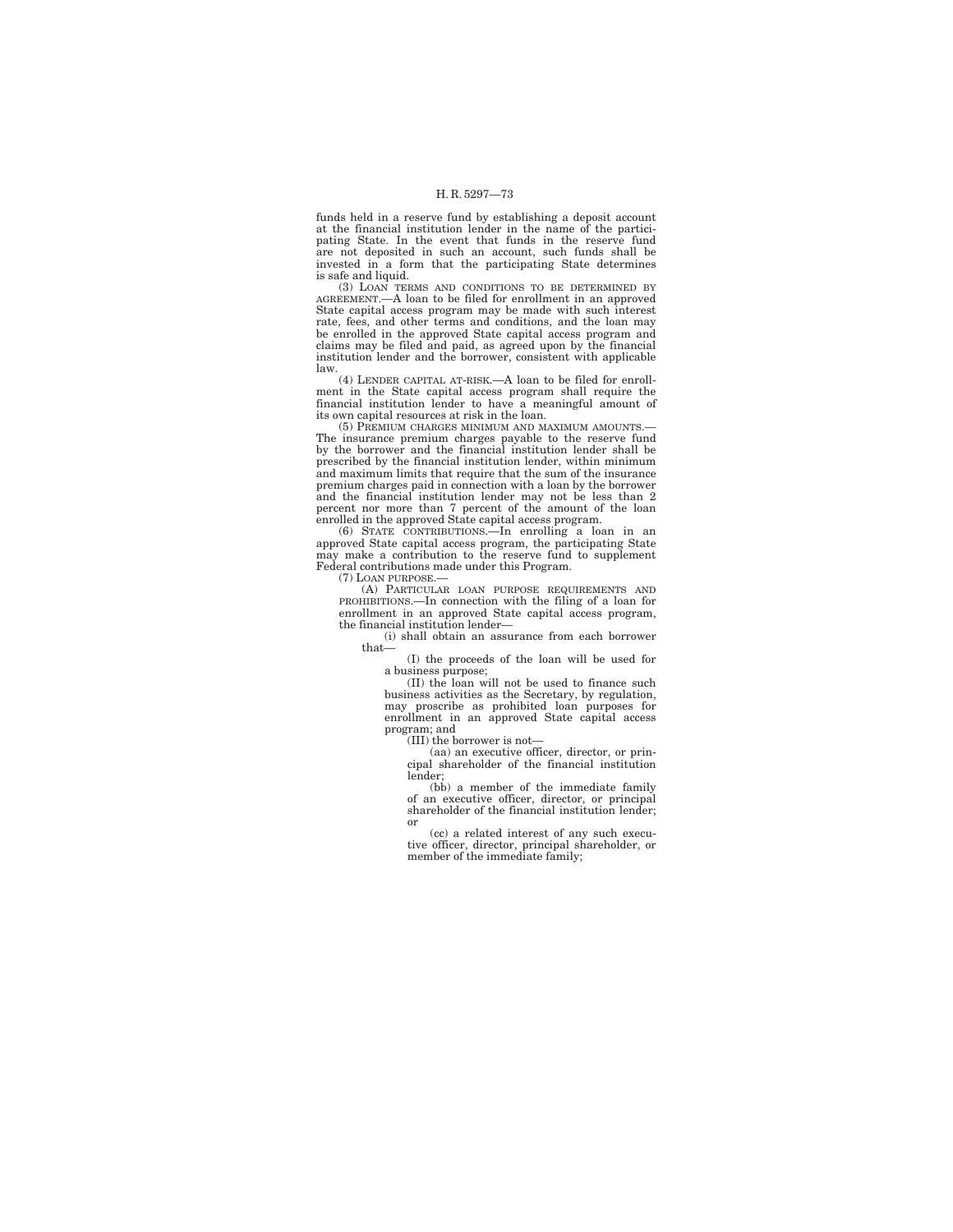(ii) shall provide assurances to the participating State that the loan has not been made in order to place under the protection of the approved State capital access program prior debt that is not covered under the approved State capital access program and that is or was owed by the borrower to the financial institution lender or to an affiliate of the financial institution

lender; (iii) shall not allow the enrollment of a loan to a borrower that is a refinancing of a loan previously made to that borrower by the financial institution lender or an affiliate of the financial institution lender; and

(iv) may include additional restrictions on the eligibility of loans or borrowers that are not inconsistent with the provisions and purposes of this title, including compliance with all applicable Federal and State laws, regulations, ordinances, and Executive orders.

(B) DEFINITIONS.—In this paragraph, the terms "execu-<br>tive officer", "director", "principal shareholder", "immediate<br>family", and "related interest" refer to the same relationship to a financial institution lender as the relationship described in part 215 of title 12 of the Code of Federal Regulations, or any successor to such part.

(8) CAPITAL ACCESS FOR SMALL BUSINESSES IN UNDERSERVED COMMUNITIES.—At the time that a State applies to the Secretary to have the State capital access program approved as eligible for Federal contributions, the State shall deliver to the Secretary a report stating how the State plans to use the Federal contributions to the reserve fund to provide access to capital for small businesses in low- and moderate-income, minority, and other underserved communities, including women- and minority-owned small businesses.

#### **SEC. 3006. APPROVING COLLATERAL SUPPORT AND OTHER INNOVA-TIVE CREDIT ACCESS AND GUARANTEE INITIATIVES FOR SMALL BUSINESSES AND MANUFACTURERS.**

(a) APPLICATION.—A participating State that establishes a new, or has an existing, credit support program that meets the eligibility criteria in subsection (c) may apply to the Secretary to have the State other credit support program approved as eligible for Federal contributions to, or for the account of, the State program.

(b) APPROVAL.—The Secretary shall approve such State other credit support program as eligible for Federal contributions to, or for the account of, the program if— (1) the Secretary determines that the State satisfies the

requirements of paragraphs (1) through (3) of section 3005(b); (2) the Secretary determines that the State other credit support program meets the eligibility criteria in subsection (c);

(3) the Secretary determines the State other credit support program to be eligible based on the additional considerations in subsection (d); and (4) within 9 months after the date of enactment of this

Act, the State has filed with Treasury a complete application for Treasury approval.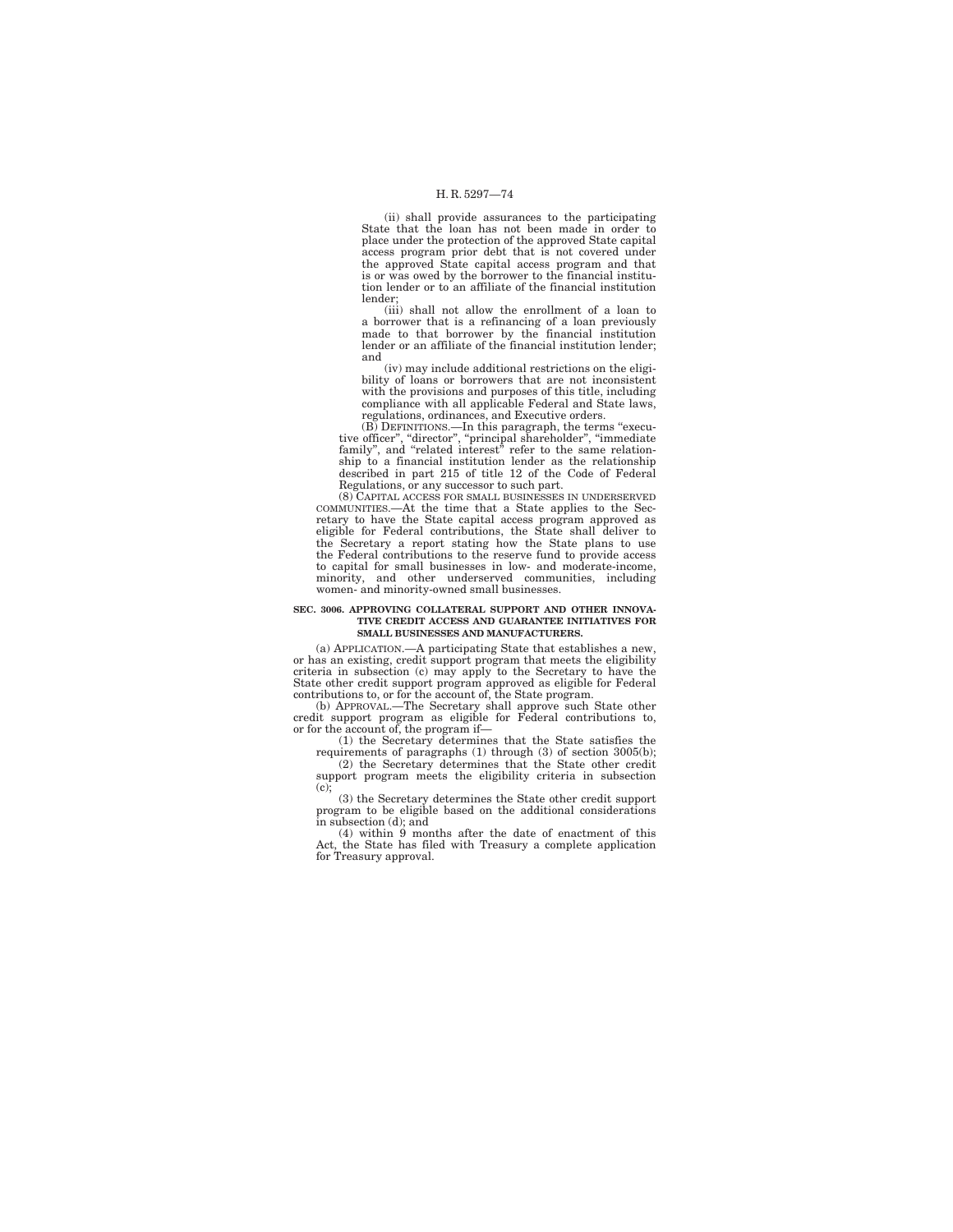(c) ELIGIBILITY CRITERIA FOR STATE OTHER CREDIT SUPPORT PROGRAMS.—For a State other credit support program to be approved under this section, that program shall be required to be a program of the State that-

 $(1)$  can demonstrate that, at a minimum, \$1 of public investment by the State program will cause and result in \$1 of new private credit;

(2) can demonstrate a reasonable expectation that, when considered with all other State programs of the State, such State programs together have the ability to use amounts of new Federal contributions to, or for the account of, all such programs in the State to cause and result in amounts of new small business lending at least 10 times the new Federal contribution amount;

(3) for those State other credit support programs that provide their credit support through 1 or more financial institution lenders, requires the financial institution lenders to have a meaningful amount of their own capital resources at risk in their small business lending; and

(4) uses Federal funds allocated under this title to extend credit support that—

 $(\hat{A})$  targets an average borrower size of 500 employees or less;

(B) does not extend credit support to borrowers that have more than 750 employees;

(C) targets support towards loans with an average principal amount of \$5,000,000 or less; and

(D) does not extend credit support to loans that exceed a principal amount of \$20,000,000.

(d) ADDITIONAL CONSIDERATIONS.—In making a determination that a State other credit support program is eligible for Federal contributions to, or for the account of, the State program, the Secretary shall take into account the following additional considerations:

(1) The anticipated benefits to the State, its businesses, and its residents to be derived from the Federal contributions to, or for the account of, the approved State other credit support program, including the extent to which resulting small business

lending will expand economic opportunities. (2) The operational capacity, skills, and experience of the management team of the State other credit support program. (3) The capacity of the State other credit support program to manage increases in the volume of its small business lending.

(4) The internal accounting and administrative controls systems of the State other credit support program, and the extent to which they can provide reasonable assurance that funds of the State program are safeguarded again loss, unauthorized use, or misappropriation.

(5) The soundness of the program design and implementation plan of the State other credit support program.

(e) FEDERAL CONTRIBUTIONS TO APPROVED STATE OTHER CREDIT SUPPORT PROGRAMS.—A State other credit support program approved under this section will be eligible for receiving Federal contributions to, or for the account of, the State program in an amount consistent with the schedule describing the apportionment of allocated Federal funds among State programs delivered by the State to the Secretary under the allocation agreement.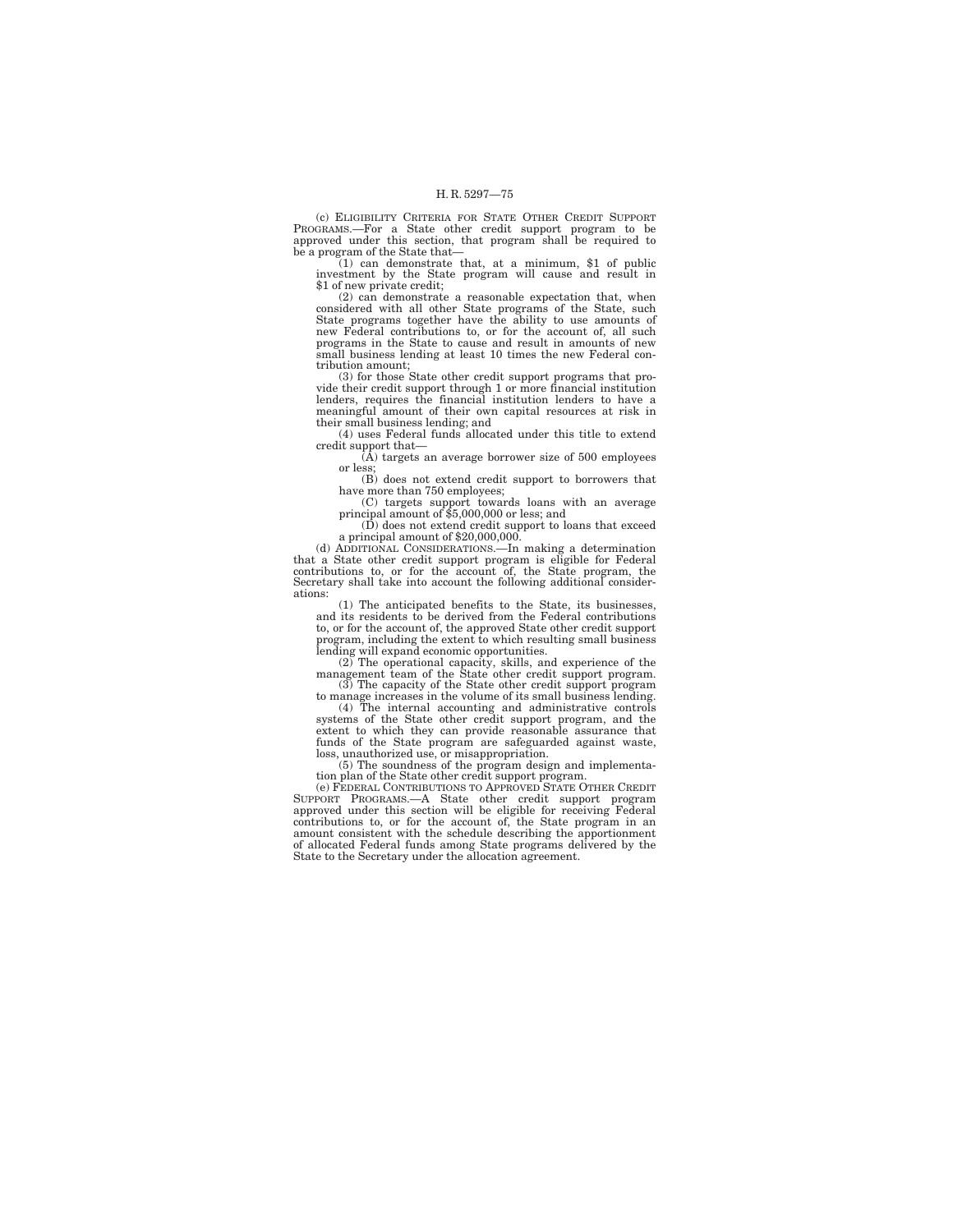(f) MINIMUM PROGRAM REQUIREMENTS FOR STATE OTHER CREDIT SUPPORT PROGRAMS.—

(1) FUND TO PRESCRIBE.—The Secretary shall, by regulation or other guidance, prescribe Program requirements for approved

State other credit support programs. (2) CONSIDERATIONS FOR FUND.—In prescribing minimum Program requirements for approved State other credit support programs, the Secretary shall take into consideration, to the extent the Secretary determines applicable and appropriate, the minimum Program requirements for approved State capital access programs in section 3005(e).

## **SEC. 3007. REPORTS.**

(a) QUARTERLY USE-OF-FUNDS REPORT.—

(1) IN GENERAL.—Not later than 30 days after the beginning of each calendar quarter, beginning after the first full calendar quarter to occur after the date the Secretary approves a State for participation, the participating State shall submit to the Secretary a report on the use of Federal funding by the participating State during the previous calendar quarter.

(2) REPORT CONTENTS.—Each report under this subsection shall—

(A) indicate the total amount of Federal funding used by the participating State; and (B) include a certification by the participating State

that—

(i) the information provided in accordance with subparagraph (A) is accurate;

(ii) funds continue to be available and legally committed to contributions by the State to, or for the account of, approved State programs, less any amount that has been contributed by the State to, or for the account of, approved State programs subsequent to the State being approved for participation in the Program; and

(iii) the participating State is implementing its approved State program or programs in accordance with this title and regulations issued under section 3010.

(b) ANNUAL REPORT.—Not later than March 31 of each year, beginning March 31, 2011, each participating State shall submit to the Secretary an annual report that shall include the following information:

(1) The number of borrowers that received new loans originated under the approved State program or programs after the State program was approved as eligible for Federal contributions.

(2) The total amount of such new loans.

(3) Breakdowns by industry type, loan size, annual sales, and number of employees of the borrowers that received such new loans.

(4) The zip code of each borrower that received such a new loan.

(5) Such other data as the Secretary, in the Secretary's sole discretion, may require to carry out the purposes of the Program.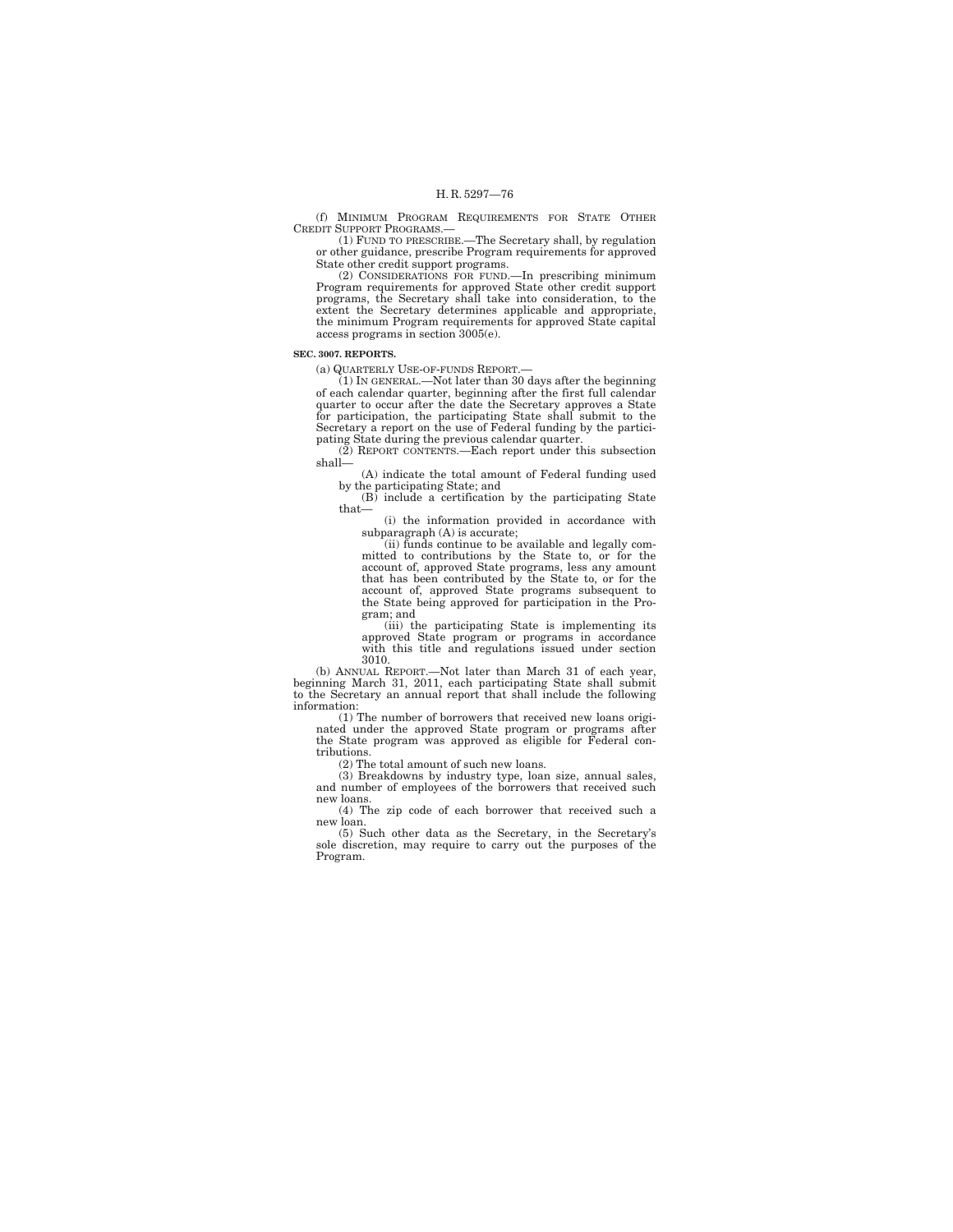(c) FORM.—The reports and data filed under subsections (a) and (b) shall be in such form as the Secretary, in the Secretary's sole discretion, may require.

(d) TERMINATION OF REPORTING REQUIREMENTS.—The requirement to submit reports under subsections (a) and (b) shall terminate for a participating State with the submission of the completed reports due on the first March 31 to occur after 5 complete 12- month periods after the State is approved by the Secretary to be a participating State.

### **SEC. 3008. REMEDIES FOR STATE PROGRAM TERMINATION OR FAIL-URES.**

(a) REMEDIES.—

(1) IN GENERAL.—If any of the events listed in paragraph (2) occur, the Secretary, in the Secretary's discretion, may—

(A) reduce the amount of Federal funds allocated to the State under the Program; or

(B) terminate any further transfers of allocated amounts that have not yet been transferred to the State. (2) CAUSAL EVENTS.—The events referred to in paragraph  $(1)$  are

(A) termination by a participating State of its participation in the Program;

(B) failure on the part of a participating State to submit complete reports under section 3007 on a timely basis; or

(C) noncompliance by the State with the terms of the allocation agreement between the Secretary and the State.

(b) DEALLOCATED AMOUNTS TO BE REALLOCATED.—If, after 13 months, any portion of the amount of Federal funds allocated to a participating State is deemed by the Secretary to be no longer allocated to the State after actions taken by the Secretary under subsection (a)(1), the Secretary shall reallocate that portion among the participating States, excluding the State whose allocated funds were deemed to be no longer allocated, as provided in section 3003(b).

## **SEC. 3009. IMPLEMENTATION AND ADMINISTRATION.**

(a) GENERAL AUTHORITIES AND DUTIES.—The Secretary shall— (1) consult with the Administrator of the Small Business

Administration and the appropriate Federal banking agencies on the administration of the Program;

(2) establish minimum national standards for approved State programs;

(3) provide technical assistance to States for starting State programs and generally disseminate best practices;

(4) manage, administer, and perform necessary program integrity functions for the Program; and

(5) ensure adequate oversight of the approved State programs, including oversight of the cash flows, performance, and

compliance of each approved State program. (b) APPROPRIATIONS.—There is hereby appropriated to the Sec-retary, out of funds in the Treasury not otherwise appropriated, \$1,500,000,000 to carry out the Program, including to pay reasonable costs of administering the Program.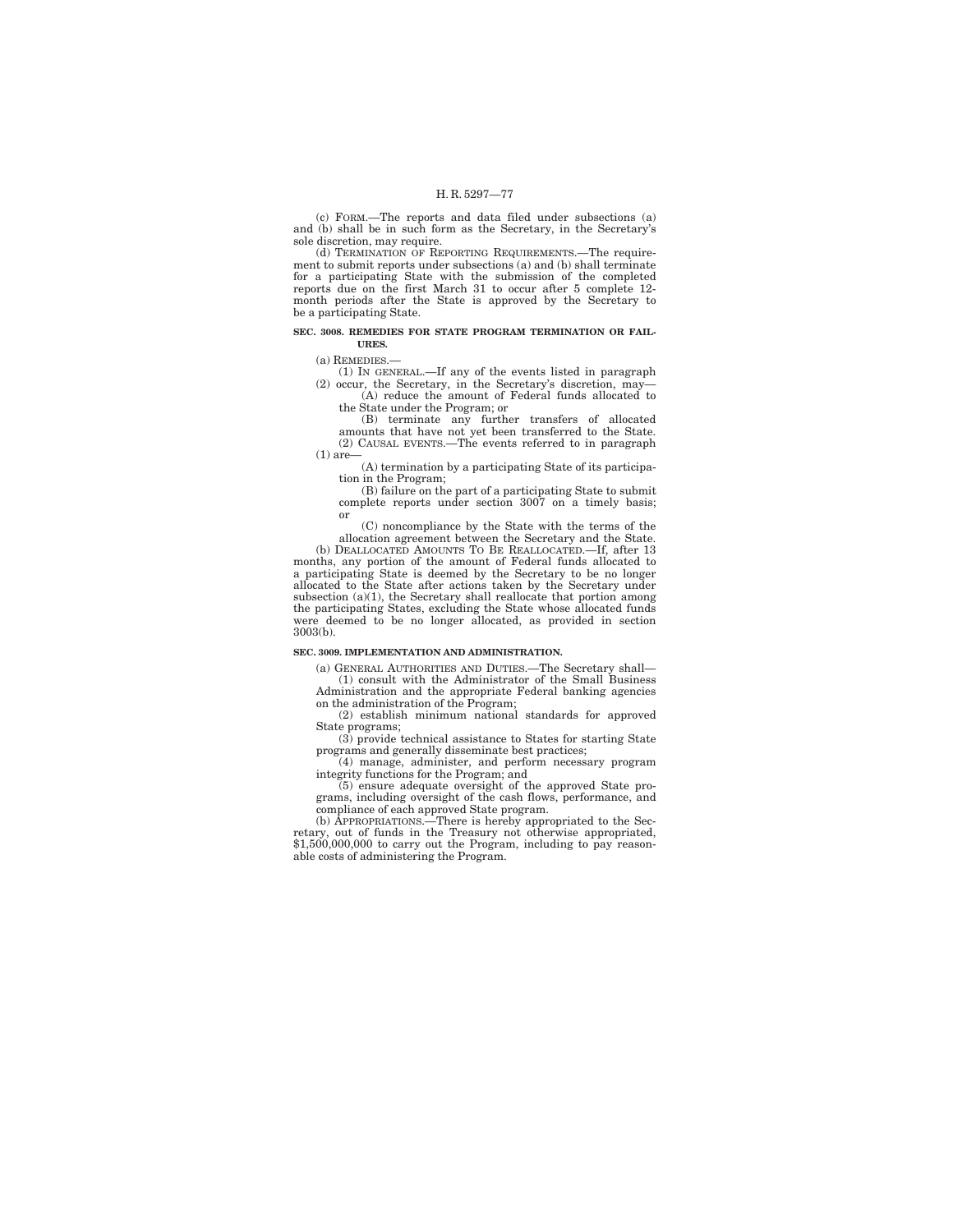(c) TERMINATION OF SECRETARY'S PROGRAM ADMINISTRATION FUNCTIONS.—The authorities and duties of the Secretary to implement and administer the Program shall terminate at the end of<br>the 7-year period beginning on the date of enactment of this Act.<br>(d) EXPEDITED CONTRACTING.—During the 1-year period begin-

ning on the date of enactment of this Act, the Secretary may enter into contracts without regard to any other provision of law regarding public contracts, for purposes of carrying out this title. **SEC. 3010. REGULATIONS.** 

The Secretary, in consultation with the Administrator of the Small Business Administration, shall issue such regulations and other guidance as the Secretary determines necessary or appropriate to implement this title including to define terms, to establish compliance and reporting requirements, and such other terms and conditions necessary to carry out the purposes of this title.

## **SEC. 3011. OVERSIGHT AND AUDITS.**

(a) INSPECTOR GENERAL OVERSIGHT.—The Inspector General of the Department of the Treasury shall conduct, supervise, and coordinate audits and investigations of the use of funds made available under the Program.

(b) GAO AUDIT.—The Comptroller General of the United States shall perform an annual audit of the Program and issue a report to the appropriate committees of Congress containing the results of such audit.<br>(c) REQUIRED CERTIFICATION.—

(1) FINANCIAL INSTITUTIONS CERTIFICATION.—With respect to funds received by a participating State under the Program, any financial institution that receives a loan, a loan guarantee, or other financial assistance using such funds after the date of the enactment of this Act shall certify that such institution is in compliance with the requirements of section 103.121 of title 31, Code of Federal Regulations, a regulation that, at a minimum, requires financial institutions, as that term is defined in section 5312 (a)(2) and (c)(1)(A) of title 31, United States Code, to implement reasonable procedures to verify the identity of any person seeking to open an account, to the extent reasonable and practicable, maintain records of the information used to verify the person's identity, and determine whether the person appears on any lists of known or suspected terrorists or terrorist organizations provided to the financial institution by any government agency.

(2) SEX OFFENSE CERTIFICATION.—With respect to funds received by a participating State under the Program, any pri-vate entity that receives a loan, a loan guarantee, or other financial assistance using such funds after the date of the enactment of this Act shall certify to the participating State that the principals of such entity have not been convicted of a sex offense against a minor (as such terms are defined in section 111 of the Sex Offender Registration and Notification

Act (42 U.S.C. 16911)).<br>
(d) PROHIBITION ON PORNOGRAPHY.—None of the funds made<br>
available under this title may be used to pay the salary of any<br>
individual engaged in activities related to the Program who has been officially disciplined for violations of subpart G of the Stand-ards of Ethical Conduct for Employees of the Executive Branch for viewing, downloading, or exchanging pornography, including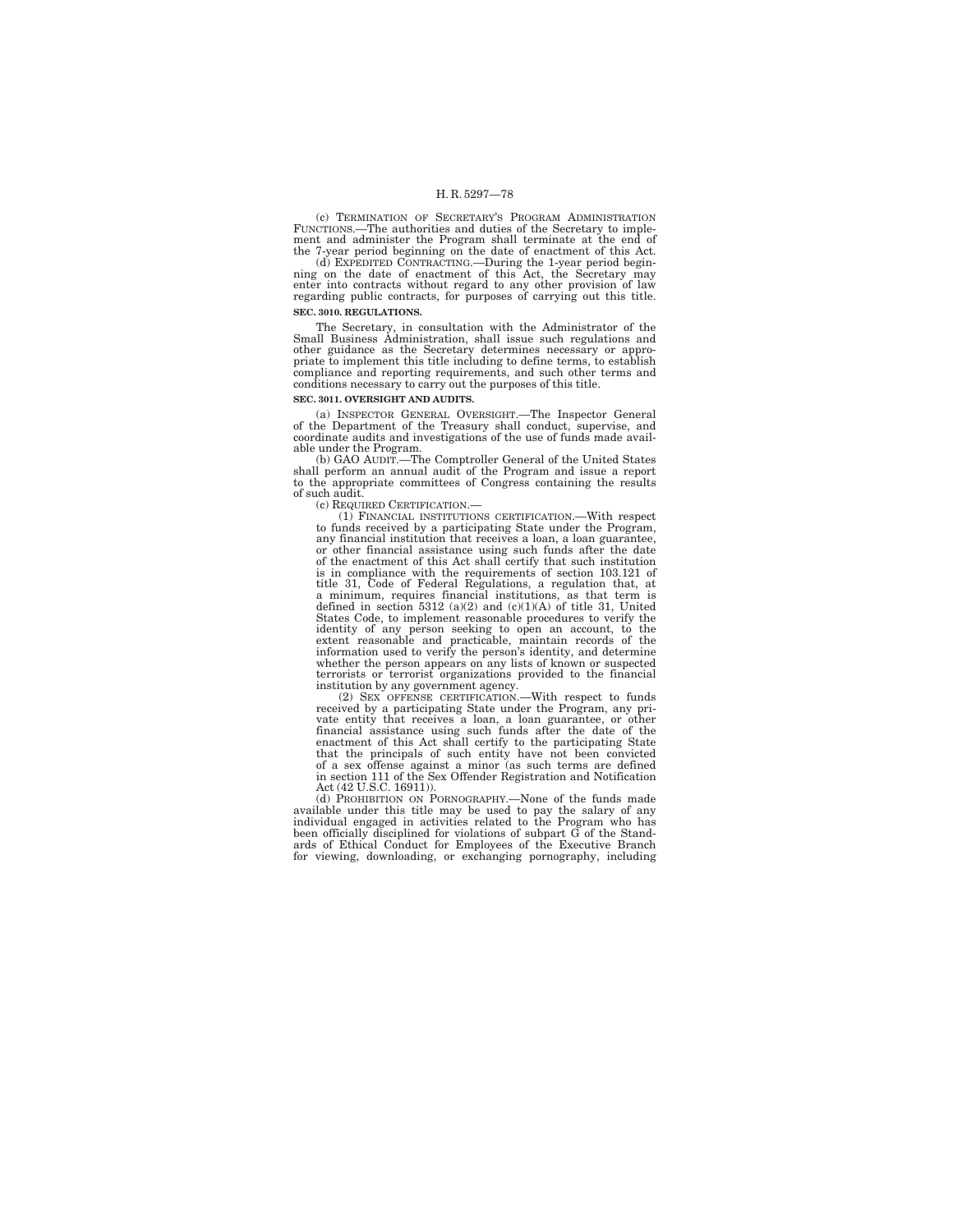child pornography, on a Federal Government computer or while performing official Federal Government duties.

# **TITLE IV—ADDITIONAL SMALL BUSINESS PROVISIONS**

# **Subtitle A—Small Business Lending Fund**

## **SEC. 4101. PURPOSE.**

The purpose of this subtitle is to address the ongoing effects of the financial crisis on small businesses by providing temporary authority to the Secretary of the Treasury to make capital investments in eligible institutions in order to increase the availability of credit for small businesses.

#### **SEC. 4102. DEFINITIONS.**

For purposes of this subtitle:<br>
(1) APPROPRIATE COMMITTEES OF CONGRESS.—The term<br>
"appropriate committees of Congress" means—<br>
(A) the Committee on Small Business and

Entrepreneurship, the Committee on Agriculture, Nutri-tion, and Forestry, the Committee on Banking, Housing, and Urban Affairs, the Committee on Finance, the Committee on the Budget, and the Committee on Appropria-tions of the Senate; and

(B) the Committee on Small Business, the Committee on Agriculture, the Committee on Financial Services, the Committee on Ways and Means, the Committee on the Budget, and the Committee on Appropriations of the House

of Representatives. (2) APPROPRIATE FEDERAL BANKING AGENCY.—The term ''appropriate Federal banking agency'' has the meaning given such term under section 3(q) of the Federal Deposit Insurance Act (12 U.S.C. 1813(q)).

(3) BANK HOLDING COMPANY.—The term "bank holding com-<br>pany" has the meaning given such term under section 2(a)(1)<br>of the Bank Holding Company Act of 1956 (12 U.S.C.<br>1841(2)(a)(1)).

(4) CALL REPORT.—The term "call report" means-

(A) reports of Condition and Income submitted to the Office of the Comptroller of the Currency, the Board of Governors of the Federal Reserve System, and the Federal Deposit Insurance Corporation;

(B) the Office of Thrift Supervision Thrift Financial

Report; (C) any report that is designated by the Office of the Comptroller of the Currency, the Board of Governors of<br>the Federal Reserve System, the Federal Deposit Insurance<br>Corporation, or the Office of Thrift Supervision, as<br>applicable, as a successor to any report referred to in<br>

(D) reports of Condition and Income as designated through guidance developed by the Secretary, in consulta-tion with the Director of the Community Development Financial Institutions Fund; and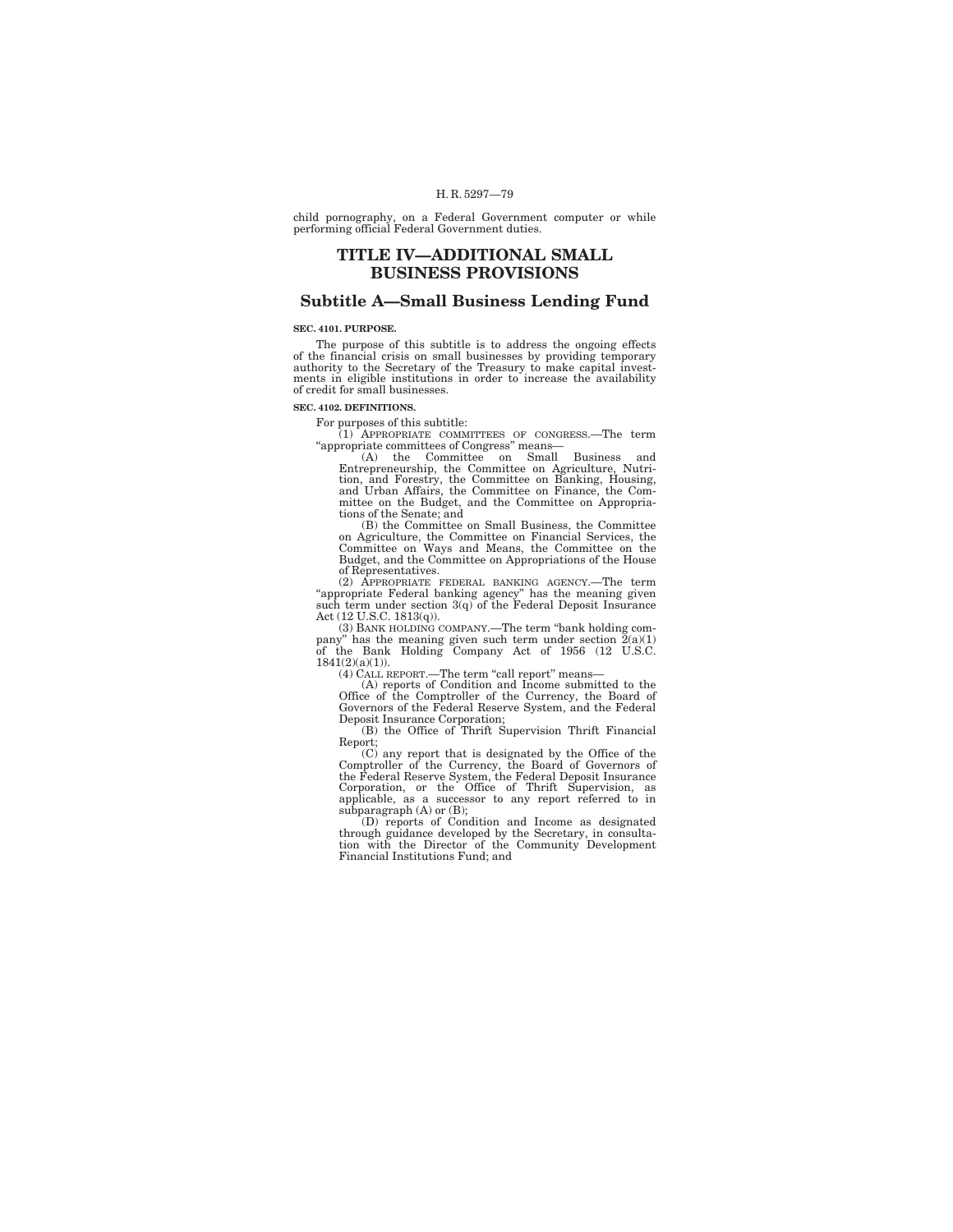(E) with respect to an eligible institution for which no report exists that is described under subparagraph (A), (B), (C), or (D), such other report or set of information as the Secretary, in consultation with the Administrator

of the Small Business Administration, may prescribe. (5) CDCI.—The term ''CDCI'' means the Community Development Capital Initiative created by the Secretary under the Troubled Asset Relief Program established by the Emergency Economic Stabilization Act of 2008.

(6) CDCI INVESTMENT.—The term ''CDCI investment'' means, with respect to any eligible institution, the principal amount of any investment made by the Secretary in such eligible institution under the CDCI that has not been repaid.

(7) CDFI; COMMUNITY DEVELOPMENT FINANCIAL INSTITU-TION.—The terms "CDFI" and "community development financial institution'' have the meaning given the term ''community development financial institution'' under the Riegle Community Development and Regulatory Improvement Act of 1994.

(8) CDLF; COMMUNITY DEVELOPMENT LOAN FUND.—The terms ''CDLF'' and ''community development loan fund'' mean any entity that—

(A) is certified by the Department of the Treasury as a community development financial institution loan fund;

(B) is exempt from taxation under the Internal Revenue Code of 1986; and

(C) had assets less than or equal to \$10,000,000,000

as of the end of the fourth quarter of calendar year 2009. (9) CPP.—The term ''CPP'' means the Capital Purchase Program created by the Secretary under the Troubled Asset Relief Program established by the Emergency Economic Stabilization Act of 2008.

(10) CPP INVESTMENT.—The term ''CPP investment'' means, with respect to any eligible institution, the principal amount of any investment made by the Secretary in such eligible institution under the CPP that has not been repaid. (11) ELIGIBLE INSTITUTION.—The term ''eligible institution''

means—

(A) any insured depository institution, which— (i) is not controlled by a bank holding company

or savings and loan holding company that is also an eligible institution;

(ii) has total assets of equal to or less than \$10,000,000,000, as reported in the call report of the insured depository institution as of the end of the fourth quarter of calendar year 2009; and (iii) is not directly or indirectly controlled by any company or other entity that has total consolidated

assets of more than \$10,000,000,000, as so reported;

(B) any bank holding company which has total consolidated assets of equal to or less than \$10,000,000,000, as reported in the call report of the bank holding company

as of the end of the fourth quarter of calendar year 2009; (C) any savings and loan holding company which has total consolidated assets of equal to or less than \$10,000,000,000, as reported in the call report of the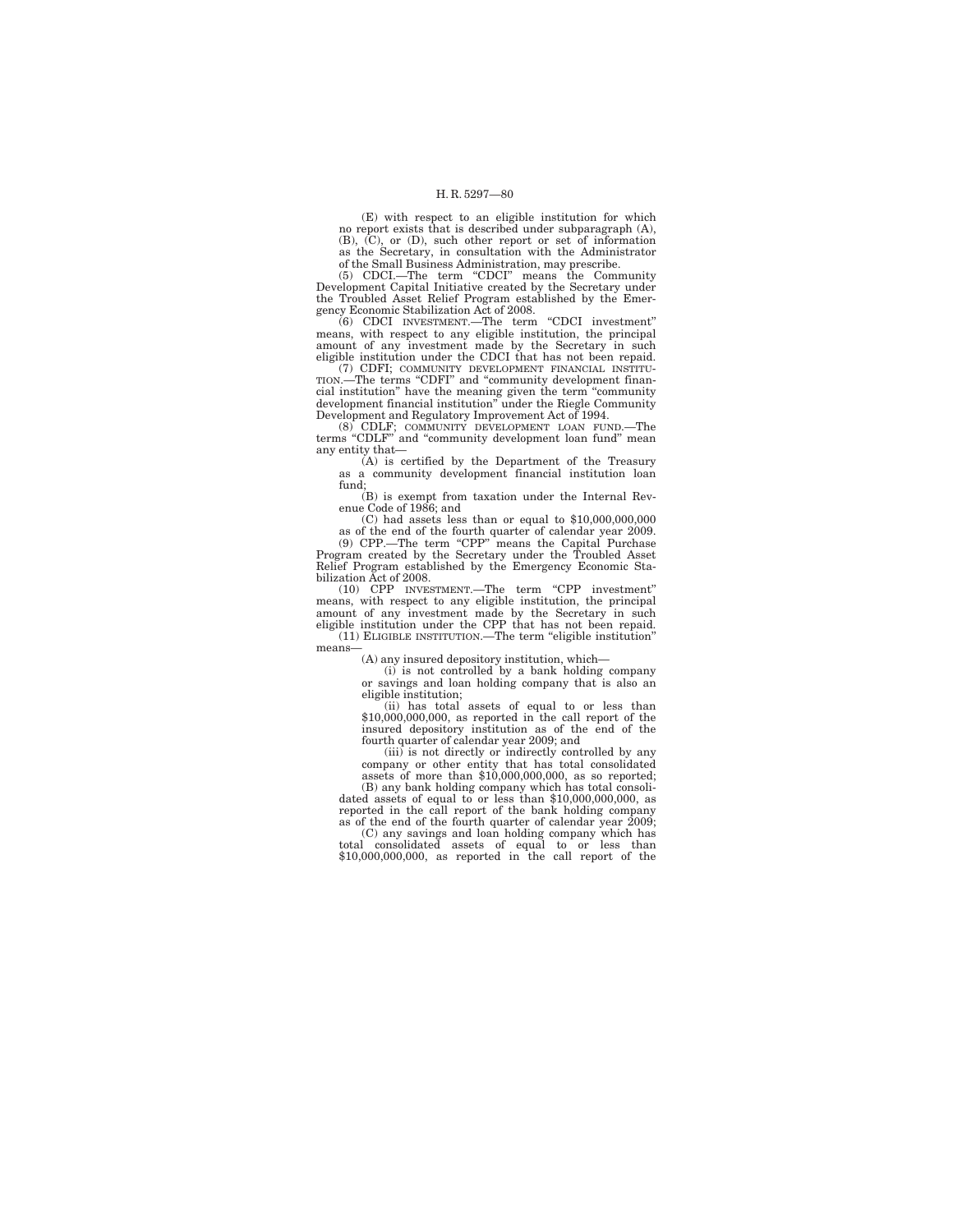savings and loan holding company as of the end of the fourth quarter of calendar year 2009; and

(D) any community development financial institution loan fund which has total assets of equal to or less than \$10,000,000,000, as reported in audited financial state-ments for the fiscal year of the community development financial institution loan fund that ends in calendar year

2009. (12) FUND.—The term ''Fund'' means the Small Business Lending Fund established under section 4103(a)(1).

 $(13)$  INSURED DEPOSITORY INSTITUTION.—The term "insured depository institution'' has the meaning given such term under section  $3(c)(2)$  of the Federal Deposit Insurance Act (12 U.S.C. 1813(c)(2)).

(14) MINORITY-OWNED AND WOMEN-OWNED BUSINESS.—The terms ''minority-owned business'' and ''women-owned business'' shall have the meaning given the terms "minority-owned business" and "women's business", respectively, under section  $21A(r)(4)$  of the Federal Home Loan Bank Act (12 U.S.C. 1441A(r)(4)).

(15) PROGRAM.—The term ''Program'' means the Small Business Lending Fund Program authorized under section 4103(a)(2).

(16) SAVINGS AND LOAN HOLDING COMPANY.—The term "savings and loan holding company" has the meaning given such term under section  $10(a)(1)$ (D) of the Home Owners' Loan Act (12 U.S.C. 1467a(a)(1)(D)).

(17) SECRETARY.—The term ''Secretary'' means the Secretary of the Treasury.

(18) SMALL BUSINESS LENDING.—

(A) IN GENERAL.—The term ''small business lending'' means lending, as defined by and reported in an eligible institutions' quarterly call report, where each loan comprising such lending is one of the following types:

(i) Commercial and industrial loans.

(ii) Owner-occupied nonfarm, nonresidential real

estate loans.

(iii) Loans to finance agricultural production and other loans to farmers.

(iv) Loans secured by farmland.

(B) EXCLUSION.—No loan that has an original amount greater than \$10,000,000 or that goes to a business with more than \$50,000,000 in revenues shall be included in the measure.

(C) TREATMENT OF HOLDING COMPANIES.—In the case of eligible institutions that are bank holding companies or savings and loan holding companies having one or more insured depository institution subsidiaries, small business lending shall be measured based on the combined small business lending reported in the call report of the insured depository institution subsidiaries.

(19) VETERAN-OWNED BUSINESS.—

(A) The term ''veteran-owned business'' means a business—

(i) more than 50 percent of the ownership or control of which is held by 1 or more veterans;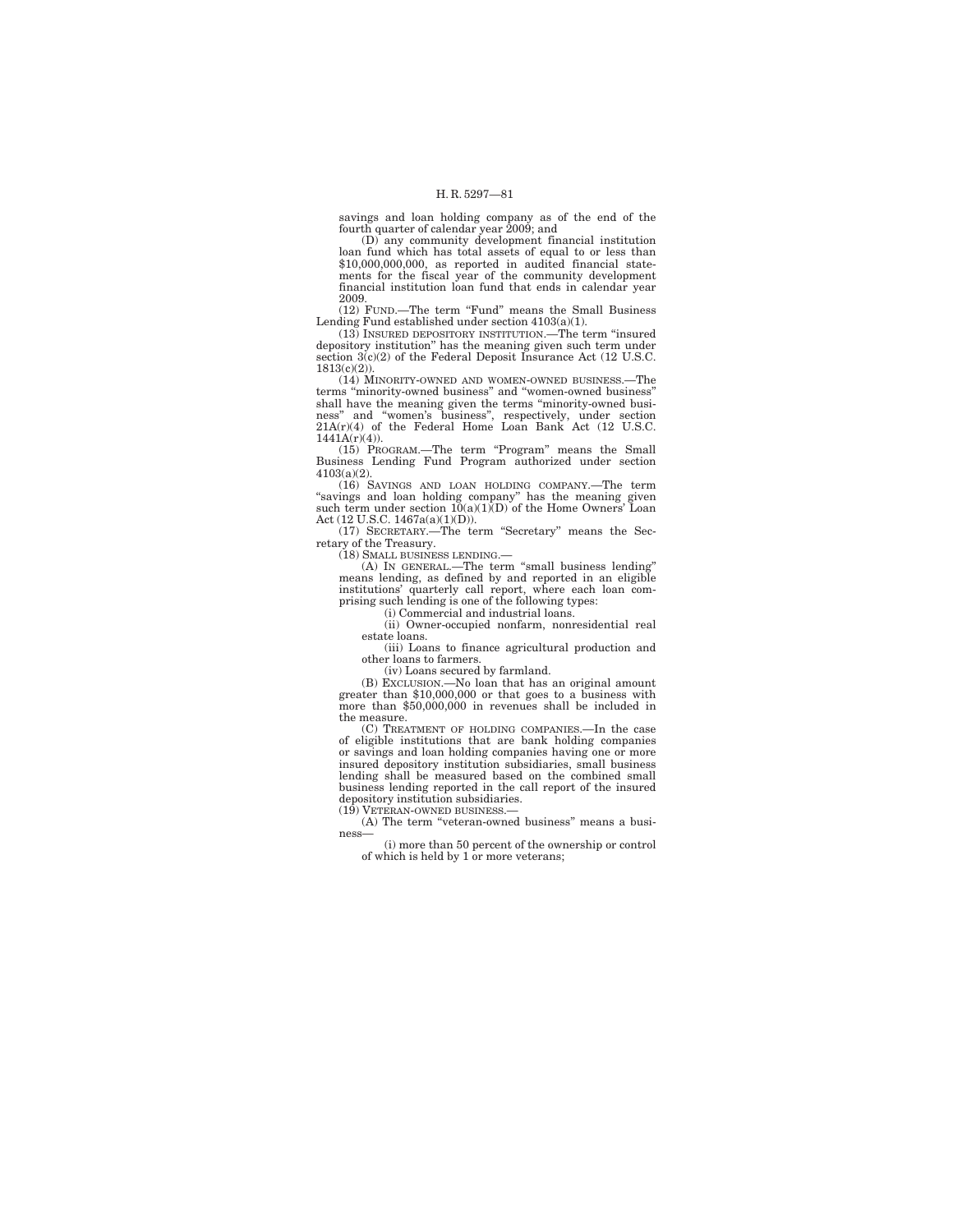(ii) more than 50 percent of the net profit or loss of which accrues to 1 or more veterans; and

(iii) a significant percentage of senior management positions of which are held by veterans.

(B) For purposes of this paragraph, the term "veteran" has the meaning given such term in section 101(2) of title 38, United States Code.

**SEC. 4103. SMALL BUSINESS LENDING FUND.** 

(a) FUND AND PROGRAM.—

(1) FUND ESTABLISHED.—There is established in the Treasury of the United States a fund to be known as the ''Small Business Lending Fund'', which shall be administered by the Secretary.

(2) PROGRAMS AUTHORIZED.—The Secretary is authorized to establish the Small Business Lending Fund Program for using the Fund consistent with this subtitle.

(b) USE OF FUND.

(1) IN GENERAL.—Subject to paragraph (2), the Fund shall be available to the Secretary, without further appropriation or fiscal year limitation, for the costs of purchases (including commitments to purchase), and modifications of such purchases, of preferred stock and other financial instruments from eligible institutions on such terms and conditions as are determined by the Secretary in accordance with this subtitle. For purposes of this paragraph and with respect to an eligible institution, the term ''other financial instruments'' shall include only debt instruments for which such eligible institution is fully liable or equity equivalent capital of the eligible institution. Such debt instruments may be subordinated to the claims of other creditors of the eligible institution.

(2) MAXIMUM PURCHASE LIMIT.—The aggregate amount of purchases (and commitments to purchase) made pursuant to paragraph (1) may not exceed \$30,000,000,000.

(3) PROCEEDS USED TO PAY DOWN PUBLIC DEBT.—All funds received by the Secretary in connection with purchases made<br>pursuant to paragraph (1), including interest payments, divi-<br>dend payments, and proceeds from the sale of any financial<br>instrument, shall be paid into the genera for reduction of the public debt.

(4) LIMITATION ON PURCHASES FROM CDLFS.—

(A) IN GENERAL.—Not more than 1 percent of the maximum purchase limit of the Program, pursuant to paragraph (2), may be used to make purchases from community

development loan funds. (B) ELIGIBILITY STANDARDS.—The Secretary, in con-sultation with the Community Development Financial Institutions Fund, shall develop eligibility criteria to determine the financial ability of a CDLF to participate in the Program and repay the investment. Such criteria shall include the following:

(i) Ratio of net assets to total assets is at least 20 percent.

(ii) Ratio of loan loss reserves to loans and leases 90 days or more delinquent (including loans sold with full recourse) is at least 30 percent.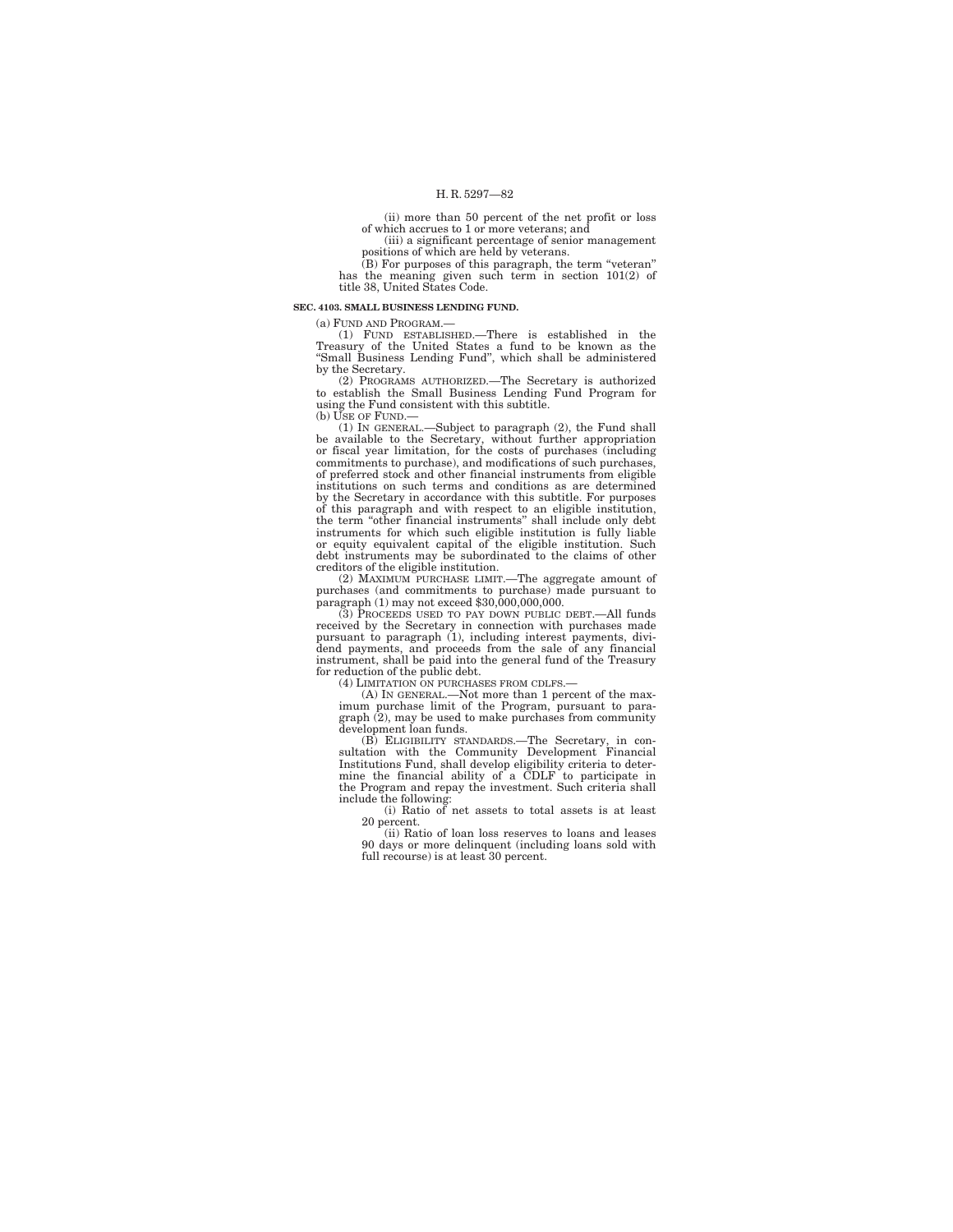(iii) Positive net income measured on a 3-year rolling average.

(iv) Operating liquidity ratio of at least 1.0 for the 4 most recent quarters and for one or both of

the two preceding years. (v) Ratio of loans and leases 90 days or more delinquent (including loans sold with full recourse) to total equity plus loan loss reserves is less than 40 percent.

(C) REQUIREMENT TO SUBMIT AUDITED FINANCIAL STATEMENTS.—CDLFs participating in the Program shall submit audited financial statements to the Secretary, have a clean audit opinion, and have at least 3 years of operating experience.

(c) CREDITS TO THE FUND.—There shall be credited to the Fund amounts made available pursuant to section 4108, to the extent provided by appropriations Acts.  $(d)$ TERMS. $-$ 

(1) APPLICATION.—

(A) INSTITUTIONS WITH ASSETS OF \$1,000,000,000 OR LESS.—Eligible institutions having total assets equal to or less than \$1,000,000,000, as reported in a call report as of the end of the fourth quarter of calendar year 2009, may apply to receive a capital investment from the Fund in an amount not exceeding 5 percent of risk-weighted assets, as reported in the call report immediately preceding the date of application, less the amount of any CDCI investment and any CPP investment.

(B) INSTITUTIONS WITH ASSETS OF MORE THAN \$1,000,000,000 AND LESS THAN OR EQUAL TO \$10,000,000,000.— Eligible institutions having total assets of more than \$1,000,000,000 but less than \$10,000,000,000, as of the end of the fourth quarter of calendar year 2009, may apply to receive a capital investment from the Fund in an amount not exceeding 3 percent of risk-weighted assets, as reported in the call report immediately preceding the date of applica-tion, less the amount of any CDCI investment and any CPP investment.

(C) TREATMENT OF HOLDING COMPANIES.—In the case of an eligible institution that is a bank holding company or a savings and loan holding company having one or more insured depository institution subsidiaries, total assets shall be measured based on the combined total assets reported in the call report of the insured depository institution subsidiaries as of the end of the fourth quarter of calendar year 2009 and risk-weighted assets shall be measured based on the combined risk-weighted assets of the insured depository institution subsidiaries as reported in the call report immediately preceding the date of application.

(D) TREATMENT OF APPLICANTS THAT ARE INSTITUTIONS CONTROLLED BY HOLDING COMPANIES.—If an eligible institution that applies to receive a capital investment under the Program is under the control of a bank holding company or a savings and loan holding company, then the Secretary may use the Fund to purchase preferred stock or other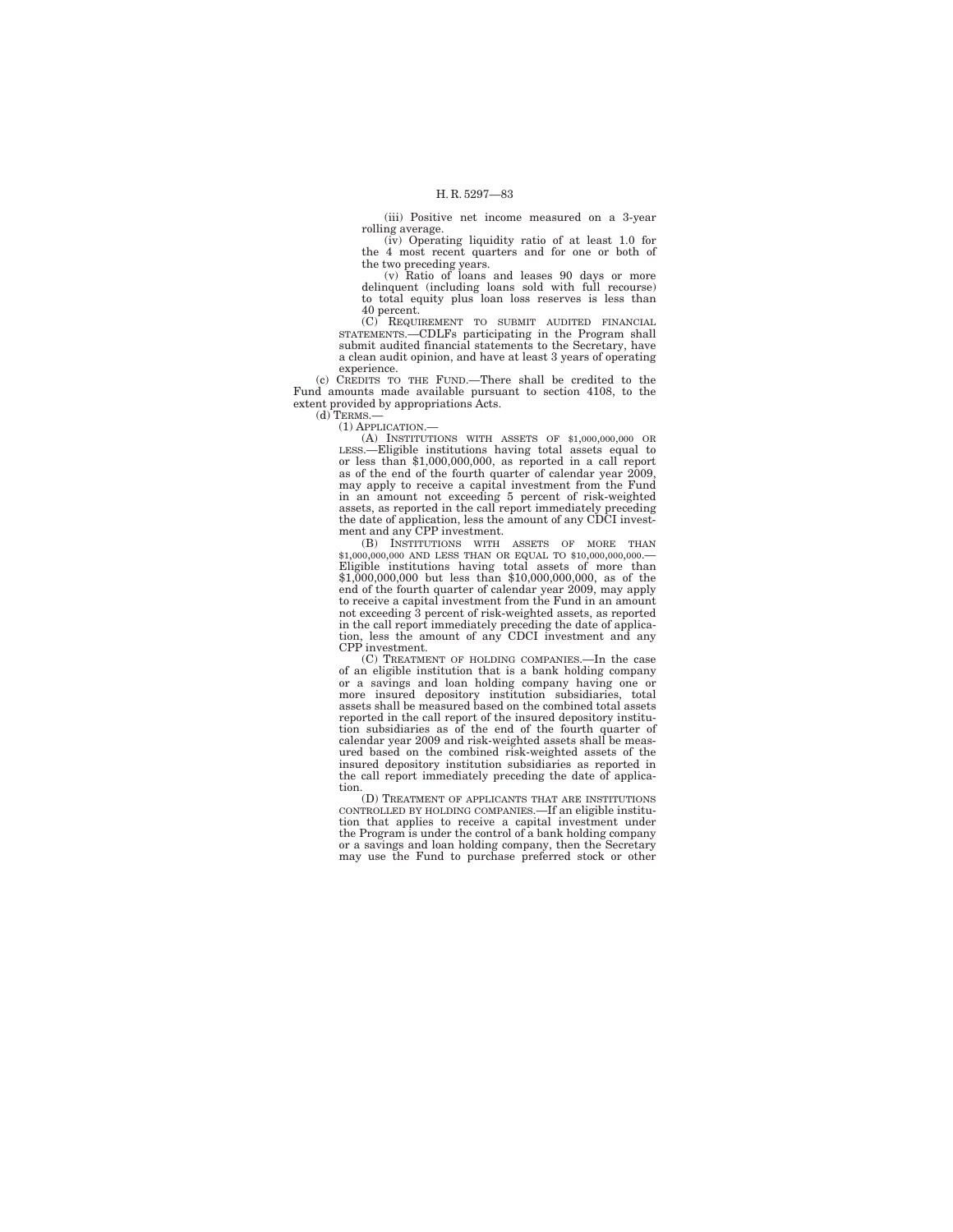financial instruments from the top-tier bank holding company or savings and loan holding company of such eligible institution, as applicable. For purposes of this subpara-graph, the term ''control'' with respect to a bank holding company shall have the same meaning as in section 2(a)(2) of the Bank Holding Company Act of 1956 (12 U.S.C.  $1841(2)(a)(2)$ ). For purposes of this subparagraph, the term "control" with respect to a savings and loan holding com-<br>pany shall have the same meaning as in  $10(a)(2)$  of the Home Owners' Loan Act (12 U.S.C. 1467a(a)(2)).

(E) REQUIREMENT TO PROVIDE A SMALL BUSINESS LENDING PLAN.—At the time that an applicant submits an application to the Secretary for a capital investment under the Program, the applicant shall deliver to the appropriate Federal banking agency, and, for applicants that are State-chartered banks, to the appropriate State banking regulator, a small business lending plan describing how the applicant's business strategy and operating goals will allow it to address the needs of small businesses in the areas it serves, as well as a plan to provide linguistically and culturally appropriate outreach, where appropriate. In the case of eligible institutions that are community development loan funds, this plan shall be submitted to the Secretary. This plan shall be confidential supervisory information.

(F) TREATMENT OF APPLICANTS THAT ARE COMMUNITY DEVELOPMENT LOAN FUNDS.—Eligible institutions that are community development loan funds may apply to receive a capital investment from the Fund in an amount not exceeding 5 percent of total assets, as reported in the audited financial statements for the fiscal year of the eligible institution that ends in calendar year 2009.

(2) CONSULTATION WITH REGULATORS.—For each eligible institution that applies to receive a capital investment under the Program, the Secretary shall—

(A) consult with the appropriate Federal banking agency or, in the case of an eligible institution that is a nondepository community development financial institution, the Community Development Financial Institution Fund, for the eligible institution, to determine whether the eligible institution may receive such capital investment;

(B) in the case of an eligible institution that is a State-chartered bank, consider any views received from the State banking regulator of the State of the eligible institution regarding the financial condition of the eligible institution; and

(C) in the case of a community development financial institution loan fund, consult with the Community Development Financial Institution Fund.

(3) CONSIDERATION OF MATCHED PRIVATE INVESTMENTS. (A) IN GENERAL.—For an eligible institution that applies to receive a capital investment under the Program, if the entity to be consulted under paragraph (2) would not otherwise recommend the eligible institution to receive the capital investment, the Secretary, in consultation with the entity to be so consulted, may consider whether the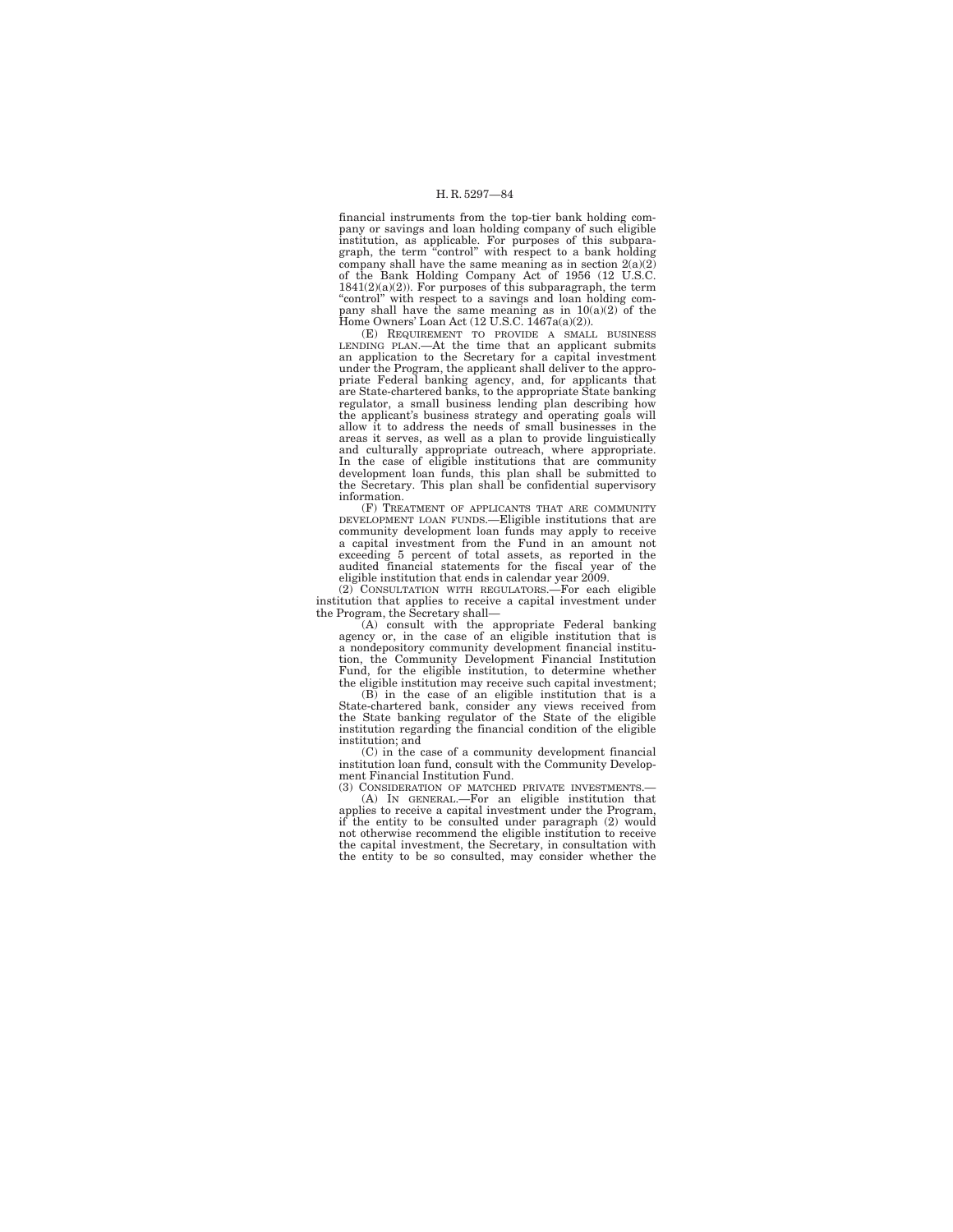entity to be consulted would recommend the eligible institution to receive a capital investment based on the financial condition of the institution if the conditions in subparagraph (B) are satisfied.

(B) CONDITIONS.—The conditions referred to in

subparagraph (A) are as follows: (i) CAPITAL SOURCES.—The eligible institution shall receive capital both under the Program and from pri-

vate, nongovernment investors. (ii) AMOUNT OF CAPITAL.—The amount of capital to be received under the Program shall not exceed 3 percent of risk-weighted assets, as reported in the call report immediately preceding the date of applica-tion, less the amount of any CDCI investment and any CPP investment.

(iii) TERMS.—The amount of capital to be received

from private, nongovernment investors shall be—<br>
(I) equal to or greater than 100 percent of<br>
the capital to be received under the Program; and<br>
(II) subordinate to the capital investment<br>
made by the Secretary under the P

LIST.—

(A) IN GENERAL.—An eligible institution may not receive any capital investment under the Program, if— (i) such institution is on the FDIC problem bank

list; or (ii) such institution has been removed from the

FDIC problem bank list for less than 90 days.<br>
(B) Construction.—Nothing in subparagraph (A)<br>
shall be construed as limiting the discretion of the Sec-<br>
retary to deny the application of an eligible institution<br>
that is n

means the list of depository institutions having a current rating of 4 or 5 under the Uniform Financial Institutions Rating System, or such other list designated by the Federal Deposit Insurance Corporation.

(5) INCENTIVES TO LEND.—

(A) REQUIREMENTS ON PREFERRED STOCK AND OTHER FINANCIAL INSTRUMENTS.—Any preferred stock or other financial instrument issued to Treasury by an eligible institution receiving a capital investment under the Pro-gram shall provide that—

(i) the rate at which dividends or interest are<br>payable shall be 5 percent per annum initially;<br>(ii) within the first 2 years after the date of the<br>capital investment under the Program, the rate may<br>be adjusted based on th tion's small business lending. Changes in the amount of small business lending shall be measured against the average amount of small business lending reported by the eligible institution in its call reports for the 4 full quarters immediately preceding the date of enactment of this Act, minus adjustments from each quarterly balance in respect of—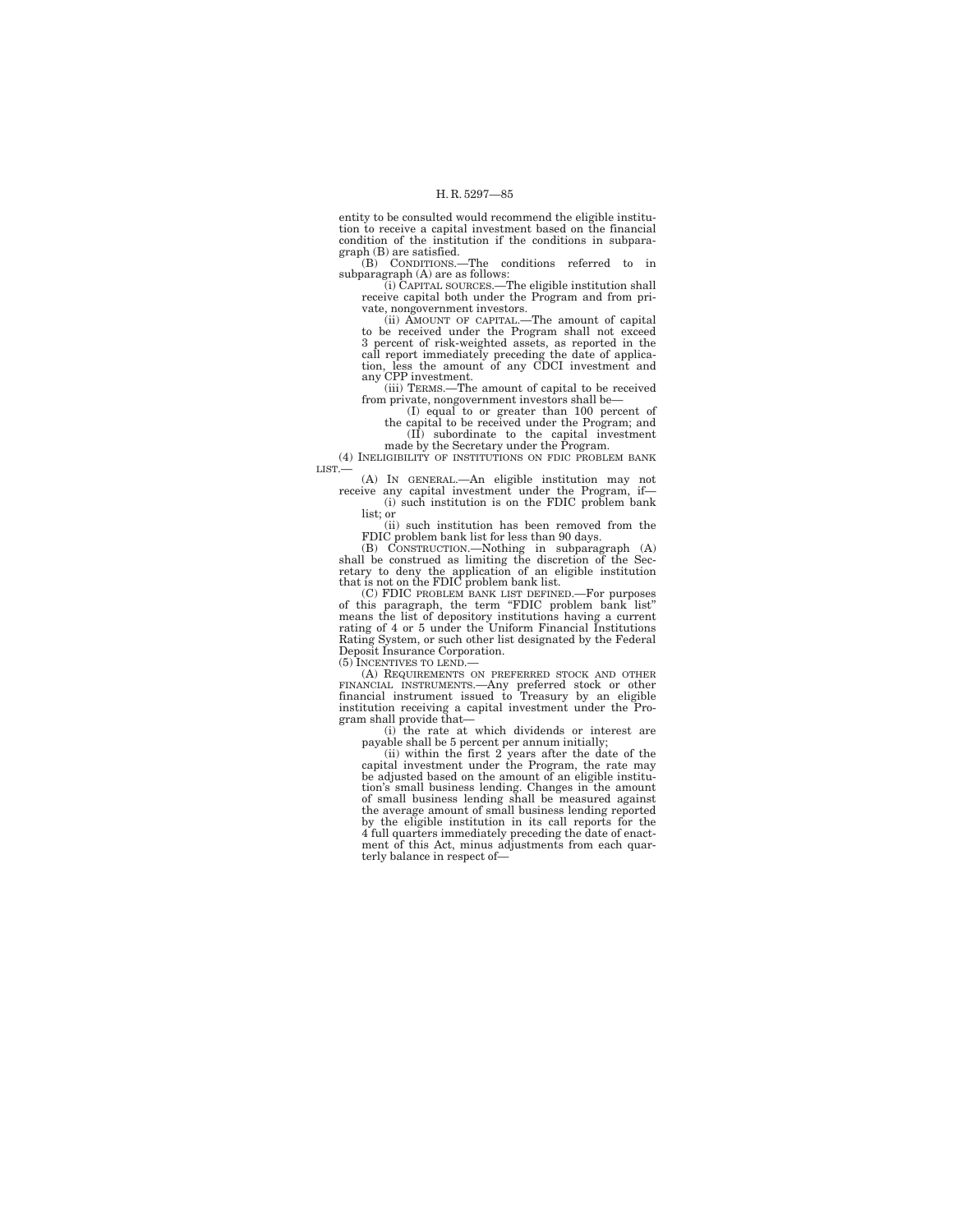(I) net loan charge offs with respect to small business lending; and

(II) gains realized by the eligible institution resulting from mergers, acquisitions or purchases of loans after origination and syndication; which adjustments shall be determined in accordance with guidance promulgated by the Secretary; and

(iii) during any calendar quarter during the initial 2-year period referred to in clause (ii), an institution's rate shall be adjusted to reflect the following schedule, based on that institution's change in the amount of small business lending relative to the baseline-

(I) if the amount of small business lending has increased by less than 2.5 percent, the dividend or interest rate shall be 5 percent;

(II) if the amount of small business lending has increased by 2.5 percent or greater, but by less than 5.0 percent, the dividend or interest rate shall be 4 percent; (III) if the amount of small business lending

has increased by 5.0 percent or greater, but by less than 7.5 percent, the dividend or interest rate shall be 3 percent;

(IV) if the amount of small business lending has increased by 7.5 percent or greater, and but by less than 10.0 percent, the dividend or interest rate shall be 2 percent; or

(V) if the amount of small business lending has increased by 10 percent or greater, the divi-dend or interest rate shall be 1 percent.

(B) BASIS OF INITIAL RATE.—The initial dividend or interest rate shall be based on call report data published in the quarter immediately preceding the date of the capital investment under the Program.

(C) TIMING OF RATE ADJUSTMENTS.—Any rate adjustment shall occur in the calendar quarter following the publication of call report data, such that the rate based on call report data from any one calendar quarter, which is published in the first following calendar quarter, shall be adjusted in that first following calendar quarter and payable in the second following quarter.

(D) RATE FOLLOWING INITIAL 2-YEAR PERIOD.—Gen-erally, the rate based on call report data from the eighth calendar quarter after the date of the capital investment under the Program shall be payable until the expiration of the 41⁄2-year period that begins on the date of the investment. In the case where the amount of small business lending has remained the same or decreased relative to the institution's baseline in the eighth quarter after the date of the capital investment under the Program, the rate shall be  $\vec{7}$  percent until the expiration of the 41⁄2-<br>year period that begins on the date of the investment.<br>(E) RATE FOLLOWING INITIAL 4<sup>1</sup>⁄2 -YEAR PERIOD.—The

dividend or interest rate paid on any preferred stock or other financial instrument issued by an eligible institution that receives a capital investment under the Program shall increase to 9 percent at the end of the 41⁄2-year period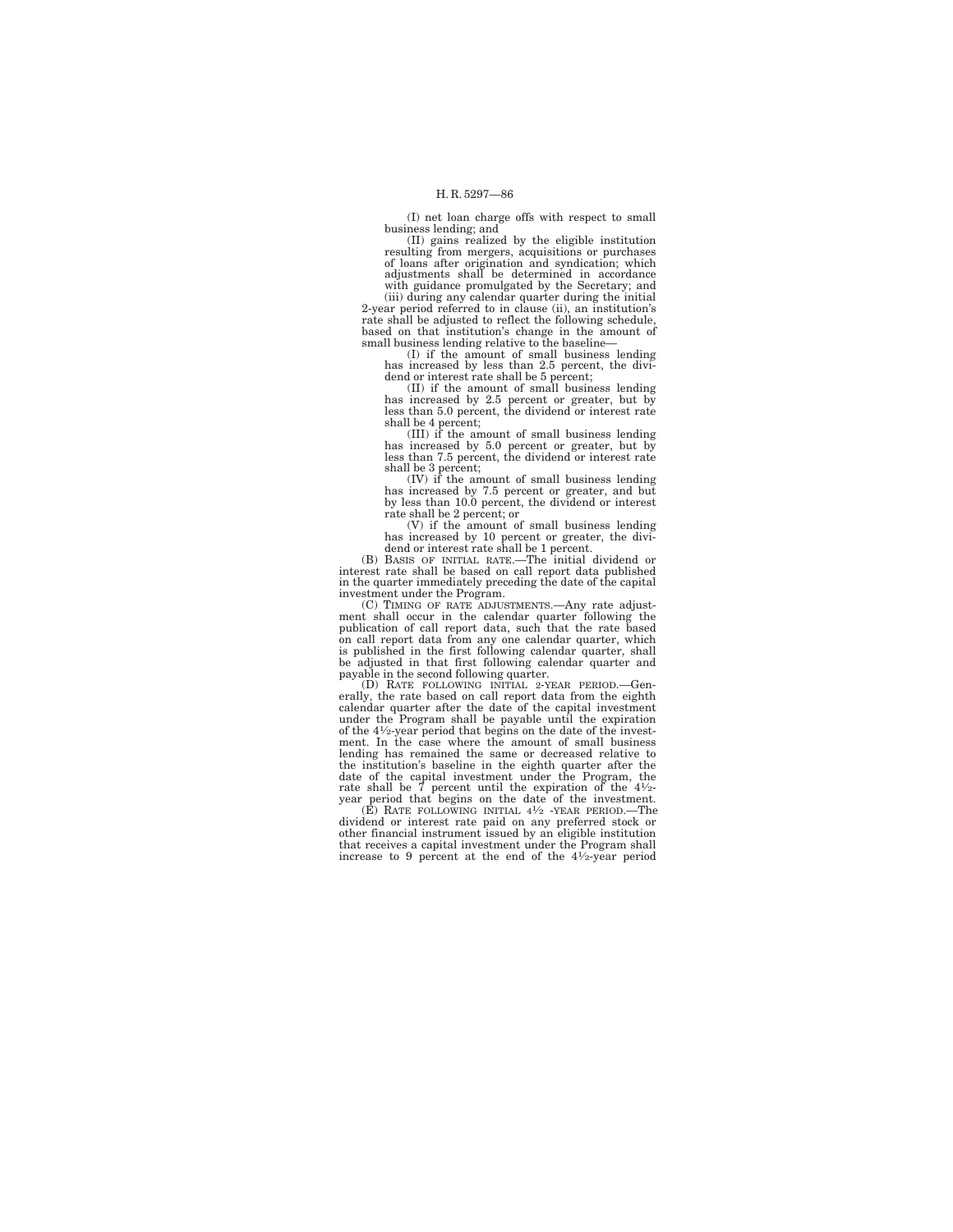that begins on the date of the capital investment under the Program.

(F) LIMITATION ON RATE REDUCTIONS WITH RESPECT TO CERTAIN AMOUNT.—The reduction in the dividend or interest rate payable to Treasury by any eligible institution shall be limited such that the rate reduction shall not apply to a dollar amount of the investment made by Treasury that is greater than the dollar amount increase in the amount of small business lending realized under this program. The Secretary may issue guidelines that will apply to new capital investments limiting the amount of capital available to eligible institutions consistent with this limitation.

(G) RATE ADJUSTMENTS FOR S CORPORATION.—Before making a capital investment in an eligible institution that is an S corporation or a corporation organized on a mutual basis, the Secretary may adjust the dividend or interest rate on the financial instrument to be issued to the Secretary, from the dividend or interest rate that would apply under subparagraphs  $(A)$  through  $(F)$ , to take into account any differential tax treatment of securities issued by such eligible institution. For purpose of this subparagraph, the term ''S corporation'' has the same meaning as in section 1361(a) of the Internal Revenue Code of 1986.

(H) REPAYMENT DEADLINE.—The capital investment received by an eligible institution under the Program shall be evidenced by preferred stock or other financial instrument that—

(i) includes, as a term and condition, that the capital investment will—

(I) be repaid not later than the end of the 10-year period beginning on the date of the capital investment under the Program; or

(II) at the end of such 10-year period, be subject to such additional terms as the Secretary shall prescribe, which shall include a requirement that the stock or instrument shall carry the highest dividend or interest rate payable; and

(ii) provides that the term and condition described under clause (i) shall not apply if the application of that term and condition would adversely affect the capital treatment of the stock or financial instrument under current or successor applicable capital provisions compared to a capital instrument with identical terms other than the term and condition described under clause (i).

(I) REQUIREMENTS ON FINANCIAL INSTRUMENTS ISSUED BY A COMMUNITY DEVELOPMENT FINANCIAL INSTITUTION LOAN FUND.—Any equity equivalent capital issued to the Treasury by a community development loan fund receiving a capital investment under the Program shall provide that the rate at which interest is payable shall be 2 percent per annum for 8 years. After 8 years, the rate at which interest is payable shall be 9 percent.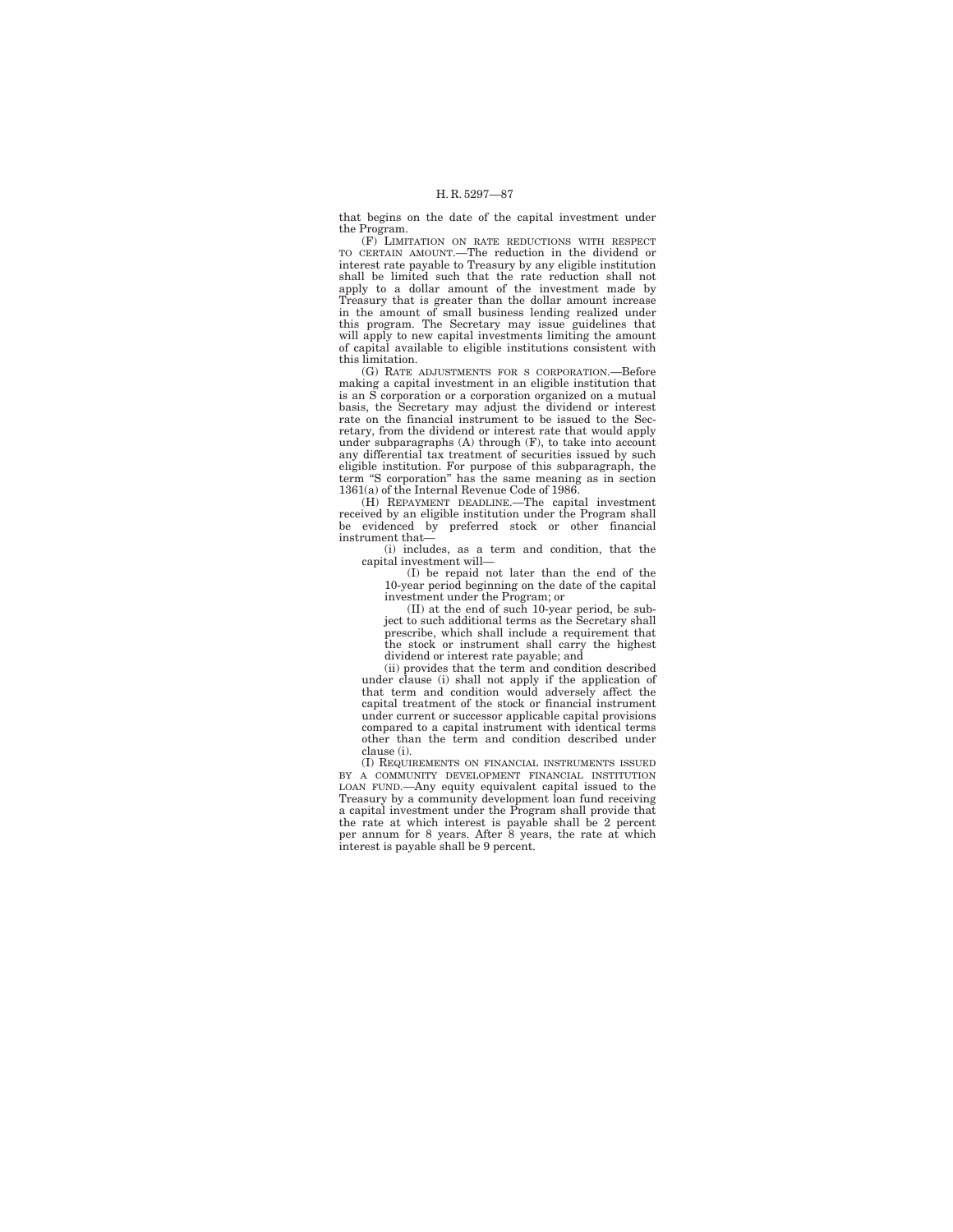(6) ADDITIONAL INCENTIVES TO REPAY.—The Secretary may, by regulation or guidance issued under section 4104(9), establish repayment incentives in addition to the incentive in paragraph (5)(E) that will apply to new capital investments in a manner that the Secretary determines to be consistent with the purposes of this subtitle.

(7) CAPITAL PURCHASE PROGRAM REFINANCE.—

(A) IN GENERAL.—The Secretary shall, in a manner that the Secretary determines to be consistent with the purposes of this subtitle, issue regulations and other guidance to permit eligible institutions to refinance securities issued to Treasury under the CDCI and the CPP for securities to be issued under the Program.

(B) PROHIBITION ON PARTICIPATION BY NON-PAYING CPP PARTICIPANTS.—Subparagraph (A) shall not apply to any eligible institution that has missed more than one dividend payment due under the CPP. For purposes of this subparagraph, a CPP dividend payment that is submitted within 60 days of the due date of such payment shall not be considered a missed dividend payment.

(8) OUTREACH TO MINORITIES, WOMEN, AND VETERANS.— The Secretary shall require eligible institutions receiving capital investments under the Program to provide linguistically and culturally appropriate outreach and advertising in the applicant pool describing the availability and application process of receiving loans from the eligible institution that are made possible by the Program through the use of print, radio, television or electronic media outlets which target organizations, trade associations, and individuals that—

(A) represent or work within or are members of minority communities;

(B) represent or work with or are women; and

(C) represent or work with or are veterans.

(9) ADDITIONAL TERMS.—The Secretary may, by regulation or guidance issued under section 4104(9), make modifications that will apply to new capital investments in order to manage risks associated with the administration of the Fund in a manner consistent with the purposes of this subtitle.

(10) MINIMUM UNDERWRITING STANDARDS.—The appropriate Federal banking agency for an eligible institution that receives funds under the Program shall within 60 days issue guidance regarding prudent underwriting standards that must be used for loans made by the eligible institution using such funds.

## **SEC. 4104. ADDITIONAL AUTHORITIES OF THE SECRETARY.**

The Secretary may take such actions as the Secretary deems necessary to carry out the authorities in this subtitle, including, without limitation, the following:

(1) The Secretary may use the services of any agency or instrumentality of the United States or component thereof on a reimbursable basis, and any such agency or instrumentality or component thereof is authorized to provide services as requested by the Secretary using all authorities vested in or delegated to that agency, instrumentality, or component.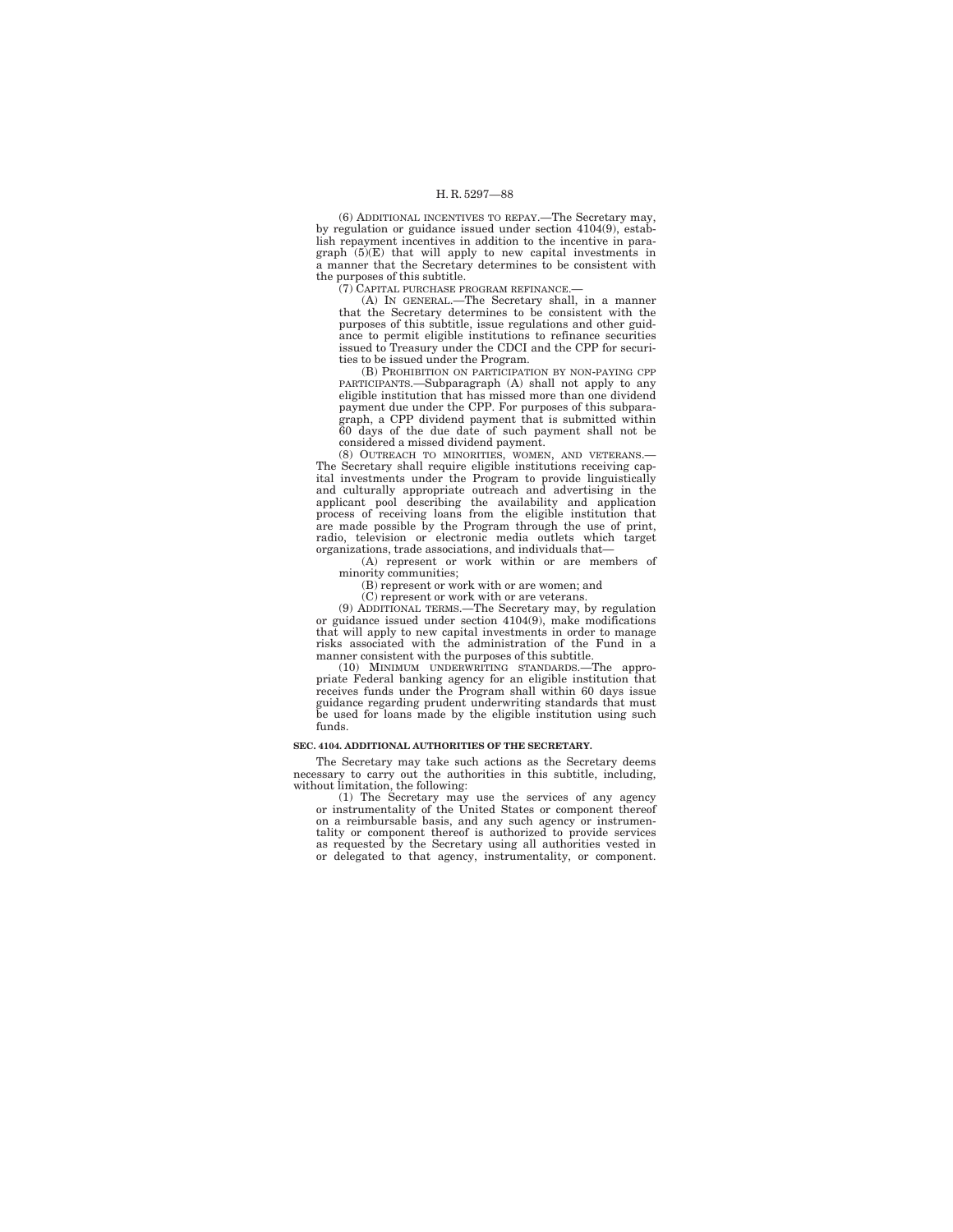(2) The Secretary may enter into contracts, including con-tracts for services authorized by section 3109 of title 5, United States Code.

(3) The Secretary may designate any bank, savings association, trust company, security broker or dealer, asset manager, or investment adviser as a financial agent of the Federal Government and such institution shall perform all such reasonable duties related to this subtitle as financial agent of the Federal Government as may be required. The Secretary shall have authority to amend existing agreements with financial agents, entered into during the 2-year period before the date of enactment of this Act, to perform reasonable duties related to this subtitle.

(4) The Secretary may exercise any rights received in connection with any preferred stock or other financial instruments or assets purchased or acquired pursuant to the authorities granted under this subtitle.

(5) Subject to section 4103(b)(3), the Secretary may manage any assets purchased under this subtitle, including revenues and portfolio risks therefrom.

(6) The Secretary may sell, dispose of, transfer, exchange or enter into securities loans, repurchase transactions, or other financial transactions in regard to, any preferred stock or other financial instrument or asset purchased or acquired under this subtitle, upon terms and conditions and at a price determined by the Secretary.

(7) The Secretary may manage or prohibit conflicts of interest that may arise in connection with the administration and execution of the authorities provided under this subtitle.

(8) The Secretary may establish and use vehicles, subject to supervision by the Secretary, to purchase, hold, and sell preferred stock or other financial instruments and issue obliga-

tions. (9) The Secretary may, in consultation with the Adminis-trator of the Small Business Administration, issue such regulations and other guidance as may be necessary or appropriate to define terms or carry out the authorities or purposes of this subtitle.

# **SEC. 4105. CONSIDERATIONS.**

In exercising the authorities granted in this subtitle, the Secretary shall take into consideration—

(1) increasing the availability of credit for small businesses; (2) providing funding to minority-owned eligible institutions and other eligible institutions that serve small businesses that are minority-, veteran-, and women-owned and that also serve low- and moderate-income, minority, and other underserved

or rural communities; (3) protecting and increasing American jobs;

(4) increasing the opportunity for small business development in areas with high unemployment rates that exceed the national average;

(5) ensuring that all eligible institutions may apply to participate in the program established under this subtitle, with-

out discrimination based on geography; (6) providing transparency with respect to use of funds provided under this subtitle;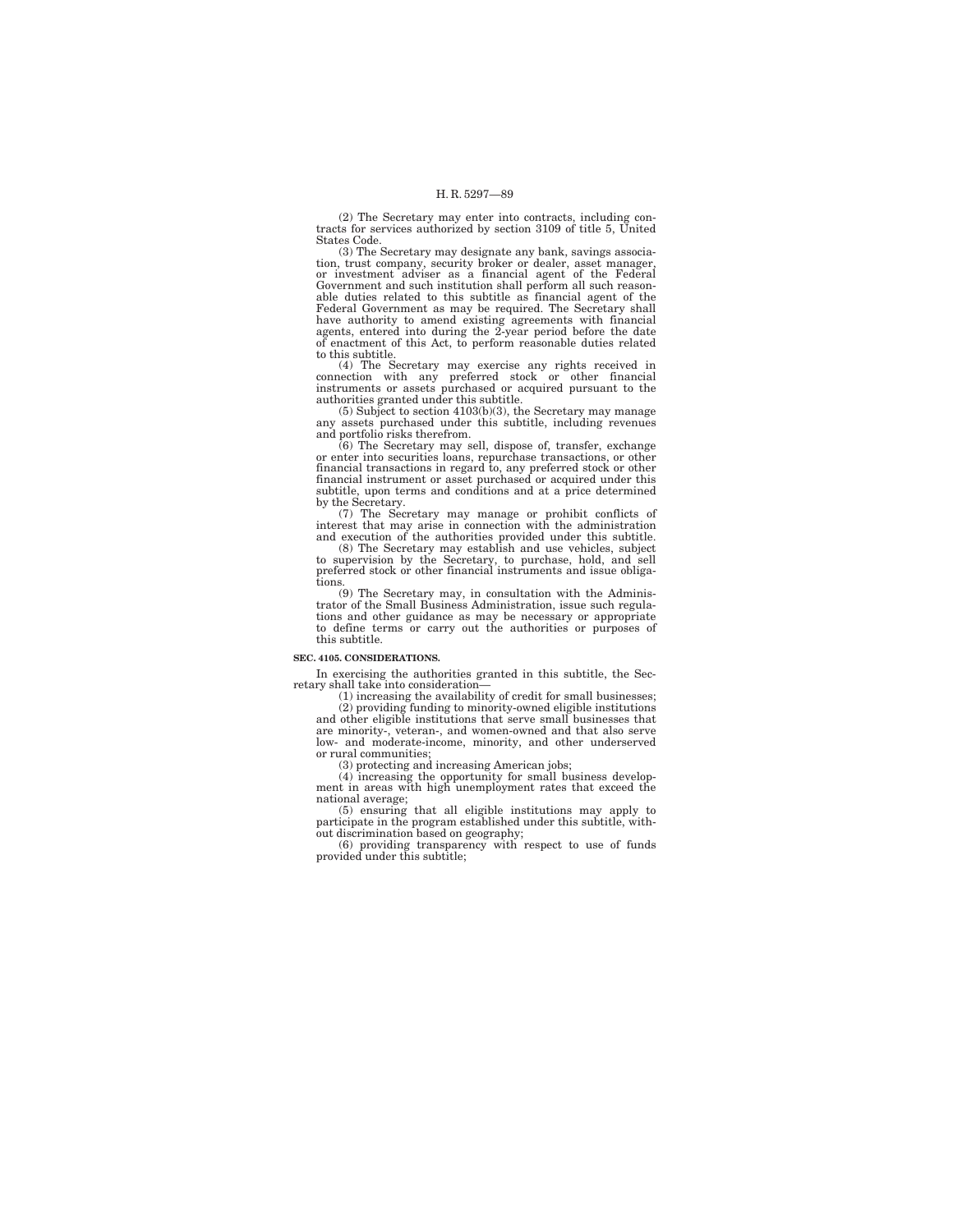(7) minimizing the cost to taxpayers of exercising the authorities;

(8) promoting and engaging in financial education to wouldbe borrowers; and (9) providing funding to eligible institutions that serve

small businesses directly affected by the discharge of oil arising from the explosion on and sinking of the mobile offshore drilling unit Deepwater Horizon and small businesses in communities that have suffered negative economic effects as a result of that discharge with particular consideration to States along the coast of the Gulf of Mexico.

## **SEC. 4106. REPORTS.**

The Secretary shall provide to the appropriate committees of Congress—

(1) within 7 days of the end of each month commencing with the first month in which transactions are made under the Program, a written report describing all of the transactions made during the reporting period pursuant to the authorities granted under this subtitle;

(2) after the end of March and the end of September, commencing September 30, 2010, a written report on all projected costs and liabilities, all operating expenses, including compensation for financial agents, and all transactions made by the Fund, which shall include participating institutions and amounts each institution has received under the Program; and

(3) within 7 days of the end of each calendar quarter commencing with the first calendar quarter in which transactions are made under the Program, a written report detailing how eligible institutions participating in the Program have used the funds such institutions received under the Program.

### **SEC. 4107. OVERSIGHT AND AUDITS.**

(a) INSPECTOR GENERAL OVERSIGHT.—The Inspector General of the Department of the Treasury shall conduct, supervise, and coordinate audits and investigations of the Program through the Office of Small Business Lending Fund Program Oversight established under subsection (b).

(b) OFFICE OF SMALL BUSINESS LENDING FUND PROGRAM OVER-SIGHT.—

(1) ESTABLISHMENT.—There is hereby established within the Office of the Inspector General of the Department of the Treasury a new office to be named the ''Office of Small Business Lending Fund Program Oversight'' to provide oversight of the Program.

(2) LEADERSHIP.—The Inspector General shall appoint a Special Deputy Inspector General for SBLF Program Oversight to lead the Office, with commensurate staff, who shall report directly to the Inspector General and who shall be responsible for the performance of all auditing and investigative activities relating to the Program. (3) REPORTING.—

(A) IN GENERAL.—The Inspector General shall issue a report no less than two times a year to the Congress and the Secretary devoted to the oversight provided by the Office, including any recommendations for improvements to the Program.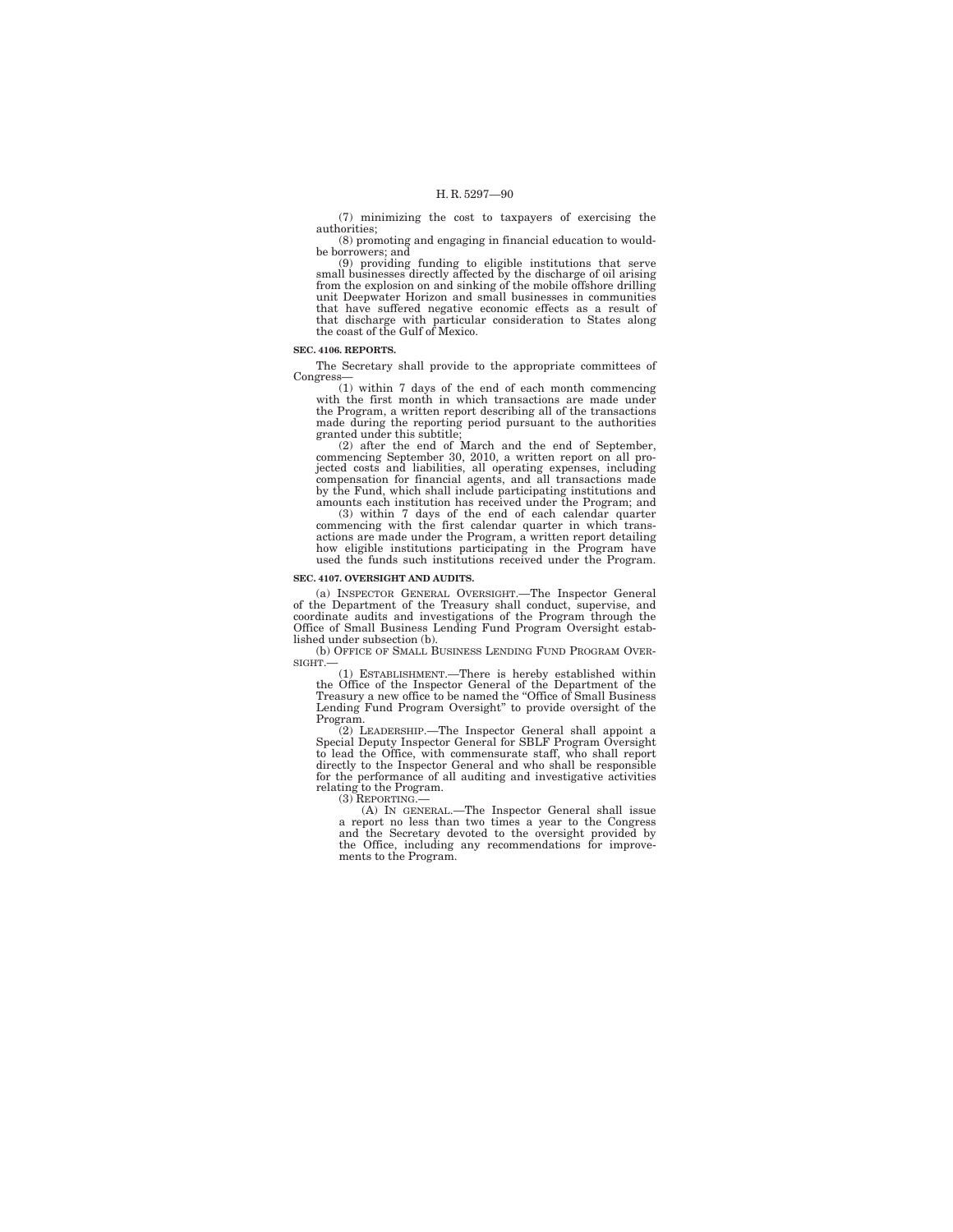(B) RECOMMENDATIONS.—With respect to any deficiencies identified in a report under subparagraph (A), the Secretary shall either—

(i) take actions to address such deficiencies; or (ii) certify to the appropriate committees of Congress that no action is necessary or appropriate.

(4) COORDINATION.—The Inspector General, in maximizing the effectiveness of the Office, shall work with other Offices of Inspector General, as appropriate, to minimize duplication of effort and ensure comprehensive oversight of the Program.

(5) TERMINATION.—The Office shall terminate at the end of the 6-month period beginning on the date on which all capital investments are repaid under the Program or the date on which the Secretary determines that any remaining capital

investments will not be repaid.<br>
(6) DEFINITIONS.—For purposes of this subsection:<br>
(A) OFFICE.—The term "Office" means the Office of<br>
Small Business Lending Fund Program Oversight established under paragraph (1).

(B) INSPECTOR GENERAL.—The term ''Inspector Gen-eral'' means the Inspector General of the Department of

the Treasury. (c) GAO AUDIT.—The Comptroller General of the United States shall perform an annual audit of the Program and issue a report to the appropriate committees of Congress containing the results of such audit.

(d) REQUIRED CERTIFICATIONS.—

(1) ELIGIBLE INSTITUTION CERTIFICATION.—Each eligible institution that participates in the Program must certify that such institution is in compliance with the requirements of section 103.121 of title 31, Code of Federal Regulations, a regulation that, at a minimum, requires financial institutions, as that term is defined in 31 U.S.C.  $5312(a)(2)$  and  $(c)(1)(A)$ , to implement reasonable procedures to verify the identity of any person seeking to open an account, to the extent reasonable and practicable, maintain records of the information used to verify the person's identity, and determine whether the person appears on any lists of known or suspected terrorists or terrorist organizations provided to the financial institution by any government agency.

(2) LOAN RECIPIENTS.—With respect to funds received by an eligible institution under the Program, any business receiving a loan from the eligible institution using such funds after the date of the enactment of this Act shall certify to such eligible institution that the principals of such business have not been convicted of a sex offense against a minor (as such terms are defined in section 111 of the Sex Offender Registration and Notification Act (42 U.S.C. 16911)).

(e) PROHIBITION ON PORNOGRAPHY.—None of the funds made available under this subtitle may be used to pay the salary of any individual engaged in activities related to the Program who has been officially disciplined for violations of subpart G of the Standards of Ethical Conduct for Employees of the Executive<br>Branch for viewing, downloading, or exchanging pornography,<br>including child pornography, on a Federal Government computer<br>or while performing official Federal Gov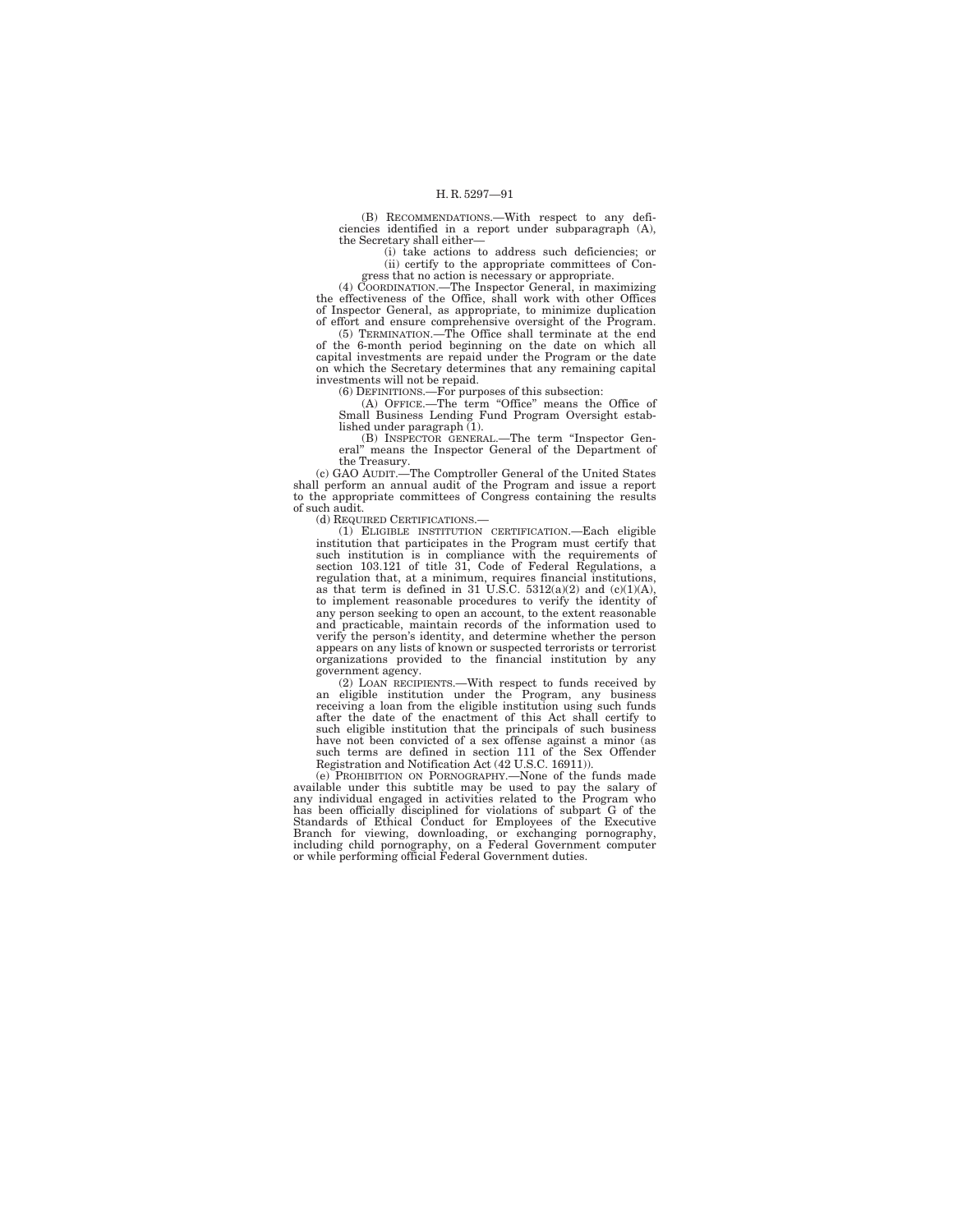#### **SEC. 4108. CREDIT REFORM; FUNDING.**

(a) CREDIT REFORM.—The cost of purchases of preferred stock and other financial instruments made as capital investments under this subtitle shall be determined as provided under the Federal

Credit Reform Act of 1990 (2 U.S.C. 661 et seq.).<br>
(b) FUNDS MADE AVAILABLE.—There are hereby appropriated,<br>
out of funds in the Treasury not otherwise appropriated, such<br>
sums as may be necessary to pay the costs of \$30,0 of capital investments in eligible institutions, including the costs of modifying such investments, and reasonable costs of admin-istering the program of making, holding, managing, and selling the capital investments.

### **SEC. 4109. TERMINATION AND CONTINUATION OF AUTHORITIES.**

(a) TERMINATION OF INVESTMENT AUTHORITY.—The authority to make capital investments in eligible institutions, including commitments to purchase preferred stock or other instruments, provided under this subtitle shall terminate 1 year after the date of enactment of this Act.

(b) CONTINUATION OF OTHER AUTHORITIES.—The authorities of the Secretary under section 4104 shall not be limited by the termination date in subsection (a).

## **SEC. 4110. PRESERVATION OF AUTHORITY.**

Nothing in this subtitle may be construed to limit the authority of the Secretary under any other provision of law.

#### **SEC. 4111. ASSURANCES.**

(a) SMALL BUSINESS LENDING FUND SEPARATE FROM TARP.— The Small Business Lending Fund Program is established as separate and distinct from the Troubled Asset Relief Program estab-lished by the Emergency Economic Stabilization Act of 2008. An institution shall not, by virtue of a capital investment under the Small Business Lending Fund Program, be considered a recipient

of the Troubled Asset Relief Program. (b) CHANGE IN LAW.—If, after a capital investment has been made in an eligible institution under the Program, there is a change in law that modifies the terms of the investment or program in a materially adverse respect for the eligible institution, the eligible institution may, after consultation with the appropriate Federal banking agency for the eligible institution, repay the investment without impediment.

### **SEC. 4112. STUDY AND REPORT WITH RESPECT TO WOMEN-OWNED, VETERAN-OWNED, AND MINORITY-OWNED BUSINESSES.**

(a) STUDY.—The Secretary shall conduct a study of the impact of the Program on women-owned businesses, veteran-owned businesses, and minority-owned businesses.

(b) REPORT.—Not later than one year after the date of enact-ment of this Act, the Secretary shall submit to Congress a report on the results of the study conducted pursuant to subsection (a). To the extent possible, the Secretary shall disaggregate the results

of such study by ethnic group and gender.<br>
(c) INFORMATION PROVIDED TO THE SECRETARY.—Eligible<br>
institutions that participate in the Program shall provide the Sec-<br>
retary with such information as the Secretary may require out the study required by this section.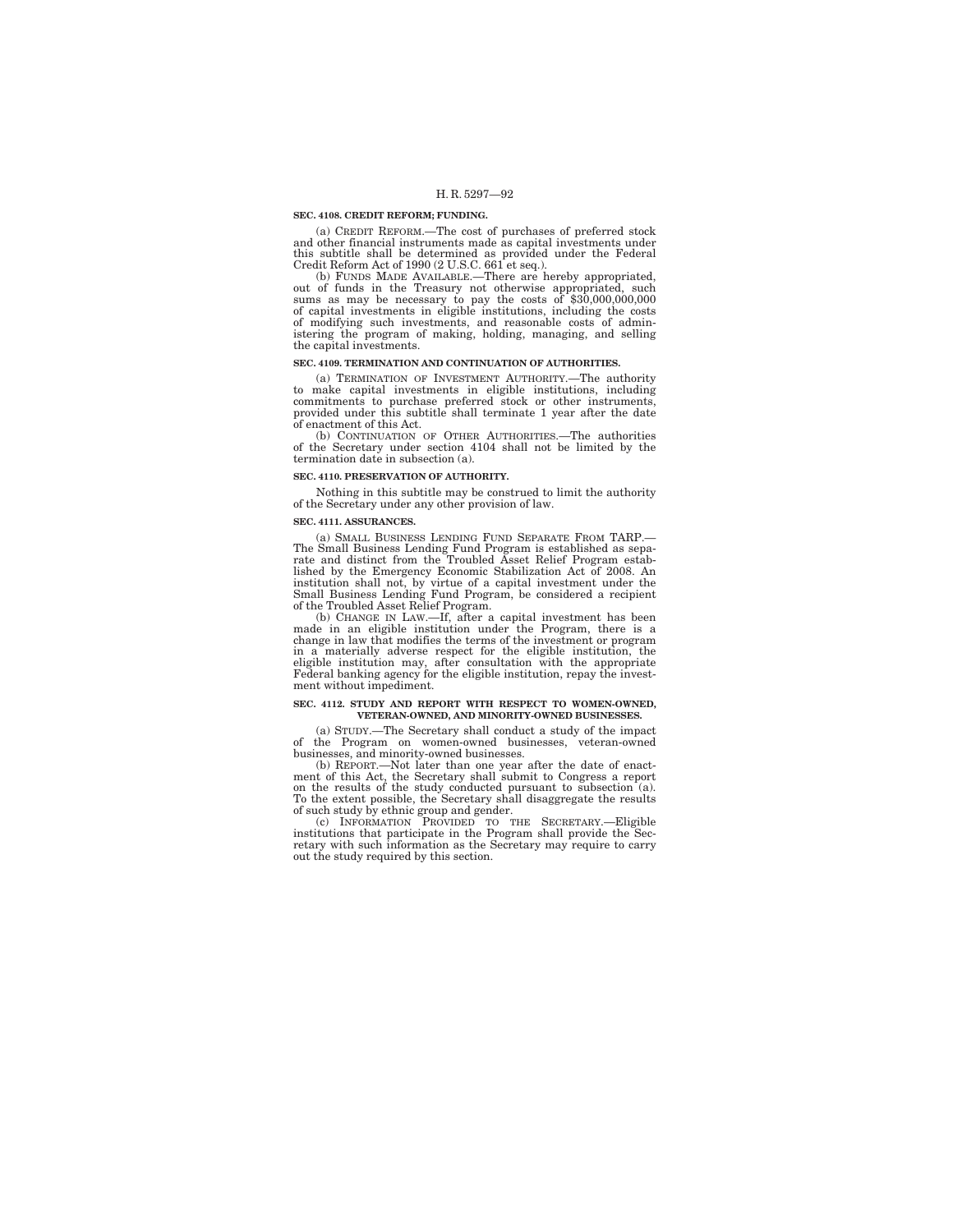#### **SEC. 4113. SENSE OF CONGRESS.**

It is the sense of Congress that the Federal Deposit Insurance Corporation and other bank regulators are sending mixed messages to banks regarding regulatory capital requirements and lending standards, which is a contributing cause of decreased small business lending and increased regulatory uncertainty at community banks.

# **Subtitle B—Other Provisions**

# **PART I—SMALL BUSINESS EXPORT PROMOTION INITIATIVES**

### **SEC. 4221. SHORT TITLE.**

This part may be cited as the "Export Promotion Act of 2010".

## **SEC. 4222. GLOBAL BUSINESS DEVELOPMENT AND PROMOTION ACTIVI-TIES OF THE DEPARTMENT OF COMMERCE.**

(a) INCREASE IN EMPLOYEES WITH RESPONSIBILITY FOR GLOBAL

BUSINESS DEVELOPMENT AND PROMOTION ACTIVITIES.— (1) IN GENERAL.—During the 24-month period beginning on the date of the enactment of this Act, the Secretary of Commerce shall increase the number of full-time departmental employees whose primary responsibilities involve promoting or facilitating participation by United States businesses in the global marketplace and facilitating the entry into, or expansion of, such participation by United States businesses. In carrying out this subsection, the Secretary shall ensure that—

(A) the cohort of such employees is increased by not

less than 80 persons; and (B) a substantial portion of the increased cohort is

stationed outside the United States.<br>
(2) ENHANCED FOCUS ON UNITED STATES SMALL- AND<br>
MEDIUM-SIZED BUSINESSES.—In carrying out this subsection,<br>
the Secretary shall take such action as may be necessary to<br>
ensure that the States businesses in the global marketplace include promoting and facilitating such participation by small and medium-sized businesses in the United States.

(3) AUTHORIZATION OF APPROPRIATIONS.—There are authorized to be appropriated to the Secretary for each of the fiscal years 2011 and 2012 such sums as may be necessary to carry out this section. (b) ADDITIONAL FUNDING FOR GLOBAL BUSINESS DEVELOPMENT

AND PROMOTION ACTIVITIES OF THE DEPARTMENT OF COMMERCE.— (1) IN GENERAL.—There are authorized to be appropriated

to the Secretary of Commerce for the period beginning on the date of the enactment of this Act and ending 18 months thereafter, \$30,000,000 to promote or facilitate participation by United States businesses in the global marketplace and facilitating the entry into, or expansion of, such participation by United States businesses.

(2) REQUIREMENTS.—In obligating and expending the funds authorized to be appropriated by paragraph (1), the Secretary of Commerce shall give preference to activities that—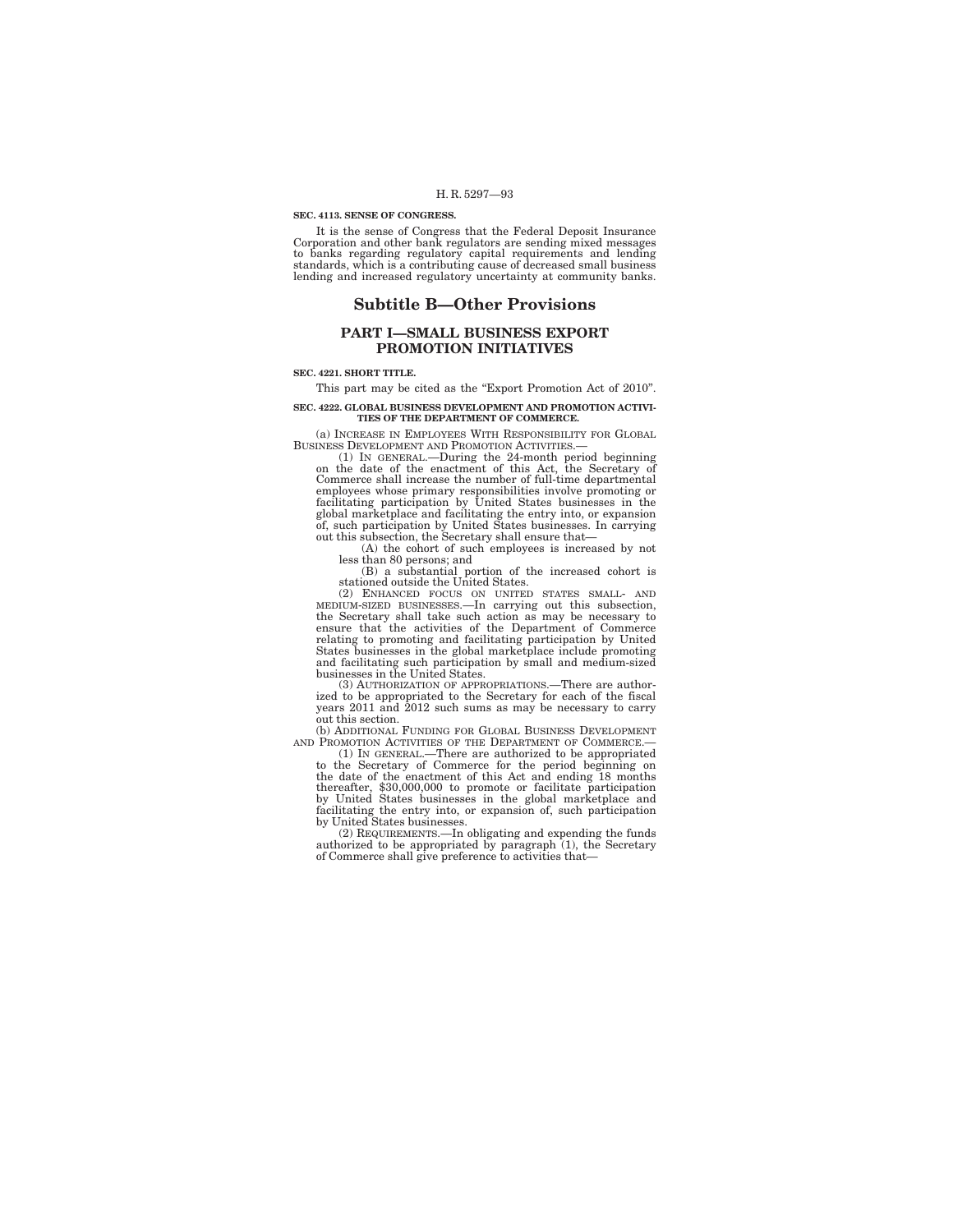(A) assist small- and medium-sized businesses in the United States; and

(B) the Secretary determines will create or sustain the greatest number of jobs in the United States and obtain the maximum return on investment.

#### **SEC. 4223. ADDITIONAL FUNDING TO IMPROVE ACCESS TO GLOBAL MARKETS FOR RURAL BUSINESSES.**

(a) IN GENERAL.—There are authorized to be appropriated to the Secretary of Commerce \$5,000,000 for each of the fiscal years 2011 and 2012 for improving access to the global marketplace for goods and services provided by rural businesses in the United States.

(b) REQUIREMENTS.—In obligating and expending the funds authorized to be appropriated by subsection (a), the Secretary of Commerce shall give preference to activities that—

(1) assist small- and medium-sized businesses in the United States; and

(2) the Secretary determines will create or sustain the greatest number of jobs in the United States and obtain the maximum return on investment.

**SEC. 4224. ADDITIONAL FUNDING FOR THE EXPORTECH PROGRAM.** 

(a) IN GENERAL.—There are authorized to be appropriated to the Secretary of Commerce  $$11,000,000$  for the period beginning on the date of the enactment of this Act and ending 18 months thereafter, to expand ExporTech, a Manufacturing Partnership Program and the Export Assistance Centers of the Department of Commerce.

(b) REQUIREMENTS.—In obligating and expending the funds authorized to be appropriated by subsection (a), the Secretary of Commerce shall give preference to activities that—

(1) assist small- and medium-sized businesses in the United States; and

(2) the Secretary determines will create or sustain the greatest number of jobs in the United States and obtain the maximum return on investment.

# **SEC. 4225. ADDITIONAL FUNDING FOR THE MARKET DEVELOPMENT COOPERATOR PROGRAM OF THE DEPARTMENT OF COM-MERCE.**

(a) IN GENERAL.—There are authorized to be appropriated to the Secretary of Commerce for the period beginning on the date of the enactment of this Act and ending 18 months thereafter, \$15,000,000 for the Manufacturing and Services unit of the International Trade Administration—

(1) to establish public-private partnerships under the Market Development Cooperator Program of the International Trade Administration; and

(2) to underwrite a portion of the start-up costs for new projects carried out under that Program to strengthen the competitiveness and market share of United States industry, not to exceed, for each such project, the lesser of—<br>(A)  $\frac{1}{3}$  of the total start-up costs for the project; or

(B) \$500,000.

(b) REQUIREMENTS.—In obligating and expending the funds authorized to be appropriated by subsection (a), the Secretary of Commerce shall give preference to activities that—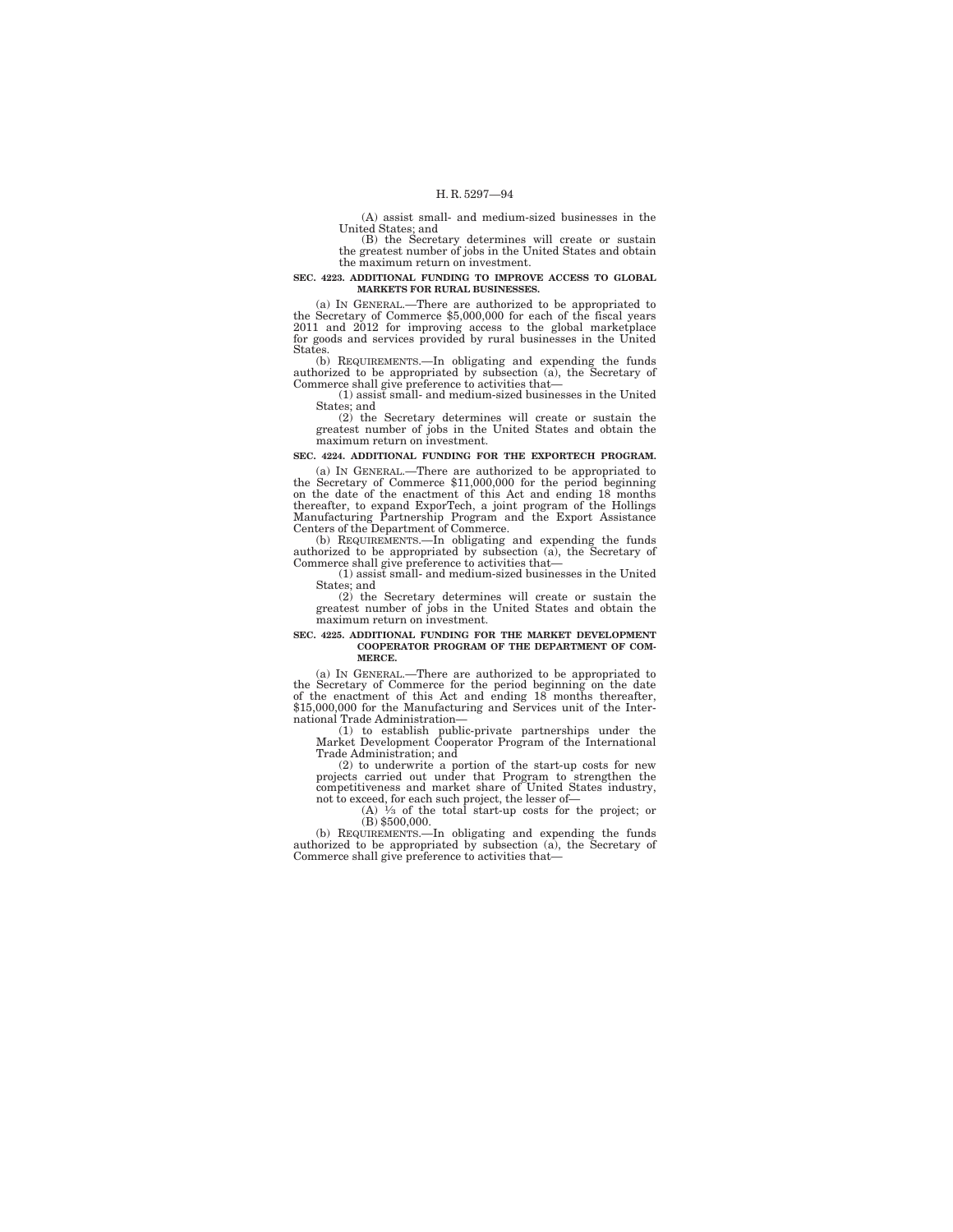(1) assist small- and medium-sized businesses in the United States; and

(2) the Secretary determines will create or sustain the greatest number of jobs in the United States and obtain the maximum return on investment.

#### **SEC. 4226. HOLLINGS MANUFACTURING PARTNERSHIP PROGRAM; TECHNOLOGY INNOVATION PROGRAM.**

(a) HOLLINGS MANUFACTURING PARTNERSHIP PROGRAM.—Section 25(f) of the National Institute of Standards and Technology Act (15 U.S.C. 278k(f)) is amended by adding at the end the following:

''(7) GLOBAL MARKETPLACE PROJECTS.—In making awards under this subsection, the Director, in consultation with the Manufacturing Extension Partnership Advisory Board and the Secretary of Commerce, may—<br>"(A) take into consideration whether an application"

has significant potential for enhancing the competitiveness of small and medium-sized United States manufacturers

in the global marketplace; and<br>
"(B) give a preference to applications for such projects<br>
to the extent the Director deems appropriate, taking into<br>
account the broader purposes of this subsection.".

(b) TECHNOLOGY INNOVATION PROGRAM.—In awarding grants, cooperative agreements, or contracts under section 28 of the National Institute of Standards and Technology Act (15 U.S.C. 278n), in addition to the award criteria set forth in subsection (c) of that section, the Director of the National Institute of Stand-<br>(c) of that section, the Director of the National Institute of Stand-<br>angle and Technol ness of small- and medium-sized businesses in the United States in the global marketplace. The Director shall consult with the Technology Innovation Program Advisory Board and the Secretary of Commerce in implementing this subsection.

#### **SEC. 4227. SENSE OF THE SENATE CONCERNING FEDERAL COLLABORATION WITH STATES ON EXPORT PROMOTION ISSUES.**

It is the sense of the Senate that the Secretary of Commerce should enhance Federal collaboration with the States on export promotion issues by—

(1) providing the necessary training to the staff at State international trade agencies to enable them to assist the United States and Foreign Commercial Service (established by section 2301 of the Export Enhancement Act of 1988 (15 U.S.C. 4721)) in providing counseling and other export services to businesses in their communities; and

(2) entering into agreements with State international trade agencies for those agencies to deliver export promotion services in their local communities in order to extend the outreach of United States and Foreign Commercial Service programs.

### **SEC. 4228. REPORT ON TARIFF AND NONTARIFF BARRIERS.**

Not later than 90 days after the date of the enactment of this Act, the Secretary of Commerce, in consultation with the United States Trade Representative and other appropriate entities, shall report to Congress on the tariff and nontariff barriers imposed by Colombia, the Republic of Korea, and Panama with respect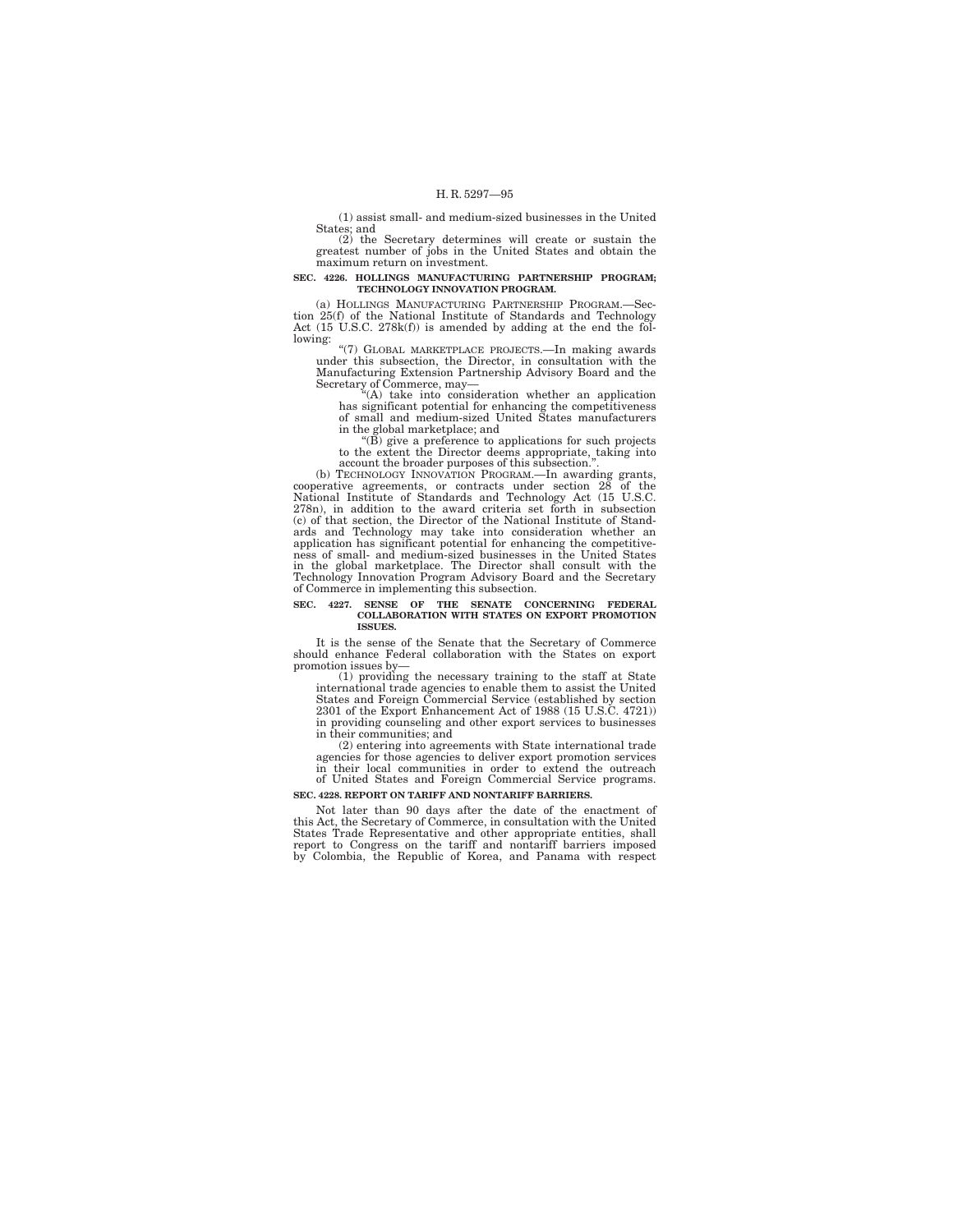to exports of articles from the United States, including articles exported or produced by small- and medium-sized businesses in the United States.

# **PART II—MEDICARE FRAUD**

#### **SEC. 4241. USE OF PREDICTIVE MODELING AND OTHER ANALYTICS TECHNOLOGIES TO IDENTIFY AND PREVENT WASTE, FRAUD, AND ABUSE IN THE MEDICARE FEE-FOR-SERVICE PROGRAM.**

(a) USE IN THE MEDICARE FEE-FOR-SERVICE PROGRAM.—The Secretary shall use predictive modeling and other analytics technologies (in this section referred to as ''predictive analytics technologies'') to identify improper claims for reimbursement and to prevent the payment of such claims under the Medicare fee-forservice program.

(b) PREDICTIVE ANALYTICS TECHNOLOGIES REQUIREMENTS.—The predictive analytics technologies used by the Secretary shall—

(1) capture Medicare provider and Medicare beneficiary activities across the Medicare fee-for-service program to provide a comprehensive view across all providers, beneficiaries, and geographies within such program in order to—

(A) identify and analyze Medicare provider networks, provider billing patterns, and beneficiary utilization patterns; and

(B) identify and detect any such patterns and networks that represent a high risk of fraudulent activity;

(2) be integrated into the existing Medicare fee-for-service program claims flow with minimal effort and maximum efficiency;

 $(3)$  be able to-

(A) analyze large data sets for unusual or suspicious patterns or anomalies or contain other factors that are linked to the occurrence of waste, fraud, or abuse;

(B) undertake such analysis before payment is made; and

(C) prioritize such identified transactions for additional review before payment is made in terms of the likelihood of potential waste, fraud, and abuse to more efficiently utilize investigative resources;

(4) capture outcome information on adjudicated claims for reimbursement to allow for refinement and enhancement of the predictive analytics technologies on the basis of such outcome information, including post-payment information about the eventual status of a claim; and

(5) prevent the payment of claims for reimbursement that have been identified as potentially wasteful, fraudulent, or abusive until such time as the claims have been verified as valid.

(c) IMPLEMENTATION REQUIREMENTS.—

(1) REQUEST FOR PROPOSALS.—Not later than January 1, 2011, the Secretary shall issue a request for proposals to carry out this section during the first year of implementation. To the extent the Secretary determines appropriate—

(A) the initial request for proposals may include subsequent implementation years; and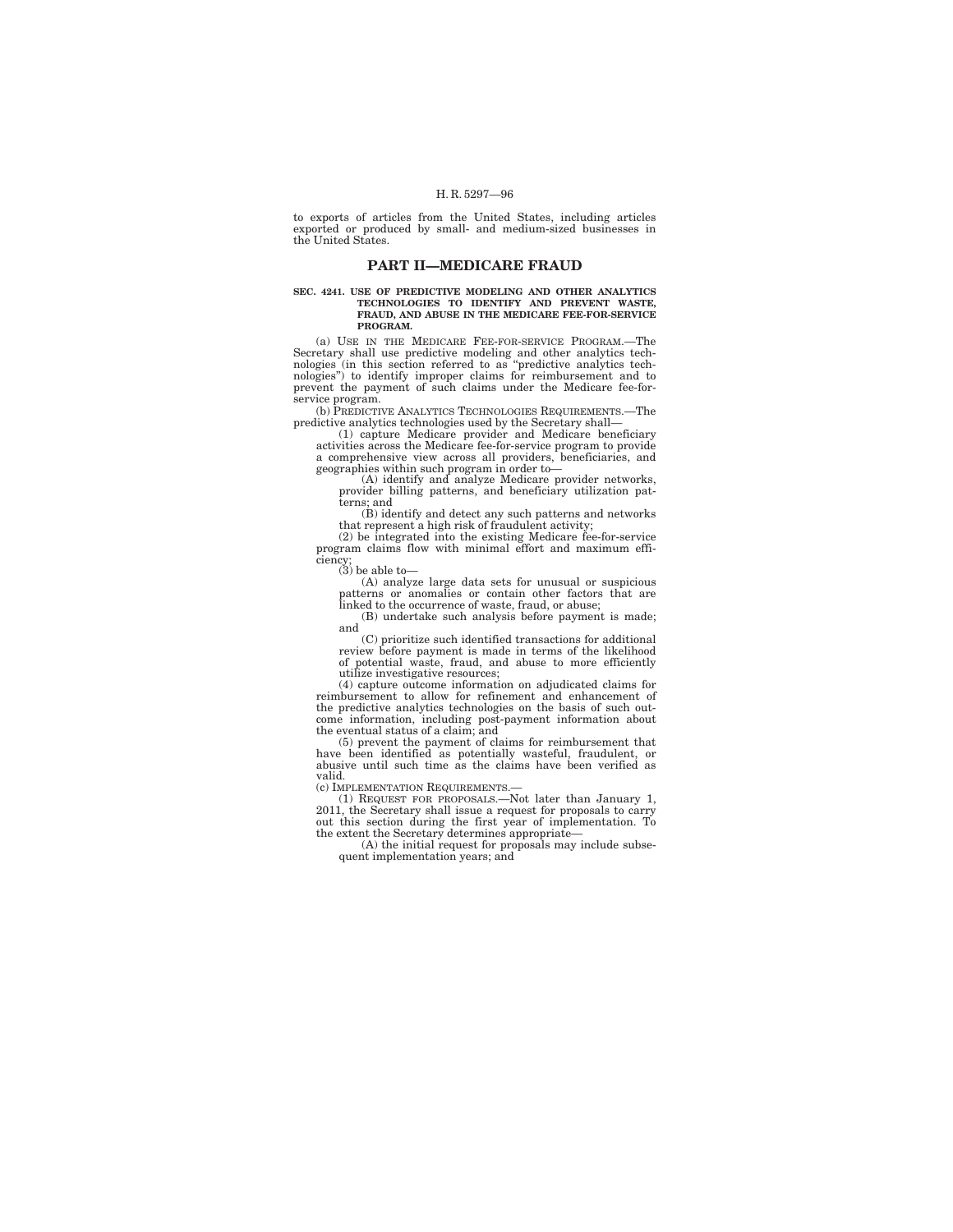(B) the Secretary may issue additional requests for proposals with respect to subsequent implementation years.

(2) FIRST IMPLEMENTATION YEAR.—The initial request for proposals issued under paragraph (1) shall require the contractors selected to commence using predictive analytics tech-nologies on July 1, 2011, in the 10 States identified by the Secretary as having the highest risk of waste, fraud, or abuse in the Medicare fee-for-service program.

(3) SECOND IMPLEMENTATION YEAR.—Based on the results of the report and recommendation required under subsection  $(e)(1)(B)$ , the Secretary shall expand the use of predictive analytics technologies on October 1, 2012, to apply to an additional 10 States identified by the Secretary as having the highest risk of waste, fraud, or abuse in the Medicare fee-for-service program, after the States identified under paragraph (2).

(4) THIRD IMPLEMENTATION YEAR.—Based on the results of the report and recommendation required under subsection (e)(2), the Secretary shall expand the use of predictive analytics technologies on January 1, 2014, to apply to the Medicare fee-for-service program in any State not identified under paragraph (2) or (3) and the commonwealths and territories.

(5) FOURTH IMPLEMENTATION YEAR.—Based on the results of the report and recommendation required under subsection (e)(3), the Secretary shall expand the use of predictive analytics technologies, beginning April 1, 2015, to apply to Medicaid and CHIP. To the extent the Secretary determines appropriate, such expansion may be made on a phased-in basis.

(6) OPTION FOR REFINEMENT AND EVALUATION.—If, with respect to the first, second, or third implementation year, the Inspector General of the Department of Health and Human Services certifies as part of the report required under subsection (e) for that year no or only nominal actual savings to the Medicare fee-for-service program, the Secretary may impose a moratorium, not to exceed 12 months, on the expansion of the use of predictive analytics technologies under this section for the succeeding year in order to refine the use of predictive analytics technologies to achieve more than nominal savings before further expansion. If a moratorium is imposed in accordance with this paragraph, the implementation dates applicable for the succeeding year or years shall be adjusted to reflect the length of the moratorium period.

(d) CONTRACTOR SELECTION, QUALIFICATIONS, AND DATA ACCESS REQUIREMENTS -

(1) SELECTION.—

(A) IN GENERAL.—The Secretary shall select contractors to carry out this section using competitive procedures as provided for in the Federal Acquisition Regulation.

(B) NUMBER OF CONTRACTORS.—The Secretary shall select at least 2 contractors to carry out this section with respect to any year.

(2) QUALIFICATIONS.—

(A) IN GENERAL.—The Secretary shall enter into a contract under this section with an entity only if the entity— (i) has leadership and staff who—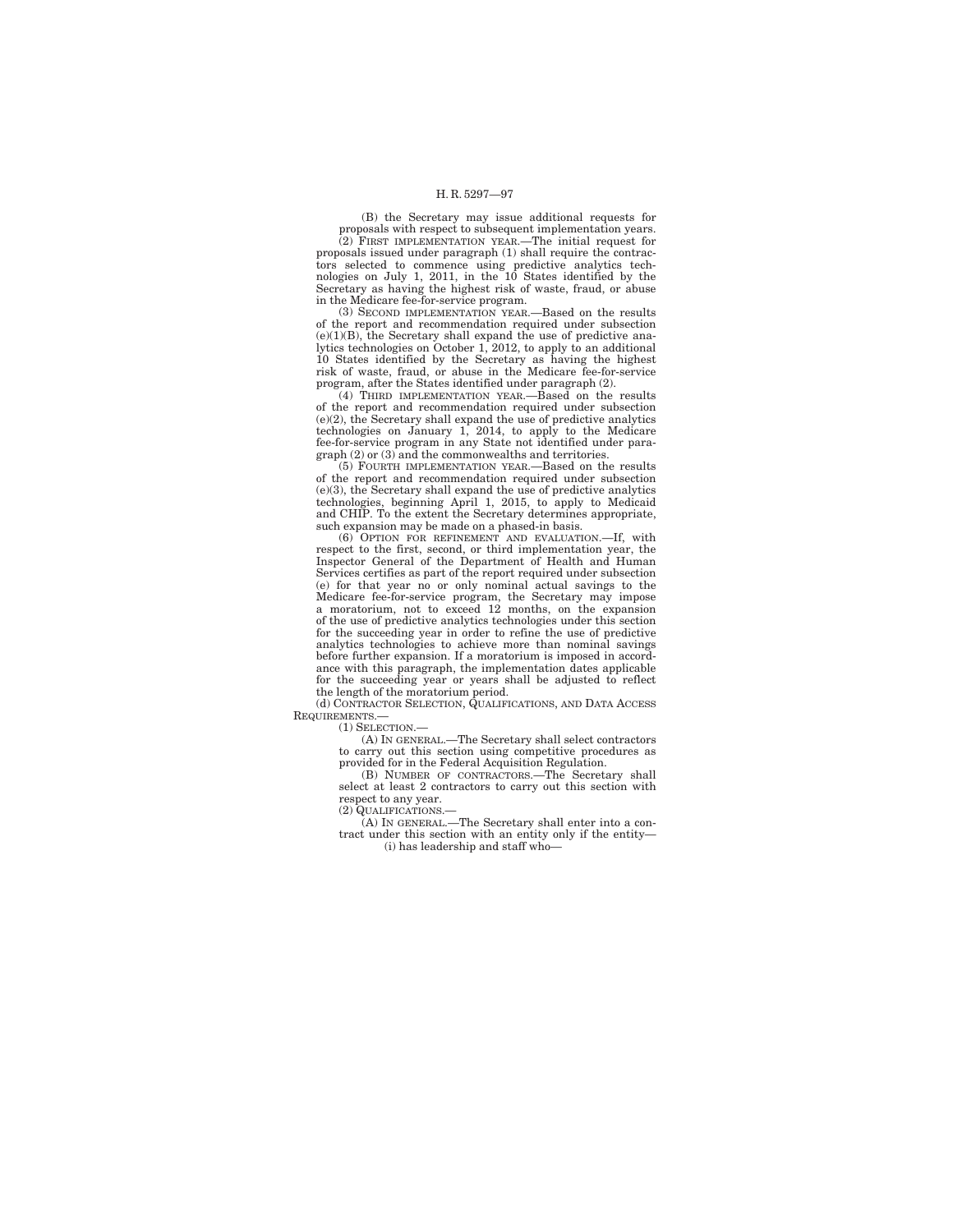(I) have the appropriate clinical knowledge of, and experience with, the payment rules and regulations under the Medicare fee-for-service program; and

(II) have direct management experience and proficiency utilizing predictive analytics tech-nologies necessary to carry out the requirements under subsection (b); or

(ii) has a contract, or will enter into a contract, with another entity that has leadership and staff meeting the criteria described in clause (i).

(B) CONFLICT OF INTEREST.—The Secretary may only enter into a contract under this section with an entity to the extent that the entity complies with such conflict of interest standards as are generally applicable to Federal acquisition and procurement. (3) DATA ACCESS.—The Secretary shall provide entities with

a contract under this section with appropriate access to data necessary for the entity to use predictive analytics technologies in accordance with the contract.

(e) REPORTING REQUIREMENTS.—

(1) FIRST IMPLEMENTATION YEAR REPORT.—Not later than 3 months after the completion of the first implementation year under this section, the Secretary shall submit to the appropriate committees of Congress and make available to the public a

report that includes the following: (A) A description of the implementation of the use of predictive analytics technologies during the year.

(B) A certification of the Inspector General of the Department of Health and Human Services that—

(i) specifies the actual and projected savings to the Medicare fee-for-service program as a result of the use of predictive analytics technologies, including estimates of the amounts of such savings with respect to both improper payments recovered and improper payments avoided;

(ii) the actual and projected savings to the Medi-care fee-for-service program as a result of such use of predictive analytics technologies relative to the return on investment for the use of such technologies and in comparison to other strategies or technologies used to prevent and detect fraud, waste, and abuse in the Medicare fee-for-service program; and

(iii) includes recommendations regarding— (I) whether the Secretary should continue to

use predictive analytics technologies; (II) whether the use of such technologies should be expanded in accordance with the requirements of subsection (c); and

(III) any modifications or refinements that should be made to increase the amount of actual or projected savings or mitigate any adverse impact on Medicare beneficiaries or providers.

(C) An analysis of the extent to which the use of predictive analytics technologies successfully prevented and detected waste, fraud, or abuse in the Medicare fee-forservice program.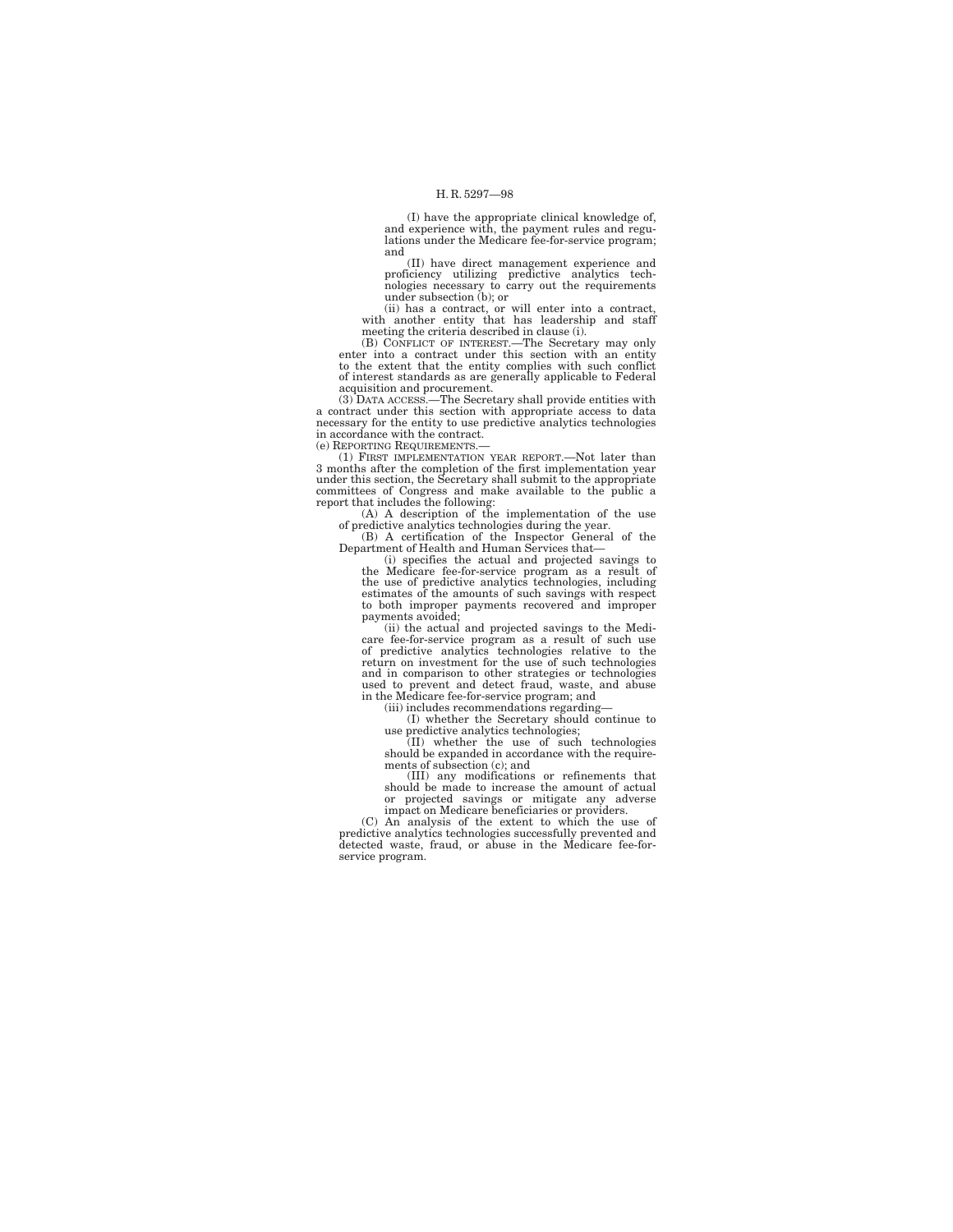(D) A review of whether the predictive analytics technologies affected access to, or the quality of, items and services furnished to Medicare beneficiaries.

(E) A review of what effect, if any, the use of predictive analytics technologies had on Medicare providers.

(F) Any other items determined appropriate by the Secretary.

(2) SECOND YEAR IMPLEMENTATION REPORT.—Not later than 3 months after the completion of the second implementation year under this section, the Secretary shall submit to the appropriate committees of Congress and make available to the public a report that includes, with respect to such year, the items required under paragraph (1) as well as any other additional items determined appropriate by the Secretary with

respect to the report for such year. (3) THIRD YEAR IMPLEMENTATION REPORT.—Not later than 3 months after the completion of the third implementation year under this section, the Secretary shall submit to the appropriate committees of Congress, and make available to the public, a report that includes with respect to such year, the items required under paragraph (1), as well as any other additional items determined appropriate by the Secretary with respect to the report for such year, and the following:

(A) An analysis of the cost-effectiveness and feasibility of expanding the use of predictive analytics technologies to Medicaid and CHIP.

(B) An analysis of the effect, if any, the application of predictive analytics technologies to claims under Medicaid and CHIP would have on States and the commonwealths and territories.

(C) Recommendations regarding the extent to which technical assistance may be necessary to expand the application of predictive analytics technologies to claims under Medicaid and CHIP, and the type of any such assistance.

(f) INDEPENDENT EVALUATION AND REPORT.—

(1) EVALUATION.—Upon completion of the first year in which predictive analytics technologies are used with respect to claims under Medicaid and CHIP, the Secretary shall, by grant, contract, or interagency agreement, conduct an independent evaluation of the use of predictive analytics technologies under the Medicare fee-for-service program and Medicari analytis with respect to each such program of the items required for the respect to each such prog

(2) REPORT.—Not later than 18 months after the evaluation required under paragraph (1) is initiated, the Secretary shall submit a report to Congress on the evaluation that shall include the results of the evaluation, the Secretary's response to such results and, to the extent the Secretary determines appropriate, recommendations for legislation or administrative actions.

(g) WAIVER AUTHORITY.—The Secretary may waive such provi-sions of titles XI, XVIII, XIX, and XXI of the Social Security Act, including applicable prompt payment requirements under titles XVIII and XIX of such Act, as the Secretary determines to be appropriate to carry out this section.

(h) FUNDING.—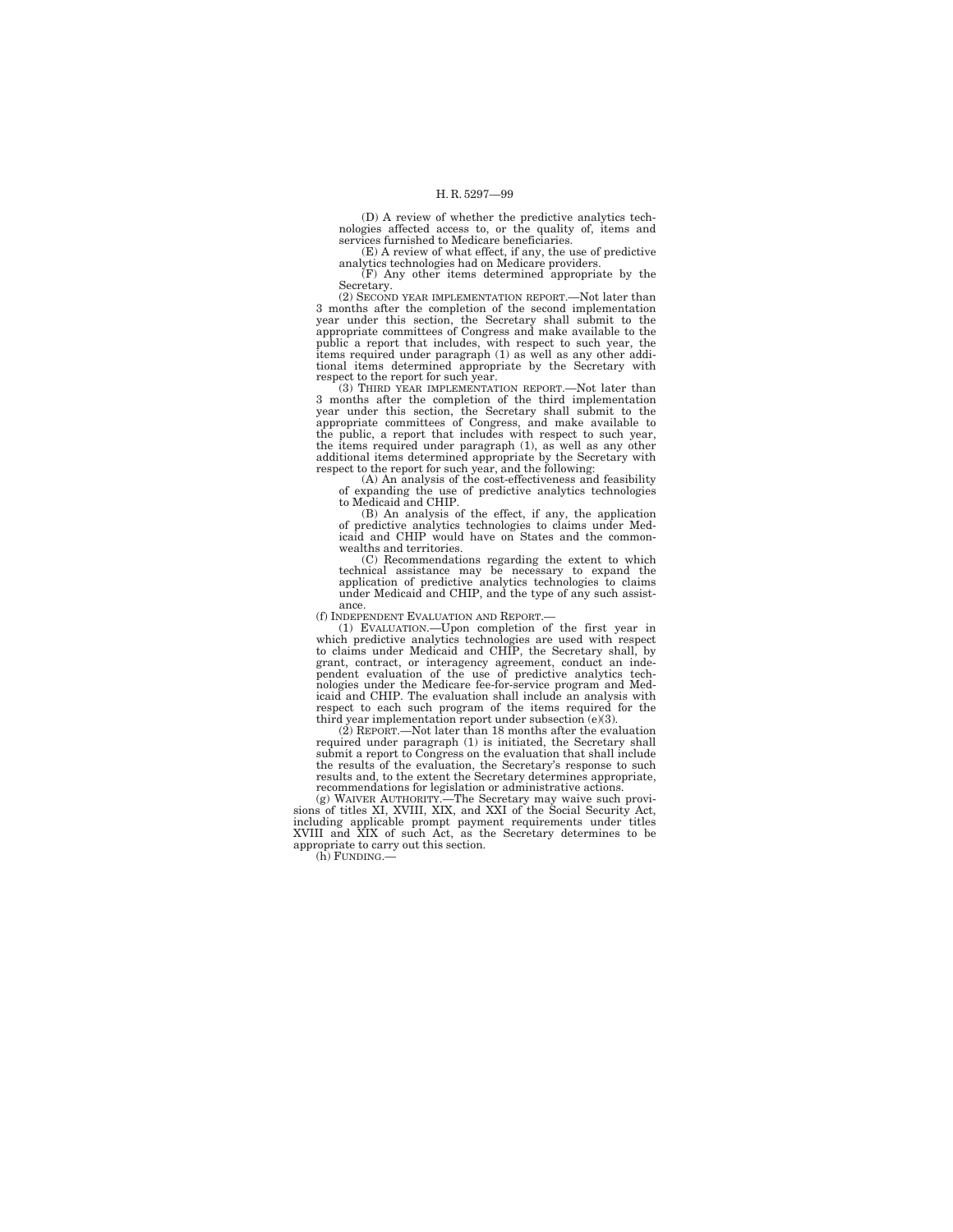(1) APPROPRIATION.—Out of any funds in the Treasury not otherwise appropriated, there is appropriated to the Sec-retary to carry out this section, \$100,000,000 for the period beginning January 1, 2011, to remain available until expended.  $(2)$  RESERVATIONS.

(A) INDEPENDENT EVALUATION.—The Secretary shall reserve not more than 5 percent of the funds appropriated under paragraph (1) for purposes of conducting the independent evaluation required under subsection (f).

(B) APPLICATION TO MEDICAID AND CHIP.—The Sec-retary shall reserve such portion of the funds appropriated under paragraph (1) as the Secretary determines appropriate for purposes of providing assistance to States for administrative expenses in the event of the expansion of predictive analytics technologies to claims under Medicaid and CHIP.

(i) DEFINITIONS.—In this section:

(1) COMMONWEALTHS AND TERRITORIES.—The term ''commonwealth and territories'' includes the Commonwealth of Puerto Rico, the Virgin Islands, Guam, American Samoa, the Commonwealth of the Northern Mariana Islands, and any other territory or possession of the United States in which the Medicare fee-for-service program, Medicaid, or CHIP operates.

(2) CHIP.—The term "CHIP" means the Children's Health Insurance Program established under title XXI of the Social Security Act (42 U.S.C. 1397aa et seq.).

(3) MEDICAID.—The term ''Medicaid'' means the program to provide grants to States for medical assistance programs established under title XIX of the Social Security Act (42 U.S.C. 1396 et seq.).

(4) MEDICARE BENEFICIARY.—The term ''Medicare beneficiary'' means an individual enrolled in the Medicare fee-for-

service program. (5) MEDICARE FEE-FOR-SERVICE PROGRAM.—The term ''Medicare fee-for-service program'' means the original medicare feefor-service program under parts A and B of title XVIII of the Social Security Act (42 U.S.C. 1395 et seq.). (6) MEDICARE PROVIDER.—The term ''Medicare provider''

means a provider of services (as defined in subsection (u) of section 1861 of the Social Security Act (42 U.S.C. 1395x)) and a supplier (as defined in subsection (d) of such section).

(7) SECRETARY.—The term ''Secretary'' means the Secretary of Health and Human Services, acting through the Adminis-trator of the Centers for Medicare & Medicaid Services.

(8) STATE.—The term ''State'' means each of the 50 States and the District of Columbia.

# **TITLE V—BUDGETARY PROVISIONS**

## **SEC. 5001. DETERMINATION OF BUDGETARY EFFECTS.**

The budgetary effects of this Act, for the purpose of complying with the Statutory Pay-As-You-Go-Act of 2010, shall be determined by reference to the latest statement titled ''Budgetary Effects of PAYGO Legislation'' for this Act, submitted for printing in the